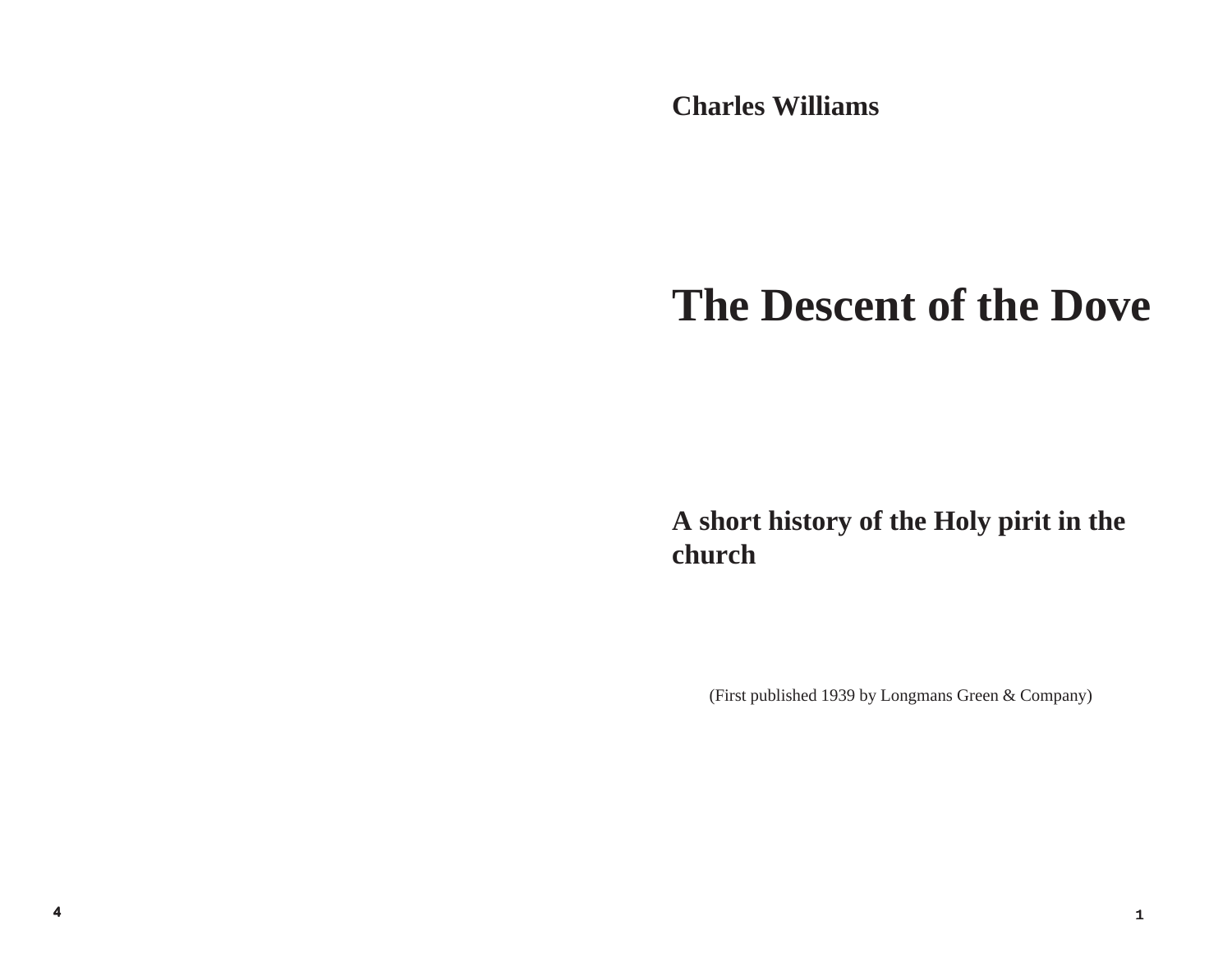# *THE DESCENT OF THE DOVE*

**Charles** Williams, who was born in 1886 and died in 1945, was a writer of unusual genius in several literary forms, as well as a brilliant conversationalist and lecturer, recognised at Oxford by an honorary M.A. in 1943. Educated at St. Alban's School and University College, London, he was for most of his life a reader and literary adviser to the Oxford University Press; during these years he also produced over thirty volumes of poems, plays, literary criticism, fiction, biography and theological argument. His two main themes, of romantic love and the co-inherence of all human creatures, are the substance of all his latest volumes. His most important works are: *The English Mind, Reason and Beauty, The Figure of Beatrice,* (literary criticism); Taliessin *Through Logres, Region of the Summer Stars, Thomas Cranmer of Canterbury* (poetry and drama); *He Came Down from Heaven, The Descent of the Dove* (theology); *Bacon, James 1, Queen Elizabeth* (biog raphy); *War in Heaven, The Place of the Lion, Many Dimensions, Descent Into Hell,* and *All Hallows Eve* (novels).

# *Preface*

My first intention for the title of this book was A History of Christendom : it was changed lest any reader should be misled. It is open to any reader to complain that many names, of persons and events, which have been of immense importance to Christendom, have been omitted. But though they have been important their omission here is unimportant. It was inevitable that this particular book should talk about Dante and not about Descartes, since its special themes are found much more in Dante than in Descartes. Nevertheless, I hope the curve of history has been justly followed, as I hope and believe that all the dates and details are accurate. If I have made a mistake anywhere, it is not for want of reference to the specialists, but from the mere stupidity of human nature. An effort has been made to keep proportion; the final modern chapter has not been allowed to run away with the book. A motto which might have been set on the title-page but has been, less ostentatiously, put here instead, is a phrase which I once supposed to come from Augustine, but I am informed by experts that it is not so, and otherwise I am ignorant of its source. The phrase is : " Ibis also is Thou; neither is this Thou." As a maxim for living it is invaluable, and it –or its reversal-summarizes the history of the Christian Church.

I may perhaps be permitted to add that the themes of this book are also discussed, from different points of view, in other books of mine-in Descent into Hell, He came down from Heaven, and Taliessin through Logres. The first is fiction; the second is not; the third is poetry-whether that is or is not fiction.

The dedication of these pages is meant generally; but in particular for all those who have, in one place or another, cared to study with me " the half-read wisdom of daemoniac images, and most especially for D.H.S.N., who nobly and happily disputed on the Nature of Love:

What make ye and what strive for? keep ye thought Of us, or in new excellence divine Is old forgot? and do ye count for nought What the Greek did and what the Florentine? We keep your memories well: 0 in your store Live not our best joys treasured evermore? C.W.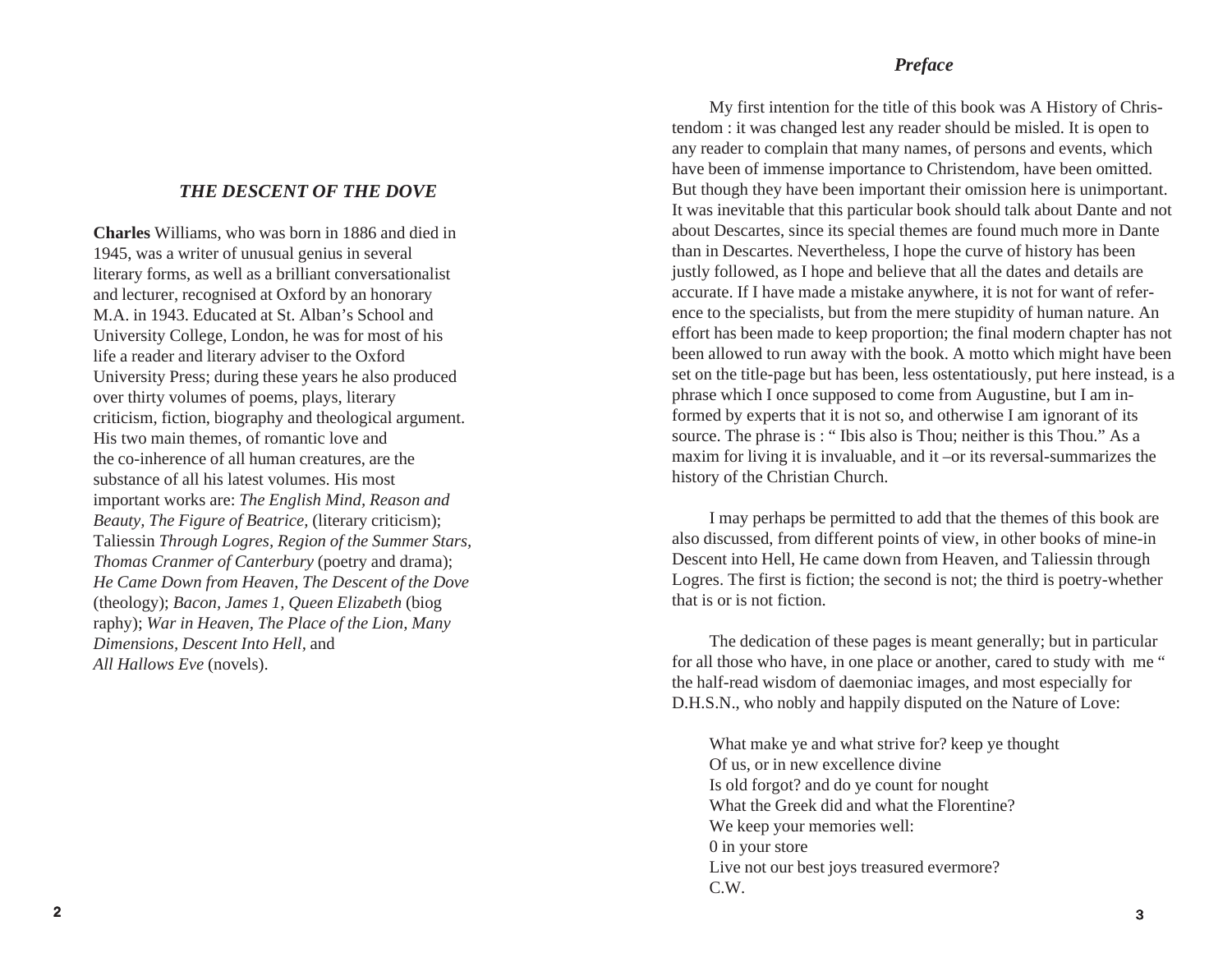St. Stephen. There existed for a while an active persecution of the offending sect; it was pursued to other cities, and every effort was made to reestablish the philosophical sublimity of Unincarnate Deity.

Within the young Church another, and similar, argument was no less sharp. The general view among Jews outside the Church was that Jesus of Nazareth had been primarily a blasphemer. But the general view inside the Church was that he had been primarily a Jew. He had particularly not waived a single letter of the Law; he had hardly gone farther in liberal interpretation of the Law than some of the greater Rabbis. He had allowed that necessity might override ceremonial, but be bad discouraged any light-hearted waiving of ceremonial. The apocryphal story of his comment to the man seen gathering sticks on the Sabbath: "O man, if thou knowest what thou doest, blessed art thou; but if thou knowest not, thou art cursed," seems to have expressed his intention. "All that the Scribes and Pharisees bid you, observe and do." It was this maxim, and others like it, to which the more rigorous party clung. Their maxim involved two principles: (i) that the mission of the Church was solely to the Jews (ii) that therefore the whole Jewish ceremonial should be maintained in its fullness. It must be admitted that they were noble souls; rejected by the Jews, they maintained within the new society the paramount privileged order of the Jews. And they seem, at first, to have been the dominant party within the Church.

Yet they failed. The argument eventually was decided against them, and decided by the agreed voices of the leaders of the Church. The Council of Jerusalem issued its decision, with the ratification of a phrase almost incredible in its fullness, and yet natural in its simplicity: "It seemed good to the Holy Ghost and to us." The sentence is, from one point of view, absurd; from another, quite ordinary. But it is neither; it is the serious implicit declaration by men that a union exists, a union denied, defeated, forgotten, frustrated, but, at the bottom of all, actual by a common consent. There are wild moments when anyone may find himself saying–with some truth– "It seems good to the Holy Ghost and to us." But the Church has never forgotten, though it may apostatize often, that this is the real claim towards which it must, inevitably and indefectibly, aspire, and in which, awfully, it believes : "It seemed good to the Holy Ghost" – O vision of certainty! –"and to us" –O vision of absurdity!–. . . and what? " to lay upon you no greater burden than these necessary things." It is the choice of necessity; it is the freedom of all that is beyond necessity. But the analysis of that choice of necessity waited, and waits, for a farther vision, perhaps the understanding of the epistles of Paul.

# *CHAPTER I*

## *THE DEFINITION OF CHRISTENDOM*

The beginning of Christendom is, strictly, at a point out of time. A metaphysical trigonometry finds it among the spiritual Secrets, at the meeting of two heavenward lines, one drawn from Bethany along the Ascent of Messias, the other from Jerusalem against the Descent of the Paraclete. That measurement, the measurement of eternity in operation, of the bright cloud and the rushing wind, is, in effect, theology.

The history of Christendom is the history of an operation It is an operation of the Holy Ghost towards Christ, under the conditions of our humanity; and it was our humanity which gave the signal, as it were, for that operation. The visible beginning of the Church is at Pentecost, but that is only a result of its actual beginning-and ending-in heaven In fact, all the external world, as we know it, is always a result. Our causes are concealed, and mankind becomes to us a mass of contending unrelated effects. It is the effort to relate the effects conveniently without touching, without (often) understanding, the causes that makes life difficult. The Church is, on its own showing, the exhibition and the correction of all causes. It began its career by arguing about its own cause-in such time as it had to spare from its even greater business of coming into existence.

Historically, its beginning was clear enough. There had appeared in Palestine, during the government of the Princeps Augustus and his successor Tiberius, a certain being. This being was in the form of a man, a peripatetic teacher, a thaumaturgical orator. There were plenty of the sort about, springing up in the newly-established peace of the Empire, but this particular one had a higher potential of power, and a much more distracting method. It had a very effective verbal style, notably in imprecation, together with a recurrent ambiguity of statement. It continually scored debating-points over its interlocutors. It agreed with everything on the one hand, and denounced everything on the other. For example, it said nothing against the Roman occupation: it urged obedience to the Jewish hierarchy; it proclaimed holiness to the Lord. But it was present at doubtfully holy feasts; it associated with rich men and loose women; it commented acerbly on the habits of the hierarchy; and while encouraging everyone to pay their debts, it radiated a general disapproval, or at least doubt, of every kind of property. It talked of love in terms of hell, and of hell in terms of perfection. And finally it talked at the top of its piercing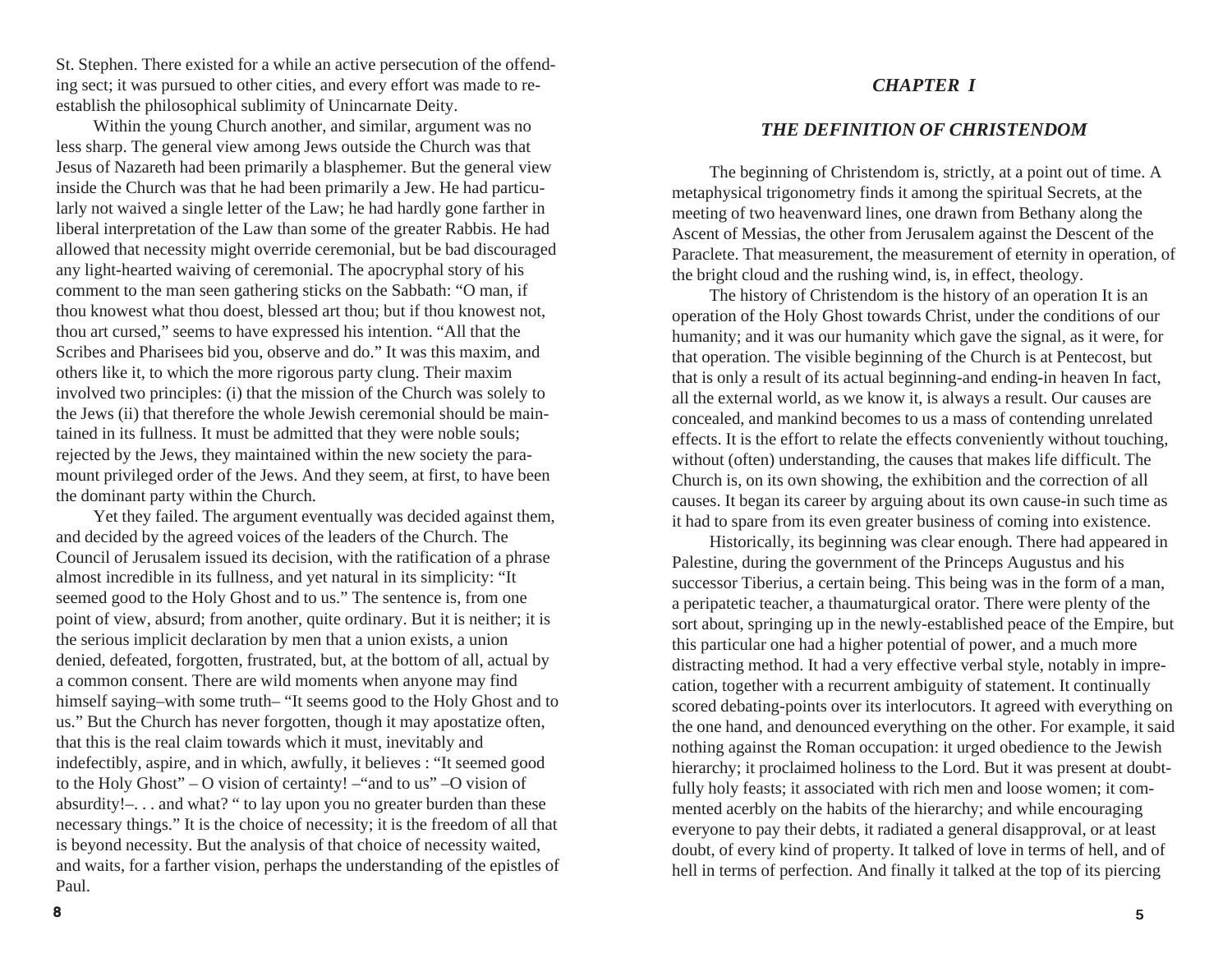voice about itself and its own unequalled importance. It said that it was the best and worst thing that ever had happened or ever could happen to man. It said it could control anything and yet had to submit to everything, It said its Father in Heaven would do anything it wished, but that for itself it would do nothing but what its Father in Heaven wished. And it promised that when it had disappeared, it would cause some other Power to illumine, confirm, and direct that small group of stupefied and helpless followers whom it deigned, with the sound of the rush of a sublime tenderness, to call its friends.

It did disappear–either by death and burial, as its opponents held, or, as its followers afterwards asserted, by some later and less usual method. Those followers at any rate remained, according to all the evidence, in a small secret group in Jerusalem. They, supposed themselves to be waiting for the new manifestation which had been promised, in order that they might take up the work which their Lord had left them. According to their own evidence, the manifestation came. At a particular moment, and by no means secretly, the heavenly Secrets opened upon them, and there was communicated to that group of Jews, in a rush of wind and a dazzle of tongued flames, the secret of the Paraclete in the Church. Our Lord Messias had vanished in his flesh; our Lord the Spirit expressed himself towards the flesh and spirit of the disciples. The Church, itself one of the Secrets, began to be.

The Spirit also had his epiphany to the farther world. He had manifested before the nations–those from the parts of Libya about Cyrene, strangers of Rome, and the rest. Before ever the official missions began, the dispersed thousands who on that day had caught something of the vision and heard something of the doctrine, and had even–some of them– been convinced by vision and doctrine to submit to a Rite, to baptism, had returned to their own land, if not as missionaries yet as witnesses. The Spirit took his own means to found and to spread Christendom before a single apostolic step had left Jerusalem. It prepared the way before itself. Yet this was but a demonstration, as it were; the real work was now to begin, and the burden of the work was accepted by the group in the city. That work was the regeneration of mankind. The word has, too often, lost its force; it should be recovered. The apostles set out to generate mankind anew.

They had not the language; they had not the ideas; they had to discover everything. They had only one fact, and that was that it had happened. Messias had come, and been killed, and risen; and they had been dead "in trespasses and sin," and now they were not. They were re-

generate; so might everyone be. "The promise," they called to the crowd at Jerusalem, "is to you, and to your children, and to all that are afar off." " Repent and be baptized everyone of you in the name of Jesus Christ for the remission of sins, and ye shall receive the Holy Ghost." They had believed in Jesus of Nazareth, without very clearly understanding him; his Resurrection had seemed to justify them; but much more now they were justified, or rather he was justified. The thing had happened. In every kind of way it was true that the God of Israel would not leave their souls in hell nor suffer his Holy One to see corruption.

So far the apostles, They had, in their turn, to proceed to the operation which the Spirit had begun. But the operation had to be continued under conditions; and the conditions at that moment were three–Jewish religion, Roman order, Greek intellect. Messias had been necessarily rejected and denounced on his cross in all three tongues and by all three elements–piety, government, culture. The Church, though no doubt it later came to regard itself as being, eternally, the cause of Judah and of all salvations, appeared very much at the moment as nothing but a successor to and a substitute for Judah. It proposed at first to continue a habitual consciousness of Judah. Messias himself had been a Jew; he had been put to death for blasphemy, but for Jewish blasphemy. His comments on the Gentiles during his life had been strongly Judaic; nor is it hinted that after his Resurrection they were, since he had forgiven his executioners, any less Judaic. The apostles and disciples attended the Temple. The missionaries of Pentecost were Jews. All this gave rise to two arguments, one within and one without the Church. The argument outside was with the Jews, and from the point of view of the Jews Christendom was nothing but a Jewish heresy. The dispute between orthodox Jews and heretical Jews was on one point only–had or had not the temporal mission of Judah been completed? had it been fulfilled? must Judah now abdicate? It is difficult for an individual (as is so often seen in family life) and almost impossible for an institution to abdicate in favour of its child and successor, especially in matters of philosophy. The Jews did not propose to try. They maintained the old orthodox view of the Covenant as against the new heretical view that, in the person of Jesus of Nazareth, the Covenant had undergone a violent re-formation. There was certainly a Centre party, who were overthrown as Centres usually are. Gamaliel was the first, in Christian times, to utter a maxim too often forgotten by Christians–that there is no need to be too ardent against other people on behalf of the Omnipotence. But his protest, though at first successful, afterwards failed; and the scourging of the apostles was followed by the stoning of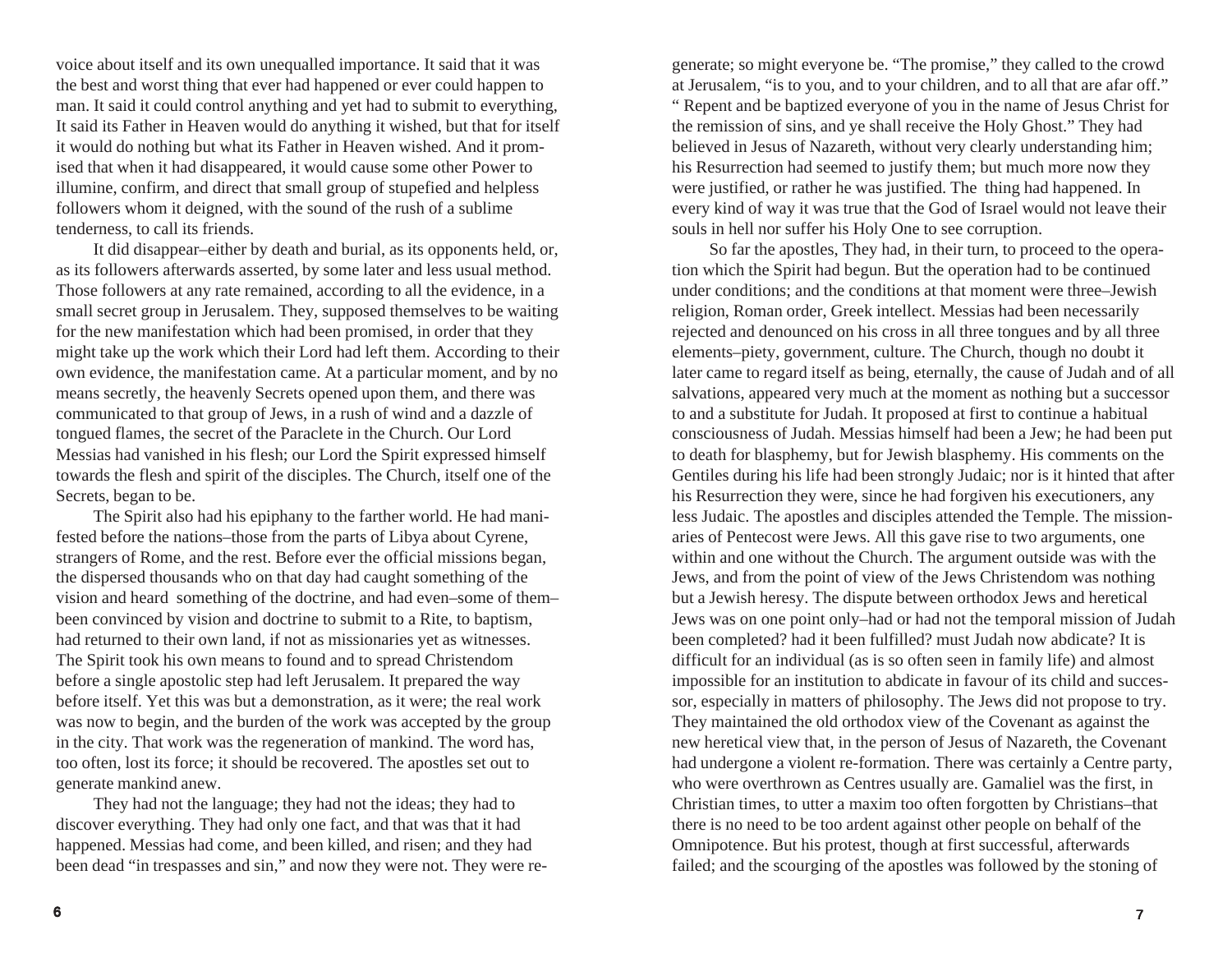edge of it is very small, and is indeed confined to a famous passage of St. Paul, to a letter of St. Cyprian's, and to one or two disapproving Canons of various Councils. The method was probably not confined to the Church; it is likely to have existed in other Mysteries. The great necromancer Simon Magus carried with him on his wanderings a companion who may have been for that purpose, and there were attributed to her high titles.

*Thou art Helen of Tyre*

And hast been Helen of Troy, and hast been Rahab, The Queen of Sheba, and Semiramis, And Sara of seven husbands, and Jezebel, And other women of the like allurements, And now thou art Minerva, the first Eon, *The Mother of Angels.*

But Simon is said to have preached that he had himself appeared "among the Jews as the Son, but in Samaria as the Father, and among other nations as the Holy Ghost." Christians, less ambitious, attempted the experiment both within the doctrine and within the morality of the Church. This is clear from that passage in St. Paul which shows that in some instances the experiment broke down owing to the sexual element between the man and the woman becoming too pronounced. The Apostle is asked whether, in such cases, marriage is permissible, and he answers that though, all things considered (and he meant precisely all things considered), it would be better if they could have continued with the great work, because marriage means the introduction of all sorts of pleasant – but less urgent–temporal affairs, still there is nothing wrong with it, nothing against the Faith and the New Life If sex is becoming an inconvenience, let them deal with it in the simplest and happiest way; it is better to marry than to burn.

It seems that there was, in the first full rush of the Church, an attempt, encouraged by the Apostles, to " sublimate." But the experimenters probably did not call it that. The energy of the effort was in and towards the Crucified and Glorified Redeemer, towards a work of exchange and substitution, a union on earth and in heaven with that Love which was now understood to be capable of loving and of being loved. In some cases it failed. But we know nothing –most unfortunately–of the cases in which it did not fail, and that there were such cases seems clear from St. Paul's quite simple acceptance of the idea. By the time of

The chief direct causes of the decision were the opinion of St. Peter, who declared that he had a vision of the proper method, the quite particular liberal intensity of St. Paul, and (at a later date) the destruction of Jerusalem. But these causes operated in support of an idea, and the idea was already latent in the controversy. The Christology of the Church already reposed in certain obscure and undeveloped formulae. But this was a question, not so much of the nature of Christ, a phrase which might have seemed strange to the Apostolic Councils, as of the way in which that nature was to be regarded. Was the God-Man (the phrase would not have been easy to them) to be regarded as Judaic? Or was Judaism only an accident of the God-Man? Was Manhood or Judaism to come first? The Church, or the Spirit in the Church, corrected its original misconceptions, springing from the phenomena of the human nature of Messias. Grace was to be mediated universally–to Gentile as to Jew–through all the new creation. Race had nothing whatever to do with it; rites had nothing whatever to do with it. The decision has lasted universally, in spite of any sins of individual Christians or of classes of Christians at various times. No idea, no nationality, no faith, no anything, has been allowed anywhere or at any time to interpose as a primal and necessary condition of Christianity. No personal experience, however it may have preceded or led to Christianity, has been allowed to interpose between the God-Man and the soul. All doctrine, and all doctors, have been relegated into subordination.

This result was achieved very largely by the event known as the Conversion of St. Paul. It was, in every way a very remarkable event. For first, it was the beginning of that great train of conversions and illuminations which form part of the history of Christendom–Augustine, Francis, Luther, Ignatius Wesley, and the rest. No doubt all creeds are so accompanied; this is not the place to discuss the others. Such conversions cannot be supposed to prove the truth of a creed. Second, it turned, of course, a strong opponent of the Church into a strong supporter; but here it did more–it produced a kind of microcosm of the situation. It exploded an intense Judaizer into an anti-Judaizer. It united, as it were, Paul the Jew to Paul the man, and it gave the manhood the dominating place. But also it united Paul the man with Paul the new man, and it gave the new manhood the dominating place. It did all this in a personality which possessed, with much other genius, a desire to understand and a desire to explain. In order to understand and to explain the convert produced practically a new vocabulary. To call him a poet would be perhaps improper (besides ignoring the minor but important fact that he wrote in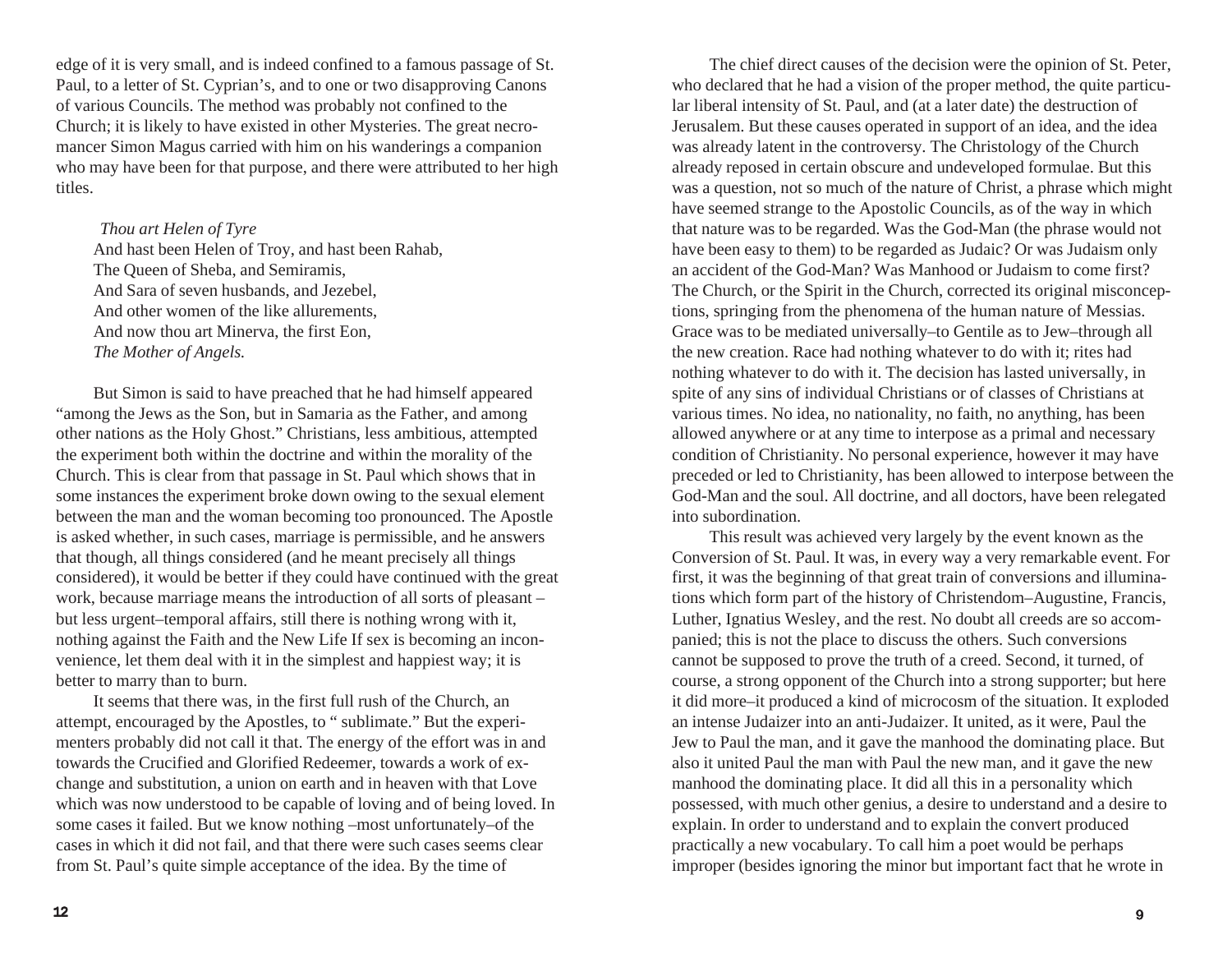prose). But he used words as poets do; he regenerated them. And by St. Paul's regeneration of words he gave theology first to the Christian Church.

It was not, of course, then obvious. The Epistles were not bound up together and bought for a shilling. There must have been many of the Churches that he founded who were so illiterate as not to have heard of his best purple passages. He may have changed his mind upon certain points; he certainly took into consideration other points of view. The old silly view that he contradicted Jesus Christ on every important matter and that none of the other Apostles noticed it, or that their faint objections have faded from all record, has probably vanished along with other dim myths of the simple Gospel. The one practically certain thing about the early Church is that all the Churches, by whomever founded or taught, largely agreed. And they seem to have agreed with St. Paul about the explanation as much as he agreed with them about the fact.

The fact then had happened. The doctrine of grace was the statement of the fact; the fresh morality was the adjustment of the individual to the fact; faith –was the activity that united the individual to the fact. And the fact was (among other things) that the law – the law of right living, of holiness, of love–which could not be obeyed by man had discovered a way of obeying itself in every man who chose. Man perished if he did not obey the law. Yet the law was impossible, and it could not be modified or it would become other than itself, and that could not be. What then? how was man to find existence possible? By the impossibility doing its own impossible work on man's behalf, by the forgiveness (that is, the redemption) of sins, by faith, by eternal life; past, present, future states, yet all one, and the name of that state " the love of God which is in Christ Jesus our Lord."– "The whole creation groaneth and travaileth in pain"; "God had concluded them all in unbelief that he might have mercy upon them all."

The great phrases revealed man in the bottomless hell of the corruptible in order that that corruptible might put on incorruption, that we should all be changed. "It is sown in weakness; it is raised in power." "Old things are passed away; behold, all things are become new." "God was in Christ, reconciling the world to himself . . . and hath committed unto us the word of reconciliation." "He hath made him to be sin for us, who knew no sin; that we might be made the righteousness of God in him " – "an exceeding and eternal weight of glory." In such words there was defined the new state of being, a state of redemption, of co-inherence, made actual by that divine substitution, "He in us and we in him."

It was then this apocalyptic definition which refused, for all Paul's own original godly Judaic past, to be contained either in Judaism or original godliness. Neither Judaism nor godliness could be a necessary preliminary. Certainly wherever the now multiplying missions of the Church went, they would, as a matter of courtesy, go first to the synagogue in any town they reached. It was the veil of the Jewish Temple that had been rent in twain, and was the holier for the rending. But if the Jews refused the knowledge of the fact, and indeed whether they did or not, then the missionaries turned to the Gentiles. It was not for the Jews alone that the witnesses to the Faith, to the Act, to the Happening and the Happened–were meant.

At that time, indeed, the Church seems to have moved in a cloud of wonders, as if the exact pattern of the Glory was for awhile discerned. It was not only her more formal and central Rites–Baptism and the Eucharist–which were maintained and spread and sacramentally pledged to converts. As if the Ascent of Messias had opened heaven, as if the Descent of the Paraclete had brought heaven out, the languages and habits of heaven seemed for a few years, a few decades, to hover within the Church after a manner hardly realized since except occasionally and individually. There were miracles of healing and even miracles of destruction. In that first full vision and realization, powers exchanged themselves between believers. As in other great experiences, the primal sense of this experience renewed energies more than mortal. At that time the Spirit in the Church sent "through every power a double power Beyond their functions and their offices." And this power was recognized and accepted. " After the Eucharist, certain inspired persons began to preach and to make manifest before the assembly the presence of the spirit which animated them. The prophets, the ecstatics, the speakers in tongues, the interpreters, the supernatural healers, absorbed at this time the attention of the faithful. There was, as it were, a Liturgy of the Holy Ghost after the Liturgy of Christ, a true liturgy with a Real Presence and communion. The inspiration could be felt–it sent a thrill through the organs of certain privileged persons, but the whole assembly was moved, edified, and even more or less ravished, by it and transported into the Divine sphere of the Paraclete "1

These things were gradually to fade. There was among them another method, also to fade, and yet of high interest and perhaps still of concern, dangerous but dangerous with a kind of heavenly daring. There grew up, it seems, in that young and ardent body an effort towards a particular spiritual experiment of, say, the polarization of the senses. Our knowl-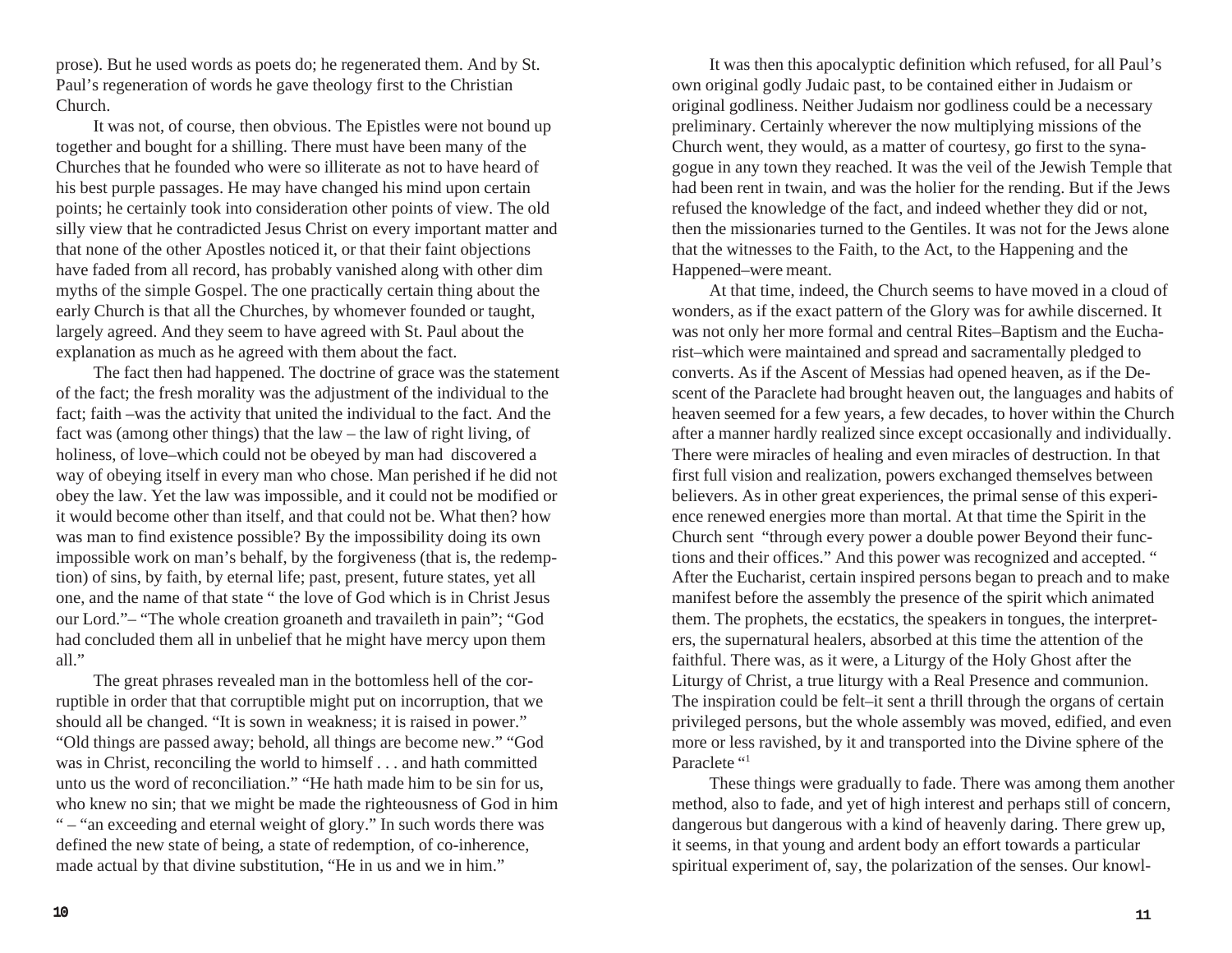the Christians and could not decide which he hated most." One would have supposed that this first outbreak of persecution would have caused all later Christians to have hesitated over belief in popular rumour, official assurances, and partisan histories. It has not done so. The blazing crosses of the Vatican gardens throw their lurid light on all our easy credulity, on the *I heards* and *he saids* of our daily life; our repetitions bark like the dogs to whom the faithful, wrapped in wild beasts' skins, were thrown. Christianity became suspect and remained suspect. It was regarded with horror by many and with aversion by most. There was, however, some reason for the aversion (apart from the necessary spiritual scandal and from the fact that the Christians –or one of them–replied to the persecution with that admirable but extreme revolutionary pamphlet called The Revelation of St. John the Divine).

This suspicion obviously existed in different degrees at different times and in different places. Its effect was entirely incalculable. It depended on the feeling of the crowd, the temper of the magistrates, the progress of public affairs, the predilections of the Emperor, and a score of other chances. It depended also on the temperament and behaviour of the Christians. The more converts, the more variations in relation with their philosophical or religious neighbours.. There were (as time went on) timid and tempestuous Christians, Christians who were delicate and quiet, and Christians who were disputatious and querulous. The main difference, indeed, was official and social, and even more social than official. The web of that vast Empire hummed steadily to the formal "adoration" of the Genius of the Emperor. But on the other hand no adoration could be less like anything meant by religious adoration than that. It was, no doubt, a more formal thing than our own genuflexions to the Throne, but then it would be treated also as more absurd. "I think I am about to become a god," said the dying Vespasian; it was embarrassing to everyone when the Christians solemnly and formally anathematized what no one had ever dreamt of believing. It is bad enough to be contradicted on what one does believe; it is intolerable to be contradicted–perhaps with vehemence or superiority – on what one obviously does not believe. The Jews, it is true, did not adore; but everyone knew about the Jews. They were formally excused; they were a racial, not a religious, body, or only religious because racial; and they were not at all propagandist. It was extremely difficult to become a Jew. But it was becoming more and more difficult not to be harried by suggestions that one ought to become a Christian. The Church was attacking on all sides and in all manners–by persuasion, by argument, almost by threats. Its purpose, of which it made

Cyprian, Bishop of Carthage in the third century, the ecclesiastical authorities were much more doubtful. The women – subintroductae as they were called–apparently slept with their companions without intercourse; Cyprian does not exactly disbelieve them, but he discourages the practice.2 And the Synod of Elvira (305) and the Council of Nicea (325) forbade it altogether. The great experiment had to be abandoned because of " scandal."

Tolstoy put the crude objection in the Kreutzer Sonata, and Cyprian more or less agreed. "But then, excuse me, why do they go to bed together?" Both wise men were justified as against a great deal of sentimental lust and sensual hypocrisy. But even Cyprian and Tolstoy did not understand all the methods of the Blessed Spirit in Christendom. The prohibition was natural. Yet it seems a pity that the Church, which realized once that she was founded on a Scandal, not only to the world but to the soul, should be so nervously alive to scandals. It was one of the earliest triumphs of "the weaker brethren," those innocent sheep who by mere volume of imbecility have trampled over many delicate and attractive flowers in Christendom. It is the loss, so early, of a tradition whose departure left the Church rather overaware of sex, when it might have been creating a polarity with which sex is only partly coincident. The use of sex, in this experiment, might have been to pass below itself and release the dark gods of D. H. Lawrence directly into the kingdom of Messias. It failed, and it must be added that St. Paul's foresight was justified. The Church abandoned that method in favour of the marriage method, which he had deprecated, and eventually lost any really active tradition of marriage itself as a way of the soul. This we have still to recover; it is, no doubt, practised in a million homes, but it can hardly be said to have been diagrammatized or taught by the authorities. Monogamy and meekness have been taught instead.

Yet in some sense this experiment in polarization corresponded to the first knowledge of the Church; the grand experience of, and faith in, an otherness and a union, a life from others or from another. The lovers of that period–or some of them–realized the impact of Love, and desired to act and grow from it. It was the beginning, and they conceived it so. The point of its discovery was the point to be at once practised and transformed. Christianity is, always, the redemption of a point, of one particular point. "Now is the accepted time; now is the day of salvation." In this sense there is nothing but now; there is no duration. We have nothing to do with duration, and yet (being mortal) we have to do with nothing but duration; between those contrasts also all the history and doctrine of Christendom lies.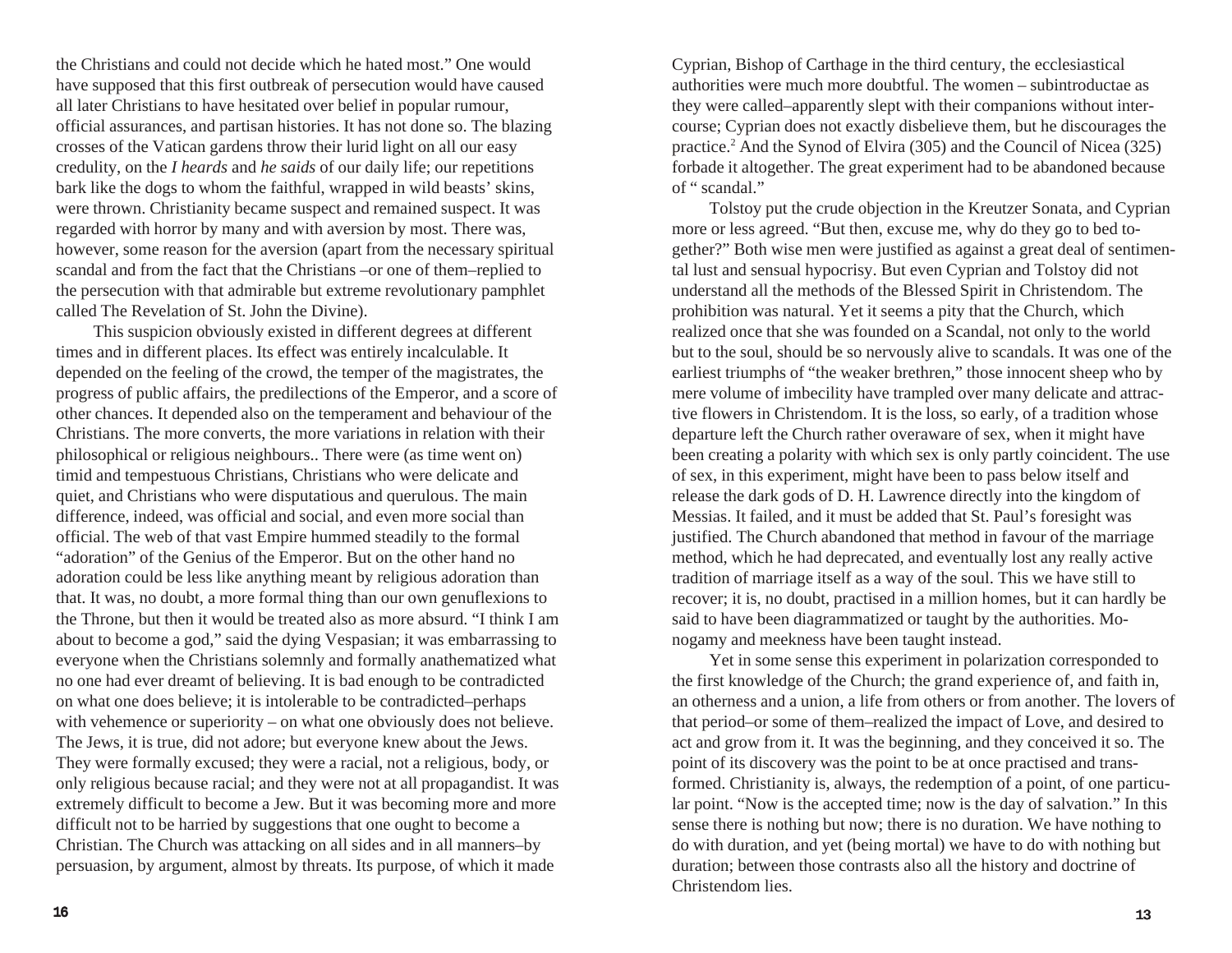Immediacy and devotion, which created that lost experiment, had marked the existence and spread of the Church everywhere. The Epistles of St. Paul carry that *Now* to the highest point of exploration and of expression. But already in the Epistles themselves something else has come in. "It is!" they said, but then they had to go on Saying "It is!" Time existed, and time itself had, as it were to be converted, to be rededicated towards the thing out of time. Not only so, but it had to be converted in the case of every individual Christian. We have often been told how the Church expected the Second Coming of Christ immediately, and no doubt this was so in the ordinary literal sense. But it was certainly expected also in another sense. The converts in all the cities of Asia and (soon) of Europe where the small groups were founded had known, in their conversion, one way or another, a first Coming of their Redeemer. And then? And then! That was the consequent task and trouble –the then. He had come, and they adored and believed, they communicated and practised, and waited for his further exhibition of himself. The Then lasted, and there seemed to be no farther equivalent NOW. Time became the individual and Catholic problem. The Church had to become as catholic – as universal and as durable – as time,

Time has been said to be the great problem for philosophers; nor is it otherwise with the believers. How, and with what, do we fill time? How, and how far, do we pass out of time? The apostates are only those who abandon the problem; the saints are only those who solve it. Ile prayer for final perseverance which the Church so urgently recommends is but her passion for remaining faithful, at least, to the problem –of refusing to give it up. What are the relations between that Now and the consequent Then? what are the conditions of the relation–not what ought to be, but what are? "The conversion of time by the Holy Ghost " is the title of the grand activity of the Church.

In the first century, in the Apostolic age itself, that time which the Church was to redeem was already becoming the bane of the Church. The first division between the Church and what has been called the Kingdom began to exist. The Kingdom – or, apocalyptically, the City –is the state into which Christendom is called; but, except in vision, she is not yet the City. The City is the state which the Church is to become. In the impact of Messias, in the evocation of her elements, in the impact of the Spirit, in the promulgation of her unity, she for a moment, was one with her state. But she was too soon all but divided from her state. It was inevitable; had it not been so, she would have had no reason for existing. Her reason is not only in the error of the world; it is in her own error. Her error is her very, opportunity for being. That is what she is about.

Time then existed, and she reconciled herself to it. The Jewish problem had been settled. But the other conditions, the Roman organization, the Greek culture, remained. Neither of them were–to use a favourite political phrase–" opposed in principle" to the Christian idea. "Scores of dim sects were struggling for existence among the lower classes "3 and, one might add, among the upper. In a general way, the Roman Government entirely approved of its citizens and subjects preoccupying themselves with their private religious fancies. The Government's own business was to keep their world fed, to keep their world quiet, and to keep their world "hilarious." (It was *Hilaritas Populi Romani* on which, at a later period, the coins of Hadrian, as it were, congratulated the Emperor.) They had, for that reason, at a later period, to concentrate formal attention on the person and providence of the Emperor. But people were not sacrificing to the Emperor all the time' and in other rituals the Governments were not interested. St. Paul travelled in anEmpire of which he approved, and which, largely, approved of him. He had the highest respect for the magistrates, and they had little fault to find with him. He had some odd deity, but that was common enough. Salvation, initiation, second birth, were ordinary dinner-talk and public-house chat. Nicodemus may have found difficulties in the idea, but no ordinary person in the non-Judaic world would have blenched. Pilate had been quite unmoved – except to a mild curiosity–by assertions that Jesus had called himself the Son of God; he was only a little surprised that the Jews should resent it. Christianity, so far as anyone understood it, was naturally supposed to be a tolerant religion, as tolerant as any of its rivals; its credal intolerance was as shocking then, when discovered, as it is to-day. The Jewish objections had involved the Apostles in dangers, but the final decision of the Government at Rome in St. Paul's own case seems to have allowed that Christianity was a permissible creed. it was roughly regarded as a variation of Judaism.

The break in this more or less agreeable unity was due directly to Nero; how exactly he was influenced we do not know. The Great Fire of Rome broke out in July A.D. 64. The natural tendency to blame someone unpopular caused rumours that the Emperor himself was responsible, much as the Roman Catholics were blamed for the Great Fire of London in 1666. The Emperor and the Government transferred the blame to the Christians, and the statement was accepted. The Christians were accused not only of the definite act but of the more general evil of "a hatred of mankind." Notable intellectuals like gracious accepted the notion. Tacitus, it has been said, was "a Stoic noble who hated Nero and hated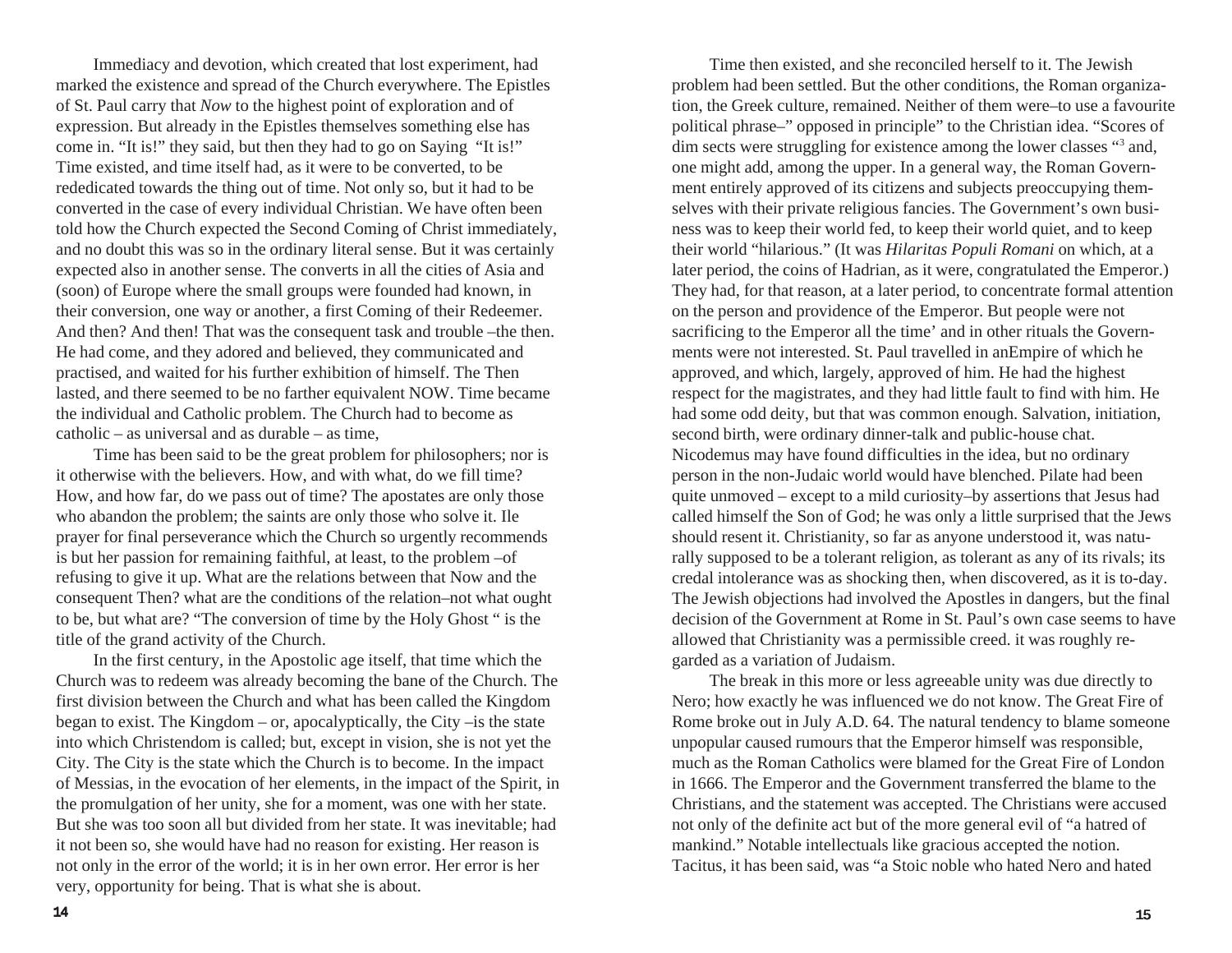drew it long before the Passion and Crucifixion could in any way stain its own lordly spirituality. At the Baptism, or thereabouts, the Divinity descended into the man Jesus of Nazareth; at the Arrest, or thereabouts, it withdrew. What was scourged and slain was not it. In some cases it was Jesus the man; but more fantastic inventions–not unattractive–were offered. *The Gospel of Barnabas*, for example (however late), recounted how the Lord had changed Judas Iscariot into an appearance of himself, so that the guard in confusion seized Judas, and finally in the same error crucified him; while the Lord from heaven surveyed his discreet vengeance.<sup>6</sup>

(3) There began to be drawn a definite division among Gnostic believers. There were the lower spiritual classes the proletariat and bourgeoisie of heaven–who lived by faith. There were the upper spiritual classes who lived by knowledge; the illuminated, the perfect. No doubt the illuminated began low down in the scale, but they speedily rose; they saw. As if in an early parallel to our modern educational system, they passed by a series of scholarships of enlightenment from Council School to Secondary School and to University. Others, "not so blest as they," remained in the classes where they had been spiritually born. Like Mr. E. M. Forster's business man in a wood, they stared at the hierarchies of glory and could not see them. They were not capable of the Gnosis, of the Mystery.

All these views were fervently rejected by the general opinion of the Church. The revolt against the Gnostic influence depended on two things. There was the capacity of individual anti-Gnostic writers, such as Irenaeus of Lyons. There was also–and far more important–the actual belief of the separate Churches. It was on many points yet undefined; there were speculative points on which it has not yet been defined. But all those groups in all those cities, founded in the apostolic doctrine, made it clear that they did not, in fact, believe what the Romantic philosophers declared; that this was not the Faith as they had received and held it. What did the Churches believe? They believed that Almighty God–the final Deity–had Itself created heaven and earth, and was, as the First and Only Cause of them, finally responsible for them. They believed that Jesus Christ was the Son of the Father–in that Deity–and had been materially born on earth ex Maria Virgine. They believed, that is, that the First and Only Cause initiated, operated, and concluded Redemption. They rejected, with great energy, the idea that cause belonged to a subordinate Demiurgus and the idea that there was a special kind of superior redemption for superior persons. No doubt there were prophets and speakers with

no secret, was to evangelize the world. In the eyes of most of the Empire, this meant primarily a separation from official activities, from social holidays, from festivities and games, from anything that involved the worship of the Genius of the Emperor and the admission that other deities might exist or other mysteries be illuminating. The quietest and nicest Christians tactfully stopped away on such occasions; if they came they did not inquire about "meats offered to idols "; they did not parade their consciences. But since they did not, in the last resort, wish to pour our libations to the household gods of their friends, they were all driven gradually – or suddenly–to drop dinner-parties. To any ordinary Roman it was all very odd and rather beastly.

With the growth of the Christian numbers the oddness and the beastliness became more marked. The Government became more and more conscious of this minority of dissidents. The position was rather like our own international position; war might break out at any time, but for surprisingly long periods it did not. Domitian, frightened by a conspiracy, struck at the Christians near his person. Pliny, as Governor of Bithynia, found Christians denounced to him. He tortured a few to discover what, in fact, they believed, and wrote to Trajan. Trajan took the proper Imperial view. Christians were not to be hunted down; informations against them were not to be encouraged, and if the informer were found to be merely untruthful, he was to be punished. It was not, normally, the habit of the Government to encourage the delation of one set of citizens by others. But, on the same principle of encouraging a quiet life everywhere, if the delation were found to be justified, if so-and-so really did stand out against the public security, the public good, he must be dealt with as a criminal. He was, of course, a criminal. Christians regarded themselves as sinners, and other people regarded them as criminals.

It was probably the need for formal denunciation that explains "the brethren" visiting confessors in custody, quite apart from the obvious bribery of guards that went on. The journey of Ignatius from Antioch to Rome is the great example. A Christian under arrest, unless in a time of severe persecution, was a man guilty of a particular crime. It did not follow that his visitors were guilty of that crime. No doubt a certain risk was run; but no doubt also some Christians might be visited by pagan friends who, if sacrifice were demanded, would sacrifice, Any common informer against them might find himself in trouble. Hadrian even insisted that the " delator " must specify some misbehaviour besides Christianity. But in general Christianity was enough to justify examination, and examination meant death.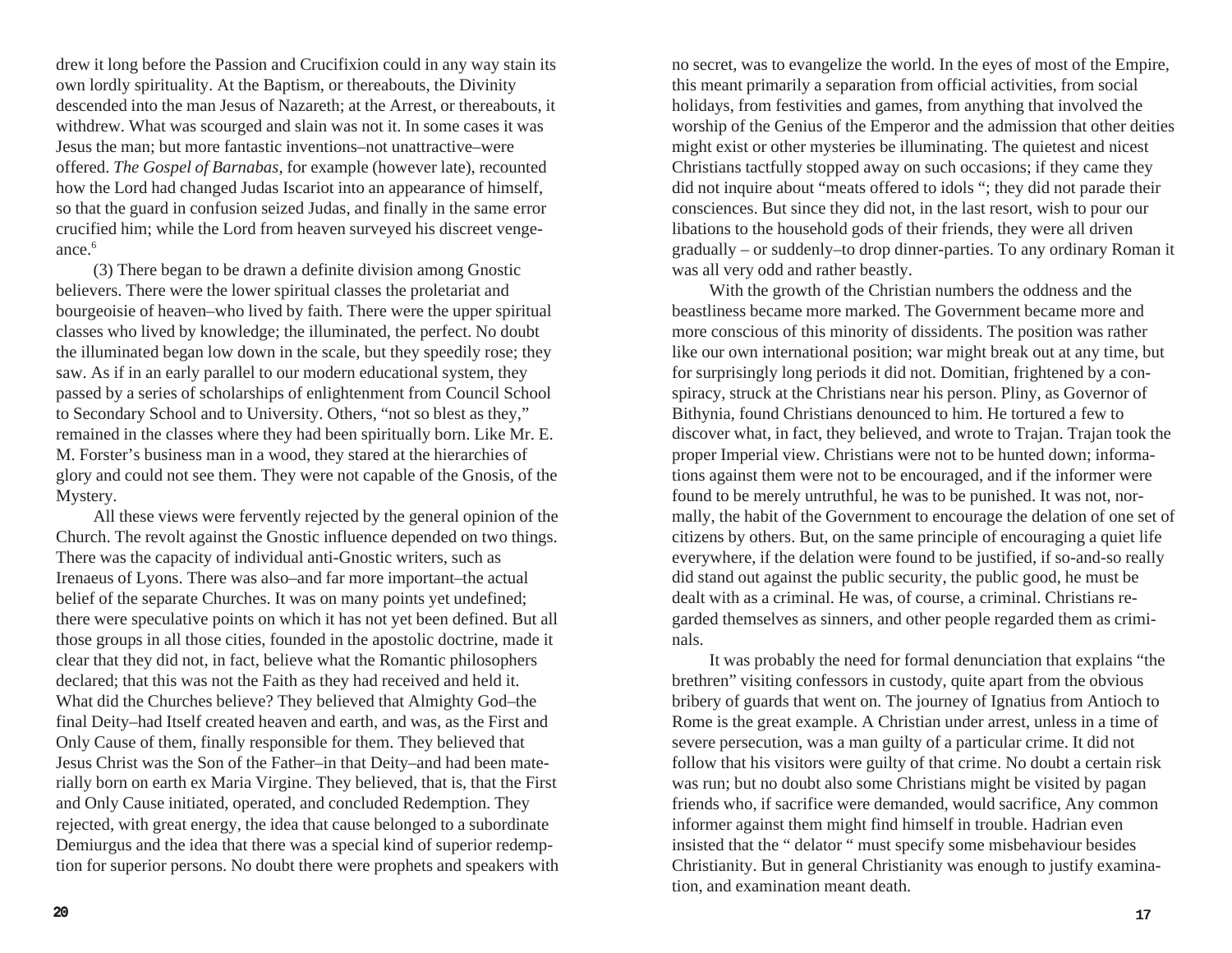On the other hand, Christians were not attacked on religious grounds, and were in some ways even protected. Their burial places remained undisturbed, guarded by all the severe care of the Roman law for sepulchres. Cemeteries belonged to the Dei Manes, the gods of the underworld, and the mercy which the Genius of the Emperor refused in the light of the Roman day, the dark divinities beyond the tomb retained, as if in an awful recognition of the God who had gone among them and returned. The catacombs have been preserved to us by that care, and by the careful legalism of the Roman Pontiffs who watched the propriety of the dead. Nor apparently were churches, when at last they came to be built, usually attacked. The Roman law was very careful of property. There may have been a little underhand legal work in the matter of forming guilds to own the churches, but there they were and there they stopped. The old pictures in which Roman soldiers broke in to seize the worshippers by the altar are defined by the admirable phrase: "My dear, you exaggerate." "Those who have died for the Christian faith", said Origen, "at different times have been few and are easily counted." He spoke relatively, no doubt, but he meant something like it. Delation, mob riots, but little interference by the official rulers of Rome. It was not until the beginning of the third century that Tertullian could cry out: "Non licet esse nos"– "it is not allowed to us to exist." Virgil and Peter then were at odds in the streets of Rome.

Such was the exterior position, through the first two centuries, of developing Christendom–uncertain, often difficult, sometimes fatal, but often tolerable, and even sometimes easy. Meanwhile Christendom had begun to understand itself–or at least to understand a little of itself. The grand discovery made by the Church, expressed by St. Paul, and promulgated with intense enthusiasm, had only begun to define, in the most general way, its own nature. "Remembering how she felt but what she felt Remembering not"– or rather not exactly knowing, the infant Church pursued its way, a very little distance down the ages. That happened to it which happens to all such tremendous experiences. The Romantic discovery was followed by a grand intellectual Romantic movement, as it might be called. It was inevitable; it was proper. But it went, as Romanticism unchecked will, to the wildest extremes. It was almost a literary movement; in the days of printing it would have been a literary movement. It had two sections, the one harmless if unreliable, the second harmful and even less reliable. The first consisted of the romantic tales of Christ and the Apostles. There were accounts of the Childhood, and how the Lord at a tender age blasted his schoolmaster with a withered arm, or, even more

fiercely, slew his uncivil boyish companion (and healed him after). There were stories of the Blessed Virgin, and what happened to the High Priest when he interfered with her funeral. There were more or less credible tales of the Apostles and the visions of the Apostles. There was as yet no Canon of Documents accepted by the Church as inspired, and these floated round with the more authentic writings. Some edified and some did not, but they did not much relate to serious matters.

The other part of this Romantic movement was much more deadly. It was a more philosophical Romanticism, or rather it was a Romanticism which expressed itself in terms of philosophy. Of the writings of this kind it has been said that they were those "which in larger or smaller circles were placed on a level with those of our Canon, but were regarded by the Church at large as the Book of Mormon or the writings of Mrs. Eddy are now."4 They developed, and the teachers who were related to them developed, the usual marks of the lost Romantic. The lost or pseudo-Romantic, in all times and places, has the same marks, and he had them in the early centuries of the Faith. He was then called a Gnostic. The Gnostic schools were many. They sprang from the contact of the Faith with the less reputable Greek metaphysics and the wilder Near-Eastern inventions. But they all tended to develop along the same lines. They accepted the idea of Salvation; they accepted heavenly beings in operation; they accepted supreme and passionless Deity. They then proceeded to purify these ideas from the low and crude interpretations which a materialistic Christianity had somehow introduced into them. They did this, mostly, in three ways.

(1) They removed from that supreme Godhead of theirs any tendency to creation, especially any tendency to the creation of matter, and most especially any tendency to the creation of anything capable of "evil." They regarded creation in a Deity not so much as impossible as indecent. But they allowed to It certain emanations or supernatural outputtings, and to those yet others, and to those yet others again, until they had imagined " a long chain of divine creatures, each weaker than its parent," and came at last " to one who, while powerful enough to create is silly enough not to see the creation is wrong."5 This was the God of this world.

(2) The exact relationships of the spiral of emanations differed in the different schools. But they agreed that somehow the pure light of the lower heaven had got involved in this unpleasant business of matter and had to be redeemed. It was set free by the descent of a Redemption which, however, itself put on merely the appearance of matter and with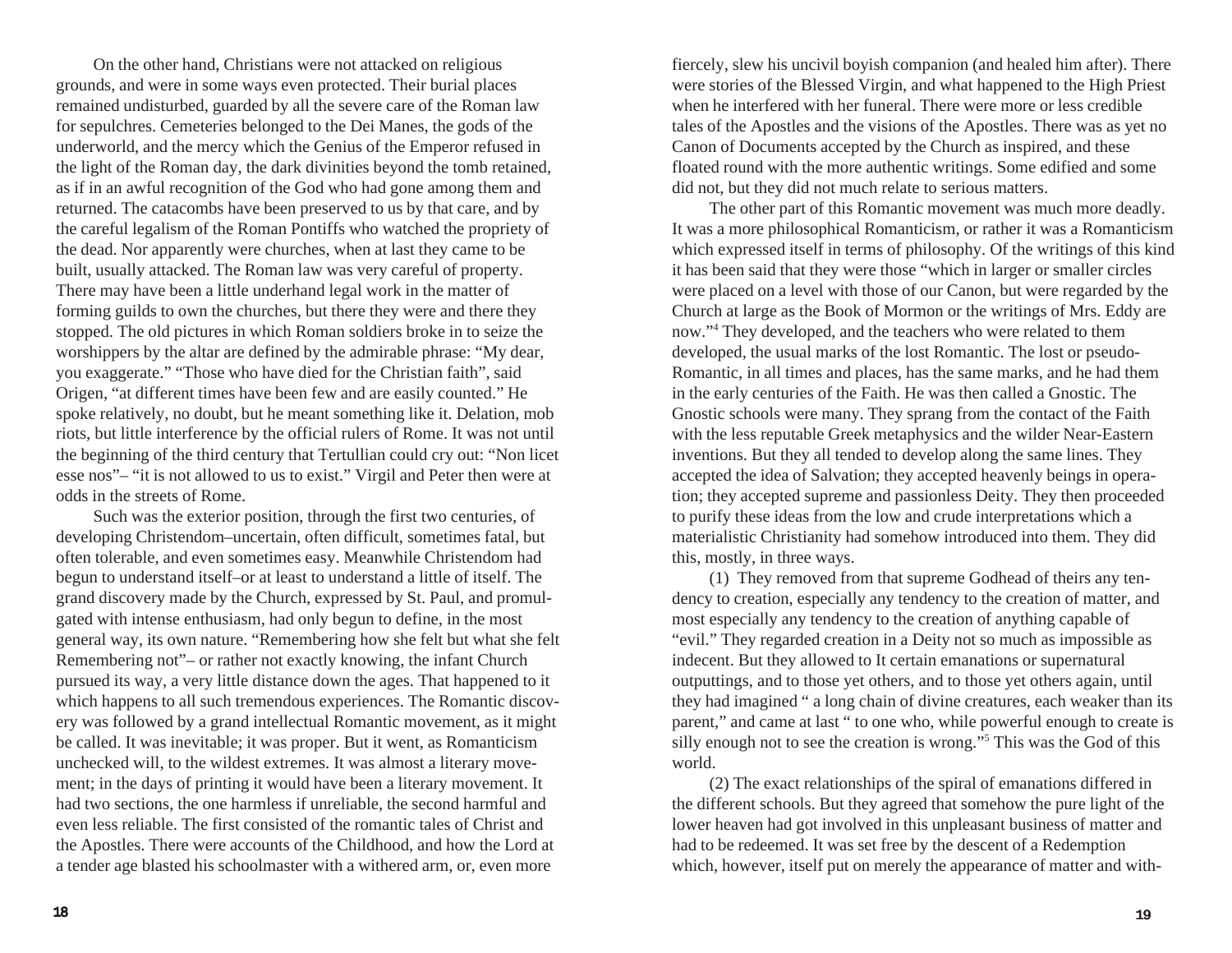Severus the name of a slave who not only endured martyrdom but in a sentence defined the Faith. Her name was Felicitas; she was

Carthaginian; she lay in prison; there she bore a child. In her pain she screamed. The jailers asked her how, if she shrieked at that, she expected to endure death by the beasts. She said : Now I suffer what I suffer; then another will be in me who will suffer for me, as I shall suffer for him. In that, Felicitas took her place for ever among the great African doctors of the Universal Church.

Against that persecution, as against those that followed, the Church opposed that supernatural loyalty. But it opposed also the protestation of a profound natural loyalty. It not only allowed the Empire; it took refuge in the Empire; it felt the Empire as a protection even while it feared it as a peril. This had been so, in some sense, from the beginning. Rome had not only held off the Germans; it had postponed Antichrist. " The mystery of iniquity doth already work; only he who now letteth will let until he be taken out of the way. And then that shall that Wicked One be revealed." God, was thus in Rome itself, in the existence and order of Rome. While this world lasted, and in proportion as time became more and more a necessity of the Christian life, public order, the Republic, became of almost equivalent value. just after the Aurelian persecution had failed and faded under the ignoble Commodus, Tertullian proclaimed again the value of that temporal salvation. In his *Book of Apology Against the Heathen* he declared that Christians, far from being suppressed, were everywhere. "Men say that the State is beset by them, that Christians are in their fields, their fortresses, their islands. They murmur that each sex, each age, every consideration and every rank is going over to this sect." He protested that the Lords of the Empire made no true examination of it; no, "you harshly pass sentence: The law forbids you to exist!"

Yet he (he said), with nearly all Christians, desired to live in the sanctity of Rome. "The end of time itself, threatening terrible and grievous things, is delayed because of the time allowed to the Roman Empire." "That which God hath willed is in the Emperors, and therefore we would have that which God hath willed kept secure." He protested that Christians though they might not pray to the Genius of the Emperor, might, should, and did pray for his "good health." Many non-Christian Romans, some Emperors, and probably Marcus Aurelius himself, thought definitely that the good health of the Emperor was much more important than his Genius or his attributed Deity. Between the two moderate views there was much agreement. But their division was final. The Church, organizing itself for that process in time, had accepted the view that its members,

tongues and teachers and so on; no doubt Almighty God operated peculiarly through certain individuals. But they repudiated any opposition between faith and vision. Faith was not a poor substitute for vision; it was rather the capacity for integrating the whole being with truth. It was a total disposition and a total act. By definition, all men were in need of salvation; therefore, of faith and repentance in faith. The Gnostic view left little room for the *illuminati* to practise love on this earth; "they live as though they were indifferent," said Irenaeus. The Church anathematized the pseudo-Romantic heresies; there could be no superiority except in morals, in labour, in love. *See, understand, enjoy*, said the Gnostic; *repent, believe, love*, said the Church, *and if you see anything by the way, say so.*

In some sense, the Gnostics avoided any "scandal" to the mind and soul. The stones they offered fitted the comers of many temples; only not of the City of Christendom. God was not really responsible for the appalling putrescence of misery which we call the world. The soul and the body (so to divide them formally) were not responsible for each other. Men were not responsible for each other. The Gordian knot of the unity was cut, and the bits fell radically apart. Toothache, cancer, women's periods, frustrated sex-love, these and other ills were without relation to the activity of the celestial spheres. "In the fifteenth year of Tiberius Caesar the Christ came down from heaven," wrote Marcion, one of the last and one of the greatest of the Gnostics, but the orthodox answer was that, years earlier, he had been generated on earth : "the book of the generations of Jesus Christ."

Meanwhile the general consent of the Church was producing a written orthodoxy, "of whose authority," to quote the Articles of the Church of England, "was never any doubt in the Church." Never is a long time. But it is true that the Canon of the New Testament emerges about this time, not by dogmatic decisions but by a common assent, out of the growing mass of Christian writing. This, in fact, is its only ratification. Why the New Testament? because Christendom universally produced it. But why Christendom? Roughly, because if Christendom is what it says it is–for example, in the New Testament–then it is a Nature in which we choose to believe, as against the personal righteousness, the social order, the cultural speculation. By the end of the second century, the New Testament was all but complete and was certainly authoritative; by the same period, Christendom was organized, and the grand battle was about to open.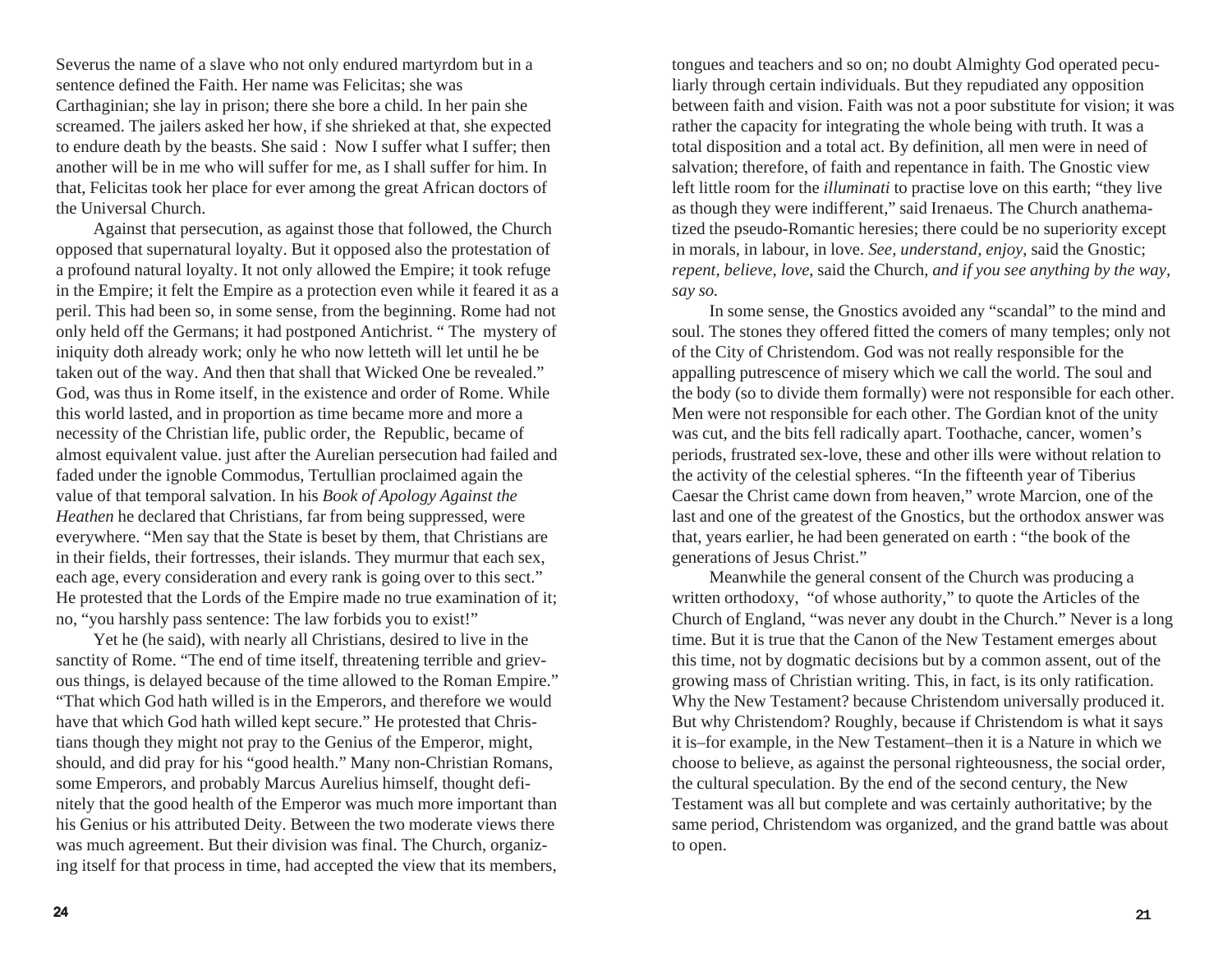# Note s for chapter 1

#### 1. L. Duchesne, *Christian Worship*.

2. " We must interfere at once with such as these, that they may separated while yet they can be separated in innocence." *The writings Of Cyprian: Epistle* lxi: R. E. Wallis.

3 . *Origins of Christianity*, Charles Bigg

4 . *Apocryphal New Testament*, M. R. James.

5 . *Origins of Christianity*, Charles Bigg.

6. Assuming, as is suggested, that the present 16th-century text derived from the lost Gnostic Gospel which once existed.

## CHAPTER II

#### THE RECONCILIATION WITH TIME

From the middle of the second century five names stand out-Montanus, Marcus Aurelius, Tertullian, Clement, and Origen. Together they prefigure a kind of reconciliation between the Church and the ordinary process of things, even though in one instance that prefiguring takes the shape of a more violent conflict. It would not be true to say that the Church consented to have her extraordinary supernatural graces driven underground; it would be truer to say that she made preparations for drawing into herself the whole of normal human existence. A change of method, an assent already in operation, became more marked. She suffered, she manipulated, she hierarchized, she intellectualized. All this she had done already, but now she entered upon it as a steady mode of

### behaviour.

In one instance the prefigured reconciliation took its opposite shape. In the year 161 Marcus Aurelius Antoninus ascended the Julian throne. Under that strenuous and ethical rationalist, persecution began to change. The self-consciousness of the Empire as regards Christians took, through the mind and person of the Emperor, a more deliberate form. What had been irritation, fury, riots of the blood, became a deliberate moral and intellectual effort. The pressure of Christendom on Rome had become too great. The Empire determined to shake itself free from this troublesome delirium of its mind, this haunting disease of its body. The effort was deliberate and prolonged. "The persecutions under Marcus Aurelius extend throughout his reign. They were fierce and deliberate. . . . They had the Emperor's direct personal sanction. They break out in all parts of the Empire : in Rome, in Asia Minor, in Gaul, in Africa; possibly also in Byzantium."<sup>1</sup> The "good" Emperors had come to regard Christianity as an evil, as all tolerant and noble non-Christian minds tend to do. Partly, no doubt, the best Emperors had the highest idea of their duty to the safety of the State. But also they had the highest sense of moral balance and the least sense of the necessity of Redemption. The worse Emperors – Commodus, Heliogabalus – had a more superstitious impulse which was certainly more in accord with the asserted dogmas of the Gospel. Gods, and the nature of the Gods, are likely to be better understood by sinful than by stoical minds.

In Asia Polycarp, in Rome Justin Martyr, in Gaul Irenaeus, and many more perished. With the names of such men is registered under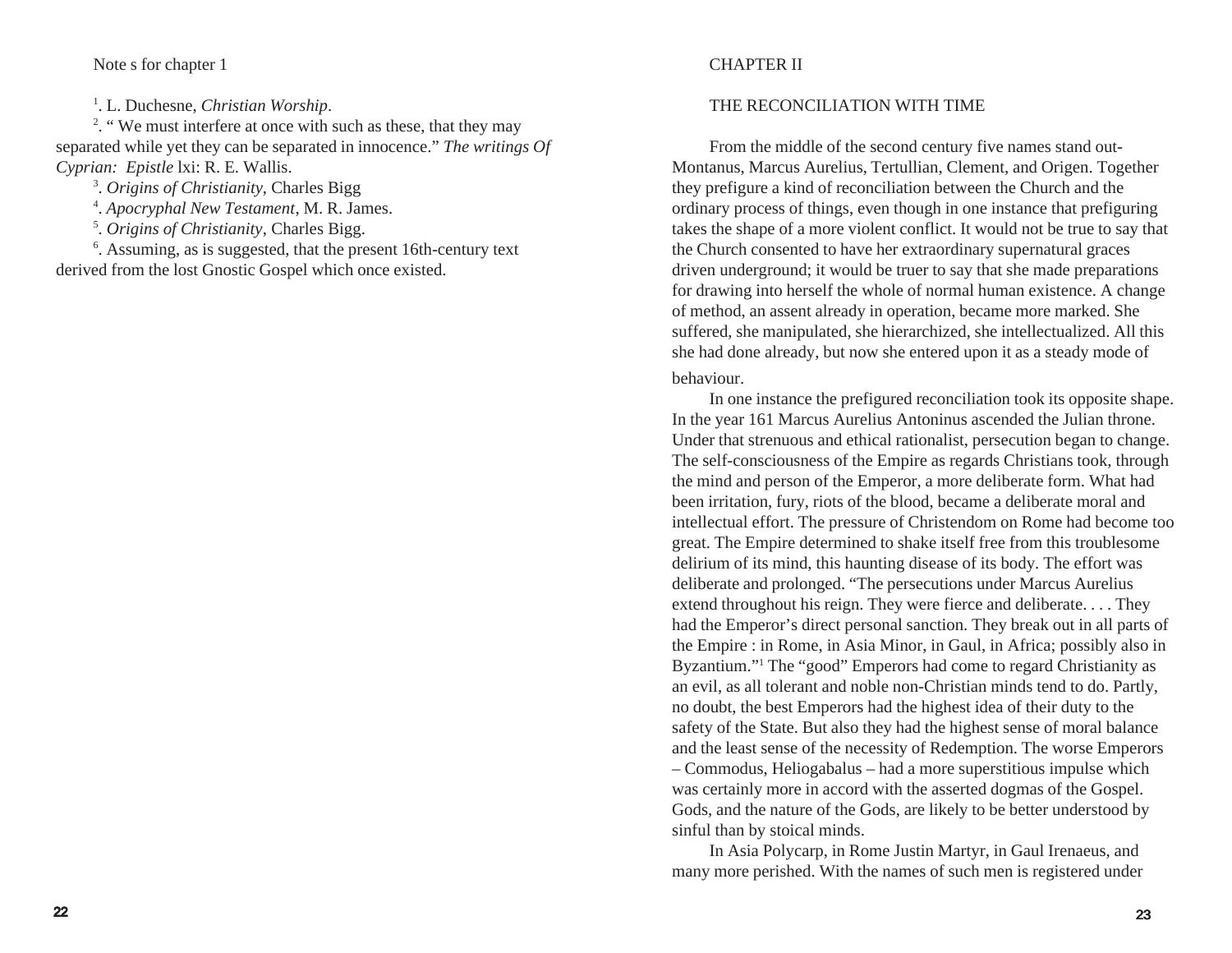irresponsible outbreaks and the moral extremism of the Holy Ghost for the established formulae and the moral discipline of Messias. It had already established that system of Penance which is the only system of judgment ending, and meant to end, only in forgiveness. Sins were not to be forgotten; they were to be remembered. In those parts of Christendom where sacramental confession is not practised, the practice of confession to God has yet been retained. The fault, the failing, is to be offered to God: grace demands that everything should be recollected by man, as to God everything is present. Man and God together can know all joyously; man without God....

But there was another adjustment to be made, that of the intellect. It was not altogether easy for the Church, once she had defeated Gnosticism, to resolve on her attitude towards philosophy. Through her dioceses, among all her doctors, it was common ground that philosophy was negligible compared to the Gospel. But, that admitted, was philosophy as a study to be regarded with generosity or with reprobation? Ought a Christian to understand and speak its language? Great voices directed the Church in different ways. About the year 200 the opposite views were formulated in Africa. The vigorous rhetoric of Tertullian (soon to become a Montanist) proclaimed from Carthage the austere rejection of this world's intelligence. "Philosophy," he wrote, "is the theme of worldly wisdom, that rash interpreter of the Divine Nature and Order. And indeed the heresies are equipped by philosophy." He proceeded to run through a few Gnostic examples. Valentinus, a Platonist! Marcion, a Stoic! The Epicureans, Zeno, Heraclitus - philosophers and heretics spend their time asking whence evil came, and why; whence man came and how; and even (as Valentinus, it seemed, had done) whence came God. "Wretched Aristotle, who gave them the art of dialectic!"

He was answered by a more dulcet voice from another African city. Alexandria, the haunt of all philosophies, had nurtured also the Catholic. There among the many schools rose the Catechetical School of the Christians. Founded (it was improbably said) by St. Mark, and intended originally, as such schools everywhere were, for the instruction of believers before baptism, it grew now into the dialectic of high and subtle speculation. The educated, as well as the uneducated, were to be convinced; nor need they reject their education and refuse their capacities to the intellect of the Faith. Since Athens there had hardly been such discussions as in Alexandria, and now Alexandria had more to discuss than Athens. Since Alexandria there has hardly been such freedom of intellectual talk until to-day, and though our freedom is as great our intellect is no greater.

like itself, would always have to live their lives on the basis of "faith." And the very condition of that faith was that Deity was single, supreme, and *different.* Without difference there was no Reconciliation. And Reconciliation was the supreme aim of faith.

Two things followed –perhaps inevitably followed –from that organization for process. The first was the disappearance of the extraordinary supernatural impulses. It may be that our Lord the Spirit discontinued them; one is almost driven to that view on observing how the Church discouraged them.The very nature of the Church involves the view that, apart from human sin, what happened was right. Ibis certainly gives a great advantage in argument to any hostile, intelligent, and sceptical mind, but the belief can hardly be abandoned because of that intellectual inconvenience. Messias seems to have indicated that in the Church, as well as in daily life, the Blessed One will conform his actions-at least, to a degree to the decisions of his creatures. If the Church determined on something, then that something should have been or should be true; and it is arguable that Messias was born of a pure Virgin as much because the Church would believe it as for any other reason-all things else being therefore made conformable. At any rate the prophecies and the liturgies of the Spirit began to disappear.

There was one rally. It took place about the same time as the Aurelian persecution, beginning in Phrygia and spreading. It was known as the Montanist heresy, after its founder Montanus. And it is the first and last of such revolts against the habits of the Universal Church. It was the last because it was still definitely related to the actual life of the young Church; it was not an effort to return to something that had been lost for centuries. It was the last also in the sense that it was still privileged to encourage central doctrines in the Church. It was the first in the sense that it is followed by other movements, at later times, which attempted a similar austerity and a similar freedom. One might almost say that the defeat of Montanism exhibits the Church as an Institution more clearly than any other moment, and an Institution committed to reconciliation (not compromise) with ordinary men.

Montanism was, first of all, a highly rigorist movement**.** In morals, as in everything, there are two opposite tendencies. The first is to say : "Everything matters infinitely." The second is to say: "No doubt that is true. But mere sanity demands that we should not treat everything as mattering all that. Distinction is necessary; more –and –less is necessary; indifference is necessary." The contention is always sharp. The Rigorous view is vital to sanctity; the Relaxed view is vital to sanity. Their union is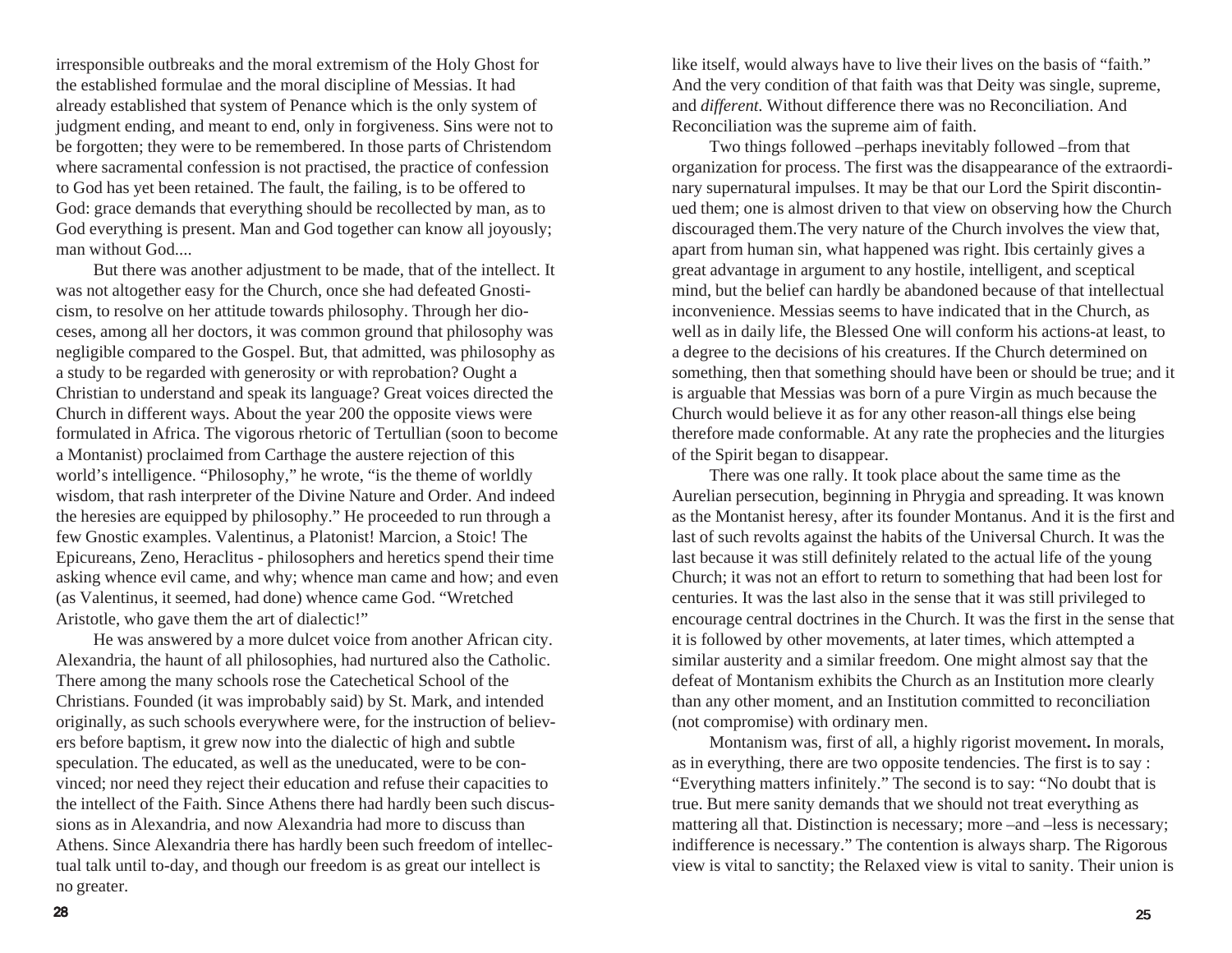not impossible, but it is difficult; for whichever is in power begins, after the first five minutes, to maintain itself from bad and unworthy motives. Harshness, pride, resentment encourage the one; indulgence, falsity, detestable good-fellowship the other.

Between the two good (and evil) things the idea of what the Articles of the Church of England call "works of supererogation" had already emerged. "If thou do any good thing outside the commandments of God thou shalt win for thyself more exceeding glory," wrote Hermas. It is a difficult and dangerous proposition-not made easier by the rather violent language of winning glory for oneself in which Hermas indulged. Yet the idea has lingered in the Church, and been half-formulated in the talk of the Way of the Commandments and the Way of the Counsels. The Christian doctrine has been that the demanded surrender to God must be entire, in which case there could hardly be anything supererogatory. Yet it has also been universally felt that there were, so to speak, acts of love and devotion which were not absolutely required. How can absolute surrender leave non-absolute potentialities? The answer seems largely to have lain in the doctrine of Vocation. Some were called to a strictness, some to a laxity. It naturally happened that strictness, being more difficult, was regarded as superior. So, as far as difficulty is concerned, it is; but so, as far as vocation is concerned, it is not. Relaxation is no less holy and proper than rigour, though perhaps it can hardly be preached so. But the lovely refreshments of this world in some may not be without their part in the lordly rigours of the others; the exchanges of Christendom are very deep; if we thrive by the force of the saints, they too may feed on our felicities. The life of the Redeemer is at the root of all; it is all within the Church, and (said the same Hermas, in a nobler style) "she was created before all things and for her sake the world was framed."

To us the most relaxed morals of the Church of the second century are austere enough. But to the Montanists the faithful seemed to have fallen away almost damnably from their duty. They proposed to revive original decency-much fasting, no second marriages, no kind of relation to the State (as, for example, in education). They took the sternest attitude towards sins committed after baptism. They refused to allow that any of the faithful might escape from persecution. They said, in effect, to the Church about ordinary life: "Come out of her, my people." They denounced the normal life of Christians at the time as sacrilegious, profane, and idolatrous. The normal Christians with less cause and as much heat retaliated. They even, to justify themselves, invented romantic details against the Montanists – such as child-murder and a cannibal Eucharist.

The normal calumnies of piety flew to and fro, encouraged by two other differences in stress.

The first concerned the Prophets. The direct inspiration of the Spirit had, as usual, given rise to abuses. The oracles were paid for, a thing harmless enough in itself, since money also is a medium of exchange, but perilous. Priests might be, though in fact they usually were not, paid; they had their appointed job. But it was of the essence of the prophetic ministry that contract could not exist, nor control; the Spirit acted *proprio motu*. Contract and control belonged to the early developed hieratic ministry of the Church. There, indeed, in the whole business of the sacraments which began when the Church began, the Lord deigned to commit himself to the hands of men, and to fulfil his agreement at their demand. The prophet at the end of the first century remained only "here and there, a much venerated but solitary personage."

His office, in fact, had changed. The Prophecy had once been "a Voice conveying an immediate revelation; to Polycarp, as to Origen, it is an interpretative power, which discovers beneath the literal sense of Scripture mysteries which are not visible to the eye of mere common sense." It had moved from the meeting house to the study, though there it still had disciples. Something was, no doubt, lost; something gained. But there it is; in general it had moved. The Montanists proposed to bring it back. They were orthodox; they kept the sacerdotal system –the Orders and the Formulm. But they proposed to "enliven" these (no doubt, even then, with some cause) by subordinating them to the prophetic office and the inspired utterance. They even went further; they developed a grand principle. They were orthodox on the Nature of Christ; they were said to have been the first to use the word *homo-ousion, of the same nature,* presently to be of such import to the Church. But they possessed a special devotion to the Person of that Spirit by whom the prophets spoke. They asserted that his special age and dispensation had already begun. They are said to have been the first to call him God; if so, he permitted himself to be named in schism and defined by an error. They declared that he exhibited his moral scrupulousness by their conduct and his will by their prophets. On the general wrangle the Montanists were defeated; the prophets disappeared; morality was eased. The Universal Church secured a tenderness for men and preserved the contract with God. But it must be admitted that the Holy Spirit remained God.

Thus while on the one hand the Church declared the loyalty and claimed the protection of citizenship, on the other it organized itself into a regular and reliable method. It refused (if the phrase may be allowed) the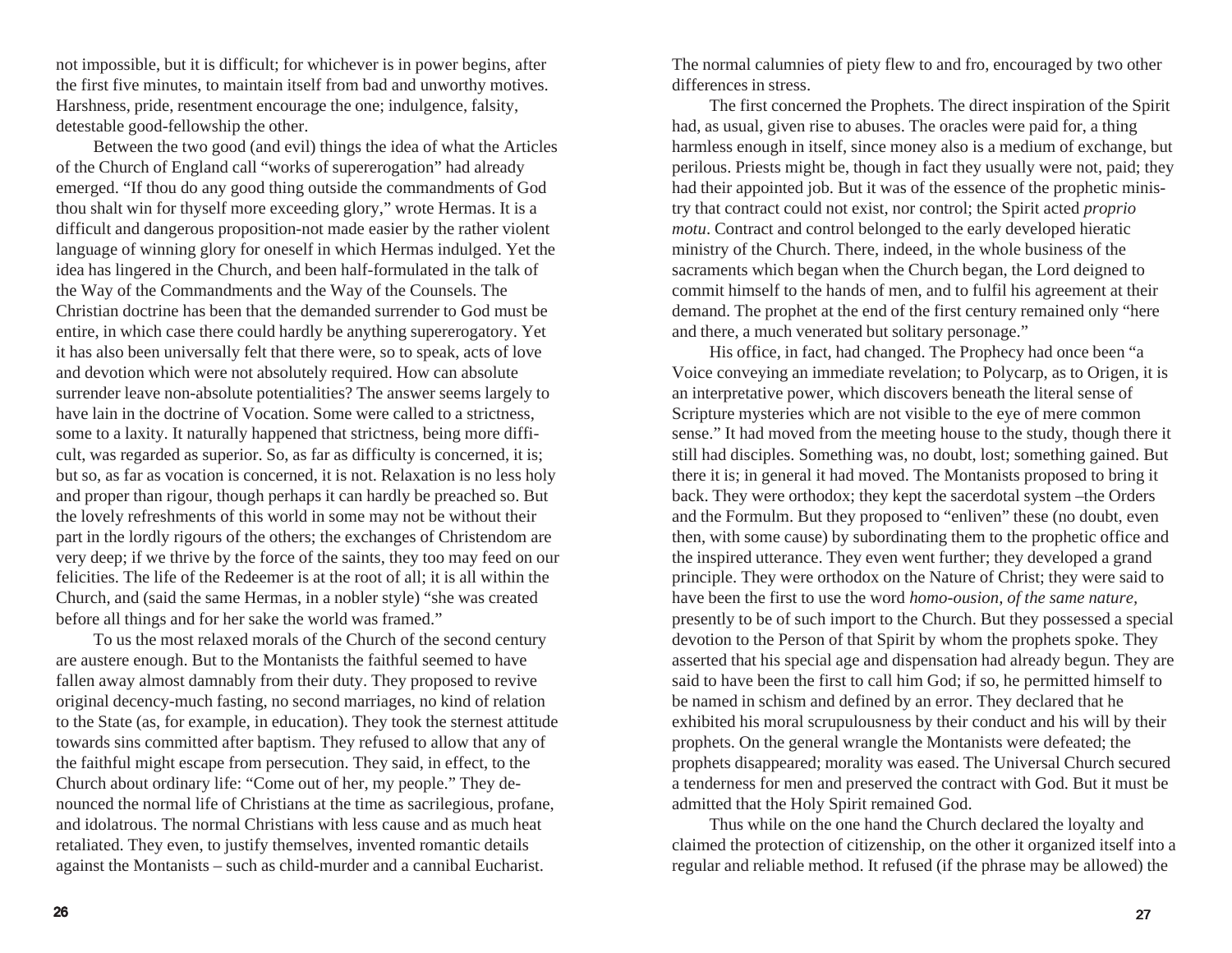trembled into non-existence; he speaks somewhere of Our Lord's body being phenomenally different to each observer. On the other hand "he was the first of Christian thinkers to speak at large of the human soul in Christ, and the first to describe the union by the compound word God-Man  $\cdot$ " <sup>2</sup>

He had grown up under the shadow of the persecution ofSeptimus Severus at the beginning of the third century: nearly fifty years afterwards he was tortured in the persecution of Decius, and died from the results. That century maintained, with quiet periods, the effort of Marcus Aurelius. Decius himself is reported to have said that he would rather have a second Emperor by his side than a bishop in Rome. Under Septimus, under Decius, under Gallus and Valerian, under Aurelias, edicts were put forth against the faithful.It had been possible for Origen to say in his time that the number of those put to death for their belief, from the beginning, had not been great; it was, after his time, no longer possible.

There were certainly efforts at compromise. Heliogabalus was willing to include Christianity in his general scheme of the Mysteries, with the Sun-God and with the Palladium; and the more ethical Alexander set up a statue of Christ in his oratory beside Virgil, Orpheus, and Abraham-he even preferred that a disputed property in land should be given to the Christian society rather than to a guild of cooks. He thought that it was better for God to be worshipped "after whatever manner."

The persecutions set up other minor problems, and the relations of the Church to what may be called common sense grew more marked. The incarnation of that common sense was Cyprian, also of Carthage; he who discouraged the *subintroductae.* Three points may be briefly mentionedthe question of flight, the question of the lapsed, and the matter of the confessors.

(i) The Montanists, and others, held that flight and secrecy were impermissible. Wild enthusiasms for martyrdom broke out. Christians hurled themselves at tribunals, demanding death. But the Mind of Christendom discouraged it. "We

have no admiration for those who denounce themselves," wrote the Church in Smyrna to the Church in Philomelium; "not so does the Gospel teach us." Enthusiasm itself must be purified; one had no right to involve oneself or the Government in the "shedding of blood." Clement of Alexandria fled in his day; so did Polycarp; so did Cyprian. Bishops ruled their churches from their hiding-places; it was not their individual loss or gain that mattered, but the convenience and administration of the whole

"Philosophy," wrote Clement of Alexandria, "becomes conducive to piety; being a kind of preparatory training to those who attain to faith through demonstration. Perhaps philosophy was given to the Greeks directly and primarily till the Lord should call the Greeks." Philosophy, he thought, was a way of preparation for the man who was to enter into "the perfection of Christ." He did not hesitate to think and speak of the *gnosis,* the knowledge. His own teacher had "engendered in the souls of his hearers a deathless element of knowledge." "There seems to me," he wrote, "to be a first kind of saving change from heathenism to faith, a second from faith to knowledge." But was there no distinction between the philosopher-Gnostic and the Christian Gnostic? Yes surely, though Tertullian might think it insufficient. It was "the exercise of beneficence," "the love of God." Knowledge "as it passes on into love, begins at once to establish a mutual friendship between that which knows and that which is known"; he who reaches this becomes "a light standing and abiding for ever." It is perhaps worth remarking that here already are defined the stages of what came to be called the mystical Way: of Purgation, of Illumination, of Union. The first change is in belief; the second in discovery. The sweetness of Clement, brooding on pure Love, does not hide the nature of the heavenly order. "For the sake of each of us he laid down his life –worth no less than the universe. He demands of us in return our lives for the sake of each other." This is love; it is this which is to be discovered; in the most luminous knowledge of this souls exist. Another voice than Tetullian's had laid down more simply, in Carthage, the great fundament: "Another will be in me who will suffer for me as I shall suffer for him." The two African cities proclaimed the universal web of exchange, and if the slave-girl's cry is more piercing than the philosopher's doctrine, yet it was to Clement that we owe the beginning of that philosophic thought which hinders, if it cannot by itself prevent, apostasy.

The vocabulary of Paul and the vocabulary of the Fourth Gospel were here united. The movement which began with Clement and culminated later in Athanasius preserved humanism for the Church. But the immediate successor of Clement, to deliver lectures in the School and to talk with his students in his house, was a greater than Clement, though perhaps a lesser than Athanasius; it was Origen. Origen has always been suspect. He has been condemned and denounced.

*Yet constantly the opinion hath prevailed In the Church (that Origen) was a holy man* –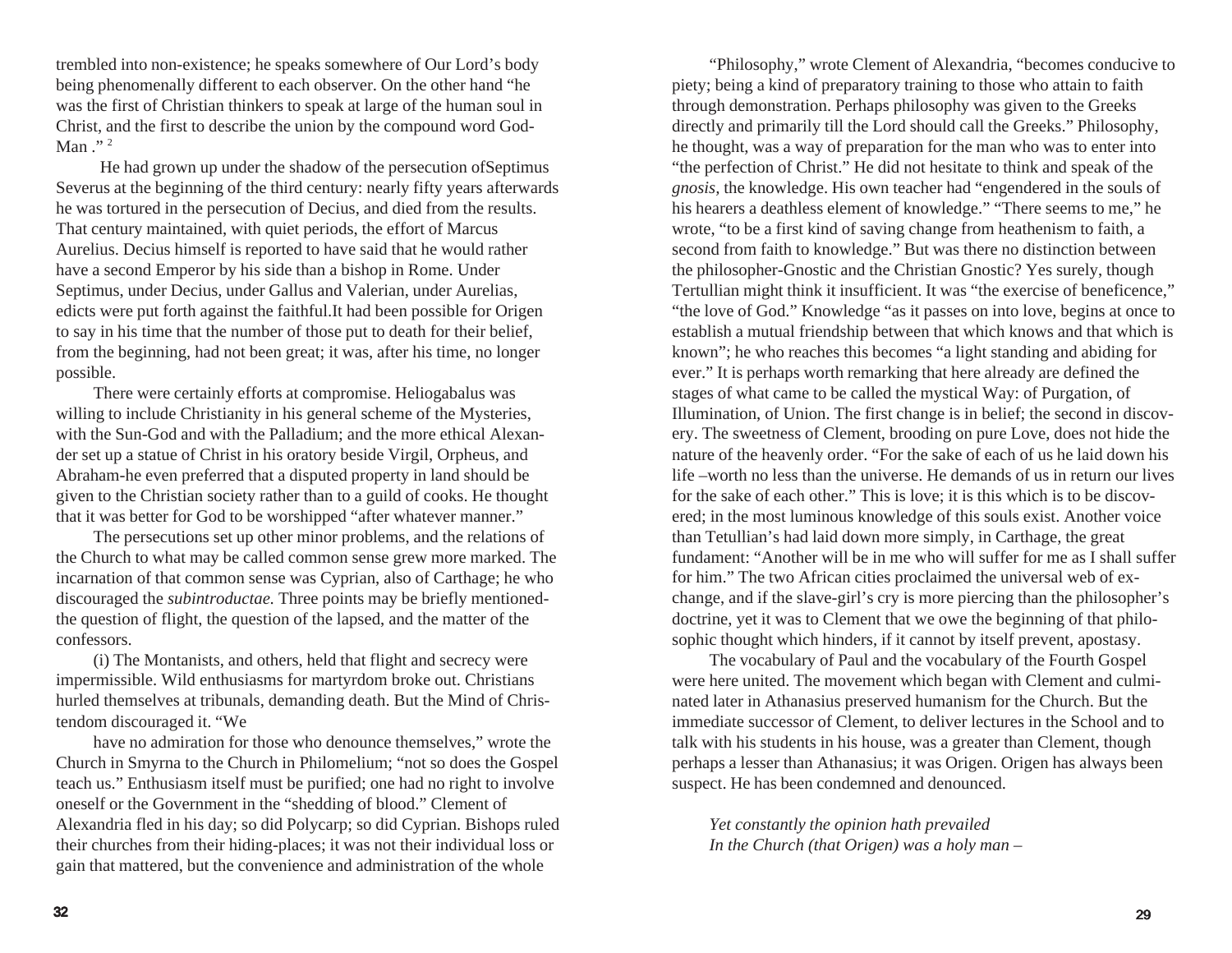and not only holy but wise, and not only wise but correct. He has been suspected of a great orthodoxy, for the Church has not always been most comfortable with the most orthodox.

He continued the tradition and work of Clement. It would be improper –but not so improper –to say that the mark of the Alexandrian school was that they were all gentlemen. One must not deny the title to other saints and doctors. Yet there is about them a sense of the *naturalness* of Christianity, as distinguished from its catastrophic supernaturalness. Clement insisted on repentance and morality; and Origen, in his heretical self –mutilation, carried morality to a morbid and immoral extreme. But their work is, as it were, without the macabre, the terrible, the smell of corruption. Clement loved philosophy, and Origen laboured at scholarship. He compiled the first Polyglot Old Testament, of six texts. He was a great commentator, a prophet (in the new sense), a great literary critic (in the noblest sense) according to his own time. He was the first to develop the allegorical method of Biblical criticism; the method by which the sense, meaning one thing literally, meant another morally or mystically or analogically. It depends, for its value, on an illumination of greatness; these meanings must be self-evident once they are pointed out, for they cannot be proved. Like prayer, their real aim is the interior conviction. As we contemplate the images of the poets, so the allegorizers studied the texts of Scripture. It is obvious that this is the most valuable, perhaps the only valuable, method with much of the text of the Bible. But it is obvious also that it lends itself to the wildest vagaries, as with, say, the Adamites, those simple believers in nature who supposed that by returning to nakedness (as in Eden) we should return to innocence (as in Eden), and vice versa. Origen, like all intelligent readers then as now, realized that be needed a check upon his own brain and he found it, where all Christians have found it, in the universal decisions of the Church. This authority he recognized; this relationship he desired. The recognition of authority is the desire for union, but also it is the knowledge that the individual by himself is bound to be wrong. The "State" of the Church was the "State" of a City. Schism was the worst sin, for schism was bound to nullify the justice from which it might arise. However right a man's ideas, they were bound to go wrong if he nourished them by himself. The value of dogma, besides its record of fact, is the opportunity it gives for the single mind to enter the Communion of Saints –say, of Intelligences. The personal thought is vitalized by that and aspires towards that. " He ceases," wrote Clement, "to be a man of God and faithful to the Lord who sets on one side the tradition of the Church."

But Origen did something more than insist on a proper obedience to authority on earth; he discovered a central obedience in the secrets of heaven. Less than fifty years after his death there were born in Africa two great opponents, Arius and Athanasius. The followers of both claimed Origen as their own doctor. This curious double claim arose from an illumination which has perhaps in itself a slightly different value. The doctrine of the Trinity had been, by Origen's day, more or less established. The Father was Creator of all; the Son was God and Man; the Holy Ghost was-the Holy Ghost. Origen held to this; he said of the Divine Son: *"Non est quando non fuerit'"* - "there is not when he was not" - never have two tenses so sublimely illuminated glory. But he did more. He strongly maintained, if indeed he did not discover, the voluntary Subordination of the Son; he contemplated in Deity Itself the joy of obedience- obedience which is a particular means of joy and the only means of that particular joy. The Son is co-equal with the Father (as Origen held, and as was afterwards defined), yet the Son is obedient to the Father. A thing so sweetly known in many relations of human love is, beyond imagination, present in the midmost secrets of heaven. For the Son in his eternal Now desires subordination, and it is his. He wills to be so; he co-inheres obediently and filially in the Father, as the Father authoritatively and paternally co-inheres in him. And the whole Three Persons are co-eternal together-and coequal. The Arians later denied it, but in the last struggle Athanasius and the representatives of humane culture won. It is true that the opposition is still maintained by the Unitarian bodies to-day –that deny love to God except by means of his creation. But the Church has not believed that there lack in Him any of love's experiences (analogically understood): of all Loves holiest loves, *non est quando non fuerit.*

The imaginations of the Alexandrian Fathers were courteous; their visions were humane. Origen extended that vision so far as to teach the final restitution of all things, including the devils themselves. It is impossible that some such dream should not linger in any courteous mind, but to teach it as a doctrine almost always ends in the denial of free-will. If God has character, if man has choice, an everlasting rejection of God by man must be admitted as a possibility; that is, hell must remain. The situation of the devils (if any) is not man's business. The charity of Origen schernatized then too far; he declared as a doctrine what can only remain as a desire, It was one of the reasons why he was denounced; that and, among other things, a kind of Docetism - a fading of the flesh. He was not Manichaean, but in his high speculations the necessities of matter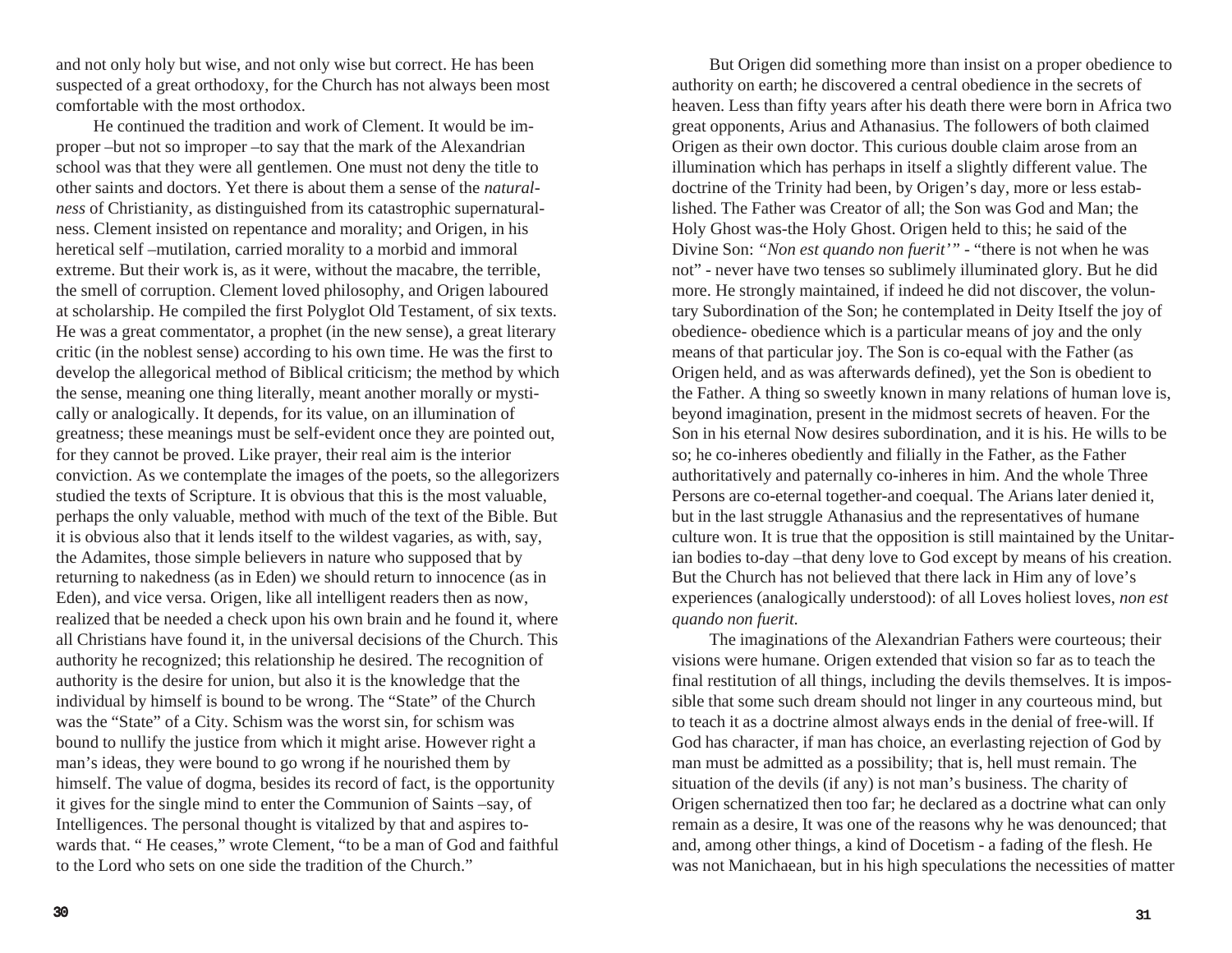new style : this was the discovery of the operation of faith. The Eros of five hundred years of Greece and Rome was to live after a new style; unexpected as yet, the great Romantic vision approached. "My" Eros is crucified; incredible as yet, the great doctrines of interchange, of the City, approached. "Another is in me"; "your life and death are in your neighbour"; "they in Me and I in them."

From the extreme corner of the Empire, out beyond the Narrow Seas of Gaul, from Britain and the North, another figure was approaching. The Empire broke again into contending armies; the persecutions ceased, were renewed, hesitated, fell away, were renewed again. Six Augusti ruled the various provinces. Constantine, son of Constantius and Helena, afterwards a Christian, appeared in Gaul, and the Church there had peace. He crossed the Alps; one Augustus had been permitted by him to commit suicide at Marseilles, and now another fell in defeat at the Milvian Bridge. At Milan he made alliance with a third, Licinius. The Edict of Milan declared toleration of all religions; then the allied Augusti took measures against the fifth, Maximin, the persecutor of the East. Defeated at Adrianople, he fled back to Asia and in Cappadocia he too issued an edict of toleration. But the legions of the conquerors followed him; he fled to Tarsus, and there, while all over the Empire Christendom gave thanks for peace, the most furious of its enemies died in a raging delirium. Diocletian was also dead.

The two remaining Augusti recognized in full the existence of the Church; its worship was encouraged, its property was restored. By the wording of the Edict of Milan it was not the Church but the rest who were tolerated: "the open and free exercise of their religion is granted to all others as well as to the Christians." The operations of Constantine encouraged – severely – the morals of the Christians, and also unity in the Church. "Protection of all religions was fast becoming patronage of one." Fornication and the Donatist schism were alike heavily penalized; slaves gained a right to eventual freedom, and criminals were no longer to be branded on the face "because it is fashioned"–-ordained the Emperor, anticipating Dante – "after the similitude of the heavenly beauty." His colleague leaned towards the old gods. The breach between them was widened through ten years; the war came, and in 323 Licinius died at Thessalonica.

Constantine was master of the Empire; he looked to be more. "I am appointed," he said, "to be bishop of the relations of the Church to the world at large." There were disputes within the Church; they should be settled. He saw himself already in the most difficult of all offices, the

body. The earlier maxim of St. Paul applied, a little altered: " Are you bound? seek not to be loosed. Are you free? seek not to be bound." None of these things *mattered;* all that mattered was belief, prayer, love.

(ii) The question of the lapsed was the subject of much discussion. If one, with or without torture, had denied the Faith-what then? It was perhaps a more crucial question than appears. By definition, the faithful *could* (in grace) remain steadfast; and there could be no greater evil than to deny, from fear or pain, the Way which was the basis of all existence. If this was pardoned, anything could be pardoned, for this was as near the sin against the Holy Ghost as was normally shown to man. Yet pain and fear did distract and break men, and-the Church swung towards mercy, and towards a fuller realization of its own Nature, which is that of redeemed sin. But the issue was complicated by a kind of rash exchange on the part of those who had not failed.

As, for example, (iii) The confessors who escaped death were regarded with a proper admiration by the rest of Christendom. They were supposed to have achieved by their sufferings a sacerdotal power; priesthood was attributed to them. A third-century document (the *Canons of Hippolytus)* laid this down; confessors need not be ordained, for the Holy Spirit had ordained them direct. They bestowed, on occasion, formal absolution. Such a recognition was natural, yet, if indeed the Church was to organize itself as an institution, it was highly dangerous. Not only did it tend to introduce an irregular ministry, but it might easily have tended to turn the regular ministry, so infiltrated by confessors, into a superior spiritual grade. Besides making, as the Church of Rome and Cyprian saw, confusion of another kind. A man might have courage to be a confessor and even a martyr without having the determination to be holy or even virtuous. It was also held that the priesthood should be a little educated, and confessors might or might not be educated. At the cost of a good deal of dispute, the authorities carried their point. Let confessors be ordainedas many as possible and as quickly as possible. But unless ordained, let them not exercise priestly functions. In the sacred order they might have greater things, but those they had not. It was laid down for ever that the administration of spiritual things does not depend on the character of the administrator. A man may communicate to others, and himself starve; a man may preach to others, and himself be a castaway.

In the Church of Carthage a remarkable situation arose. It was encouraged by a local and clerical opposition to the Bishop St. Cyprian, but it contained in itself the seeds of a much greater doctrine-the common idea of substitution and exchange: such as Felicitas had epigrammatized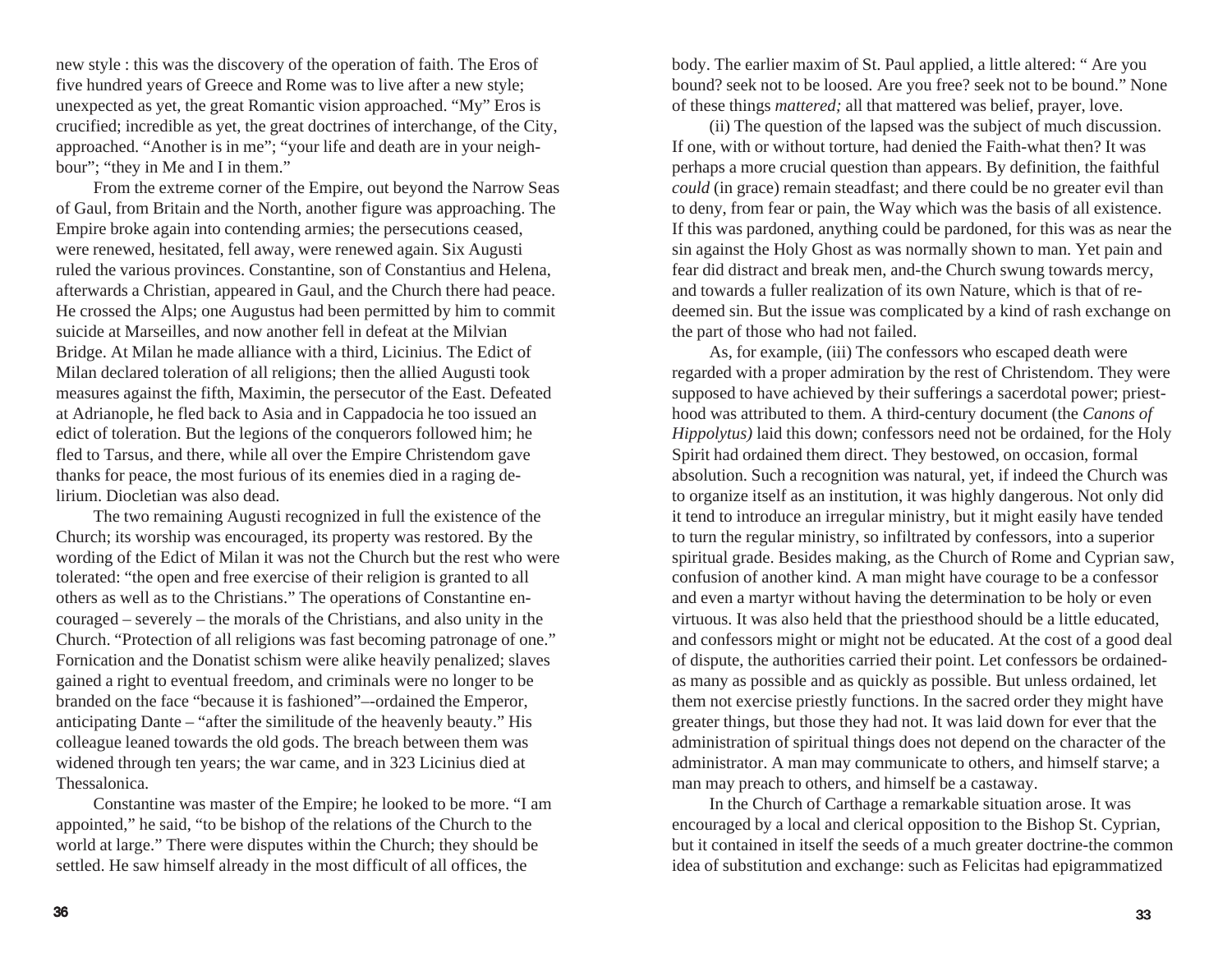and Clement had formulated. At Carthage the lapsed were many, and there was a movement towards their complete and permanent excommunication. Some of the repentant lapsed gave themselves up to the imperial magistrates. But the Carthaginian Church also had its confessors, and recourse was had to them on behalf of other sinners. The confessors were persuaded to "cover with their merits the demerits of the lapsed, and to give *libelli* pacis for their readmission." The opposition even put out an indulgence or absolution from "all the confessors to all the lapsed," and desired Cyprian to promulgate it. Cyprian declined; it was against holy Order. The universal Church, in Councils at Carthage and Rome, in a Synod at Antioch, by the Bishop of Alexandria, followed Cyprian's lead. It was indeed an impossible proposal, if the Church as such was to retain any systematic control of its members. Yet it was based on almost the profoundest secret of all that the Church held, and centuries later the doctrine of the Treasury of Merits and the practice of indulgences was to popularize regularly the mysterious and irregular effort towards substitution made by the confessors of Carthage.

The last persecution of the third century took place in 257; under it Sixtus II was martyred in Rome while publicly teaching and Cyprian himself was beheaded at Carthage. But in 261 Gallienus revoked the edicts, and formally tolerated the Church : "let no one molest you." There was peace for forty years, with occasional partial exceptions. At the end of that time the "lord and god" Diocletian opened the greatest and last attack, the Tenth General Persecution.

Whatever the causes that led to it, the challenge was, in effect, final. It did not, at first, propose death; rather, it set the Faith again hors *de la* loi. It destroyed churches; it commanded the burning of all Christian Scriptures; it degraded all Christian officials. Presently it ordered that the clergy should be imprisoned. The attack was once more on the organization, and the intelligence of Diocletian refrained from re-inspiring enthusiasm by martyrdoms. Christendom was to expire from lack of nutrition; churches, documents, sacraments, were to be removed; public service was forbidden; the Faith was to be flung back on solitude, poverty, ignorance, inconvenience, suspicion, and contempt, Such had been the practice in some earlier attempts; it was renewed.

It is difficult not to read into the situation more than perhaps is justifiable; it is difficult also to refrain from seeing it as a parallel to events in our own day, especially when the labour and the genius of the Emperor are considered. He "restored order for a time in the Empire, defended the State from foreign enemies, set bounds to the raging current

of passions and ambitions, and carried out a prudent and extensive programme of reform in public and private life." The historian who so describes him 3 goes on to attribute the failure of his efforts and of the Empire to a decline of creative power. "Any creative power that remained turned away from this world and its demands and studied how to know God and be united with him." But that is hardly so; it had been decided otherwise when the Gnostics were defeated and when time was found to be a necessary condition of the Christian life. The new heresy of Manichaeanism which was intruding from the East might indeed exclude matter and the world from its consideration. But the orthodox Faith, based on the union of very matter with very deity, could not do so, Its survival, its success, had partly been due to its interlocked charity, its habits of exchange of all wealth, its intense knowledge of the community. Its doctrines were defined precisely by the common belief; its bishops, for all their quarrels, were a federal college, half-appointed by the specialists, half-elected by the crowd; its problems were problems of the organization of time and the world. To know God it was necessary to love the brethren-first, as it were, from predilection and choice, but afterwards from him and through him. "We love, because He loved us." "If a man say that he love God and hateth his brother, he is a liar and the truth is not in him." Felicitas had asserted the divine order– "Another for me and I for him." Clement had defined it among the faithful: "He demands of us our lives for the sake of each other." What the martyr and doctor declared another voice also proclaimed out of the desert. During the reign of Diocletian St. Antony, the first of the Christian hermits, whose life was to be written by Athanasius, took up his dwelling between the Nile and the Red Sea. Alone, ascetic, emaciated, he gave to the Church the same formula: "Your life and your death are with your neighbour."

Yet perhaps the greatest epigram of all is in a more ambiguous phrase. Ignatius of Antioch in the early second century, had tossed it out on his way to martyrdom: "My Eros is crucified." Learned men have disputed on the exact meaning of the word: can it refer, with its intensity of allusion to physical passion, to Christ? or does it rather refer to his own physical nature? We, who have too much separated our own physical nature from Christ's, cannot easily read an identity into the two meanings. But they unite, and others spring from them. "My love is crucified", "My Love is crucified": "My love for my Love is crucified "; "My Love in my love is crucified." The physical and the spiritual are no longer divided : he who is *Theos is Anthropos,* and all the images of *anthropos* are in him. The Eros that is crucified lives again and the Eros lives after a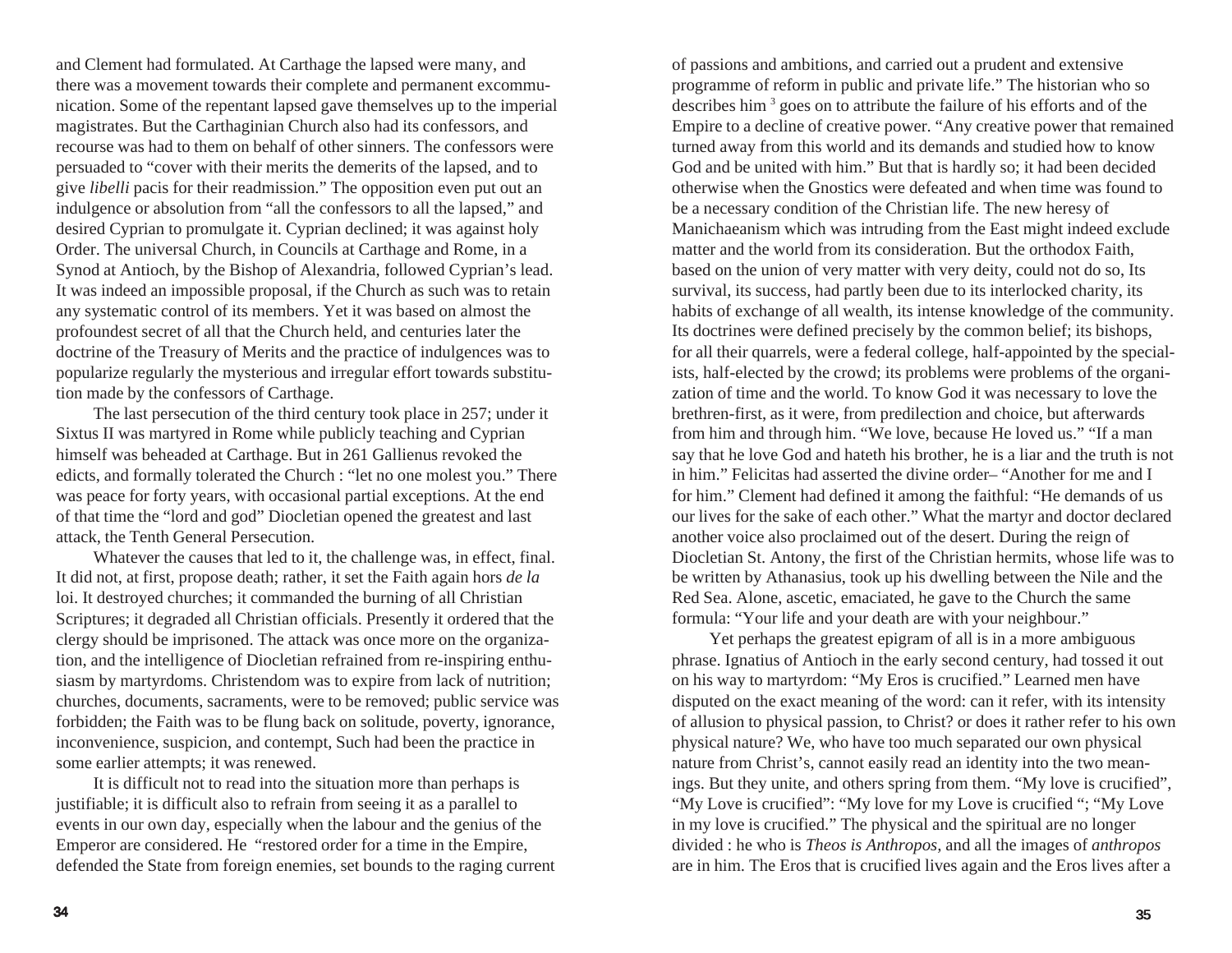Nicaea. then was a double climax. The spectacle of magnificence was accompanied by an intellectual ostentation of dogma. " The great and sacred Synod" exhibited itself in the two worlds. Christ was throned in heaven and in Constantinople. Yet at times, as the jewels seem only jewels, so the words seem only words. "Father," – "Son', "Holy Spirit", "Person", "essence and nature", "like and unlike" – what has such a pattern of definition to do with a Being that must exist always in its own incomprehensibility? It is not surprising that the human mind should revolt against the jewels and words. It is, of course, a revolt of immature sensibility, an ignorant, a young-romantic revolt, but it is natural. "The great and sacred Synod" looms sublimely anti-pathetic. From such revolts there have sprung the equally immature and romantic devotions to the simple Jesus, the spiritual genius, the broad-minded international Jewish working-man, the falling-sparrow and grass-of-the-field Jesus. They will not serve. The Christian idea from the beginning had believed that his Nature reconciled earth and heaven, and all things met in him, God and Man. A Confucian Wordsworth does not help there. jewels and words are but images, but then so are grass and sparrows. And jewels and words are no less and no more necessary than cotton and silence.

Yet Christendom had felt the revolt even before Nicaea only not as a revolt, but as a compensating movement. Antony had gone out into the desert and many had followed him. He had organized them, and away in south Egypt another hermit, Pachomius, had done the same thing for other bands. The great and sacred labour in the imperial palace was balanced by the sacred and ascetic labour of the solitaries. Sleep and food and drink and clothing were reduced to the barest needs-and to less. A rivalry in repudiation ran about the desert, and the rumours of the gaunt and holy figures of its practitioners percolated through the bazaars of the great cities. "The sign of the solitary ascetics" wrote Athanasius (the Athanasius of Nicaea, of Alexandria, of humanism, of the Court and the Church) in his *Life of Antony,* "rules from one end of the earth to the other." It dominated the impressionable everywhere; it was said (improbably) that in one city were "more than two thousand virgins leading lives of ascetic excellence." Many more admired it than practised it, but many practised it. The notion of the way of complete rejection, of the reduction of both soul and body to as near a state of nothingness under God as might be won-gained strangely on life. The huts, the caves, the pillars of the ascetics did indeed hold those who concentrated on nothing but their relation with God, to whom the whole outer world and (but for one thought) the whole inner world had become temptation. New temptations

crowned point of union between the supernatural and the natural. He summoned the first General Council; at Nicaea more than three hundred bishops met. They gathered in the large hall of the imperial palace, and their imperial-but unbaptized patron appeared in his glory. "He appeared as a messenger from God, covered with gold and precious stones - a magnificent figure, tall and slender, and full of grace and majesty," wrote the historian Eusebius. He blushed; he kept his eyes on the ground; the bishops gestured towards him; he sat down on the throne of gold; he spoke. He raised before his audience a packet of letters of accusation written by many against many; exhorting all to pardon, peace, and joy, he solemnly burnt them. Then his Augustitude subdued itself; theology began. Presently, after two months, the great Assembly addressed the world.

The adorned figure of the Emperor, throned among the thirty score of prelates, hearing and declaring with them the witness of all the churches to the apostolic tradition, signifies many things. There the acceptance of time was completely manifested; there a new basis – a metaphysical basis-was ordained for society. The Roman past was rejected; the effort of the Middle Ages was begun. Intellect was accepted; marriage was accepted; ordinary life was accepted. The early vision of St. Peter was found to have wider meanings than had been supposed: "what I have cleansed that call not thou common." The nature of the Church had not changed, and only fools suppose that it had. It remained reconciliation and sin redeemed; "my Eros is crucified "; "Another is in me." It was declared now by all the magnificence of this world, by the all-but-idol of the episcopate. It had become a Creed, and it remained a Gospel.

Note s for chapter 2

1.Lightfoot: quoted by B. J. Kidd, *History of the Church.*

2 .*History of The Church, B. J.* Kidd.

3 .*History of the Ancient World; Rome,* M. Rostovtzeff.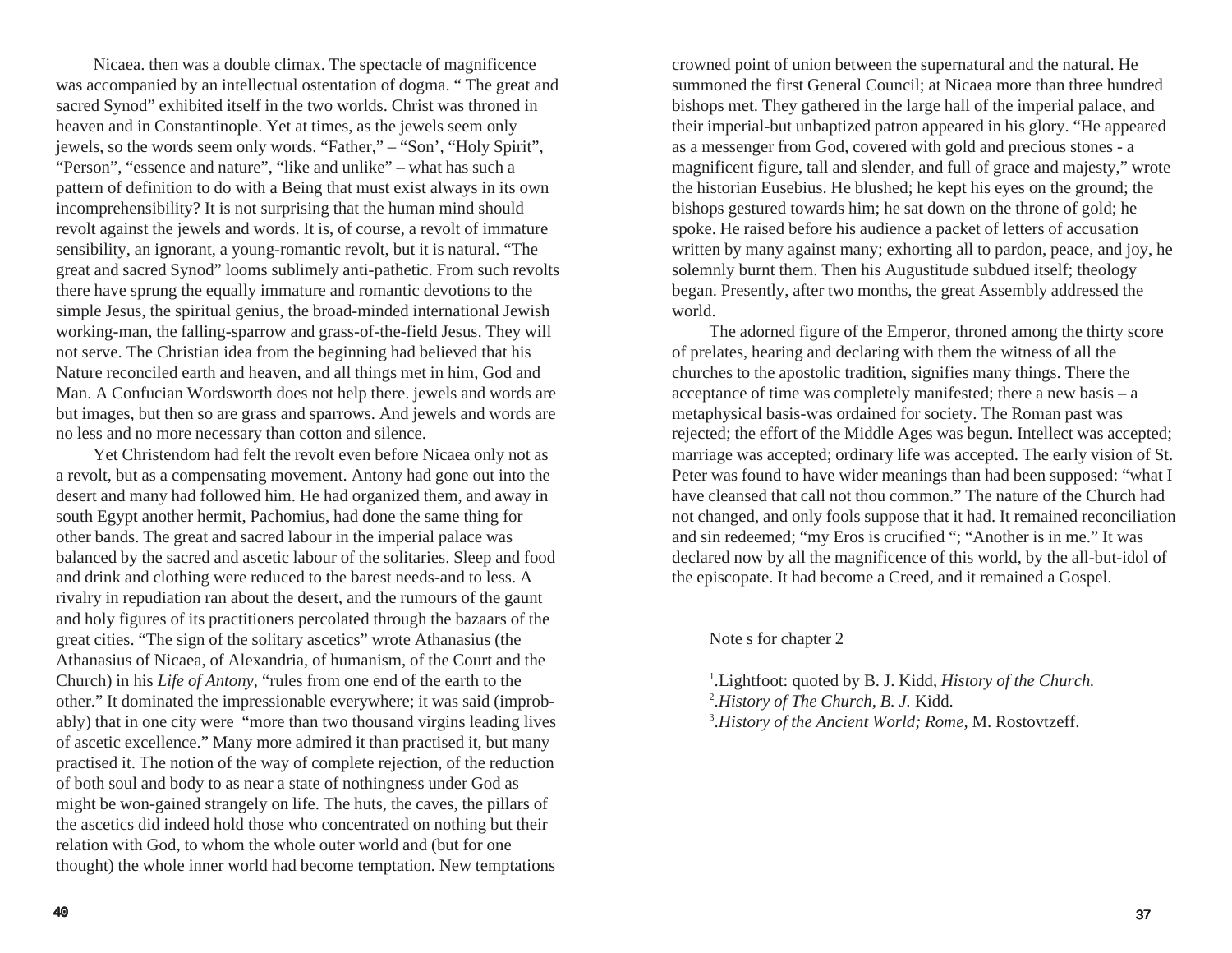# *CHAPTER III*

# *THE COMPENSATIONS OF SUCCESS*

Christendom had set out to re-generate the world. The unregenerate Roman world was now handed over to it. No extreme difficulties were any longer to be put in its way, except under the noble but ill-fated effort of the Emperor Julian to restore the past. The old pagan rituals were not finally prohibited until the year 392, by Theodosius, and there was still a good deal of rhetorical and sincere opposition. But the no-man's land of religion, all the casual and fashionable sections of the Empire, became more or less formally Christian. All insincerity became Christian; neither Constantine nor the Church was to blame. Time had been a problem, and the Church had organized to deal with it; now space and numbers had become a similar problem. Christendom had been expanding within the Empire, and the acceleration had already become greater than the morality of Christendom could quite control. The acceleration and the corresponding loss of morality were highly increased.

Unfortunately they were so increased at the very moment when one of the profoundest divisions broke out –one can hardly say (by definition) within the Church, but within the apparent Church. The division had begun before Constantine; it was, in fact, the ostensible cause for the calling of Nicaea. Such divisions in the past had given opportunity for the activity of the worst emotions, even of sincere converts. The emotions of only half-sincere converts were even more damaging, and human destructiveness was loosed on a greater scale than ever before within the suddenly enlarged boundaries of Christendom. The grand Arian controversy had opened.

That this should have been possible at all, three centuries after Christ, shows how slow the Church had been towards exact dogmatic definition; it had been, and always has been, engaged on something else. Christ was the Redeemer, that was certain; and he was also, in some real sense, God; and, at least since the Montanists and Origen, there was a formal Trinity of Godhead. But in what sense was he God? in the same sense as the Father (allowing for the Persons)? or only in a similar sense to the Father? Was he co-eternal and co-equal? The alternative proposition was set forth by the persuasive, virtuous and ingenious deacon of Alexandria, Arius: "There was when He was not." If the Father was truly Father and Source, and the Son truly Son and Result, there must have been when he had not been. He was " of God," and the rest followed. It was as logical and simple as that.

The Synod of Alexandria conferred, and excommunicated Arius. He left the City. The bishop of Nicomedia. and others received both him and his doctrine. The quarrel spread bitterly through the East. Both sides quoted Origen. The archdeacon of Alexandria, a small Egyptian named Athanasius, wrote against him on behalf of his bishop. The Emperor, hearing of the agitation, wrote letters to both sides pointing out that Christians ought to concentrate on living well : "he can't be wrong whose life is in the right." He deprecated disputes over formulae. He can hardly be blamed. He had just defeated Licinius and restored peace and unity to the Roman world; he did not want his new Christian empire, its mobs and its magistrates, excited by abstract arguments. But the founder of a metaphysical empire has to put up with the drawbacks of the metaphysics. There had been civil wars in Rome, but none hitherto concerning the nature of the Godhead of the Emperor. But anything will do for a war. The world had been ready for its change, and Constantine had changed it. Three centuries of St. Paul's developed vocabulary had had their effect. Constantine's protest was natural; it was his misfortune that the point at issue should be one of the few more important and not one of the many less important. That is clear now; it was not everywhere equally clear then.

The Emperor summoned Nicaea; the Fathers got to work. The result is known. The question there asked was capable of translation into all categories, including the category of exchange. Was there, in the most Secret, in the only Adored -was there that which can be described only by such infelicitous mortal words as an equal relation, an equal goodwill, an equal love? was this in its very essence? was the Son co-eternal with the Father? If there had been no creation, would Love have practised love? and would Love have had an adequate object to love? Nicaea answered yes. It confirmed, beyond all creation, in the incomprehensible Alone, the cry of Felicitas : " Another is in Me." The Godhead itself was in Coinherence. The doctrine of Arius had denied the possibility of equal exchange to God-outside creation. It is true that Arius, as well as Athanasius, held the other doctrine of free-will, and that in that sense every soul has it at choice to make exchange with God. But Nicaea. went farther. Fourteen hundred years later, the doctrine was epigrammatized by an Anglican doctor when Dr. Hawarden, before the Queen of George II, asked Dr. Clarke: - Can God the Father annihilate God the Son?" That the question is, so to speak, meaningless is precisely the definition of orthodoxy. The Divine Son is not only "of God"; he is "God of God."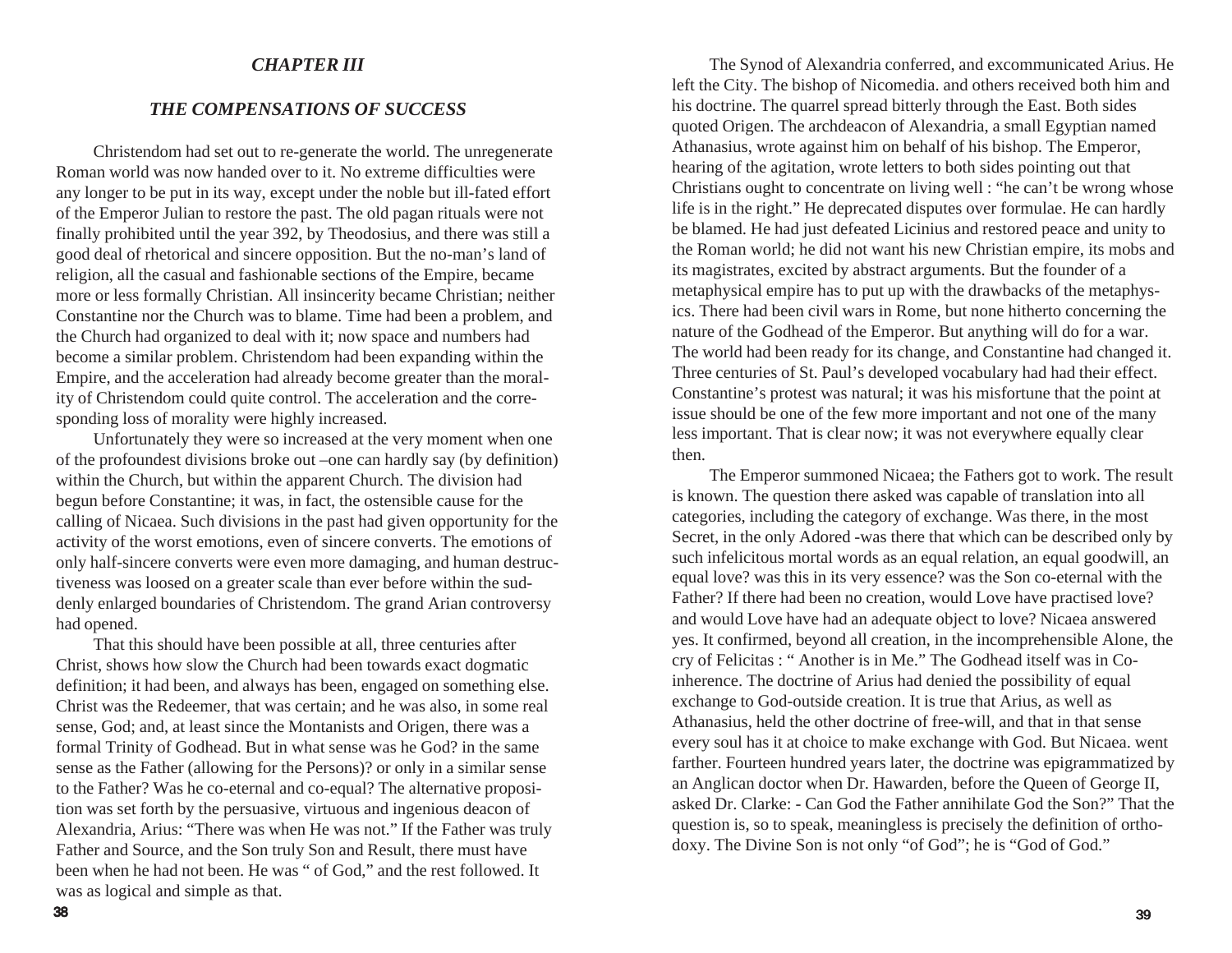hardly ever makes a serious act of belief in one's existence, whereas it might be held that a proper Christendom would be composed of people who believe that, through God, they exist but do not noticeably think or feel it. The Athanasian Creed, however, being a more advanced document, begins with the Creator. It sums up in those crossing and clamorous clauses all the business of Relationship in Deity; Deity, so, is one God-the word triumphs over the reduced plural : there are not three gods, but one God." Thence it proceeds to the Incarnation: "it is necessary that he believe rightly." It is in this connection that it produces a phrase which is the very maxim of the Affirmative Way: "Not by conversion of the Godhead into flesh but by taking of the manhood into God." And not only of the particular religious Way, but of all progress of all affirmations : it is the actual manhood which is to be carried on, and not the height which is to be brought down. All images are, in their degree, to be carried on; mind is never to put off matter; all experience is to be gathered in. Images can be as disciplinary as their lack; their rejection itself can be a temptation. By the Substitution and the Sacrifice, the "good works" are all to be prolonged and gathered, and those who share in it are to find it eternal life. This is the principle which is to be kept "whole and undefiled"; and who can? no; therefore it will keep itself, it will correct and illuminate itself; without that grand union -"perfect God and perfect Man; of a reasonable soul and human flesh subsisting"–man is bound to slip from vanity to vanity, from illusion to illusion, everlastingly perishing, everlastingly lost. "But the Catholic Faith is this ..."

The other document is very different.

In the year 533 at Constantinople, the Patriarch of Antioch, Severus, a Monophysite, spoke of the writings of Dionysius the Areopagite. The books which were thus heretically invoked had at that time, as so many other writings had, an authority almost apostolic incorrectly attributed to them; to say "falsely" would imply a moral intention of which no one then thought. Dionysius, it was supposed, was an Athenian, a direct disciple of St. Paul, and (by his ordination) first bishop of Athens. He had produced a book on the Heavenly Hierarchy, and one on the Ecclesiastical, one on the Divine Names and one on Mystical Theology. It is now thought likely that he was a Syrian monk of the late fifth century, and a disciple of one Hierotheus, more or less identified with another Syrian, Stephen bar Sudaili. From the year 533 these writings have always hovered over Christendom almost like the unfooted Bird of Paradise admired, worshipped, and yet by some distrusted. He was invoked as orthodox by Pope Victor I at the Lateran Council in 649; in 757 his books

at once sprung up – of rivalry, of pride, of *accidia*. But even the wild tales we have show how they too were recognized and denounced. "God hath not forgiven thee thy sins," said the hermit Bessarion to the harlot Thais, "because of thy repentance but because of thy thought to deliver thyself to Christ." And so a certain Elijah said : "Whatsoever hath its being for God's sake endureth and abideth for ever with those who are true."

Exchange therefore to them was always on the Way and as between hurrying travellers. It was an exchange of humility and tenderness and (often) of remarkable intelligence. A danger, more obvious perhaps to us than to them, was in their awareness of virtue; they have sometimes that sense of strain which the author of *The Cloud of Unknowing* in a later century denounced. It is why they saw the devil so often. Their comments on humility examine that virtue too feverishly to be quite convincing. But the greatest of them were peculiarly lucid. Macarius said to Arsenius : "I know a brother who had a few garden herbs in his cell, and to prevent himself having any sense of gratification, he pulled them up by the roots." Arsenius answered : "Good, but a man must do as he is able, and if he is not strong enough to endure, perhaps he should plant others." They knew also the remote principle. A certain brother said : "It is right for a man to take up the burden for them who are near to him, whatever it may be, and, so to speak, to put his own soul in the place of that of his neighbour, and to become, if it were possible, a double man, and he must suffer, and weep, and mourn with him, and finally the matter must be accounted by him as if he himself had put on the actual body of his neighbour, and as if he had acquired his countenance and soul, and he must suffer for him as he would for himself. For thus it is written *We are all one body,* and this passage also informs us concerning the holy and mysterious kiss."

The old Gnostic view that matter was evil had no doubt affected them, and the newer Gnosticism that had begun, in the form of Manichzeanism, to sweep inward from the East. It had been forbidden by Diocletian as un-European, as a Persian import, before it was rejected by Christendom as unChristian, as a diabolic luxury. But of all the heresies it is one of the few most generally and most subtly nourished by our common natures. There is in it always a renewed emotional energy. It is due to Manichaeanism that there has grown up in Christendom-in spite of the myth of the Fall in Genesis-the vague suggestion that the body has somehow fallen farther than the soul. It was certainly nourished within the Church by the desert ascetics – especially in their ingenuous repudiation of sex. This is probably the one thing generally known about them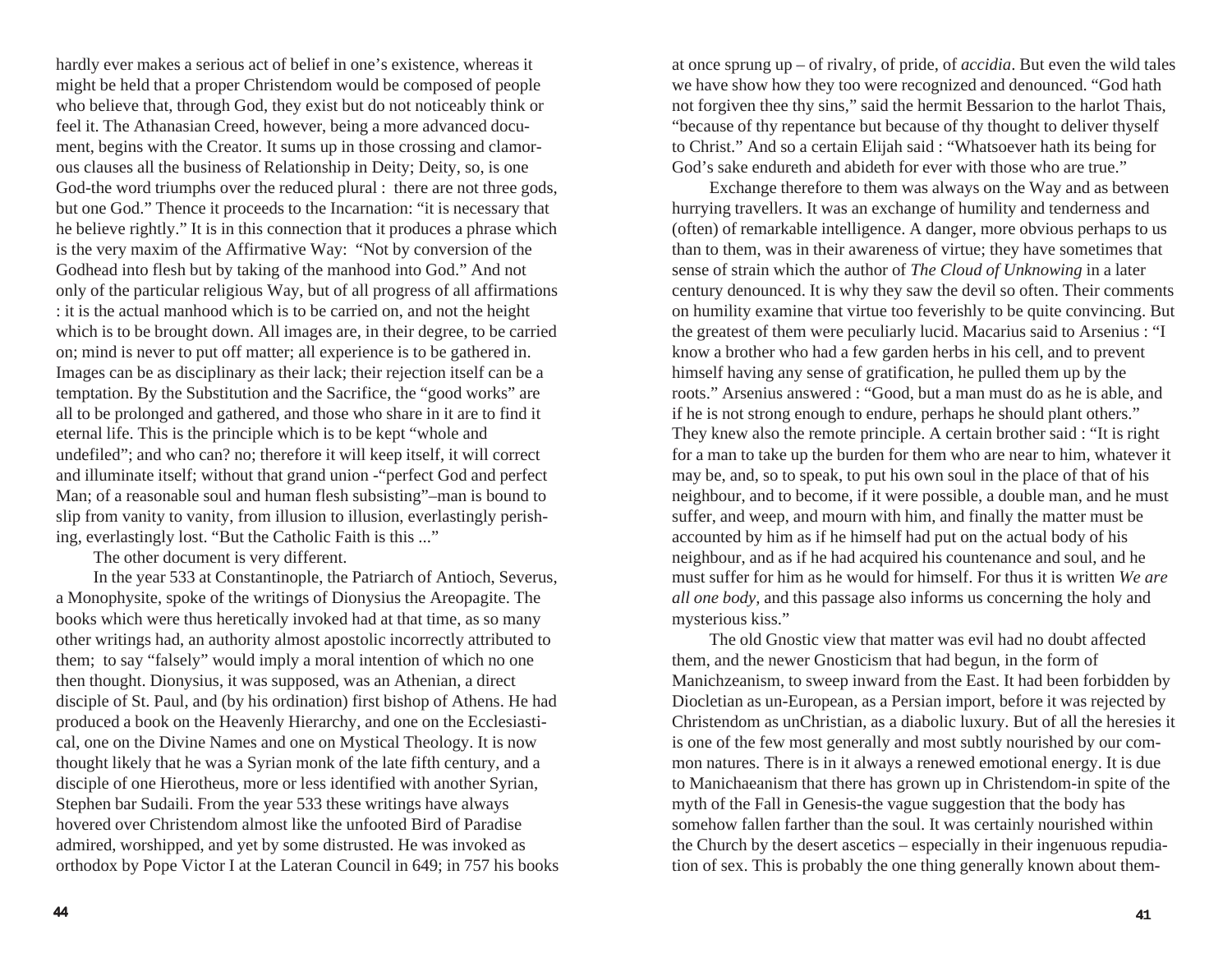except for the pillar of St. Simeon Stylites – and the contempt and hatred they too rashly expressed for it has been heartily reciprocated against them by a later world. It was no more than a part of their general passion for singleness of soul, even when that singleness tended to become a singularity. Sex-the poor ignorant creatures thought-was one of the greatest, most subtle, and most lasting of all distractions; nor had the Church–at least since the suppression of the *sub-introductae shown any* striking sign of intending to exhibit it as sometimes the greatest, most splendid, and most authoritative of all inducements. Yet even in the Thebaid the rejection was, at best, regarded as no more than a method of the Way. "A monk met the handmaids of God upon a mountain road, and at the sight of them he turned out of the way. And the Abbess said to him: 'Hadst thou been a perfect monk thou wouldst not have looked so close as to perceive we were women.' " 1 The answer would have been perfect if she had said "Thou wouldst not have perceived we were women." Perhaps she did.

There is, no doubt, a lordlier state than that, to observe with adoration all shapes, including women; but the rebuke was-or at least may have been – charming, and exhibits, in the desert as in the city, the desire which is the Glory of Christendom. "Look," said the first founder when he lay dying, "Antony ends his journey; he goes now wherever Divine Grace shall bring him."

Counterchecking the asceticism it admired, the formal doctrine of Christendom concerning matter remained constant. Two ancient canons, said to date from the second or third century, illuminate the official view. They run as follows: "If any bishop or priest or deacon, or any cleric whatsoever, shall refrain from marriage and from meat and from wine, not for the sake of discipline but with contempt, and, forgetful that all things are very good and that God made man male and female, blasphemously inveighs against the creation *(blasphemans accusaverit creationem),* let him be either corrected or deposed and turned out of the Church *(atque ex Ecclesia ejiciatur).* And so with a layman."

"If any bishop or priest or deacon does no feed on meat and wine on feast days, let him be deposed, lest he have his own conscience hardened, and be a cause of scandal to Many."2

"Blasphemously inveighing against the creation" – if the whole of Christendom had taken to the desert and lived among the lions, it remained true that the authority of the pillared pontiffs would have been compelled to assert that marriage and meat and wine were "v*alde bona."* Rejection was to be rejection but not denial, as reception was to be

reception but not subservience. Both methods, the Affirmative Way and the Negative Way, were to co-exist; one might almost say, to co-inhere, since each was to be the key of the other: in intellect as in emotion, in morals as in doctrine. "Your life and your death are with your neighbour." No Affirmation could be so complete as not to need definition, discipline, and refusal; no Rejection so absolute as not to leave necessary (literally and metaphorically) beans and a wild beast's skin and a little water. Those who most rejected material things might cling the more closely to verbal fomulae; those who looked most askance at the formulae might apprehend most easily the divine imagery of matter. The Communion of the Eucharist, at once an image and a Presence, was common and necessary to both. The one Way was to affirm all things orderly until the universe throbbed with vitality; the other to reject all things until there was nothing anywhere but He. The Way of Affirmation was to develop great art and romantic love and marriage and philosophy and social justice; the Way of Rejection was to break out continually in the profound mystical documents of the soul, the records of the great psychological masters of Christendom. All was involved in Christendom, and between them, as it were, hummed the web of the ecclesiastical hierarchy, labouring, ordering, expressing, confirming, and often misunderstanding, but necessary to any organization in time and particularly necessary at that time in the recently expanded space.

There are two documents, of a date later by a century or two, which present the division between the Ways in the world of definitions, and as regards the Nature of God. One is the great humanist Ode "commonly called the Creed of St. Athanasius"; the other is the *Mystical Theology* of Dionysius the Areopagite. Certainly the Creed talks about Incomprehensibility and Dionysius plans out the heavens. Neither document sustains the view of Eunomius bishop of Cyzicus, who "changed theology into technology" and is reported to have declared I know God as well as He knows Himself."3 3 But the objective "humanist" may serve for a division; the climax of the one is what is known, allowing the unknown; of the other what must be unknown, allowing the known. The union of both is in the phrase of Ignatius, quoted by Dionysius and dogmatically declared in the Creed: "My Love is crucified."

The Creed is the definition of salvation, and it lays down a primal necessary condition-that one shall believe in the existence of salvation and in its own proper nature. It does not go back to that other demand for a decision of belief in one's own existence which is almost always a desirable preliminary. One feels, one thinks, that one exists, but one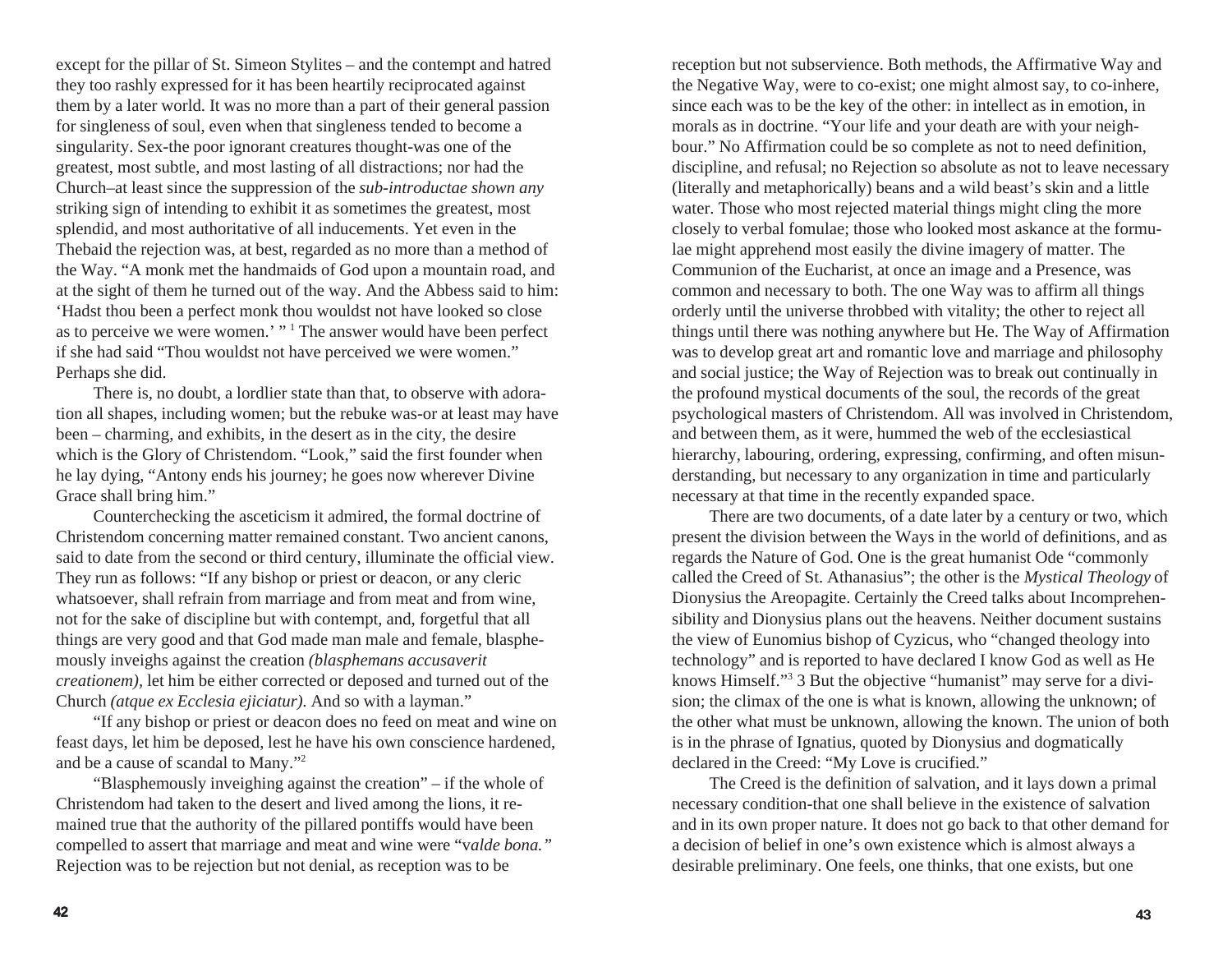wilt!" Both come from the *Confessions*, which (Augustine said scornfully) men read from curiosity, or (he might have added) from a human sense of the human; it is not what that great Refuser of Images wished. Few things seemed to him more imbecile than that his autobiography should be admired for everything except the whole conclusion, climax, and cause of his autobiography. But a phrase in it-the second of the two quoted-was permitted by our Lord the Spirit to become the occasion of more controversy and of high decision in Christendom.

There was a meeting in Rome-perhaps a clerical conference or something of the kind. A certain Pelagius, an Irish Christian, was present at it. He was not a priest but he was in Rome on an effort to revive and excite religion; he was conducting a mission to the Romans., His particular method was to encourage men to be *men.* He was orthodox enough, and full of a real love for, and desire for the good of, his fellow-creatures, but he thought his fellow-creatures were perfectly capable of fulfilling the Will of God and of being chaste (or whatever) if they wished. Men need not sin unless they chose, and if they did not choose they need not sin. Ibis too was orthodox enough. He had had some success, and his influence was spreading. At this meeting there was "a certain brother, a fellow-bishop of mine," says Augustine. The bishop during the meeting quoted from the *Confessions,* already in wide circulation, the phrase: *"da quod iubes,"* "give what thou commandest." This, Augustine adds, *Pelagius ferre non potuit Pelagius* simply could not stand that sort,. of thing. Man was not in that kind of situation at all; no doubt he was tempted, but he could resist temptation. "Pull yourself together, my dear fellow," he said in effect, and he actually did say that to talk of virtue being hard or difficult, or to say it could not be done, or to moan about the weakness of the flesh was to contradict God flatly, and to pretend either that he did not know what he had made or did not understand what he was commanding: "as if . . . he had forced upon man commands man could not endure."

But this, which to Pelagius seemed so scandalous, seemed to Augustine merely truth. Chaste was what the law had bidden him to be and what he had not been able to be. The law was precisely impossible. Man precisely was not in a situation-not even in a difficult situation. He was, himself, the situation; he was, himself, the contradiction; he was, himself, death-in-life and life-in-death. He was incompetent. Augustine had felt that acutely; since his conversion he had been teaching it-that man was the situation and only the grace of God could alter the situation. Both Pelagius and he felt strongly the desirability of man overcoming sin, but

were sent by Pope Paul to the Church in Gaul; and the Emperor of the East Michael Balbus sent them also to Louis the Pious. They were translated, for Charles the Bald of France and for the West, by John Scotus Erigena. St. John Damascene had learnt from and annotated them; in the full power of Scholasticism Aquinas quoted from them as from any other doctor of perpetual authority in the Church, and the anonymous author of the *Cloud of Unknowing,* in his sublime rejection of images, and as he wrote of the final failing even of spiritual wit in the presence of the Alone, remembered one paragraph of Dionysius to confirm his own last cry.

They are, in fact, the climax of one great mode of speculation and of experience; they are hardly, yet they are, within the orthodoxy of Christendom. They provide the great negative definitions infinitely satisfying to a certain type of mind when it contemplates intellectually the Divine Principle. The conclusion of the *Mystical Theology* soars into the great darkness, lit faintly by the very phrases it rejects.

Once more, ascending yet higher, we maintain that It is not soul, or mind, or endowed with the faculty of imagination, conjecture, reason, or understanding; nor is It any act of reason or understanding; nor can It be described by the reason or perceived by the understanding, since It is not number, or order, or greatness, or littleness, or equality, or inequality, and since It is not immovable nor in motion, or at rest, and has no power, and is not power or light, and does not live, and is not life; nor is It personal essence, or eternity, or time; nor can It be grasped by the understanding, since It is not knowledge or truth; nor is It kingship or wisdom; nor is It one, nor is It unity, nor is It Godhead or Goodness; nor is It a Spirit, as we understand the term, since It is not Sonship or Fatherhood; nor is It any other thing such as we or any other being can have knowledge of; nor does It belong to the category of non-existence or to that of existence; nor do existent beings know It as it actually is, nor does It know them as they actually are; nor can the reason attain to It to name It or to know It; nor is It darkness, nor is It light, or error, or truth; nor can any affirmation or negation apply to it; for while applying affirmations or negations to those orders of being that come next to It, we apply not unto It either affirmation or negation, inasmuch as It transcends all affirmation by being the perfect and unique Cause of all things, and transcends all negation by the pre-eminence of Its simple and absolute nature-free from every limitation and beyond them all.

It has been said that this is not the kind of being to whom man can pray; no, but without this revelation there is no sort of thing to whom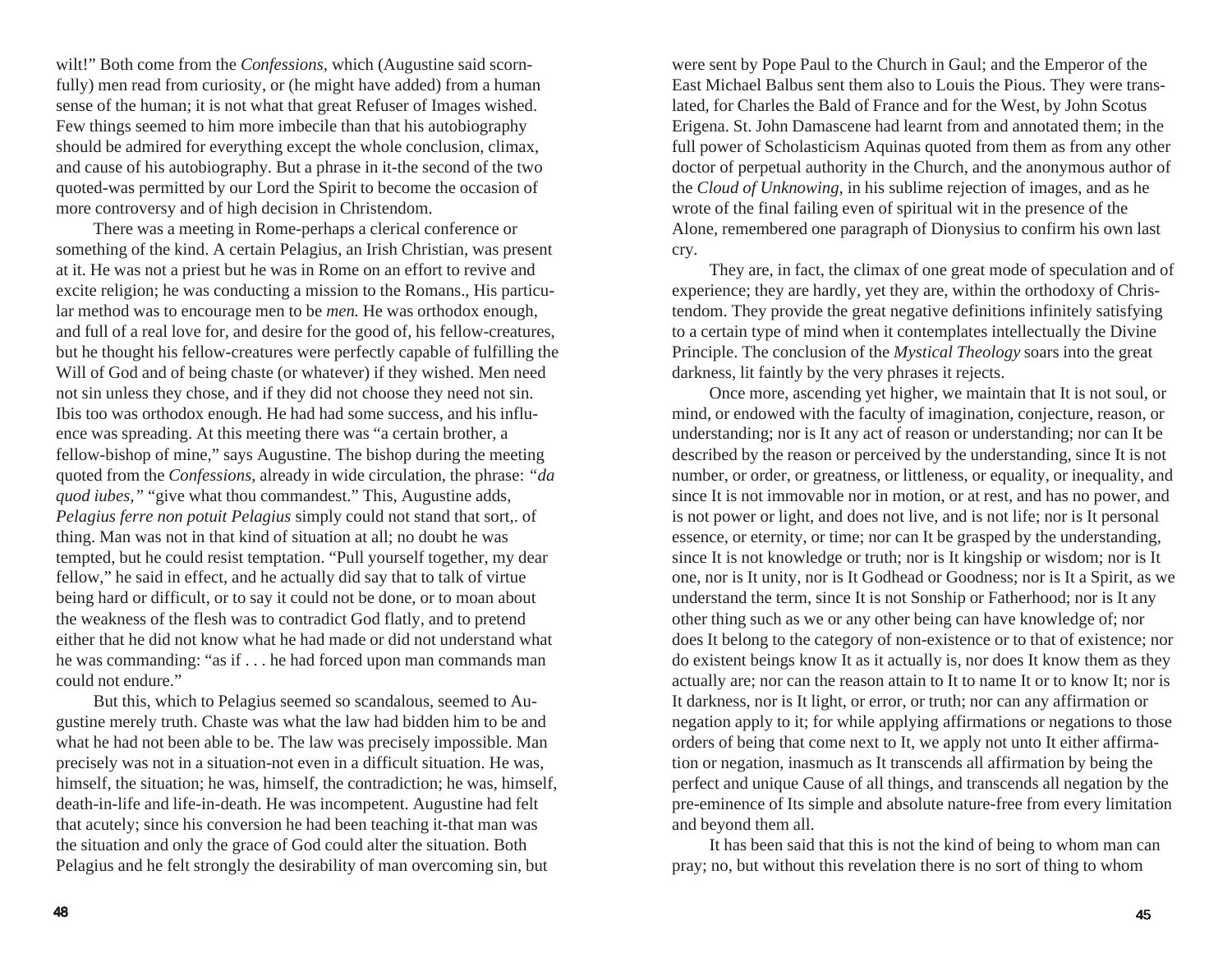men can pray, and the orisons of Christendom will be too much circumscribed. And Dionysius himself knew the other Way, and his book on the *Divine Names* is more akin to it–as when he refers to St. Paul, in its discussion of "My Eros is crucified." "And hence the great Paul, constrained by the Divine Yearning . . . says, with inspired utterance: 'I live, and yet not I but Christ liveth in me'; true Sweetheart that he was and (as he says himself) being beside himself unto God and not possessing his own life but possessing the life of Him for whom he yearned." For that which is beyond all categories and has only within itself its necessity of being, "is touched by the sweet spell of Goodness, Love, and Yearning, and so is drawn from his transcendent throne above all things, to dwell within the heart of all things, through a super-essential and ecstatic power whereby he yet stays within himself."<sup>4</sup>

Yet perhaps neither the Egyptian hermits and monks nor the Syrians on their interior "top of speculation" are the true compensation and balance of Nicaea, quite apart from the disturbances, riots, exiles and excommunications which immediately followed Nicaea. The Arians split into Arians and semi-Arians; the declarations of the "great and sacred Synod" were hotly disputed, and if the Holy Spirit had there controlled the voice, he did not attempt to silence the voices, of Christendom. Bishops were banished and recalled; the Emperor swayed dangerously near the more understandable Arian point of view; Athanasius became Bishop of Alexandria and fled and returned and was driven out. He took refuge with the desert monks who were fanatically orthodox. Arius came back to Alexandria, fell from his mule, and died, but his death did not put an end to his doctrine. Accidents to such distinguished leaders were, to their opponents, nearly always miracles of judgment, and during this period there was encouraged in Christendom the view which attempted to discern in exterior events an index to interior and spiritual truth; the false devotion which in a later day invented terrifying death-beds for atheists and agonizing diseases for Sabbath-breakers. This in itself is dangerous enough; it is made worse by that fatal tendency in men to hasten God's work and to supply, on his behalf, the deaths and the agonies which they think his inscrutable patience has rashly postponed. So fomented into fire and bloodshed the Arian controversy pursued its way through Constantine's otherwise peaceful empire.

This however, was the result of Nicaea. About the middle of the century, about the time of the death of Antony and the third exile of Athanasius, the real compensation to Nicaea was born at Thagaste in Numidia; its name was Augustine. He came to redress (or, as some have

46

thought, to upset for ever) the balance of the Church. Speculation had, in the East, ascended from the foot of the imperial throne to the height of the heavenly, and the idea of exchange had been followed into the extremest corners of heaven. With Augustine theology returned to man and to sin. The Church had always known about sin; some of her doctors (as Tertullian) knew a great deal about it. But on the whole especially since the Alexandrian doctors, she had stressed the Redemption. So, no doubt, did Augustine; read the *Confessions.* Yet those very *Confessions* seem to contain everything except one thing, the *anima naturaliter Christiana.* They divide, in an agony the natural body from the spiritual body, and their readers and followers have divided even more fervently. When St. Monica drove Augustine's eighteenyears paramour, the mother of his son, back from Milan to Africa, something went with her which perhaps Christendom and Augustine needed almost as much as they needed St. Monica, though not as much as Christendom needed Augustine. Christendom did not then get her. it got the style of Augustine instead, and that style never seemed quite to apprehend that a man could grow, sweetly and naturally -and no less naturally and sweetly in spite of all the stages of repentance necessarily involved-from man into new man. He certainly is the less likely to do so who dwells much on the possibility. But the movement exists and the great Augustinian energy of conversion, contrition, and aspiration lies a little on one side of it. Formally Augustine did not err; but informally? He also, for all his culture, followed the Way of Rejection of Images, and he inspired later centuries to return to that Way. He has always been a danger to the devout, for without his genius they lose his scope. Move some of his sayings but a little from the centre of his passion and they point to damnation. The *anthropos* that is Christ becomes half-hidden by the *anthropos* that was Adam. In Augustine this did not happen, for his eyes were fixed on Christ. But he almost succeeded, in fact though not in intention, in dangerously directing the eyes of Christendom to Adam.

"Augustine, from his small seaport on the North African coast, swayed the whole Western Church as its intellectual dictator."5 He had been converted like St. Paul; he had seized Christ through Paul. He rose into Christendom from what seemed to him catastrophes. And the great primal catastrophe was the situation into which every man was born; the New Birth was the freedom from that catastrophe. Two famous sayings epigrammatize the change. The first is the reluctant sigh: "Make me chaste, my Lord, but not yet!" The second is the reconciled joy: "Command chastity; give what thou commandest, and command what thou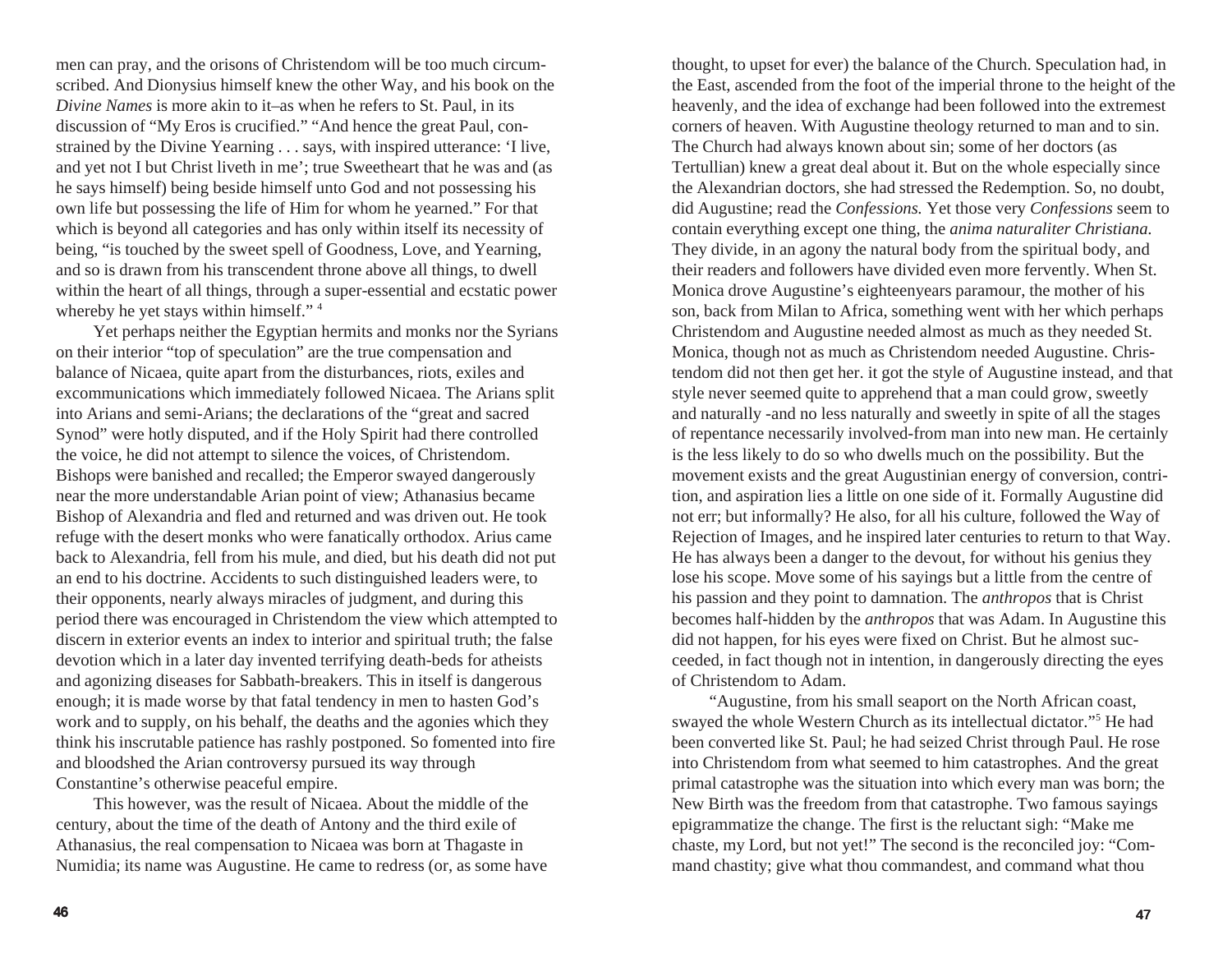sojourner. The Equity of Redemption is immediately at work; it predestinates whom it chooses, and it does not predestinate whom it does not choose. But its choice is (beyond human thought) inextricably mingled with each man's own choice. It wills what he wills, because it has freedom to do so. Predestination is the other side of its own freedom. Words fall away from the inscrutable union, which can be the inscrutable separation.

And this heavenly state was a sphere of operation. Ile equity of predestination was to a state of love. Augustine gave his genius not to a description but to a suggestion of that *state* of love. The sensibility of the *Confessions* vibrates with this; the universals of the City of God make an effort to diagrammatize its relation with history-that is, with time as known by man. He hypothesized history into the workings of the Divine Providence, and the hypothesis has been, intellectually, made too often merely dull. But the real significance was in the vast accident, the vast sense of opportunity. It is Augustine's sense of opportunity which springs active everywhere, and everywhere that dash of vision opens on all that opportunity holds. Christ had been the opportunity; St. Paul had formed a vocabulary for that opportunity; Augustine turned the vocabulary into a language, a diction, a style. The Athanasian speech was the more highly specialized, Augustine's the more universal. He renewed the good newsman was utterly corrupt, and his scope was love. He renewed the City; he made humility possible for all. "Perfection consists not in what we give to God but in what we receive from him." 9

The exterior crisis of the world in his age exposes to us that expansion of the Apostolic word at the moment when the world was ruining. On 24 August, in the year of the City 1164 and in the year of the Fructiferous Incarnation *410,* the Goths under Alaric entered and sacked Rome. "My voice sticks in my throat," said Jerome, "and sobs choke me as I dictate. The City which took the whole world captive is itself taken." He uttered the sensations of all, both Christians and heathen. There has been no such shock to Europe since. Refugees fled to Sicily, to Syria, to Africa (Pelagius among the last; Augustine saw him in Carthage). Twenty years later, "in the seventy-sixth year of his age and the thirtyfifth of his episcopate, Augustine died, 28 August, 430, his eyes fixed on the penitential psalms and the sound of a besieging host of Vandals in his cars. . . . They offered the Holy Sacrifice at his burial."10 It was the summary and consummation of his life and doctrine; he had saved Christendom at the moment when Honorius, Emperor of the West, lost Rome.

the problem was what was sin and how best did you overcome it. The expanding circles of doctrine spread outward from Rome and Hippo. Never before had Christendom felt the two views so fully and so honestly developed. It bad previously accepted a general notion that men were in a "fallen" state, but it had not pressed any definition of it. What definitions it had produced had tended to relate to the Person who redeemed men from the state. That, after all, was what its greatest minds and noblest souls had been concerned with. The clash of Pelagius and Augustine altered all that.

That man, in the person of Adam, had fallen was common ground. Pelagius said, in effect, that (i) Adam had been created in a state of natural good, (ii) that he had somehow sinned, and set a bad example of sinning, so that a sort of social habit of sin had developed, into which men were introduced as they grew up before they were reasonable, (iii) but that any man at any moment could get out of this distressing social habit by simply being firm with himself - "have courage, my boy, to say no," (iv) and that therefore no particular grace of God was needed to initiate the change, though that grace was a convenient and necessary help: which was always to be found by the right-willing man.

Against this the Augustinian view–with the great help of Augustine himself-asserted (i) that man was created in a state of supernatural good, of specific awareness of God, (ii) that Adam had got himself out of that state by sin, and his sin was " pride "–that is, "the act of deserting the soul's true 'principle' and constituting oneself one's own principle." <sup>6</sup> He had, as it were, claimed to have, and behaved as if he had, a necessity of being in himself. He had, somehow and somewhere, behaved as if he were God. (iii) His descendants therefore were not at all in a mere social habit of sinning; they did not merely sometimes sin; they were sinners, which was not at all the same thing. Nay, more, they had, all of them, been involved in that first original iniquity, and in its guilt. "O*mnes enim fuinius in illo uno quando omnes fuimus ille unus"*–we were all in that one man when we all were that one man. Thus, being all guilty, we all deserved, and were on our way to, hell by the mere business of getting ourselves born, though not, of course, *for* getting ourselves born. Ibis was precisely the agony: to be born was good, but that good meant the utmost evil, life-into-death and death-into-life. Some who managed to die again before the age of reason might suffer less thereafter. But for the rest men were *corrupt;* they existed in the night of dreadful ignorance and the storm of perverse love; they were for ever and ever sharers in that primal catastrophe which was the result of Adam imagining that he had a princi-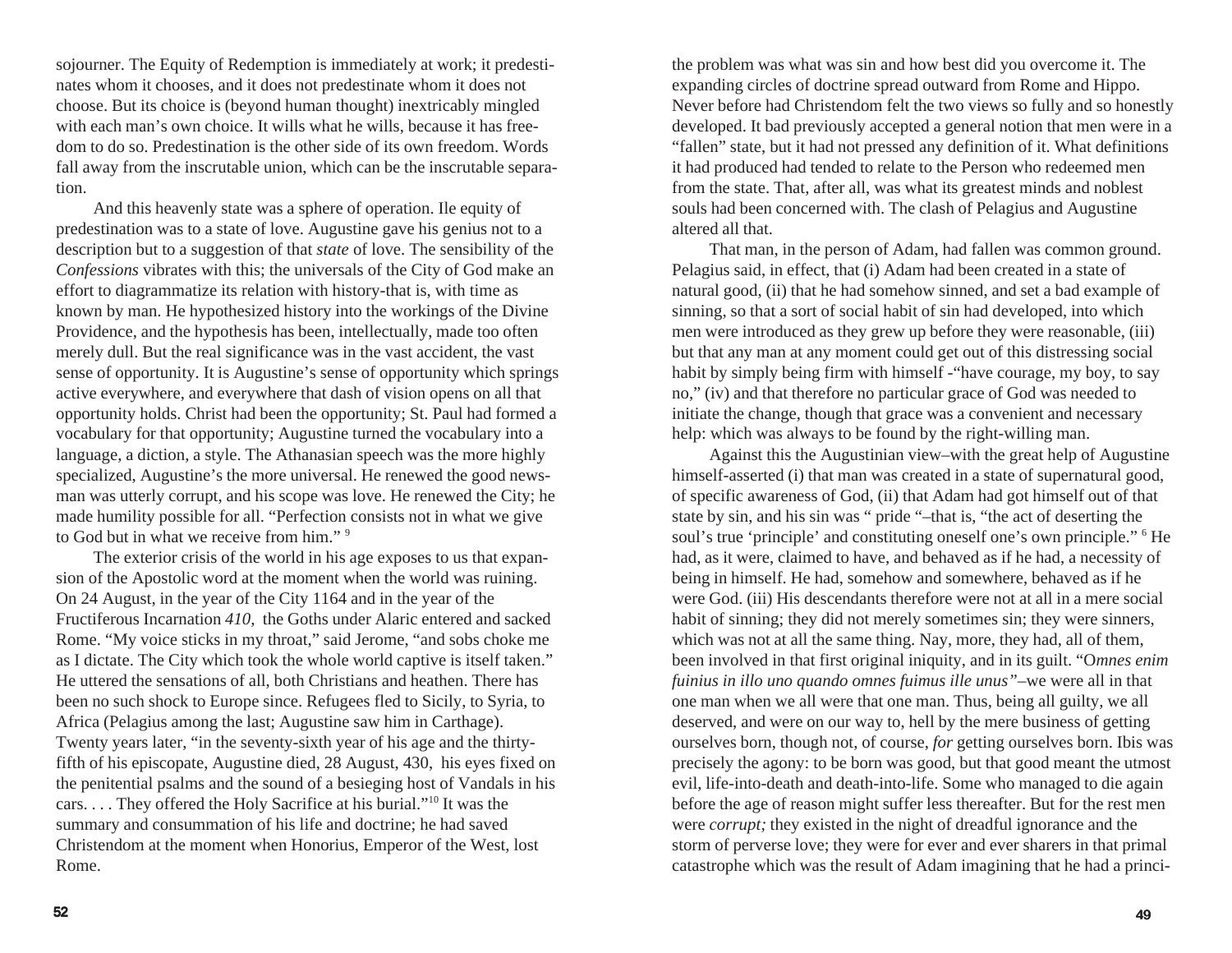ple and necessity of existence within himself. (iv) It was therefore blasphemous and heretical nonsense to talk of man as being mildly and socially habituated to sin : he was in sin, and he could not get out by his own choice. He could not move but by grace, by that principle which was not in him. To Augustine Pelagius was practically teaching men to follow, to plunge deeper into, that old original catastrophe; he was almost declaring that man was his own principle, that he did his own good deeds. But all Christendom, and especially Augustine, knew that only Christ could act Christ.

But if only Christ acts Christ, who acts Anti-Christ? If all our good doing is God's doing, whose is our evil doing? Ours? Yes. God, as it were, determines and predestinates himself to do good in certain lives; this is his grace. And what of the lives in which he does not determine and predestinate himself to do good? Well–he does not. Those lives then are lost? Well–yes. God saves whom he chooses and the rest damn themselves. "His equity is so secret that it is beyond the reach of all human understanding." It is of the highest importance to realize that, in that sentence, Augustine from the bottom of his heart meant "equity" and meant "beyond human understanding." The first modern," as Augustine has been called, had uttered the word "grace" with a new accent. Adam had suddenly returned. "The grace of our Lord Jesus Christ" was to be analysed and discussed as the Nature of our Lord Jesus Christ had been. The secrets of man's corruption were to become as much a matter for the brooding intellect of Christendom as the secrets of his Redemption had been. The inclusion of the Saviour in the Godhead was followed by the exclusion of Adam to the opening, at least, of the pit, and of all his children whom the unpredictable Equity did not choose out of so many myriads to redeem. Yet it may be noticed that Augustine, perhaps to the danger of his own thought, and certainly to the danger of the thought of his successors, was aiming at the same principle of inevitable relationship which in so many other things governed the orthodoxy of the Church. *"Fuimus ille unus" he* said; "we were in the one when we were the one." Whatever ages of time lay between us and Adam, yet we were in him and we were he; more, we sinned in him and his guilt is in us. And if indeed all mankind is held together by its web of existence, then ages cannot separate one from another. Exchange, substitution, co-inherence are a natural fact as well as a supernatural truth. "Another is in me," said Felicitas; "we were in another," said Augustine. The co-inherence reaches back to the beginning as it stretches on to the end, and the *anthropos is* present everywhere. "As in Adam all die, even so in Christ shall all be

made alive"; coinherence did not begin with Christianity; all that happened then was that co-inherence itself was redeemed and revealed by that very redemption as a supernatural principle as well as a natural. We were made sin in Adam but Christ was made sin for us and we in him were taken out of sin. To refuse the ancient heritage of guilt is to cut ourselves off from mankind as certainly as to refuse the new principle. It is necessary to submit to the one as freely as to the other.

The new principle had been introduced into the web, and only that principle could separate one soul from another or any soul from the multitude. The principle was not only in the spirit but in the flesh of man. Pelagius declared that man had moral freedom, as Nestorius later declared that there were in Christ two beings united by a moral union and not one divine Person. "The Nestorian God is the fitting Saviour of the Pelagian man."7 It was this that caused Nestorius to deny that the Blessed Virgin was *theotokos,* the mother of God. But he denied also, inevitably, that she was *anthropolokos,* the mother of Man. The opposite school maintained that she was both, for both the Fall and the Redemption were in soul and body. The mystery was in flesh and blood. It was this profundity of exchange and substitution, natural and supernatural, that the zeal of Augustine profoundly declared through Christendom. Christendom never quite committed itself to Augustine; it has spent centuries escaping from the phrases of Augustine. But without Augustine it might have ceased to be Christendom.

He did more. He did much more. "Seen against Christian philosophy as a whole even thinkers like Clement and Origen are only forerunners of Augustine; for they philosophize about God and human nature, but not about the divine sphere, the sphere of communion with God, which did not exist as a problem for the philosophical consciousness before the *Civitas Dei."*<sup>8</sup> It was not only the book called by that name which was the expression of that thing, nor only that Augustine was imagining a heavenly state. A hundred apocrypha of the apocalypse had imagined *that;* the Church had never paused in affirming *that.* There were in Augustine two points of farther greatness. He had carried the Redemption back ; as it were, in man's nature almost – quite – to the point a which man's error began. The very sin which a man had committed in Adam before his own birth was the startingpoint of the predestinating grace which, before his own birth, awaited the moment of his birth to begin its immediate operation. The City of God leaps upon its citizens, presiding like the god Vaticanus over the first wail of the child, separating it for ever from the transient earthly cities, making it a pilgrim and a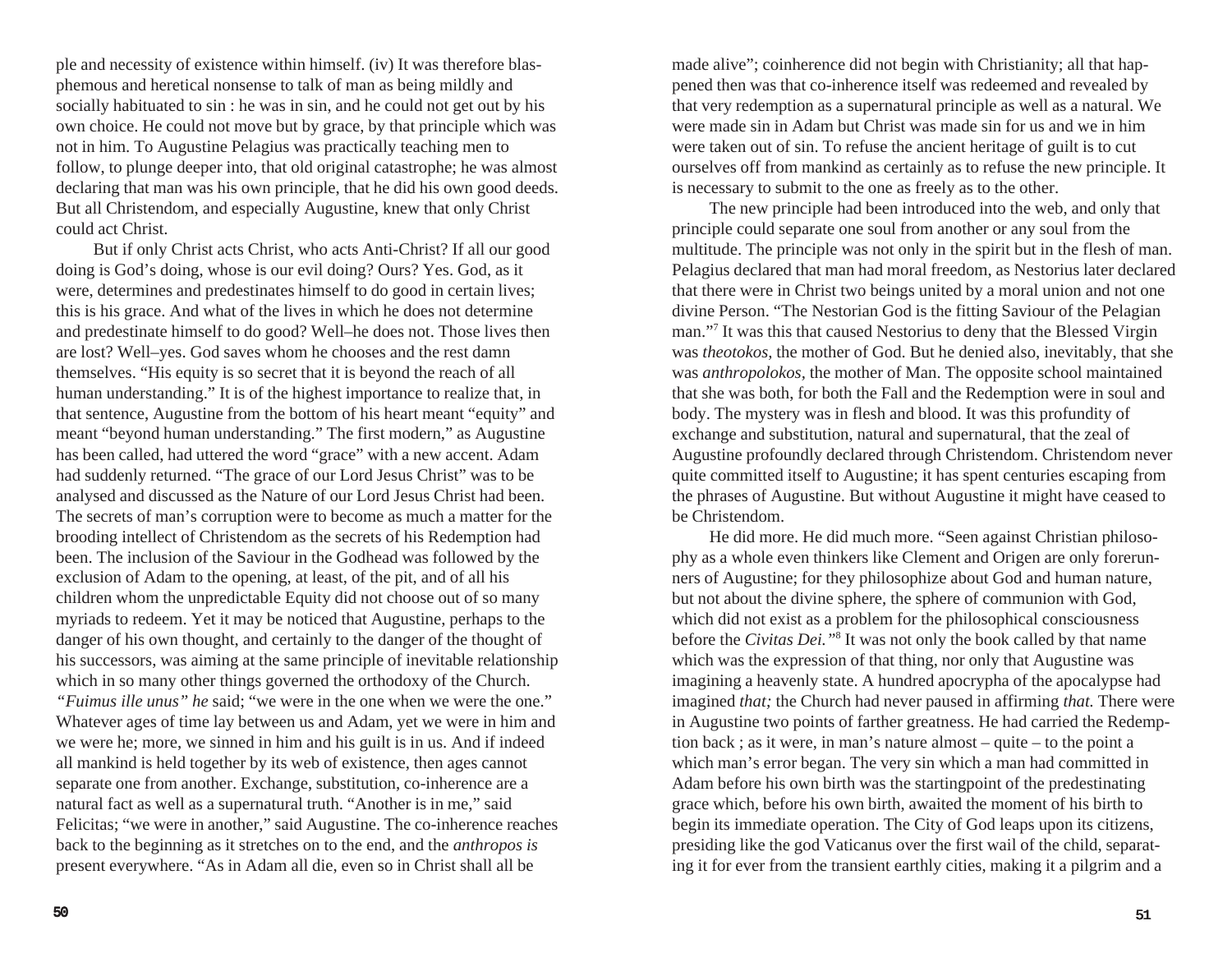intoxication of Oriental mysteries, had not hidden in incense and litany a more shocking idol. The bloody and mutilated Form went up everywhere; Justinian built the Church of Holy Wisdom to it in Byzantium, and the Pope sang Mass before it on the hills where Rome had been founded. The jewelled crosses hid one thing only – they hid the indecency. But original crucifixion was precisely indecent. The images we still retain concealperhaps necessarily the same thing; they preserve pain but they lack obscenity. But the dying agony of the God-Man exhibited both; depth below depth of meaning lies in that phrase –"My Eros is crucified."

Yet if the image was ghastly and horrible, the sacrificers were not so. There were still many altars, as there had been before, but the old republican worship of household gods had disappeared, and the pouring of honourable libations. The East had overcome Rome , as the civic fathers had feared it might when they forbade Cybele to enter the City. But the East itself had changed in doing so. There was offered everywhere " the clean sacrifice." Men were no longer to die, for Man had died; orgies were no longer mystically to celebrate divine nuptials, for that must be a secret process of arduous will; ecstasy was no longer specially to be desired, for the ordinary daylight was as much He as the extraordinary night. Even the dark night of the soul was, as it were, nothing out of the common. Dullness, as well as drama, was to be borne on the wings of the spirit, and the Church leaned strongly to the idea that dullness was more reliable than drama. It had been, in fact, one of the objections to the Faith that it originally offered itself particularly to slaves and small shopkeepers. Its modern antagonists denounce it still as a bourgeois superstition; and certainly St. Paul and St. Augustine themselves demanded precisely that their converts should become the bourgeoisie of a City. The difficulty has generally been to prevent the bourgeois mind from supposing that it satisfactorily understood all the heavenly experiences which the bourgeois soul endured.

There had been, so far, little dispute on the nature of the Eucharistic Food. The Rite, with some variation of ceremony, was the same everywhere – from Delphi to Mona, from Carthage to Antioch. The elements of the Bread and the Wine were presented, the-invocation of the God corresponded with His will and obeyed His command; the elements underwent His pre-occupation, and the original actuality of the Death of Messias in some way existed among the faithful. By virtue of that Death they communicated upon Him living. The Death was not repeated, for that could not be. As the Church accommodated herself to time in her dealing with the world so she also receded out of time in her union with

#### Note s for chapter 3

<sup>1</sup>. The Desert Fathers, Helen Waddell. (The other quotations are *from The Paradise* of *the Fathers,* E. A. Wallis Budge.)

2 .*History of the Church Councils,* Hefele; the Greek original is there translated into Latin.

3 .*History of the Christian Church*, Kidd.

4 .*Dionysius the Areopagite, C.* E. Rolt.

5 . *The Idea of the Fall, N. P. Williams.*

6 .*St. Augustine and French Classical Thought,* Nigel Abercrombie.

7 .*0ur Lord's Human Example,* W. Gore; quoted by N. P. *Williams, The Idea of the Fall.*

8."Platonism in Augustine's Philosophy of History," Ernst Hoffman *(Philosophy and History,* edited by R. Klibansky and H. J. Paton).

9 .*The Life of The Church,* edited by M. D'Arcy, s.j. Bk. ii; *Christianity and the Soul of antiquity,* by P. Rousselot, s.j. and J. Herby, s.j. 10 .*History of the Church,* Kidd.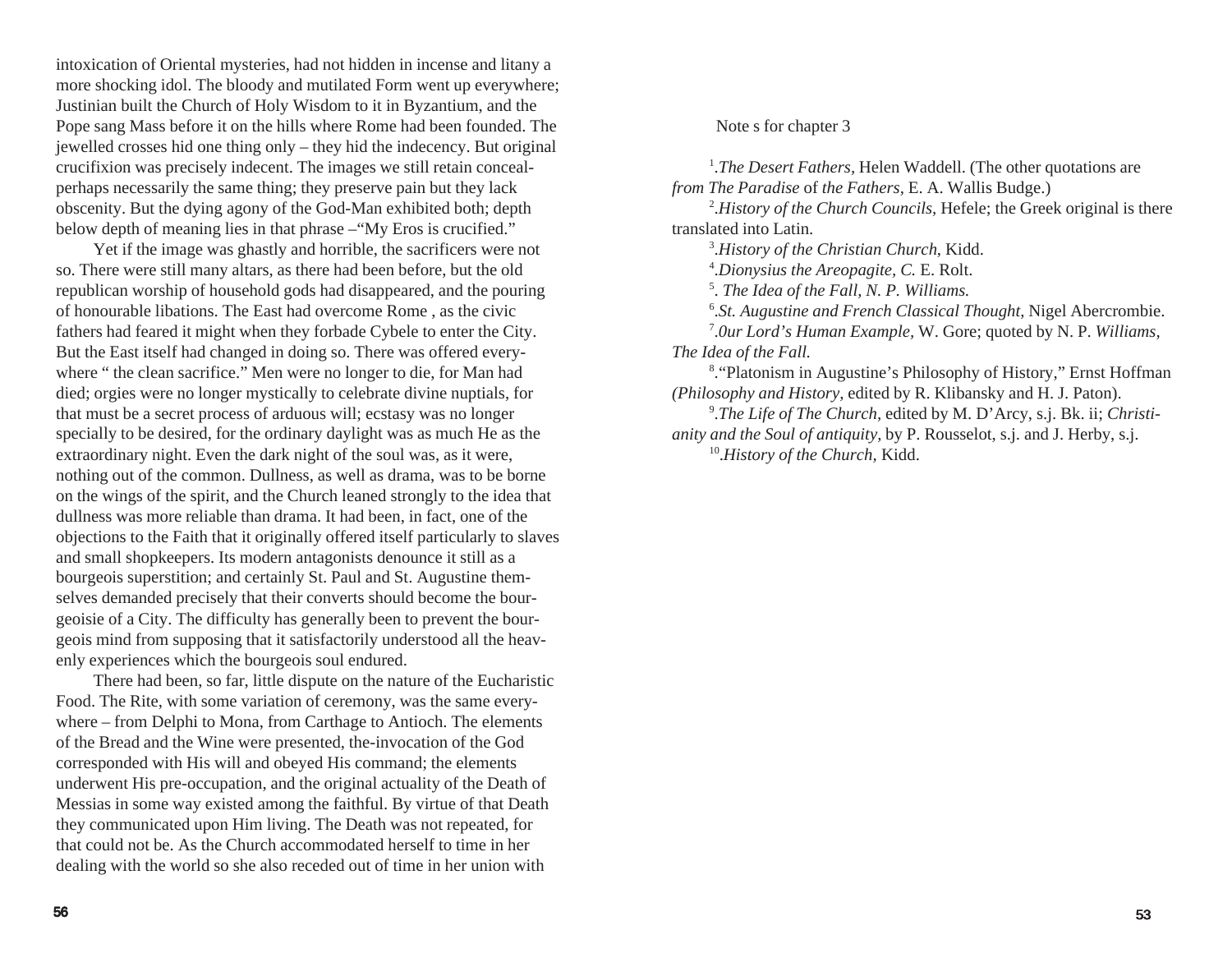# *CHAPTER IV*

#### *THE WAR OF THE FRONTIERS*

Not many years after the fall of Rome, the last Emperor of the West died at Ravenna. The few Senators who were with him escaped from Italy, and at Byzantium laid the fealty of the West at the foot of the Throne. The Empire was again one, as it had been in the days of the Divine Augustus.

But the differences from that early state were many. The alteration of the centre had changed the frontiers. Italy itself was now a frontier to the Government at Byzantium and Gaul was not much more than a distant No-man's-land of battle. Persia and the Near East were now the peril, though so far it was a secular prestige only which threatened the secular and sacred Emperor. Another two centuries were to pass before the voice of the Prophet would begin to sound nearer and nearer to New Rome. The ancient idea of Rome had been translated into a new language of which the chief and most resounding word was the living form of the Emperor, " the Basileus High-Priest," " the chief Bishop outside the Church," the single figure in which were exhibited the two complementary offices of men, sacred and secular, as the two Natures had been united in Christ. The Throne and the City were to last for a thousand years, and when they fell at last they were to fall not to any rebellious principate or patriarchate of the West, but to the Eastern despot who expressed in his own person the separation of the Two Natures as the Emperor expressed their union.

While, however, in the East there appeared the succession of almost pontiff-emperors in the new Rome, the deserted and desecrated city of old Rome was left practically to its poor and its Bishop. The flight of the notables before Alaric had left it "empty" for the return of the Pope Innocent I from his negotiations at Ravenna, and in the new fashion of the Empire his authority stood high, and the higher that in the West there was but one see of such an eminence. The thrones of Antioch, Alexandria, Jerusalem, rivalled each other in the East, but from the 'Egean to the North Sea there was but the one Apostolic Chair. Its secular prestige had sunk a little since the Removal, just as the secular prestige of Byzantium had gone up. The see of Byzantium had been no more than episcopal until the establishment there of the centre of the Empire, but the dignity of the Emperor demanded something greater to salute or to overawe, and

at the Council of Constantinople (381) the See was ordered to take precedence next after Rome. The actual title of Patriarch was not given till the Council of Chalcedon.

But apart from such semi-diplomatic moves the See of Rome had its own peculiar tradition of judgment. Its political and apostolic prestige had already, in the early centuries of the Church, made it a particular test of orthodoxy. The Faith was made and maintained by the common consent of the Church, and of that assent the bishops were the guardians. *Quis custodiet custodes?* In all disputes the answer, on one side or the other, tended more and more to be *Rome,* and the support of whichever side by the Roman Bishop gave to that side a great, though not always a decisive, advantage. Saints and theologians often disagreed with her and sometimes denounced her, but her bishops received from the length and breadth of the Empire appeals to which at last they were asserting a divine right.

In the West all roads, at least of controversy, led to Rome; and if in the East they sometimes tended towards other cities and even to General Councils – Constantinople, Chalcedon, Ephesus – it remained that the roads which in turn came to such points from Rome came from the whole of the West. The delicate subtleties of Greek theological thought were not always appreciated in Italy, but decision was more easy to the Latin mind than argument, and the firmness of the Roman sentence had always eastern Adullamites to support it. (Such a development leaves, of course, the supernatural hypothesis of the Apostolic See untouched.)

The tiara of the pontiff-Emperor and the tiara of the Roman Bishop arose above the new world. But there were other and more spectacular changes, some of them particular, as in the ritual about the Emperor, some general, as in the alteration of crosses. When St. Paul preached in Athens, the world was thronged with crosses, rooted outside cities, bearing all of them the bodies of slowly dying men. When Augustine preached in Carthage, the world was also thronged with crosses, but now in the very centre of cities, lifted in processions and above altars, decorated and jewelled, and bearing all of them the image of the Identity of dying Man. There can hardly ever have been – it is a platitude – a more astonishing reversion in the history of the world. It is not surprising that Christianity should sometimes be regarded as the darkest of superstitions, when it is considered that a thing of the lowest and most indecent horror should have been lifted, lit, and monstrously adored, and that not merely sensationally but by the vivid and philosophic assent of the great intellects of the Roman world. The worship in jungles and marshes, the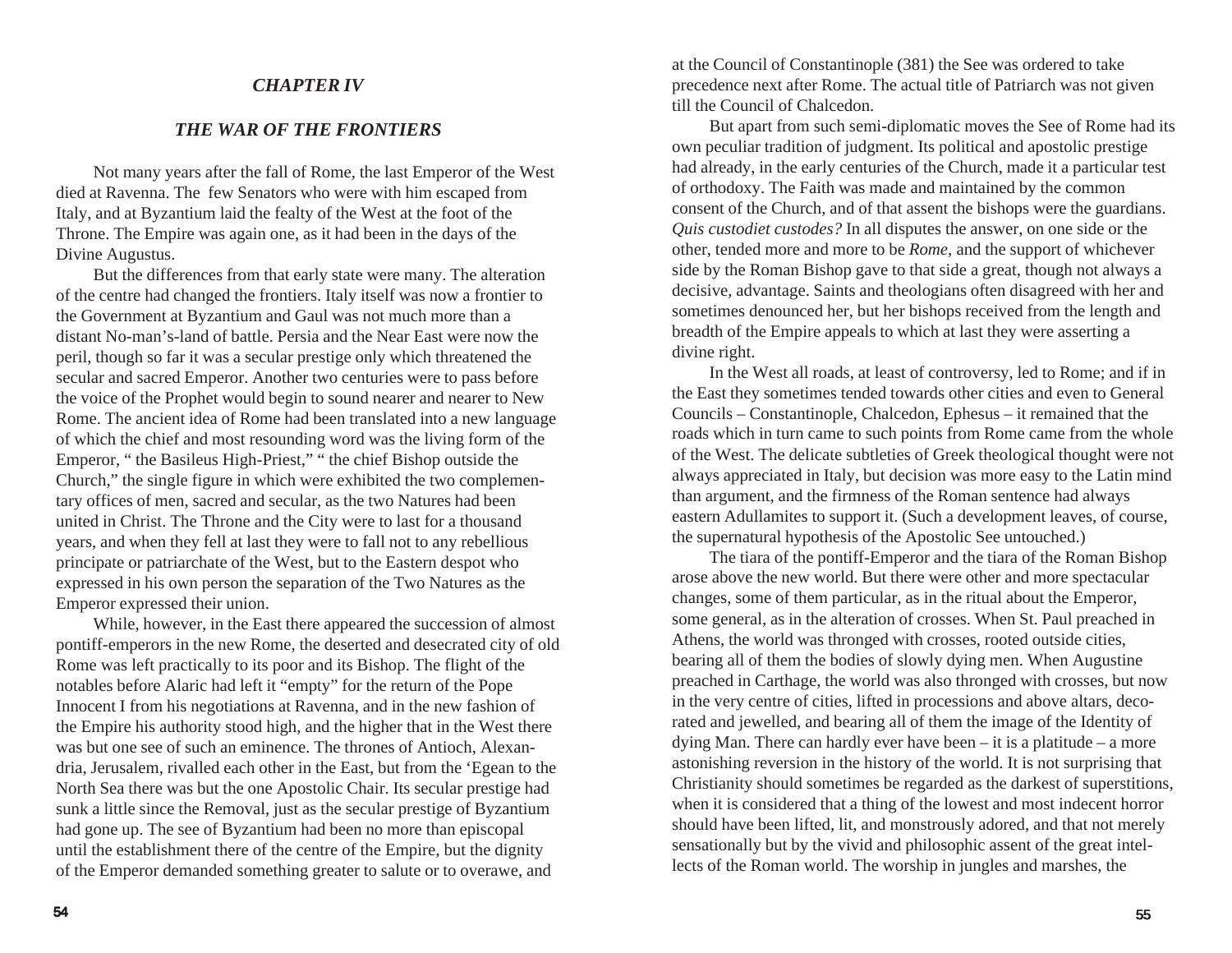take up a career, do? He could, of course, live quietly on his lands; he could go into commerce. He could try and attach himself to the provincial armies, which were sometimes imperial and sometimes anti-imperial. Or he could take orders and become, with luck, a dignitary.

It was not, certainly, as simple as that. Nor did it involve the choice of a safe, respectable, and wealthy career; on the contrary, it meant almost always the choice of a difficult, dangerous, and possibly deathly career. But Holy Orders were rapidly becoming not only the entrance to one career but almost the only entrance to any useful and progressive career at all. As a cleric, one might be sent anywhere to do anything; one controlled, fought, diplomatized, manipulated, exhorted, argued, converted. Careers had then, as always, to be found for sons – especially younger sons. The demands which, in quiet times, may reasonably be made upon ordinands – that they should be aware of a special vocation – were less urgent, though they remained urgent, than the demand that they should be intelligent and combative organizers both in the Church and in the cities. Unexpected – and unexpecting – laymen found themselves by popular clamour or clerical choice elected to the episcopate – Ambrose, Synesius, Sidonius. They protested; *nolo epiccopari* was a heart-felt sentence then. They made conditions. Their conditions were accepted or they came under the compulsion of the local need. The priests were violently driven into secular functions and the laity were violently dragged into the priesthood. Before the Middle Ages were formed a great mass of tradition of a hierarchy saving the good things of this world, of ecclesiastics in lay administration, already existed. Gregory the Great was called in his epitaph "God's Consul." It is a notable title and it explains a great deal of the subsequent history of the Papacy and of the later Empire; the lay magistracy had to recover its business from the ecclesiastical organization to which it had of necessity been committed.

Nevertheless it may perhaps be admitted that this need assisted the natural tendency of any organization to rival the fact which it is supposed to be organizing. It is the belief of the whole Christian Church that the Holy Spirit will never allow this tendency within it to succeed; "the gates of hell shall not prevail against it." Organized salvation was still engaged in propagating in the world the Fact which was the salvation; the missionaries pressed out with the Gospel precisely as the parish priests baptized babies. Christendom moved outward in space as it attempted to move forward in time. There is no other institution which suffers from time so much as religion. At the moment when it is remotely possible that a whole generation might have learned something both of theory and

her Victim and her Way. He had commanded her to command him, and she did; there, in the *here and now* of each particular Rite, holy exchange was perfected. She comunicated and she adored.

But if, all over the Empire, the visual had thus changed, so also had the audible. The most remarkable alteration there is in the manner of reading. Augustine "comments on the fact-to him, apparently, remarkable – that Ambrose, when he read, read silently. You could see his eyes moving, but you could hear nothing. In such a passage one has the solemn privilege of being present at the birth of a new world. Behind us is that almost unimaginable period, so relentlessly objective that in it even 'reading' (in our sense) did not yet exist. The book was still a logos, a speech; thinking was still *dialegesthai,* talking. Before us is our own world, the world of the printed or written page, and of the solitary reader who is accustomed to pass hours in the silent society of mental images evoked by written characters. This is a new light . . . on that turning inward. . . . It is the very moment of a transition more important, I would suggest, than any that is commonly recorded in our works of 'history.' "1 It was an outward and visible sign " of something that was happening, which Augustine himself was to develop, the surging interior distance, " the inward and spiritual grace " which was, for the Christian Church, the world of grace indeed. In that silent figure of Ambrose, it shut its mouth on the world.

It was, at the same time, opening its mouth in new sounds. Messias, so scholars say, uttered Aramaic. But when the Faith emerged into the Empire, it was speaking Greek. *Charis,* grace, was Greek; *agape,* love, was Greek; *tetalestai,* it is finished, was Greek. Yet Pentecost had already interfered and the Divine Spirit had been propagandist in many tongues. Its human missionaries followed that sublime example, and of all the languages they used, learned, modified, or enlarged, the greatest was Latin itself. The Faith had to talk Latin. The Mysteries were celebrated, it seems, both in Greek and Latin. The Sacred Books had been translated into Latin by the end of the second century. Tertullian at the same time made Africa "the Motherland of Christian Latin literature." By the end of the third century Jerome was collating the Vulgate. The removal of the Court to Byzantium left the revival of Latin in the West unhampered, and what revived was the translated Latin of the Christian Church, assisted by the common talk of the common folk. The separation of languages opened another rift in the great imperial unity and did some harm to the unity of the Church itself, since meanings orthodox in the language of the West or the East easily became heretical in translation.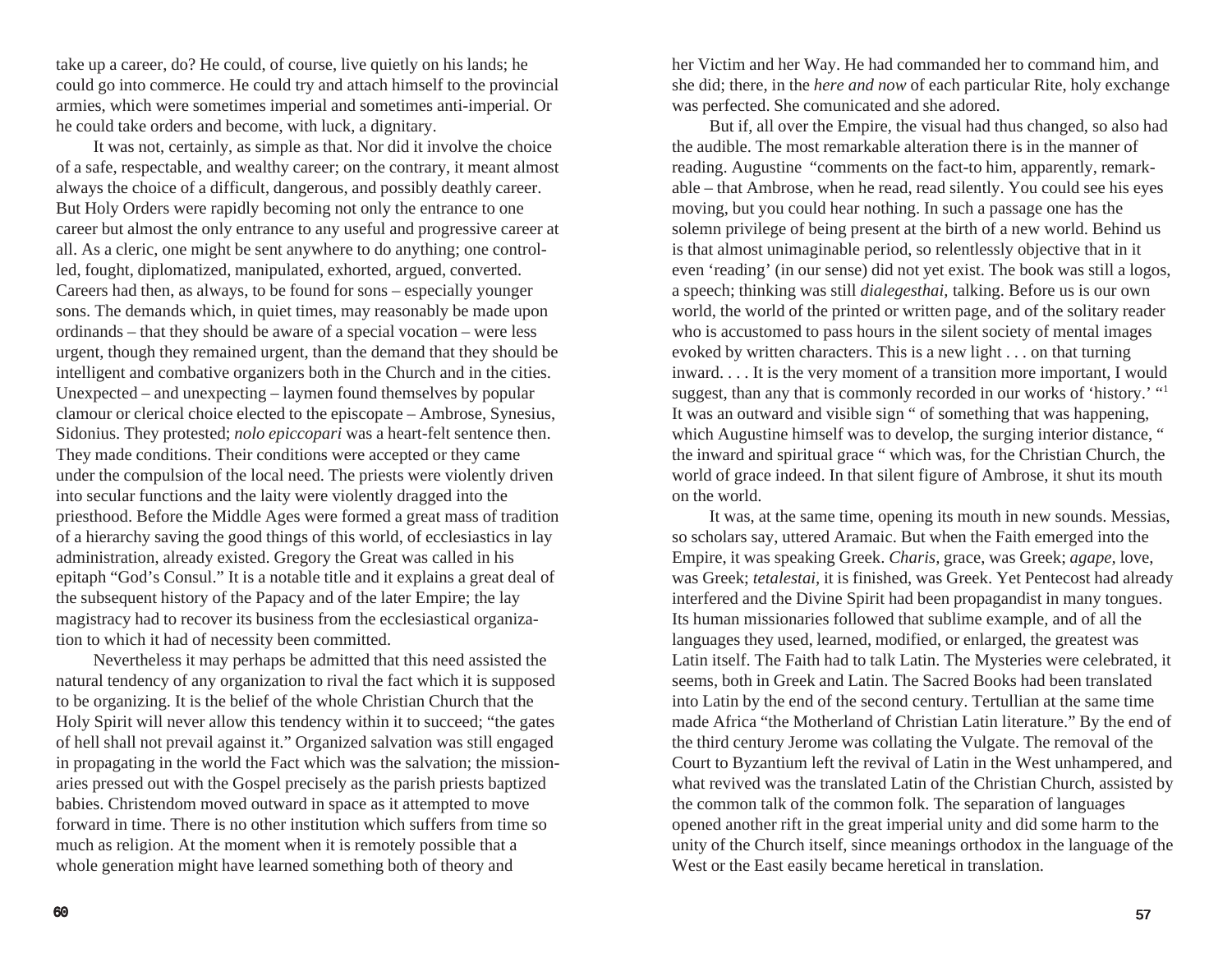Literary Latin had always been something of a language apart, and the Church had not been anxious to encourage it. "I am a Christian," said Jerome in a dream to the heavenly host, and "no; you are a Ciceronian," they answered. Milton, when in *Paradise Regained* he rejected culture and the language of culture, was but following august predecessors. What the Church could not use, she tended to despise; "he that is not with me is against me." And literary Latin had hardly the scope that the Church needed. It could not, without altering itself, declare that Love could love, that Love could be loved, that our Yearning was crucified, that Another coinhered in us and we in each other. Even the lovely and strange affections which move through what have been called the "elegancies" of Virgil had to cling eventually to the walls of his own Rome; they could not then find a greater air in another City. It was perhaps as much from an aesthetic as from a theological sense that Dante was bound to turn his great Master back from the Paradise of substitution. An *ambiguity had entered into* everything; grief *was* something besides grief, and joy besides joy. To say so is not to suggest that Christians, then or now, always felt or ought to have felt it so; it was not that they could not suffer or enjoy directly, but that a whole world of indirection had also been discovered. They might, contentedly and simply, sleep, cat, or make love. But once a week or so those simple satisfactions had the opportunity-and the duty-of seeing themselves illuminated by the Love that co-inhered in them.

The great Romantic religious movement therefore – the greatest of all Romantic movements – had opened, in literature as in life, before it knew what was happening. Other things went to help the great uprush which some immortal and aerial listener would have heard gradually rise from all the West of the Empire. "The aristocracy of Greek metres, with their delicate music of quantitative syllables, had maintained a precarious hold over Latin verse, the natural roots of which were fixed deep in the stressed peasant rhythms of threshing-flour, spinning-wheel, and country dance, the gnomic saws of the rustic oracle, and the heavy tramp of the marching legionary. "2 With the flight of Greek measures, these stresses returned. They were developed by littrateurs and poets, Christians or others, and also by Christians, poetsor others. Ambrose revised the structure of verse. Augustine composed anti-heretical chants " for massed community sing ing, with their rough scansion and shouting choruses. . . . Rhyme and assonance, features already familiar to folk-poetry, became prominent at the same time." 3 Prudentius before the end of the fourth century turned the Ambrosian hymn into a Christian ode, 4 and intro-

duced the cult of the martyrs into his verse, possibly with more devotion but with the same change of technique with which we recently introduced machines. Paulinus of Nola a little later composed the first Christian epithalamium 5 and in Gaul, before the year 600 Venantius Fortunatus had carried the new passion of the cross itself into verse when he composed the *Vexilla regis prodeunt*; or turned the march of the singing legions into the wholly new realism and adoration of the *Pange, lingua, gloriosi*. "My Eros is crucified"; the changed military tramp answered: "*dulce lignum, dulce clavo, dulce pondus sustinens*." Mystical and historical, the spaces of heaven and earth and all the movements of men circumambulated the Trophy.

It was this Christian and Catholic Empire – still in all ways one – which received continuously the impact and the infiltration of the more barbarous races. The process was at first threefold. It consisted in the breakdown of the administration, in the centripetal movements of the barbarians, and in the centrifugal movements of the Church. Almost as fast as the barbarians diluted and debased the receding frontiers of the Empire, the Church annexed and indoctrinated the advancing frontiers of the barbarians. The great pagan chieftains had to become Christians before they could become citizens, and it was citizens, though certainly patrician citizens, that most of them wanted to be. They had to accept the dogmas before they could display the lictors. They became, sometimes, the wrong kind of Christian; they accepted, sometimes, the wrong kind of dogma. The Arian heresy strengthened itself among the tribal princelings of Gaul and Germany, and the Catholic idea was assaulted in its metaphysical as well as its physical strongholds. But the philosophical discussion was, in fact, done; there also it was a war of frontiers. The energy of the Church thrust out into the wild as much as the hosts of the wild thrust into the civilized places. Boundaries of peoples, of cultures, of religions, melted in the pressure of multitudinous events.

The fact that the energy of the Christian Empire was the dominating force on one side produced one remarkable result. The civil administration in the West was in process of breaking down, as in the East it was in process of transformation. The senatorial and patrician houses lost their old Roman reputation. Civic office lost what attraction it had ever had. The priestly officers of the triumphant metaphysical idea took the place, to a very large extent, of the secular officers. There was no Navy, to speak of, in the West; law, owing to the mixture of various codes, was becoming unmanageable; the diplomatic service, as a separate entity, was practically non-existent. What could a young man of birth, who needed to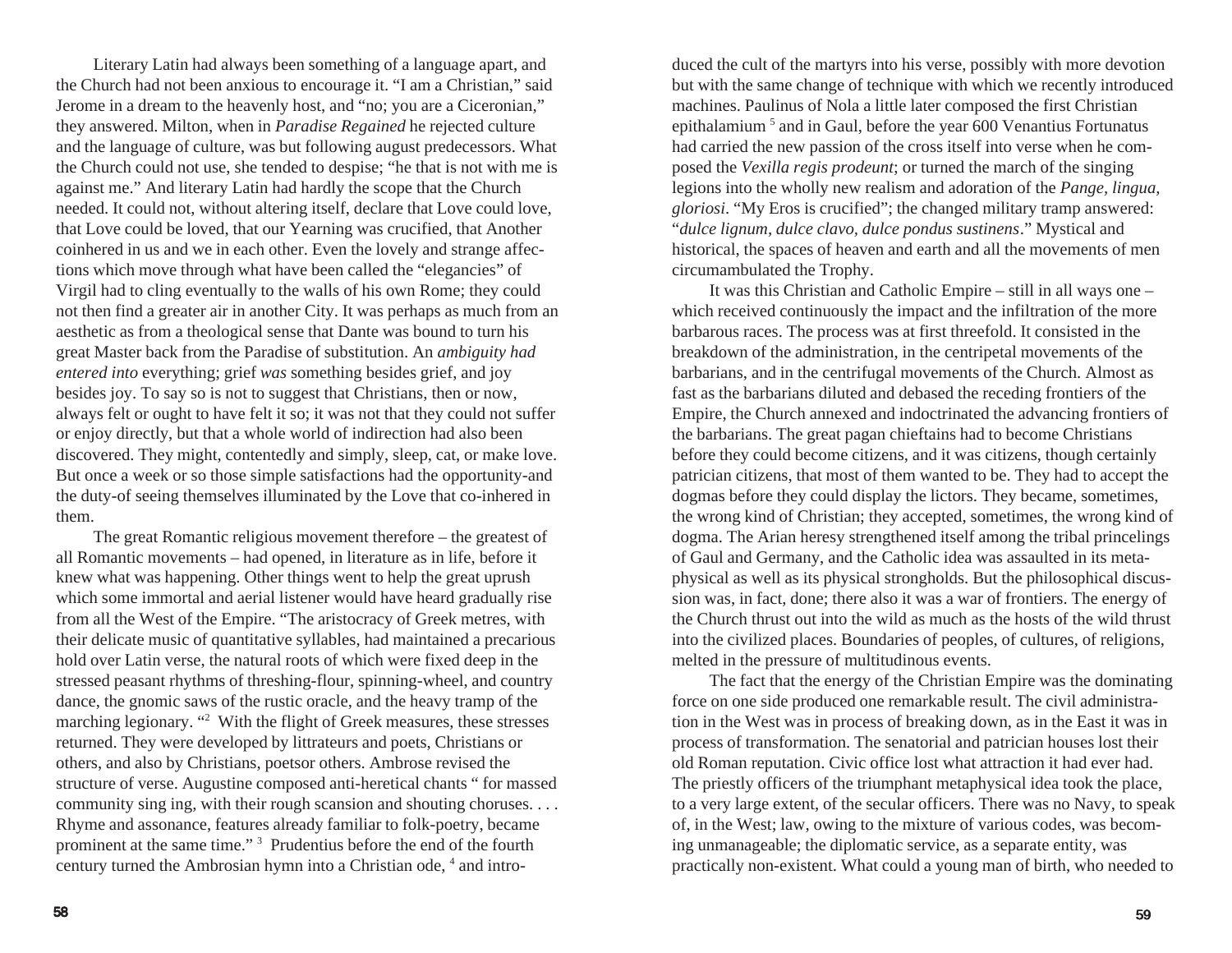Of the documents which survive from that period, two or three represent the change-the *Consolations of Philosophy of* Boethius, and the northern poems of *Beowulf* and the *Dream of the Rood.* The first was written by a Roman patrician and twice consul, imprisoned on charges of conspiracy by Theodoric the Ostrogoth (and Arian) when he dominated Italy. It became one of the great books of the Middle Ages; it was translated into English by King Alfred, Chaucer, and Queen Elizabeth, and it is still capable of being read as the work of a man teaching himself to *believe.* It is a high example of the thing that is bound to happen before the mass can become the web; though it is not formally Christian, it is Christ. Boethius has of course "believed"; and presently he is in prison, and the Lady Philosophy comes and asks him why he is so unhappy: "Art thou not the man that was taught and nourished in my school?"6 It is this which drives the Roman back upon his self-examination. What is he? "I know that I belong to living men, intelligent, yet doomed to die." He confesses also that he knows that " Everything comes from God." These two sentences, however, represent, one might say, two different *kinds* of knowledge; the great question is whether the second answer can be known as the first is – "felt in the blood and felt along the heart." The argument proceeds along lines that were known indeed to pre-Christians, to Jews and to Greeks, as well as to Christians, but the Christian mind had been compelled to define them even more sharply. And King Alfred – he who was also in his day made by the Pope a consul of Romemaking his version for his people, did in fact so define them; he added such phrases as "But heavenly things naturally belong to thee, not earthly ones," and "the Way is God," and "But I say, as do all Christian men, that it is a divine purpose that rules them, not Fate." There was no way of eluding the result, nor did the imprisoned Roman elude it; he followed his meditations to their only end – "Then all fortune is good." "Every lot is good . . . whether be it harsh or be it pleasing." So Philosophy; and Boethius: "At this I was afraid, and said: 'What thou sayest is true; yet I know not who would dare to say so to foolish men, for no fool could believe it."

This is the outer epigram, as it were, of the inner: "My Eros is crucified." It was quite different from the old Stoic tolerance of things as indifferent to the wise man; this is the first spark of the fire of charity and joy. It was another form of conversion, and it was precisely conversion that was, by the pressure of events, compelled to be an external rather than an interior thing. The world of the north turned, as the world of the south had done. *Beowulf* looks back on a pagan past; fatal existence, of

practice, the learners and their learning are removed by death, and the Church is confronted with the necessity of beginning all over again. The whole labour of regenerating mankind has to begin again every thirty years or so. Yet in spite of all its temptations and difficulties Christendom had really achieved a nature. It had begun under four conditions –Jewish nationality, Greek culture, Roman order, and human sin. It had reversed the relations between itself and the Jews, though it had not really made them much easier. Judaism now was as much like a Christian heresy as Christianity had originally been like a Jewish. Christendom had annexed and transformed a great number of Greek ideas, and it had denounced and banished others. It had re-organized and re-established the single Roman order into a double order, a two-faced, an ambiguous order, based again on co-inherence, for the other world certainly co-inhered in this, and this co-inhered in the other. That this relation had to be expressed in terms of time did not alter the fact that the relation was, properly, a thing including time. Messias had not returned visibly; his original Coming was farther and farther away. The Church, with extreme intelligence, had developed, largely through the assistance of Paul and Augustine, a doctrine which incidentally explained any apparent failure on its own part, the doctrine of the Fall of Man. Adam had not played a great part among the Jews; they had preferred Abraham. But the Christian doctors had recovered Adam; they expanded the most comfortable idea of the corruption of men's nature, and the free redemption which could, body and soul, correct it. But, redemption or no, concord or no, belief or no, time did co-inhere in eternity, and every single fact of time had to be answered for in eternity; that was what the co-inherence involved. "You shall give account for every idle word" was a mere philosophical fact, not a moral threat alone – not, indeed, a moral threat at all, for Messias himself would account in all who desired, by his infinite mercy separating things that were tares from things that were wheat.

Through all those centuries of clashing and changing frontiers, Christendom in terms of time and space extended itself. Its missionaries succeeded among the barbaric as they had among the cultured, and such gatherings as the Synod of Whitby, far by the North Sea and almost on the edge of the ancient Empire, repeated, to their degree, the Council of Nicaea. Both the Gospel and the Creed mastered the new world. But the method of conversion had perhaps changed somewhat. In the old days it had been individuals who had been converted, either by intellectual persuasion or spiritual violence, by grace, by intellect, or (at lowest) by fashion. But now it was whole communities which were abruptly an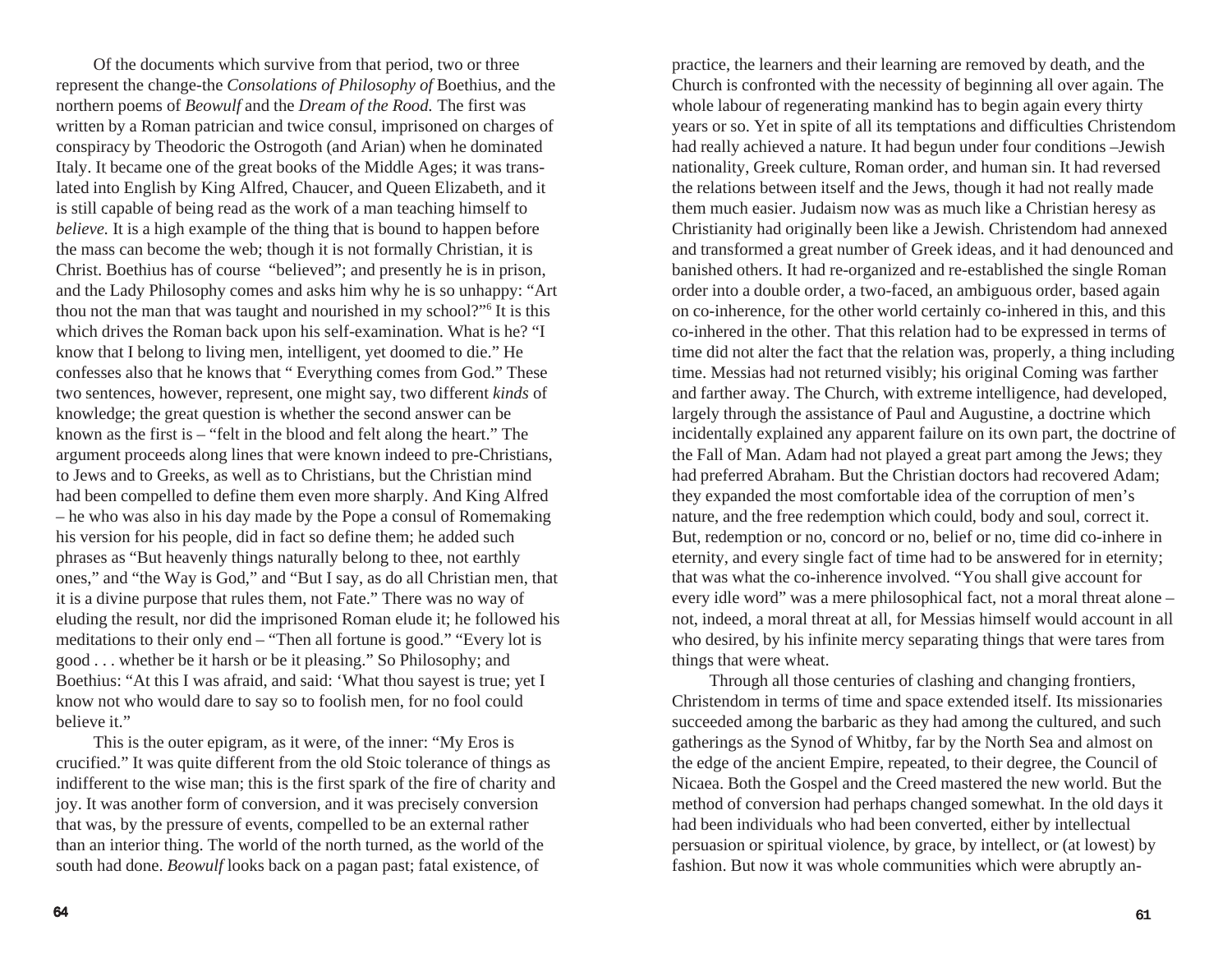nexed. The prestige, the power, and no doubt sometimesthe piety of Christendom subdued one dynasty after another; a sudden rain of culture and Christianity descended over their territories, and the Christianity was often no more than the chief interference of the culture. The mass of the converts followed their lords into the territory of the spiritual City as into that of the temporal. Their loyalty to their chieftains no doubt contributed to that result; it was by no means a tyrannic compulsion but an almost" democratic "fidelity that governed them, nor was the reception of the Faith always subservient; it must have had about it at times something of the Jew accepting European tradition. But often it was imposed after defeat, though sometimes it was accepted after victory. Either way there were what may be called mass-conversions, and therefore uninstructed conversions. This is not to say they were insincere. But the crowds of husbandmen, sailors, and warriors could hardly be taught the philosophy of the Faith before baptism, nor could the majority, in all probability, be convinced of the Augustinian situation, of their need for the Redeemer, or of the presence of the Redeemer. A certain firmness came into action on the part of the great missionaries; they tended to say, as has so often been said about other states : "Love will come afterwards." The hierarchical complex of the Faith swept down over those intruding frontiers, over the supernatural fantasies, the natural loyalties, and the universal tragedy. It belonged, inevitably, to the Christian priesthood to encourage the vitality of the new religion, Martin of Tours, Cedd in Essex, Wilfrid in Northumbria. The subordinate masses were not left, as Christians under Islam were left, to work and to pay. Except (and even) in the case of the Jews, Christianity intended nothing less than an organic change. It proposed always to generate the world anew. It still deprecated violence. But its royal and lay missionaries were not so conformable. Olaf swept up through Norway and Charlemagne out over Saxony; Alfred compelled the Danes to conversion. They saw before them cannibalism and wizardry and fate, and their honest but rash minds determined to end, by one means or another, the perils of supernatural evil. There was much to be said on their behalf; it was perhaps the only action possible to them. But the method had its disadvantages.

In fact, it is doubtful whether Christendom has ever quite recovered from the mass-conversion of the fashionable classes inside Rome and of the barbaric races outside Rome. Those conversions prepared the way for the Church of the Middle Ages, but the forcibleness of the conversions also prepared the way for the Church of all the after ages. It is at least arguable that the Christian Church will have to return to a prequickly won. Her victories, among other disadvantages, produced in her children a great tendency to be aware of evil rather than of sin, meaning by evil the wickedness done by others, by sin the wickedness done by oneself. The actuality of evil does not altogether excuse the hectic and hysterical attention paid to it; especially to those who appear to be deriving benefit from it; especially to benefits which the Christian spectator strongly disapproves or strongly desires. Even contrition for sin is apt to encourage a not quite charitable wish that other people should exhibit a similar contrition. To grow into the vibrant web of universal and supernatural co-inherence is as difficult as to invite the direct and particular coinherence of Almighty God. The natural mass is not the supernatural web – not even when it calls itself Christendom. If in the first energy of the young Church that fresh love had failed as often as the Epistles of St. Paul suggest, what was likely to happen when the masses were annexed to the later Church? The answer, it seems likely, is that we were, and in fact we have. We are still the mass; we are not very much like a web. Yet it cannot be supposed that any other method, had one been possible, would have produced a happier result, There was, after all, an alteration of attention. There was a difference between the Eucharist and human sacrifice. There was a difference between self-sacrificed and un-self sacrificed Deity; between the God who died of His own will for the salvation of men and the God who died at others' will for the reproductiveness of vegetables. The attention given might, for long, be of the same quality as before, but the object of attention did in fact affect it – at any rate as far as to produce in many a moment of what was almost decision. The rites of sorcery which, it was believed, were practised had not, as their single, if remote, aim, the creation of a new will towards love; the new Christian rites had no other essential aim. Finally, the sense of heroic and utter despair which hovered, it seems, in the hearts of men and the genius of the poets, existed thereafter in the presence of a profound contrariety, as it does still. It was highly defined to be, at best, a mood, and at worst, sin. The whole tendency of human life and human thought was thus radically contradicted. This contradiction, welcome or unwelcome, was imposed on the mass. Christendom laboured under its converts; they seized, coloured, and almost ruined it. But they never changed the great metaphysical banners that floated over it; they never touched the Definitions. The Gospels may have been neglected but the Creed never failed.

Constantine state before she can properly recover the ground she too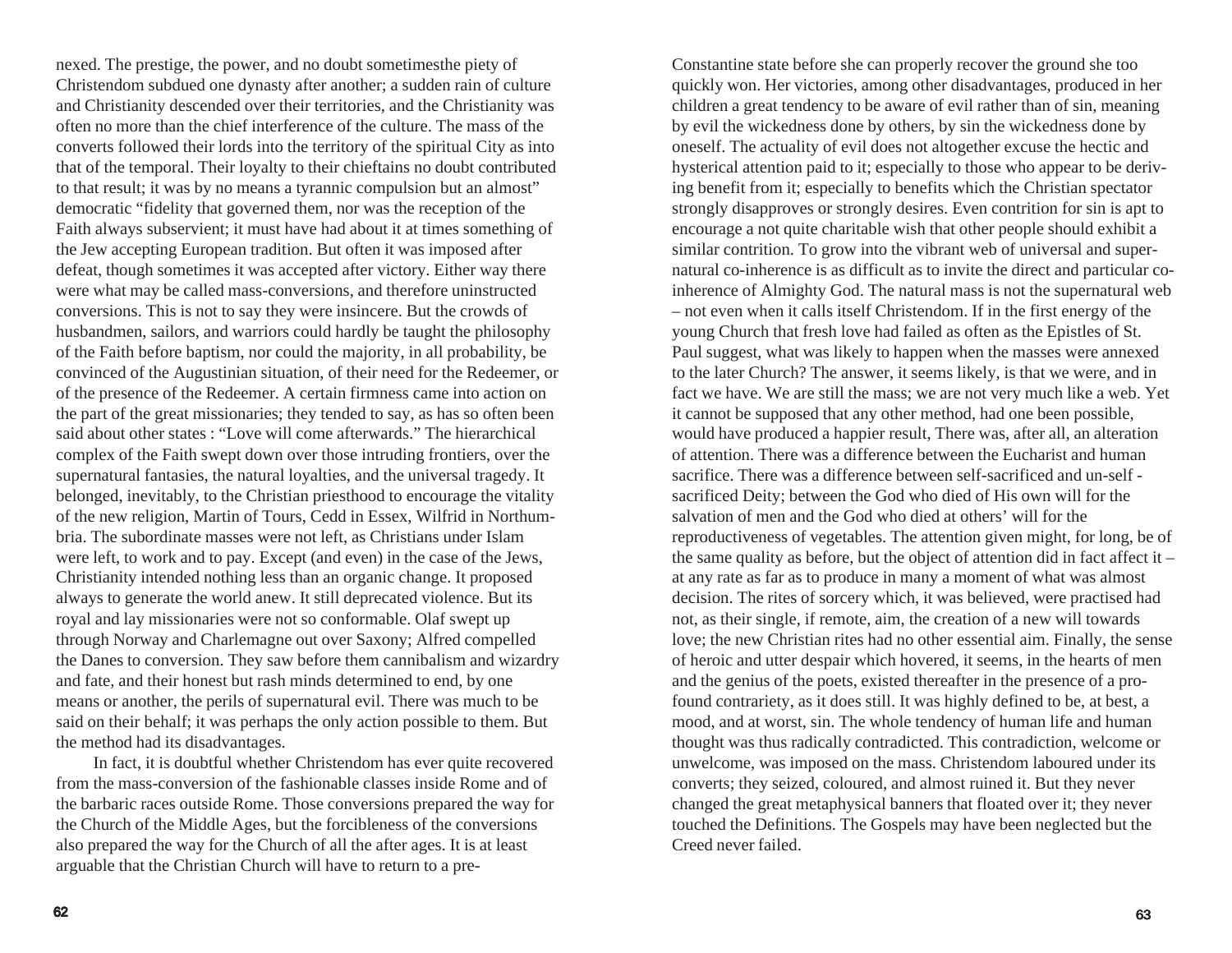philosophical; it was also psychological. Is there a point at which idolatry tends to begin? a point at which the attention paid to the Person begins to be paid to the Representation, at which fervour begins to aim at the image instead of the idea? All the purer consciousness of man answered that there was. It had been found by experience to be so, and the Bishop of Marseilles had had statues in his diocese broken because of it. Ought not the danger then to be removed? The common sense of Christendom refused that solution; the purer consciences would have to make the best of the bad job that humanity undoubtedly was. The Byzantine and Roman Patriarchs were at one; the monks and the women supported them. The Emperor Constantine V pursued his father's policy; he summoned a gathering of over three hundred bishops who declared against images; he sent his soldiers against the monks; but from the secret chambers of the palace his wife Irene (the daughter of an Eastern Khan) supported the icons. The icons-such of them as were miraculous-did their best to support their own cause; dreadful things happened by their outraged power. The Popes refused any longer to obtain sanction of the Emperor for their consecration; the East and the West dividedunder the strain. Constantine died; Irene in the name of heryoung son seized the Government, and through a new Patriarch caused a new Council to be called. Legates from the Pope attended. The earlier gathering was stigmatized as <sup>a</sup>"judaizing Sanhedrin" and the later restored the images. The Council issued its decrees for all Christendom in 786. The Empress Irene, having established the propriety of doing honour to the prototype through the image, proceeded to establish her own honour by deposing, blinding, and imprisoning her son the Emperor. But though she had suppressed iconoclasm through her reign – till 802 – it broke out later; and only when in 842 another Empress on the natural death of her son found herself in power did the quarrel cease with the final restoration of images. A great procession through Byzantium, in which the Empress walked, re-established them on a Festival still kept by the Greek Church as the Feast of Orthodoxy. It was for centuries accepted in Christendom (in spite of a reluctance on the part of Charlemagne to promulgate the decision Of 786 in the West) that the Affirmation of those actual images was good and just. Men must use their piety and intelligence to avoid idolatry; they could not and must not be saved by the Rejection of Images, except as their private vocations might dictate. But private vocations are not to lay down the law to Christendom; images – one may add, living images also – were to receive "proskunesis," particular honour. The frontier was determined.

68

gods and men, surrounded and bound to be defeated by monsters of the dark: "all glory ends in night." And though the doctrines changed, and the darkness of mortality became the infinite distance of immortality, the temper of the north for long remained. " The *Dream of the Rood is* <sup>a</sup> vision, in which the Gospel history of the Crucifixion is so translated that nothing is left except the devotion of the young hero (as he is called) and the glory; it is not acted on any historical scene, but in some spiritual place where there is no distinction between the Passion and the Triumph.7 Indeed, the Passion had been the Triumph; the very Resurrection itself had begun before the darkness lightened and men were relieved of spiritual death.

Christendom itself had found another place of propaganda, almost (humanly) of genesis. Beyond the Empire, a land of law and culture, Ireland, had received the Gospel – some say, from the East; some, from immigrants escaping from Gaul: all say, from Patrick-and had become impregnated with the fire of our Lord the Spirit. St. Bridget assisted at the Nativity; St. Colman called down angels to run races for his monks who could not go to the high feast. As the situation in what had been the West of the Empire became worse, and the far Byzantine government was more and more concerned with its immediate perils, the Irish saints renewed from the extremity of the world, where the Roman legions had never passed, a Pentecost of missions. Columcille reached Iona in 563; in 635 "the first cross of the English borderland was set up by men from Iona on a heathen moorland called the Heaven-field, by the ramparts of the Roman Wall."8 At Lindisfarne, in Gaul, in Switzerland, in Italy, the Irish monks settled; Columban came to Rome and Gregory, "God's consul," received him; the high tides of Christendom met.

The Irish missionaries were mostly monks; another aspect of the same vocation had settled the south with convents. The countries over which the wars of the frontiers raged were colonized by religion. Egypt had yielded another kind of corn than that which of old had reached the Roman markets. The living ears of that growth had spread over the East, and Basil the Great there made a Rule for their future which, it is said, before he died in 379 had been accepted by eighty thousand monks. In the west they had floated on to the island of Lerins, just off the Riviera, where a group of ascetics followed their Way soon after 400. Their habit and reputation spread, and some century or so later, one who had also been a solitary in Italy made the first great Rule for the West; Benedict founded the monastery of Monte Cassino. He modified the extreme austerities; he reconciled even the monk to a life in time; he discouraged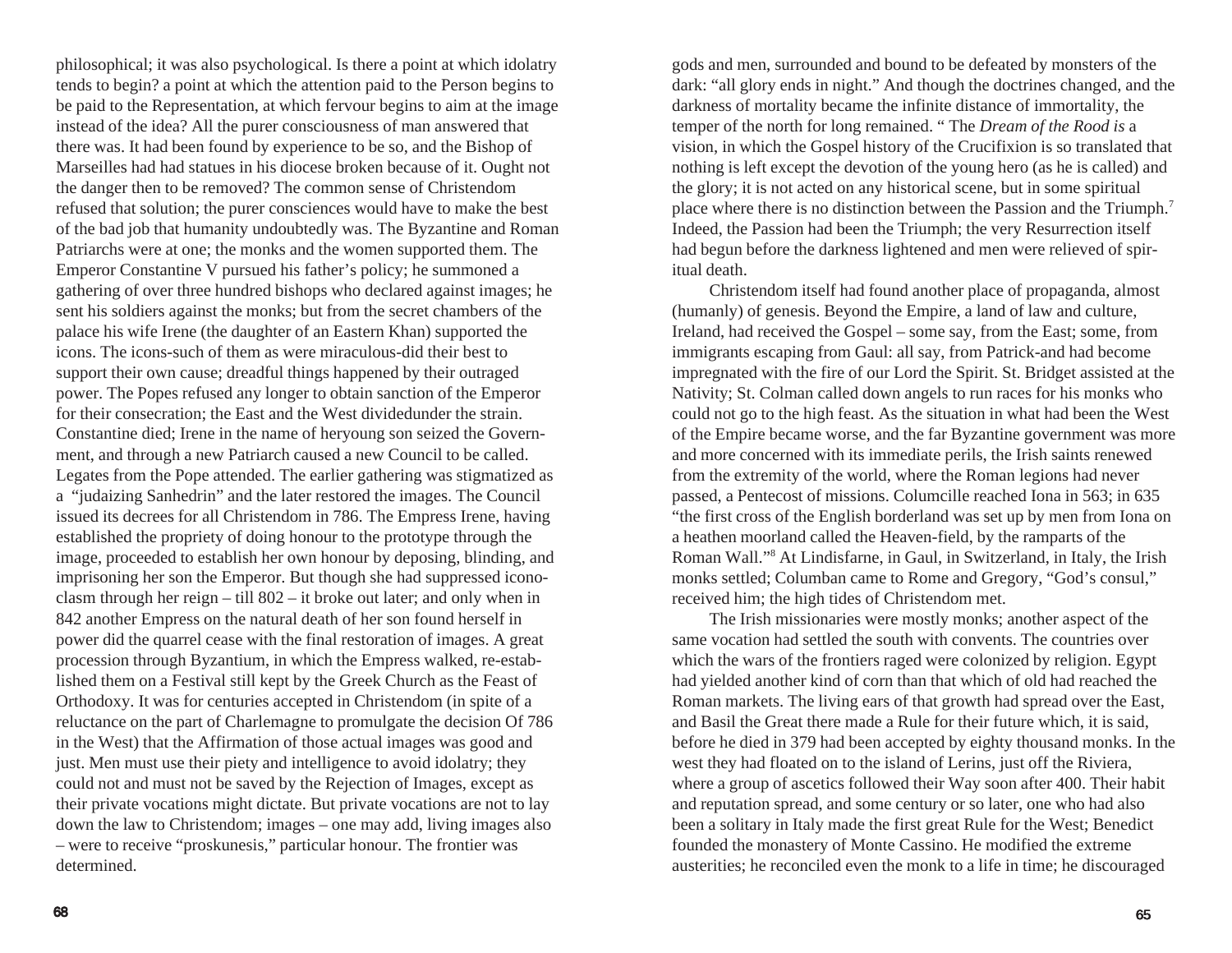fantasies; he taught peace. He pledged his brethren to remain in the abbey of their situations, and he pledged the half-savage emulation of individual eccentricity to the decent obedience of holy order. He too taught the rule of co-inherence after a particular manner; the brethren were to know none but Christ in each other and in all. The Rule spread; it met and overcame the harsher Rule of Columban, and the most dedicated of lives rooted themselves in localities and in quiet. It was the frontier of Christendom which held most stable through all the terrible centuries.

Benedict died about the year 550; Columban in 615. A little before his death there came a night when, if the later chronicles of another people are to be believed, the crosses on all the churches in Byzantium began to sway, bloody lances luridly shone from a sky without a moon, the sacred Emperor was troubled in his sleep, and two monstrous creatures crawled out of the Nile. it was the night when in Mecca an archangel cried to Mohammed ibn 'Abdullah, ibn Abdalmuttalib, ibn Hashim, of the tribe of the Quraish, Go; begin to preach." 9 Whether the crosses swayed or not, they might well have done, if material things can feel anything of their future, if there is any communication between age and age.

The Prophet was about forty-three years old; he had been converted to the One God some three years; he had almost a score of disciples. His activity began the next day, and it continued. In the year 628 an Arab messenger entered Jerusalem where the Eastern Emperor Heraclius then was and presented a letter signed "Mohammed, Messenger of God," bidding him abandon his beliefs and confess the Resignation. In the year 630 the first Army of the Resignation and of the Unincarnate Alone, offered battle to the central City of the Co-inherent and Incarnate. By 642 the whole Persian Empire had fallen, and Syria, and Palestine, and Egypt. The Patriarchates of Antioch, of Jerusalem, of Alexandria, lay under the green banner of Islam, and the Throne and Patriarchate of Byzantium were threatened by it from across the narrow seas, By 695 the rest of northern Africa had gone, so completely that it is difficult now to remember that once it held great provinces of Rome, and that Augustine, Cyprian, Tertullian, Clement, and Origen , though they thought of themselves as loyal in every fibre of their being to the European City, lived in and shaped the thought of Christian Europe from Africa. The most opposite earthly frontier of Christendom had been drawn, both in military and metaphysical affairs. Christendom was, and remains, for all its victories, in a state of siege. Byzantium then, like London to-day, found itself on the edge of the war; it almost fell in 717. Spain did fall in 7111;

the south of Gaul was almost occupied by 732. The Emperor Leo III in the East and Clovis the King of the Franks in the West separately defeated Islam, and the great cavalry charges were checked. The frontier lay, uncertain and vibrating, south of the Pyrenees, along the coast of Africa, up the coast of Asia, inward around Asia Minor (the last precarious bastion of the Empire on the opposite side of the Golden Horn), and along the Caucasus to the Persian Sea. Locked in a strange debate among those last fabulous hills, the two Powers contended for the doctrine of the soul.

In days when most things were spoken of in terms of the soul, this propinquity had one marked if accidental effect; it tautened awareness of false doctrine within, especially the awareness of the Jews. Jews and Mohammedans might disagree about Mohammed. But they equally rejected not merely the Gospel of Christ but the very Nature of Christ. The growing devotion to the Mother of God was an abomination to both; the intense complex of the union of Manhood-that is, of matter-and of Godhead was an outrage to both, and to the awful Otherness of Deity in which they both believed. No doubt Jew, Mohammedan, and Christian could live comfortably enough together, so long as nothing happened. But the least sneer-and the fires and the massacres might everywhere begin. The mass-conversion of Christians and of Mohammedans, the racial self-centredness of the Jews, offered for centuries a dangerous material. The finished and finite clods of the three Creeds might be untroubled by heavenly sparks; they were prone to be lit by earthly.

Of that underlying contention a sign, if not a result, was the appearance of a schism in Christendom itself, the coming of the iconoclasts, of the image-breakers. In the same decade decrees were issued against all images by the Khalif of Islam in his dominions and by his enemy the Emperor Leo in his.

The miraculous image of Christ was removed by a soldier from the Bronze Gate of the Hall of the Imperial Palace; a crowd, mostly of women, upset his ladder and beat him to death with clubs. It was asserted that, by such an attack on representations of the Divine Flesh and Its Mother, the Emperor and his friends were denying the Incarnation; it was answered that because of the uniqueness of that Flesh representations were impermissible. "The image is the symbol of Christ," said St. John Damascene; "the honour paid to the image passes to its prototype," said St. Basil. "No image can depict the Two Natures," answered their opponents; "every image is therefore heretical. His only proper representation is in the Eucharist which is He." In fact the controversy was not only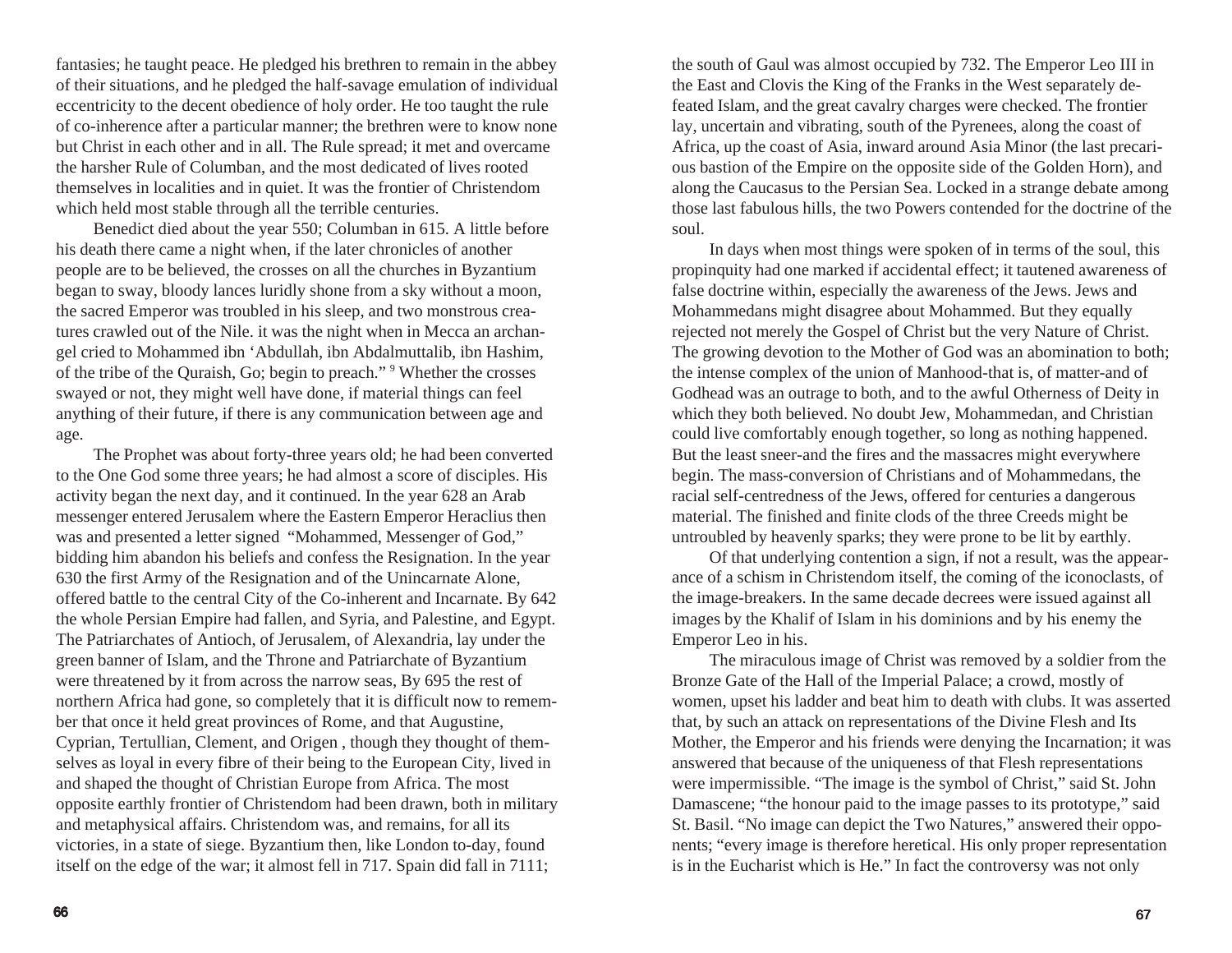the West and the primacy of Rome; they maintained open in Italy the churches of the Byzantine rite. The Patriarch removed the name of the Pope from the prayers. The Papal legates, entering the Church of the Holy Wisdom in Byzantium, just before the celebration of the Divine Liturgy, ascended through the crowd to the altar, and laid on it the solemn excommunication of the Patriarch and all his followers from the co-inherence of their Christendom. The frontier of a thousand years was drawn on 16th July, 1054.

Note s for chapter 4

 .*The Allegory of Love,* C. S. Lewis. .*The Birth of the Middle Ages,* H. St. L. B. Moss.  $3$ . Ib. .*Christian Latin Poetry,* F. J. E. Raby.  $5$ . Ib. 6.The quotations are from King Alfred's version, translated by W. J. Sedgfield. .*English Literature, Medieval,* W. P. Ker. .*Irish Nationality,* Mrs. J. R. Green. .*Mohammed,* Essad Bey. .*Charlemagne*, Douglas Woodruff.

11 .*Literary History of the Early Church,* Cruttwell

Meanwhile in the West other shapes had begun to emerge, forms of the first half-fabulous Christian kings. They appear for a little, and then perhaps their dynasties fail, and we lose sight of their brief cultures; they are separated perhaps by a century or so, but they appear; just as, a little later, the cities of Italy begin to loom again with their magistrates; or as the universities are suddenly discovered to have come into being, and our attention is distracted from William Rufus or the First Crusade by the voice of Abelard lecturing at Paris. But the kings are the earlier, and the greatest of the kings is Charlemagne. In the frost and snow of a Frankish winter, a boy of twelve, he first appears to us meeting the Pope Stephen II who had come from Rome to ask Pepin the Frank for help against the Lombards. Pepin consented; he defeated the enemy; he took twenty-one cities from them and gave them to the Pope, and withdrew again across the Alps. Twelve years later his son Charles succeeded him, with a mind already formed to achieve three purposes of power-military power to crush his enemies, religious power to direct souls, intellectual power to instruct both souls and minds. These, by himself or his servants, he proposed and proceeded to accomplish. He founded Society. " In him that which had been unformed and inarticulate achieved shape and lucidity, and the large framework of Christian Europe was focused and stood out clearly before men." 10 It was determined by him (more than by any other one man except Gregory the Great) that the new political order should at its best be, and at its worst pretend to be, Christian for a thousand years. But it was also determined because of him if not by him-we cannot tellthat the new political order should be independent both of the old Imperial order and of the new ecclesiastical. There had been, since Augustus, many revolts in the provinces against the central Roman Government. The legions of Gaul and of Britain, of Pannonia and Syria, had often enough elected and acclaimed an Emperor. Constantine himself bad come to Rome, and therefore to Byzantium, through something very much like a revolt. But now the applauding legions were to be not military but clerical; the ecclesiastical forces of the West chose an Emperor. It was no new thing, and yet it was a very new thing. There was no immediate intention to substitute the chosen figure for the ruler at Byzantium; but the very Coronation implied a substitution. On Christmas Day in the year goo the thing was done.

In St. Peter's at Rome the Pope sang Mass. The King of the Franks knelt there, clothed out of courtesy in the Roman manner. The Pope sang the last phrase of the Rite; after private prayer the King was about to rise; he saw the Pope descending towards him; he paused. The Pope set a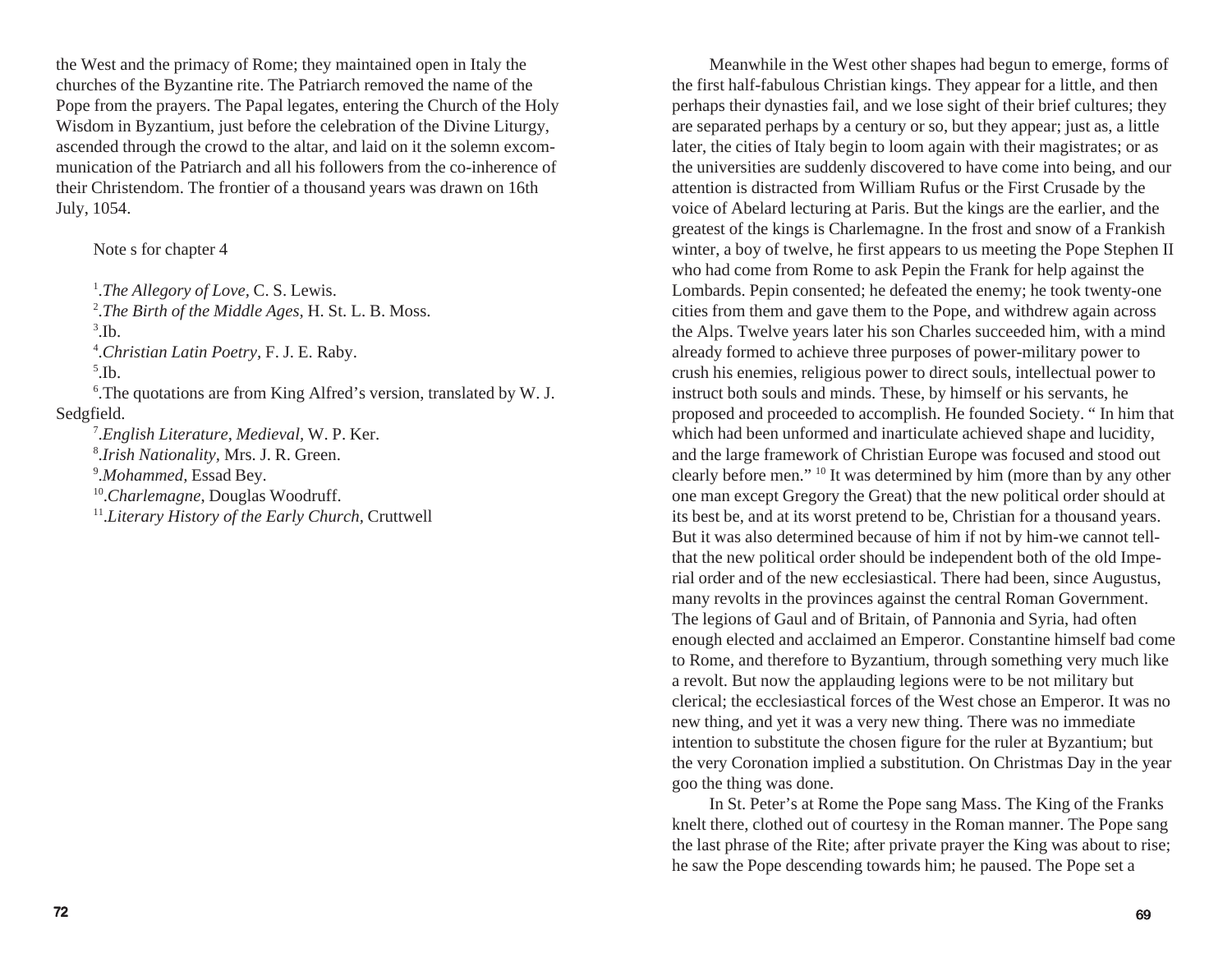crown on his head, and called out, and all the great congregation shouted after him: "Life and victory to Charles Augustus, crowned after God's will, mighty and peace-giving Emperor!" The Pope prostrated himself. Where the King of the Franks had come in, the Emperor departed.

He said afterwards that he did not know it had been planned. But he lived up to it. He wrote in his dispatches : "Charles, by the will of God, Roman Emperor, Augustus . . . in the year of Our consulship I." He had an oath taken to him as Caesar by all officers, lay or ecclesiastical. He sent ambassadors to soothe the anger of Byzantium; in 812 the Eastern court acknowledged him. Yet as in old times the Emperor elected by the legions had particularly to appease and satisfy (or to subdue) the legions, so for after-centuries the new Emperors had to satisfy (or to subdue) the ecclesiastical power which had appointed them. "By the will of God" – but directly? or by mediation of the Bishop of Rome? The forms, personal or documentary, were new, but the quarrel was very very old.

The renewal of the Imperial dignity in the West did nothing to reconcile the tendency to schism between the East and the West; if anything, it accelerated its movement. It was already long since the Church of Rome had come to regard itself, and to be regarded, as the protector of orthodoxy. "From the very first the Roman Church had seized, as by a creative intuition, on the idea of Order as the basis of the universe.... But the spiritual presentation of the theory came not from Europe, but from Africa. . . . The laying of the spiritual foundation is represented by Tertullian; the raising of the ecclesiastical framework by Cyprian; the consolidation and completion of the entire edifice by Augus $time$ ."<sup>11</sup>

The missionary energy of the Popes had decreed the advance of that order; settlements and churches were absorbed into it. But the solidarity of such an ecclesiastical movement in the West failed before the equally ancient, equally learned, equally determined, and equally devout tradition of the East. The sacerdotal glory of the Sacred Emperor presented an even more symbolical expression of the mystical union of Christendom with God than did the Supreme Pontiff on the Caelian hill. Languages accentuated differences and raised suspicion of heresies; a whole distinction between cultures exposed itself, and while the speculative meditations of the East fastened on the Incarnation, the more legal attention of the West disputed over the Atonement. There were already all the fissiparous elements which create a frontier.

As is the habit in these periods of division, a number of quarrels broke out at once. Normal developments and unfortunate (but not unu-

sual) incidents – frontier incidents – were challenged. The doctrinal incident was perhaps the most serious, as it was in some sense the most negligible. The sacred Nature of our Lord the Spirit had been long since defined to proceed from the Father; it was universally accepted. It was all but universally accepted that He also proceeded from the Son. But the phrase so defining it had not been included in the final formation of the Creed, and Oecumenical Councils had decreed that there should be no addition made to the Creed. The ardour of a Council in Spain (whose fervour has so often been inconvenient to Europe!) defended the Deity of the Son against some unorthodox teaching by declaring that any who denied the Procession from the Son should be anathema. He from whom God proceeded must himself be God. The devout and orthodox Spaniards began to sing *Filioque* in the Creed, and the habit spread. Charlemagne adopted it for the royal chapel at Aix, and so through his dominions. The Pope Leo, who had had the original Creed inscribed on silver plates in Greek and Latin and set up in St. Peter's, refused to adopt it. But the thing had happened, and the East, as orthodox as Spain, heard with horror a revised and expanded Creed used through the West. The offence grew greater still when it was known that at last the Roman See, when occupied by Nicholas 1, had consented to ratify the interpolation.

But if there was a verbal interpolation in the West there was an interpolation of a different kind in Byzantium. The Sacred Emperor, having committed incest, had been refused communion by the Patriarch. For this and other offences the Patriarch was deposed, and a learned layman Photius compulsorily ordained and imposed in the See. He announced his election to the Pope, to whom the original Patriarch Ignatius also appealed. The Pope sent legates who at a Council (he said) "betrayed him" and agreed to the deposition. The angry arguments went on. Photius in 876 denounced the West in eight articles, but the Sacred Emperor was murdered in that year and Photius himself was deposed.

It has been said that "it is difficult to know whether Photius or Ignatius was the more badly treated." Causes of offence between the East and the West multiplied, and a territorial dispute was added to the theological and the ecclesiastical. There was a high diplomatic wrangle whether Bulgaria should be joined to the Axis of the Eastern Patriarchates or to the single autocratic government of Rome. The Balkans and Spain, one way or another, distract Europe continually. An uneasy peace settled down for two centuries; then suddenly Michael Cerularius, Patriarch of Constantinople, provoked the storm. He accused the West of heresy; he closed the churches of the Latin rite. The Popes asserted the orthodoxy of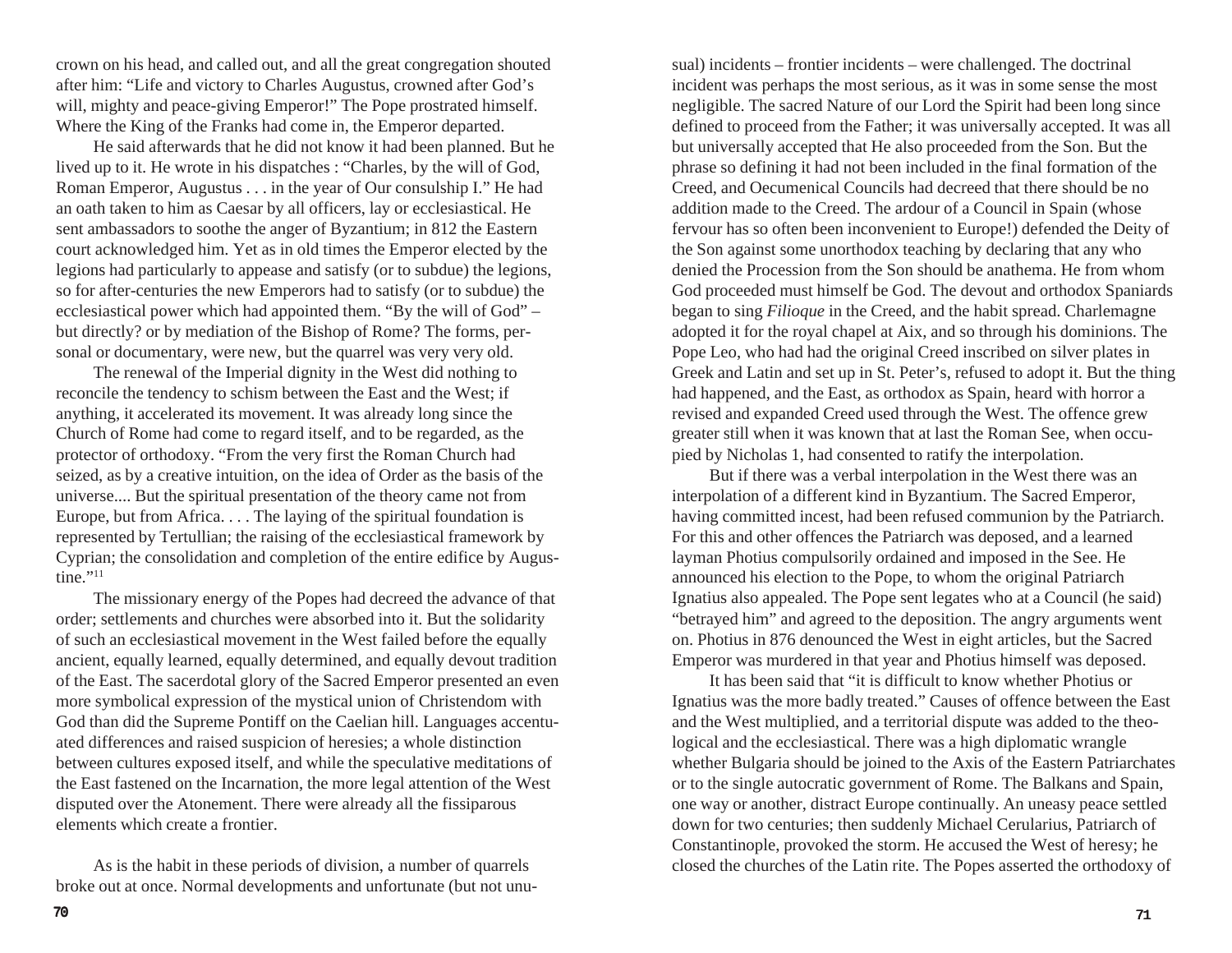# *CHAPTER V*

towards the end of his life, was supposed to have dallied with the idea of an evil world-soul; Plutarch adopted it more decidedly."1 The Church, having formally subdued the anti-good to the good, had compensated it by giving it practically a free hand in its own domains. Theories of the Atonement accentuated the devil's existence by giving him a right to man's soul, which necessitated the shedding of the Precious Blood as a legal ransom. A kind of belated and popularized Gnosticism was allied with a romantic melodrama, and man was at the same time a little excused for his original error and provided with an ever-contemporary subject for moral reprobation.

The operations of the devil, besides the general temptations proper to the flesh and soul, consisted particularly of provocations to witchcraft and to heresy. Of the two, the second was the more usual. Witchcraft flourished, like crime, at certain times and at certain places; and at some, unduly. But it was never either so universal as heresy or as disease. It was, under examination, as difficult to be quite orthodox as to be quite healthy. Yet the need of orthodoxy, like the need of health, was imperative; the danger of epidemics was serious and regarded seriously. The Middle Ages were the great scientific and medical age of Europe; only their science, like their medicine, was of the soul. The bestiaries and the hagiologies were like our own popular scientific works; they "wrote down" to the crowd, but what they wrote down were always the same principles as were more accurately expressed by the great theologians. In the same way heresy was not only metaphysical but psychological; the heresiarchs, like the saints, were the psycho-analysts of the time. Heresy was not only a matter of belief concerning the nature of Super-Essential Love, which of course it was, but also a matter of how men were to love, how they were to co-inhere, how in fact they did co-inhere. It was many centuries since the ecclesiastical authorities had first invoked the secular power. Nor were they now in any hurry to do so. The unorthodox at first were more apt to be attacked by the crowd, and the clergy were usually called in, like the police, as much to save as to destroy them. But the police were soon in an impossible position; the magistrates had no code to work by.

Earnest magistrates and lax magistrates varied in their decisions. The whole matter needed to be regularized. In 1184 the Emperor Frederick Barbarossa and the Pope Lucius III promulgated the Edict of Verona. The Pope commanded the bishops to search out heresy, and to hand the guilty over to the secular power for punishment; the Emperor proclaimed punishment against them. It might almost be said that here

# *THE IMPOSITION OF BELIEF*

By the eleventh century the wars of the frontiers were drawing slowly to an end. Both mentally and corporally they would be continued through the Middle Ages, but then they would be on the frontiers of an established secular thing, the massive body of Christendom, stretching from the Black Sea to Ireland and from Scandinavia to Aragon. Messias had not, even now, returned; and the expectation of his coming had changed. Interior illuminations were discouraged.

Exteriorly, the Second Coming had turned into something similar yet different; through all those converted masses it was presented now as the Day of judgment. The success of Christendom very properly checked itself with a recollection of its certain and dangerous end; Christ who was the judge became the judge who was Christ. A catastrophe of hope and of terror threatened the world; but it threatened from afar, and (generally speaking) it threatened without the illumination which, in the early days of the Church, touched the catastrophe with joy. It was admitted that the Two Cities with which Augustine had encouraged the Christians of his day-the City that was of God and the City that was not of God-had grown intermingled again and would have to be separated. *Dies irae, dies illa* . . . Even Bede had supposed himself to be living in the last age of the world, and with the near approach of the year one thousand of the Fructiferous Incarnation the eyes of Christendom everywhere expected the end.

It did not come. The first millennium of Christendom closed and the second opened with no greater terror than the ordinary robberies, murders, rapes, burnings, wars, massacres, and plagues, and the even less noticeable agonies of each man's ordinary life. But some lessening in these, some quiescence of anarchy, some stability, began to be generally discernible. The new age has its beginnings signalized by the rise of the Universities, and the reason is that men began again to have time to talk, to argue, and to think. There began again to be places where, more or less undisturbed, they could do so. And finally, there began again to be reasonably easy possibilities of transport. Men could pass from town to town; the schools could communicate. Talking and thinking had gone on for the past six hundred years, but they had been very much *ad hoc,* though the *hoc* had differed. It might be the *Filioque* clause; it might be the scandals caused by Pope Sergius III and his mistress Marizia or Pope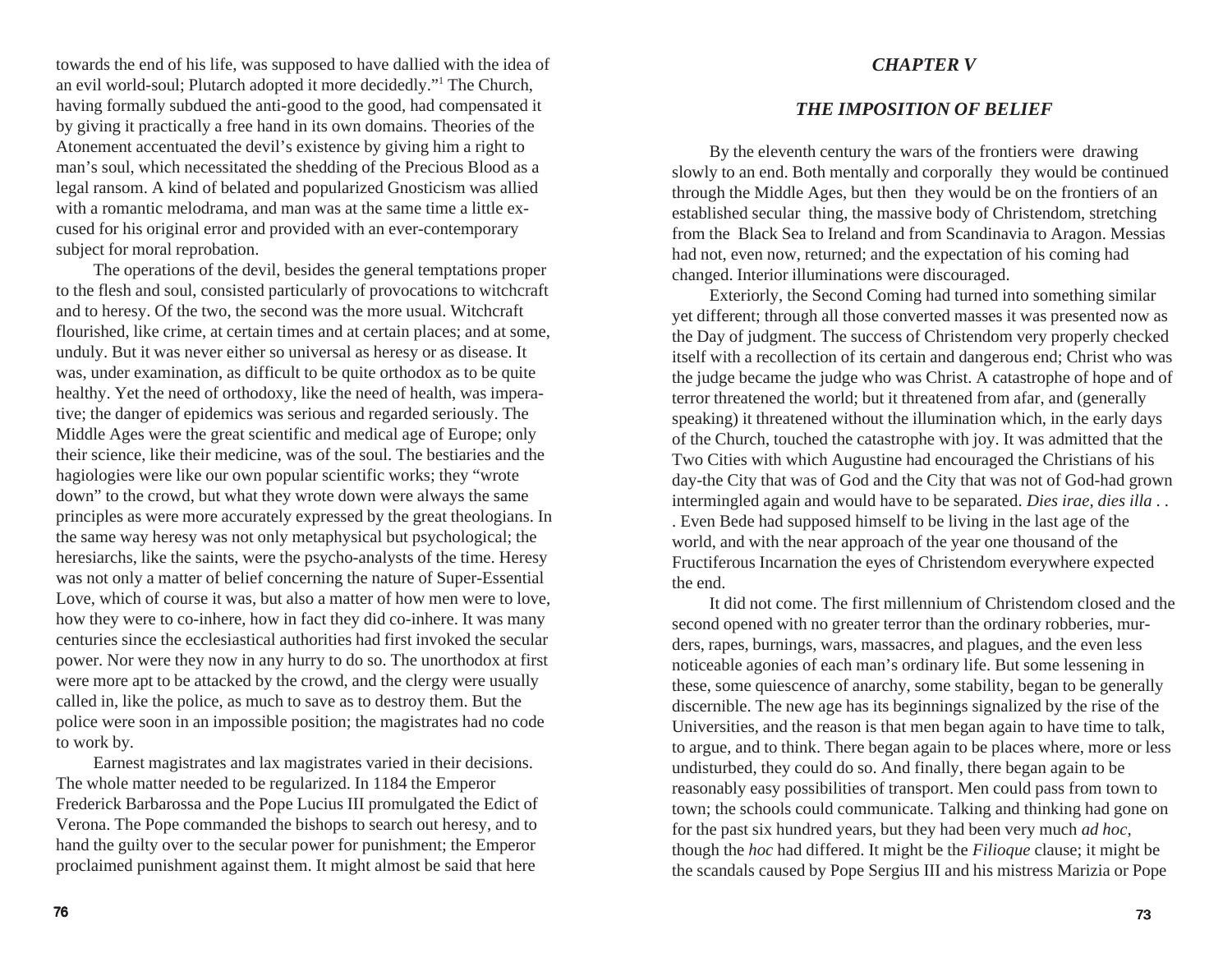Anastasius III and his mother the same Marizia; it might be, more usually, the nearness or distance of hostile armies-" what the Greek intends and what the Frank." But now men began at last to be less aware of immediate loss and immediate gain. They had time for the speculative intellect, and for the organization of the speculative intellect. The grand metaphysical civilization began to establish itself on its two stable elements-dogma and the land. All the rest was administration.

On the social and economic side, the material was the land, the form was tenure, and the defining virtue was loyalty. This is not to say that loyalty was always very noticeable. But in order that it should be defined, or that disloyalty should be excused, there developed a complicated legal system. In the *Comedy* of Dante, the worst sinners are those who have betrayed their lords and benefactors, and the feudal breach of honour of which Judas is guilty corresponds to the spiritual schism provoked by Brutus and Cassius. The phrases may be interchanged so because the Middle Ages were not split into two entities called Church and State or not, at any rate, as much as our own age has till recently been. Christendom was dealing on one side with temporal and on the other with eternal affairs, but it was one Christendom, and time and eternity were still both co-inherent. The Pope was a temporal lord, as were the bishops; the Emperor was a spiritual officer, as were his lords. Society found a form into which it could grow, just as the intellect found a means by which it could operate. The organization of grace set to work, as it were, to catch up with time and space, to baptize and convert the too-quickly succeeding generations of the mass into the holy vision of co-inherence through the Salvation. The martyrs, the saints, and the Mother of God ("*figlia del tuo figlio*") prolonged the vision to "the topmost reaches of our human wit." Men were to be made into lovers; the world had another opportunity to be generated anew.

But the single aim of the double operation could not always reconcile the double executives. Long before, when the Church rejected Gnosticism, and again when confessors as such were refused the sacerdotal dignity, it had been laid down that the priestly offices of regeneration were not, in themselves, supposed to be better or purer than anyone else. This view the laity, especially the lay officers, very strongly took, at the same time that they developed an equally strong tendency to demand that the priesthood should precisely be better and purer than anyone else. It would have been (humanly speaking) almost impossible for the clergy to have been as good as the lay hierarchy demanded, nor did they, as a whole, make the effort. They were content to occupy their undoubtedly

advantageous position, which consisted quite simply in the fact that while the clergy could do everything that the laity could do, the laity could not do everything that the clergy could do. And by definition the particular prerogatives of the clergy were, in the last resort, the more important. It is true that the sacramental system was not then quite so strictly reserved to the clergy as it has been since the end of the Middle Ages. In the hour of danger of death laymen could absolve each other and could even do something very like celebrating Mass. But such possibilities were not normal, and the normal clerical advantages were often, as in other periods, the cause of anti-clerical irritations. The irritation was certainly wrong, though the anti -clericalism was probably right. ,It is part of the price the priesthood pay for their vocation – just as, if ever poets were to become the acknowledged legislators of the world, a strong anti-poetic movement would have to be encouraged. But then also the vocation of the poets, as of the priesthood, must be respected. The nervous strain which developed at that time exhibited itself most spectacularly in the struggle between the Emperor and the Pope. Since time depended on eternity, the papal party were to hold that the Emperor depended on the Pope. But since also time is at present autonomous the Imperial party held that the Emperor was independent of the Pope; and if the Pope forgot or neglected his eternal office in time, the Emperor, precisely by virtue of his temporal suzerainty, might even, correct, chastise, or control the Pope. It was this quarrel between two modes of existence which affected all the relations between the lay and clerical hierarchies everywhere.

But this was within the Christian civilization of which all approved. There were greater questions; there was the matterof the protection of that civilization. The cause of its rise badbeen the expansion of doctrine; the basis of its continuationwas understood as doctrine; its preservation therefore meantthe defence of doctrine. During the Dark Ages that doctrine had tended, one way or another, to accumulate certain accretions, of which one was the devil and his angels. The devil had not, in the early days of Christendom, been of quite so much importance as he had since become. There is certainly no rational argument against him; there is perhaps a psychological, for something very much like dualism is aptto follow the devil, and in fact dualism did re-appear in theMiddle Ages. He had a long tradition behind him; he had adubious existence in the Jewish myths of Samael the Accursed,and the pagan deities of the Mediterranean or of the northernforests had helped to materialize him. He had crept intoGreek philosophy. "Hellenism knew of no anti-gods." But "Plato,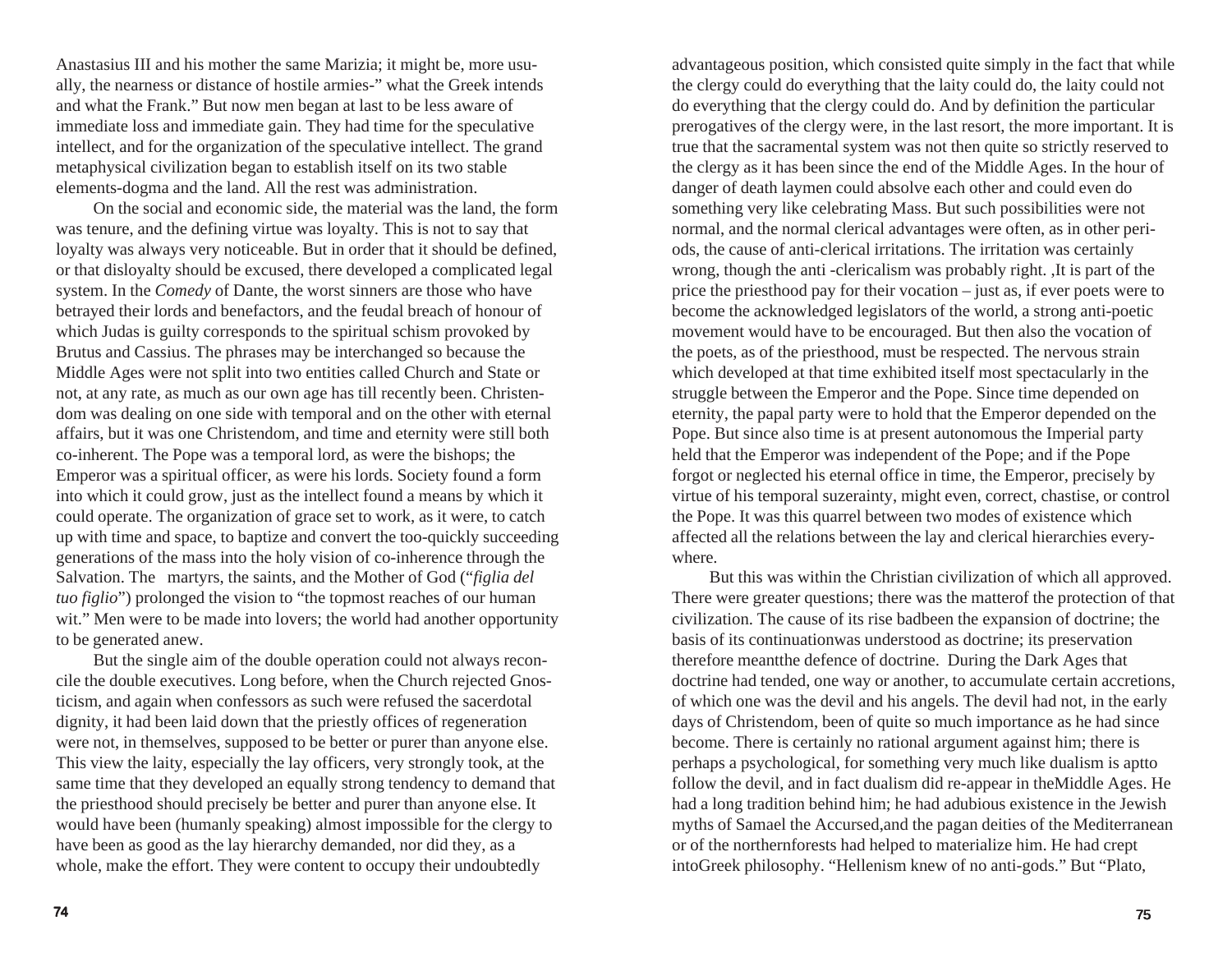lem and created Latin kingdoms in the East. A hundred years afterwards, Saladin re-took Jerusalem, and the Third Crusade failed, in spite of the passion of Richard Coeur-de-Lion, to recover it. In 1202 the Fourth Crusade set out, under the encouragement of Innocent. It set out; it was diverted. The city of Byzantium lay always across the path of the Western armies. It was at once intimate and alien; their base, yet their rival; Christian, yet schismatic. Since the Separation of the Rites, it had become a provocation both to the creed and the greed of the West. In 1204 the temptation of its arrogance, its wealth, and its heresy proved too much. The Crusade was turned; on some dynastic excuse they first entered, and afterwards besieged, took, and sacked the City. It was the first great example of civil destructiveness within Christendom; the West, in that act, invited a violence of schism, as if Christendom, like the world, could no longer resist an interior cannibalism, and as if it there ignorantly prepared for itself the later disasters of its own Religious Wars. Obviously, we still suffer from that act and from the failure of the Crusades today; it is the loss of Byzantium which has allowed of the growth of Prussia and its effort to dominate the East. Innocent so far acceded as to accept what looked like the Greek overthrow, and to make a Venetian the Latin Patriarch of Byzantium.

In Languedoc older heresies than Islam had appeared – the Gnostic, the Manichaean. There, in the most highly civilized region of Europe, the city of Albi in Provence gave its name to the followers of those ancient schisms in natures, the thought of matter as incapable of salvation, the thought of the Perfect group of adepts. It is true that most of what we know of the Albigenses comes through their enemies, and that not one mind in a thousand can be trusted to state accurately what its opponent says, much less what he thinks. The orthodox testimony cannot be trusted more than, though perhaps it may be trusted as much as, that of anthropologists regarding savage races. It seems clear that Languedoc had become a centre of culture, of luxury, of heresy, and of sterility. A kind of "waft of death" went out there, and an oriental separation from the flesh and the coinherence; the Eros was crowned, but it did not fructify. At first Innocent sent missionaries; the great Dominic sent himself. But the missionaries failed; the papal legate was murdered; and Innocent "proclaimed, for this invasion of Languedoc, all the indulgences that could be earned by the far more difficult and dangerous campaign in the Holy Land."4 An army collected in France, led by Simon de Montfort, and advanced against the heretics. There were horrible cruelties, more than those habitual to war. At last the country was conquered; the doctrine was

the Church Militant underwent her most serious dangers, and that she deliberately accepted a mode of action difficult to reconcile realistically with the Kingdom towards which she aspired. It is true that heresy was believed seriously to harm man's capacity to live and to love; the heretic outraged the law and method of exchange – nay, by insisting on his view as against the authoritatively-expounded view of the Church he refused the common fact of supernatural exchange. It was perhaps bound to seem necessary that he should himself be cut off. "Life is the means by which man enters beatitude," and heresy spoiled it.

But, that being admitted, it is clear also that new temptations of the greatest energy were now assailing the organization. There has never yet been found any method of driving out one devil-except by pure lovewhich does not allow the entrance of seven as Messias had long ago pointed out. With the establishment of the Inquisition in 1233, every kind of effort was made to drive out the one. The duty of delation was encouraged everywhere. "A boy of fourteen or a girl of twelve" were old enough to bear testimony. Not to do so was itself heresy, just as to complain of the Inquisition was heresy. The whole Inquisitorial Service was given a job by which the Means Test of to-day grows pale. It was a job in which they could hardly ever go wrong, and in which the accused were always at an incredible disadvantage. Convolutions of doctrine were far more dangerous than difficulties of fact. A man accused of heresy had generally been guilty of heresy. "Brother accused brother, wife husband." The Church committed herself on the highest possible principles, to a breach of the highest possible principles. She did not merely execute; she caused to her prisoners, and she handed her prisoners over to, deliberate and prolonged torture, mental or physical or both. She approved the prolongation of that torture to its extreme point; she made any protest a matter of heresy. One would think that the phrase of Lord Acton (that "it cannot be held that in Rome sixteen centuries after Christ men did not know that murder was wrong") might be held to apply; it cannot be that men did not think such methods doubtfully holy. It was not so. Deep, deeper than we believe, lie the roots of sin; it is in the good that they exist; it is in the good that they thrive and send up sap and produce the black fruit of hell. The peacock fans of holy and austere popes drove the ashes of burning men over Christendom. The torch that had set light to the crosses in the Vatican gardens of Nero did not now pass into helpless or hesitating hands.

All this development, however, took time, and other great movements ran parallel with it. When, by a most fortunate chance, William of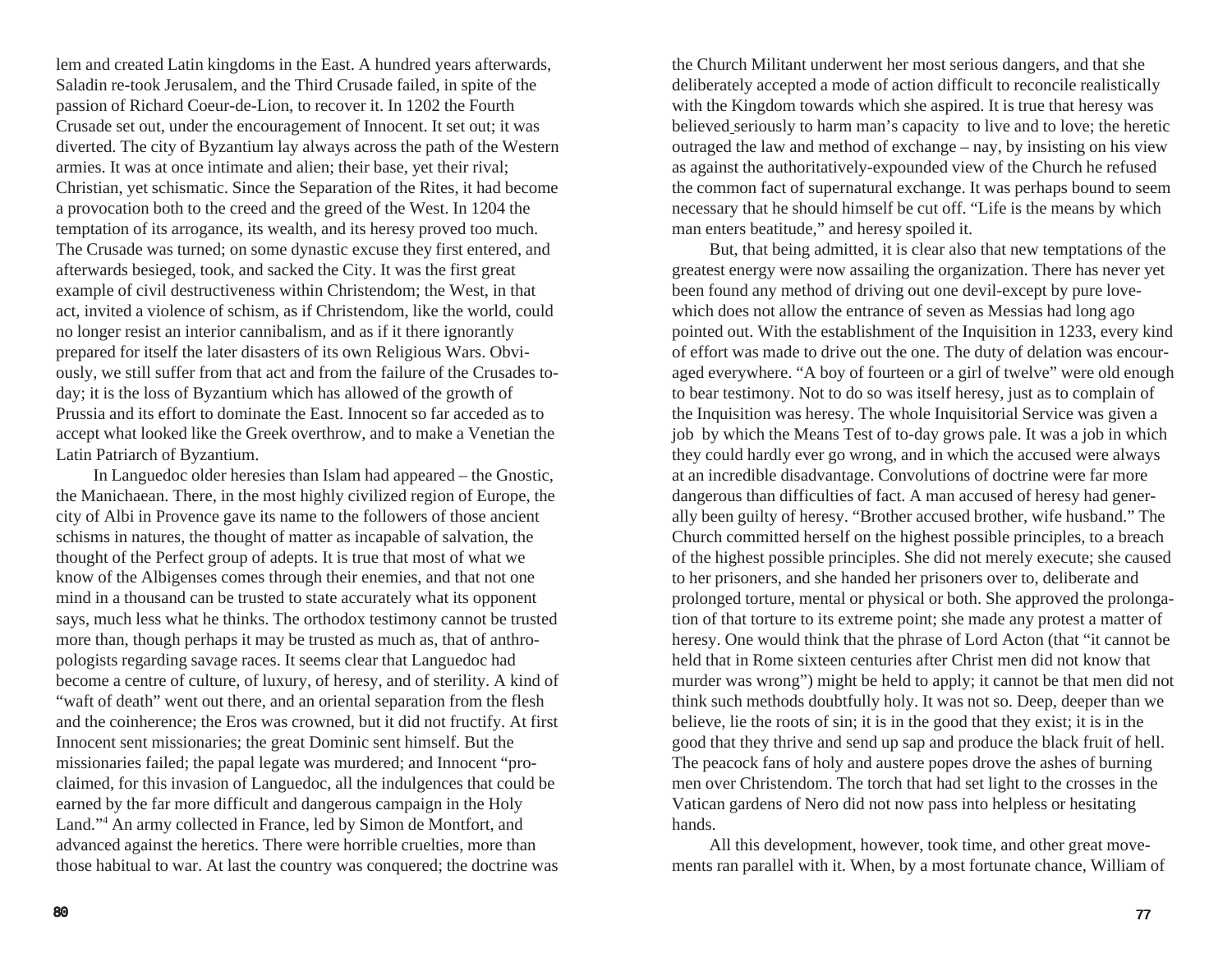Champeaux found peace enough to deliver at Paris a course of lectures on the text of Porphyry, the Middle Ages found themselves. Porphyry was a pagan, a neo-Platonist, an Alexandrian; a contemporary of Origen, and a disciple of Plotinus. The young intellectuals thronged to hear the lectures. In a world which depends on printed matter, it is odd to think how much of the greater developments in Christendom have come not by books but by lectures. The living voice directs and dominates, from Messias himself on to the Renascence, and again after the Renascence in sermons, and through our mechanical inventions we are turning back to the living voice to-day, when millions of households listen to their political masters and believe. Yet without the eye the thing is incomplete; the audiences of Paris heard not merely a voice, but the speech of a man.

With those lectures the University of Paris may be said to have begun; what made it sure was the work of William's opponent and successor Abelard. Abelard, like Origen, like Montaigne, is one of those figures of whom Christendom has never felt quite certain, and yet from whom Christendom has derived much energy. The outburst of intellect expressed one side of itself in him, as the other was expressed in his contemporary Anselm. of Canterbury. The great problem, and the great excitement, for the early medieval minds was quite different from ours. We have the questions – say, *What is going on, if anything?* or *Does God exist?* – but no answers until we discover them, if we do. But even then we have no means of checking the answers. The Middle Ages supposed themselves to have both the questions and the answers. They had ordinary things on one hand; they had the highly technical language of ritual and doctrine on the other. What was the relation between the two? The excitement lay in pointing out that your opponents' arguments, if prolonged, would result in a denial of the formally correct answers with which he was supposed to concur. The excitement also, no doubt, sometimes lay in yourself using arguments which "made Truth look as near a lie As could comport with her Divinity." A legate from Rome in those early days is said to have written home to his lord protesting that it was indecent that young boys should be publicly arguing that God did not exist.

*Credo ut intelligam*, said Anselm, and defined the wiser method. *Intelligo ut credam*, Abelard almost said, and might have added *dubito ut credam*. At least the famous *Sic et Non,* a collection of contradictory passages in the Scriptures and Fathers which Abelard offered for reconciliation, stirred hostility. But that was as elementary as it was sincere; it was his developed rationalism, seeming to be too audacious, too negli-

gent of the right doctrinal answers, which ruined Abelard. He came into collision with "the implacable fanaticism of the redoubtable St. Bernard."2 St. Bernard composed the Tractatus *de* erroribus *Abaelardi, and* called into action the machinery of rebuke. " The inspired ignorance and unscrupulous astuteness of the saint procured a condemnation at the Council of Sens, which did not even listen to a defence." 3 St. Bernard felt that sacred things, profound secrets such as "My Eros is crucified," were not meant to be the subjects of the juvenile analysis and presumptuous wrangles of the schools and the streets. But though he was victorious at the time, the influence of Abelard lasted, and the Church was saved from the silence imposed by holy men upon those of other temperaments. She had difficulties enough with the mystical experimentalists at best; it would have been intolerable that they should have refused to allow her the good of reason, and the good of dialectic, and even the good of doubt. "Let your conversation be Yea, yea, and Nay, nay," said Messias, and perhaps (more than we have thought) meant it to be both at once. But the saints would almost have ruled out the Nay – in that kind of conversation – altogether.

Dialectic proceeded. Abelard died in 1142; St. Thomas Aquinas began to lecture in 1252. But between them the great spectacular moment of the imposition of belief had already come into existence, and had already hardened. It was the Fourth Council of Lateran, convoked by Innocent III in 1215. There the exhibition which marks the triumph of organized Western Christendom existed; more than four hundred bishops, twice as many abbots and priors, and all kinds of representatives of the lay princes. It is true that it was a clerical assembly, but in matters of doctrine the power of decree (if not always the initiative of decree) had always lain with the priesthood. It is true also that it seems rather to have recorded the decisions of its Papal head than to have produced any discussions of its own. But as far as the imposition of the idea of Christendom upon the mass of mankind went, these characteristics do but heighten the effect. The personality and power of Innocent, and his success, image the Middle Ages; by a hundred years after Lateran the catastrophes which shook them are already in sight.

Lothair di Segni, called Innocent 111, had ascended the Papal Throne in 1198. He had found Europe pressed by dangers both without and within-the Mohammedans in the Near East and the heretical Cathari in the south of France. He proposed an effort to overthrow both. The First Crusade against Islam had taken place in 1097-9, at the request of the Eastern Emperor, and under the impetus of Urban II. It had taken Jerusa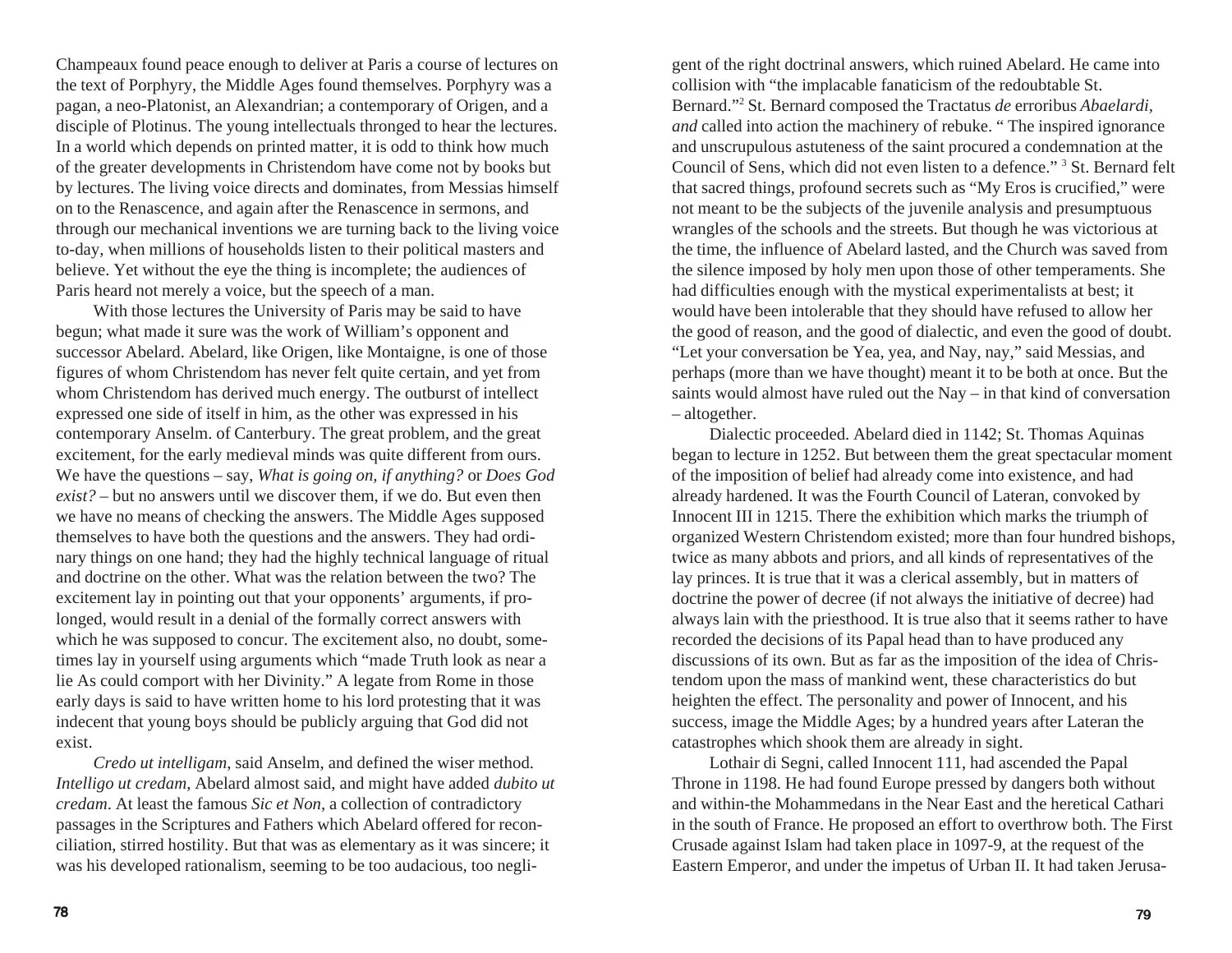tics. Call them archangelic, and still they are Michael or Gabriel, and no longer the young fledgeling seraphs. And still as they advance, the practice of the Co-inherence seems driven back more and more secretly into the hearts of the saints, who are few in any age.

The world of the thirteenth century may not have had "faith" – in St. Paul's sense. The effort of the Church victorious upon earth had produced a Christendom of a very mixed kind; and not so far beyond the Danube and the Elbe the fighting, metaphysical and actual, was still going on. In 1157 St. Eric IX of Sweden fought the Finns into conversion. A bishopric of Riga was established in 1201; in 1206 the first serious missionary work began to be done in Prussia. Poland had been Christian for centuries, but the Tartar raids interrupted her development and all but destroyed her tradition. The Order of Teutonic Knights fought everyone indiscriminately. But beyond Poland and the Knights, in the district round Kiev and Novgorod and Moscow, "the orthodoxy of Byzantium had established itself. It held a perilous world between the Latins in the West and the Tartar "Golden Horde" of Islam in the East. Since the Crusades had eaten Byzantium, however, they were later compelled to disgorge it, the enmity between East and West had grown. In the remote strange plains among all those fighting tribes and peoples the successor to Orthodox Byzantium was being prepared – even while the boundaries of Byzantium itself grew less.

In the West belief – or what passed for belief-was not so pressed. At least Society believed in belief; it believed in the Creed if it did not believe the Creed. It approved, it petitioned for, a new Feast. The doctrine of Lateran was to be made spectacular, and the spectacle was (they said) induced by heaven. Some time after Lateran the inauguration was begun by illumination. "To Juliana, a nun at Mount Cornillon in Belgium, who professed an ardent devotion towards the Body of Christ, a vision came of a full moon whose purity was sullied by one black spot. The moon represented the Church whose liturgical year remained incomplete without the addition of a feast in honour of Christ's Body. Robert, Bishop of Liege, was so impressed that he ordered on his own authority a solemnization of the new festival."9 In 1264 the new Pope Urban IV, once Archdeacon of Liege, acceded to the request of the faithful, and ordained by the Bull *Transiturus* the celebration of the feast of Corpus Christi everywhere in the Church. The co-inherence of matter and Deity as a presence became as liturgically glorious as it was intellectually splendid, and the performance of the dramatic Mysteries and Miracles celebrated in many places through a long summer's day the Act in the present sacra-

taught everywhere, and the domain passed from its original lords the Counts of Toulouse into the hands of the officially more Christian Kings of France. By 1215 the thing was finished, and the doctrine that matter was incapable of salvation was, until the coming of Mrs. Eddy, a fallacy of the past.

But among the advancing and delighted intellects, and among the efforts to direct and control the too easily converted masses, and among the hurrying of propagandists and persecutors, and the quarrels of the spiritual and secular hierarchies, there bad all this while developed another affair of more importance than any. This also had to do with matter and with Man. The great definitions of the Trinity and of the Incarnate had, on the whole, been decided long before; Nicaea and Chalcedon had settled them. But in those earlier centuries the central Mystery of Ritual, the Eucharist itself, had rather been accepted than discussed. From the days of St. Paul the holy celebrations had continued, and the presence of Messias been acknowledged. But argument had been small. The nature of the change had not been defined, nor had the means or moment of the change been settled.

Only the most subtle theologians can adequately discuss the Nature of that Presence. The taunts flung at the Church concerning her preoccupation with doctrine seem more justified here than in most places, as the confused lay mind toils to understand the material Body which is yet spiritual, or how the "accidents were in some sense real" and "it was by means of this distinction between substance and accidents . . . that St. Thomas and others could maintain that, while the species were really broken, the Body of Christ was not," 5 and yet consubstantiation is doubtfully orthodox. The answers are lofty and sublime, but we yet await the genius who can make those high speculations vivid. What is certain is that there had been little controversy in the Church over these things, and it was not until in the late Middle Ages the habit of adoration tended, so far as the Commons of Christendom were concerned, to take the place of Communion. St. Ignatius had spoken of the Eucharist as "the flesh of our Saviour which suffered for our sins," and from those earliest days the eyes of Christendom had been fixed on the elements which, being the veil, were in some sense rather the mystery beyond. The identity of the substantial Sacrifice – that is, of the substituted surrender of Himself – was presented by God to man and by man to God; the great Rite soared to its climax in the eternal, and yet communicated the eternal to time – "terrible to speak of," wrote Fulbert of Chartres. Matter had been capable of salvation; salvation was communicated through matter. "In the very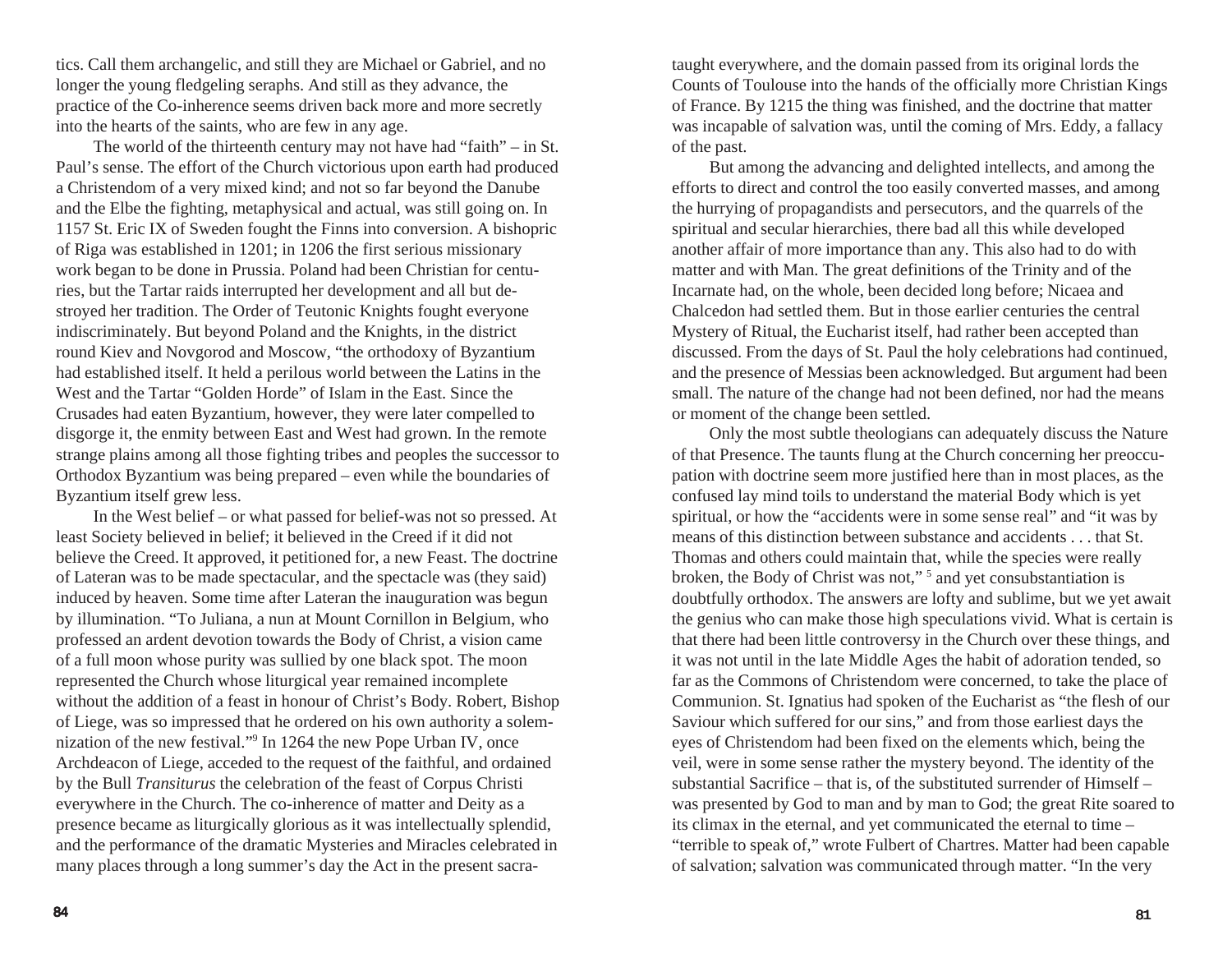hour of the sacrifice . . ." wrote Gregory the Great, "things lowest are brought into communion with the highest, things earthly are united with the heavenly, and the things that are seen and those which are unseen become one."6

Innocent III had, before he was Pope, written a book on the Sacrament. When he had summoned the Council he caused it to open its decrees with a declaration "On the Catholic Faith." It ran:

> "There is one universal Church of the faithful, outside which no one at all is in a state of salvation. In this Church Jesus Christ himself is both priest and sacrifice; and His body and blood are really contained in the sacrament of the altar under the species of bread and wine, the bread being transubstantiated into the body and the wine into the blood by the power of God, so that, to effect the mystery of unity, we ourselves receive of that which is His, what He himself received of that which is ours."

The last phrase is notable. As it were in a lyric of theology the doctrine of exchange, of substitution, of co-inherence reached its highest objective point on earth. History and contemporaneity and futurity were joined; the Church had been reconciled to time only to reconcile time to its Cause. It answered the judgment and terrible threat of heaven precisely with the ancient cry, itself transfigured : "My Eros is crucified "; it sank, it veiled itself, it almost dared to murmur: " Thy Eros is crucified." And at the same time it imposed that most tender and most awful secret upon all the children of the West, as the East also did, whatever variations of phraseology or hesitations over ritual occurred between them.

It was about this time that the whole subject was in literature raised into a kind of different power. Someone, of course, did it, but he is as unknown to us as that other who altered the whole future of the drama by first having a religious play performed outside the church. That certainly may have been done in several places almost at once, but certainly someone made the vocal suggestion first, and even more certainly some one person invented Galahad. The great Arthurian romances had grown up and spread during the twelfth and early thirteenth centuries. The energy of courtly love had gone into Lancelot, Merlin had come into existence, and so had the grand myth of the Grail and the Wounded King. It is supposed that a Cistercian or a group of Cistercians set to work both to concentrate and to undo the cycle of the Matter of Britain. There was built up, in the romances called the *Lancelot* and the *Queste del Saint Graal,* a world of chivalry and love in order to be overthrown by the creation of another world of religion, contrition and sanctity; and as in

that world the Grail shone defined, the same as and yet (in effect) other than the Eucharist, so in proportion to its pure glory Lancelot was barred from achieving it. But by what has been one of the greatest moments of imagination ever permitted to man, he was allowed and compelled, in an enchantment and supposing himself true to the queen, to beget on the predestined mother the shape of the High Prince. Galahad, accompanied by Percivale and Bohort (as if in different offices of a single sanctity), achieves the Grail. No doubt, at that time, Galahad presented, as it were, the Way of Rejection of Images as against the mistaken or sinful affirmations of images in the court of Camelot. But there is – to us, especially since Malory – a great ambiguity about him. He has no concern with any mortal affirmations, and yet he is the child and climax of the greatest of mortal affirmations, of a passionate, devout, and tragic double love. He owes his very existence to Lancelot, and he never forgets his father. "Fair lord, salute me to my lord Sir Lancelot my father." The absurd nonsense that has been talked about his being "unhuman and unnatural" misses altogether the matter of the mystically enchanted fatherhood. It loses the significance of that chamber where, as in the Dark Night of the soul, "all the windows and holes were stopped that no manner of day might be seen"; and where the princess of the Grail abandoned her virginity and Lancelot was defrauded of his fidelity, so that the two great Ways might exchange themselves for the begetting of Galahad. The High Prince has remained as an intense symbol of the two Ways; he is not on them, but they are both in him. He is flesh and blood in the union with the Flesh and the Blood .<sup>7</sup>

In the century or so that followed the august Council there seem to emerge from its shadow and recent presence great moving shapes of organization such as have not been seen before. " In our dealing with the Middle Ages we are often tricked by our imagination. We think of plate armour and of Aristotelianism. But the end of the Middle Ages is already in sight when these attractive things appear.<sup>8</sup> There had been many kinds of groups, of orders, of intellectual and material arrays, before Lateran. But after Lateran they seem to aim more mightily at domination, and if they do not purpose it, yet domination is in their nature, or if even that is too strong, then they are the creatures of a dominant house, a dominant culture, an achieved society. They are everywhere, whether they want to be or not; there is a stability in them as well as in their world, and if, as sometimes happens, one falls, the fall seems to startle and horrify their world. The method of imposition of belief has developed universal organisms; they are seen functioning, each with its particular characteris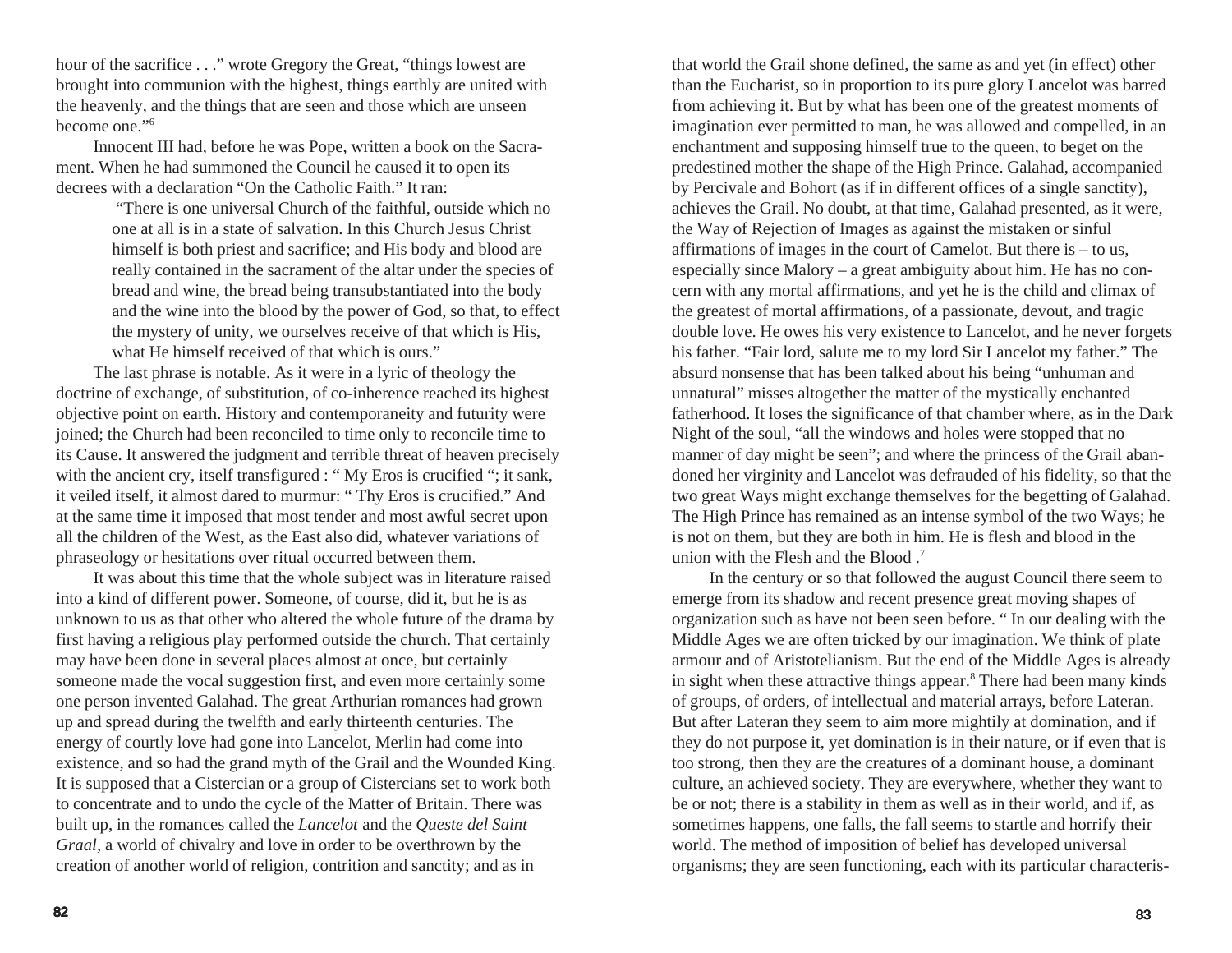all tonsured clerks, though it did not allow this reservation to apply to clerks who had abandoned their calling. It forbade usury. It interfered with war, forbidding it at certain times. It particularly applied itself to the care of widows and injured women. But also it entered into and directed man's most intimate relationships. It controlled the approach to "bed and board." By virtue of its concern with baptism and the new birth it took into its survey all births and all that led to births. The first inviting smile between man and woman brought the two parties under its operative shadow. In that shadow there was established a grand equality between them; it gave little advantage to either. It directed penance for fornication and adultery; it laid down the conditions in which the state called marriage could exist – the state in which "the two parties were themselves the authors of the contract and the ministers of the sacrament. . . . Before the Council of Trent the presence of a priest was not required for the validity of the sacrament."11 It decreed fasting and feasting; it ordained confession and communion at least once a year; it reserved certain sins to the Pope alone; it declared those matters which excommunicated from the coinherence on earth. It reached not only to every priest, but to every layman; it professed to declare, not only the necessary organization of salvation, but the very nature of the most intimate organs of men and women.

Sometimes among those powers there was the sound of a terrible overthrow. The thirteenth century had opened with one of the most astonishing of all medieval phenomena – the Children's Crusade. An age like our own of infinite attention to children is defeated by the spectacle; even in the Middle Ages it only happened once. The children pour out from towns and villages, a French boy and a Germanboy leading them. They cross the Alps, they descend on Genoa, on Rome; they wait upon miracles. They are to do what Richard Plantagenet could not do; they are to redeem Jerusalem. They excite Piety, admiration, greed. The doom closes on them, and they are betrayed. They die of hunger, they are sold as slaves; the capitalists of the day made profit out of them, and it is as if with them some strange quality and capacity of freshness passed from Europe which not all the dogmatic glory of Lateran could revive, nor even the learned subtle piety of the *Pange, lingua* when St. Thomas adored the Sacrament in great verse.

That freshness, however, remained still in one place – in literature, and especially in one convention in literature the green plot where so much poetry began. *The Romaunt of the Rose, Piers Plowman, Pearl,* to name only three examples, all start with a dreamer and a space of green

ment as well as in history and in the soul. It was organized and exhibited.

As with the processions of Corpus Christi, so with the intrusions (the word means no more than itself) of the Papal complexity of government. It is true that after the Third Innocent, the actual glory at the centre dwindles a little. The declarations are not lessened; nay, they are increased, for in 1302 Boniface, in the Bull *Unam Sanctam* declared formally that the salvation of every human creature depends on his obedience to the Pope. But the persons of the Popes are once more exposed to outrage, as when the soldiers of Philip the Fair of France insult and maltreat the same Boniface, in the very next year. The succeeding Pontiff Clement V in some sense modified Boniface's language if not his meaning, and he began the long Papal residence at Avignon among a College composed largely of French cardinals. But whether the claims were stressed or not, and whether the Papal prestige at any moment stood high or low, the Papal organization was more widely spread than ever before. The same Clement took into his own hands and away from cathedral chapters the right of appointing bishops, and in 1344 the right to dispose of all offices and benefices. The grand movement was answered by another; the King of England in 1346 confiscated all benefices held by aliens, and in 1353 the first Praemunire Statute was established. Such things do not directly touch doctrine; they do not deal with definition of boundaries and functions as had the old quarrel about investitures. They are the operation of developed forms; the very quarrel is between accepted stabilities.

The formularized and general activity of the Holy Office is of the same kind; from some points of view it might be regarded as the dark shadow cast, men being what they are, by Corpus Christi. justifiable or unjustifiable, the jurisdiction of the Inquisition began now as never before to disinherit the bodies of the heretically guilty from every kind of co-inherence. It burned everything outside its own view of coinherence. Persecution had been formally defined in 1184; in 1215 at Lateran the Council had formally decreed that heretics should suffer confiscation and banishment – and banishment eventually would be, by the nature of things, from all Christendom. In 1252 Innocent IV revived an old pagan habit. He permitted and encouraged the use of torture. Popes and saints and doctors had in the past rejected with horror the very thought. But the reconciliation – with time and the manners of fallen humanity had gone deep. The Bull *Ad Extirpanda* decreed-precisely extirpation. The judges of the Inquisition moved from place to place receiving testimony, trying and torturing the accused, effecting judgment, and either releasing under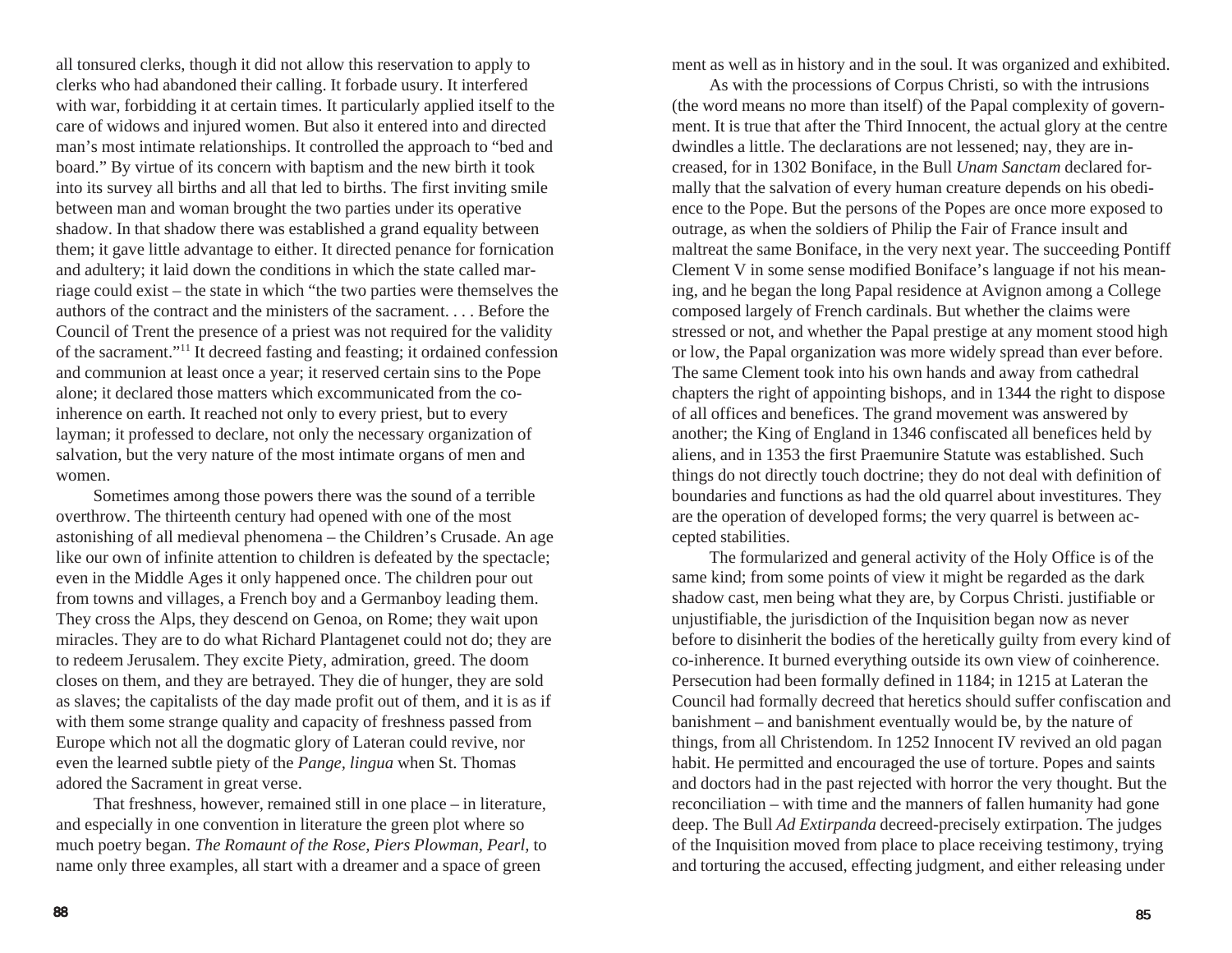penance or keeping indeterminately in prison, or handing over to the magistrates : "We abandon you to the secular arm, beseeching it affectionately, as Canon Law requires, that the sentence of the civil judges may spare you death or mutilation." In such formulae the ecclesiastical authorities disguised their intentions. Yet it is to be admitted that the formula itself was a witness to the lasting fact that Canon Law forbade a cleric to be concerned with the shedding of blood. He who served the altars of the One Immolation must not ever be concerned with lesser immolations; the Blood he communicated withdrew him from any other, unless indeed martyrdom should compel him to unite, his own with that. The officers who sacrificed the God must not sacrifice men. They did, by a manipulation of words. But the repudiation of such things that was to come centuries later was not without its derivation from the divine Compassion uncompassionately preserved, and perhaps the Single Sacrifice in this also has been with the Church to the end of the world. At that time, for all the individual agonies or local quarrels between inquisitors and princes or inquisitors and bishops, the thing was again a great shape of established power-accepted, habitual, immense.

So also were the new Orders of the thirteenth century, living creatures of yet another kind. Round about 1220 the Pope Honorius III approved and blessed the two great companies of Friars, the Preaching Friars and the Friars Minor, the Dominicans and Franciscans. They too went everywhere; they taught, prayed, lectured, argued, preached. Perhaps in them the alteration between the initiation and the institution is most clearly seen, between the flash and the prolongation. It is not suggested that the children of Francis and Dominic are unworthy of their Founders. But the Orders have a proper stability in time which Francis and Dominic could not have nor could desire to have. They looked to, they hastened to, their end; the Orders cannot do as much.

In the intellectual life similar great forces trampled the earth. The recovery of Aristotle at the end of the twelfth century, at first repudiated and prohibited as a public danger, provided eventually the armour of the grand philosophical minds of the day. Certainly there had been systems of thought before St. Albert and St. Thomas, and certainly St. Thomas himself was not adequately received for fifty years or so after his death; his championship of Aristotle nearly ruined his reputation. But presently Aristotelianism was accepted; it became the panoply of those mammoth systems, for when we contemplate the work of Duns Scotus crashing against that of Aquinas it is of some such conflict of totalitarian minds that we are reminded. Nor has the victory been always to one side; the

thought of St. Thomas has been subtly modified by the sensations aroused by Scotus. As, for example, in the effect on our view of matter encouraged by the Scotist opinion that the Incarnation would have happened, had there been no Fall.

"Reason," as Chesterton said, "is always a kind of brute force.... The real tyranny was the tyranny of aggressive reason over the cowed and demoralized human spirit." There is, certainly, a way by which Reason can avoid that brutality; it is not a way that St. Thomas took, but it exists. It consists of saying, at the very beginning, as that other great rationalist Euclid said : "Let us suppose . . ." What we agree to suppose is another matter; it may be that logic can be trusted, or that things exist, or that I can think, or anything else. We cannot begin to prove anything without supposing something. The great Scholastics hardly ever said : "Let us suppose. . . ." Siger of Brabant, who seems to have held that there were two modes of truth, and that one could indeed believe what one knew was not true, may have been trying to get at it. Aquinas defied Siger, but Dante made Aquinas praise Siger. But then poetry can do something that philosophy can not, for poetry is arbitrary and has already turned the formulae of belief into an operation of faith. We have often been shown how Dante followed Aquinas; it would be of interest to have an exhibition of their differences.10 For poetry, like faith, can look at the back as well as the front of reason; it can survey reason all round. But the towering castles of the Scholastics would not deign to suppose: it is why the *Inferno is* readable, while the chapters on Hell in the *Summa* are unbearable and unbelievable. Once one has read them, the logical glare of that fire casts a terrible light over the whole Summa. But reckless of such feeble humanities the enormous rational disputes went on. The Orders followed their representatives, the Dominicans Thomas, the Franciscans Duns Scotus. There were other teachers. And everywhere the controversies are more sublime, the minds more deeply settled, the teaching more everlasting, the Middle Ages more mightily fixed.

But perhaps the most universal force of all was that of Canon Law. This, which was co-eval with the Church, was first promulgated as a whole by Gregory IX in 1234, nineteen years after Lateran. It received its last medieval addition in 1317, and so remained in force until 11918 in the Roman Church when it was revised, a significant revelation of the two great doctrinal and legislative periods. It was this great body of formulation which controlled and directed most of men's relationships. It allowed a certain autonomy to secular law, though it retained a right to correct secular law if it erred. It removed, however, to its own jurisdiction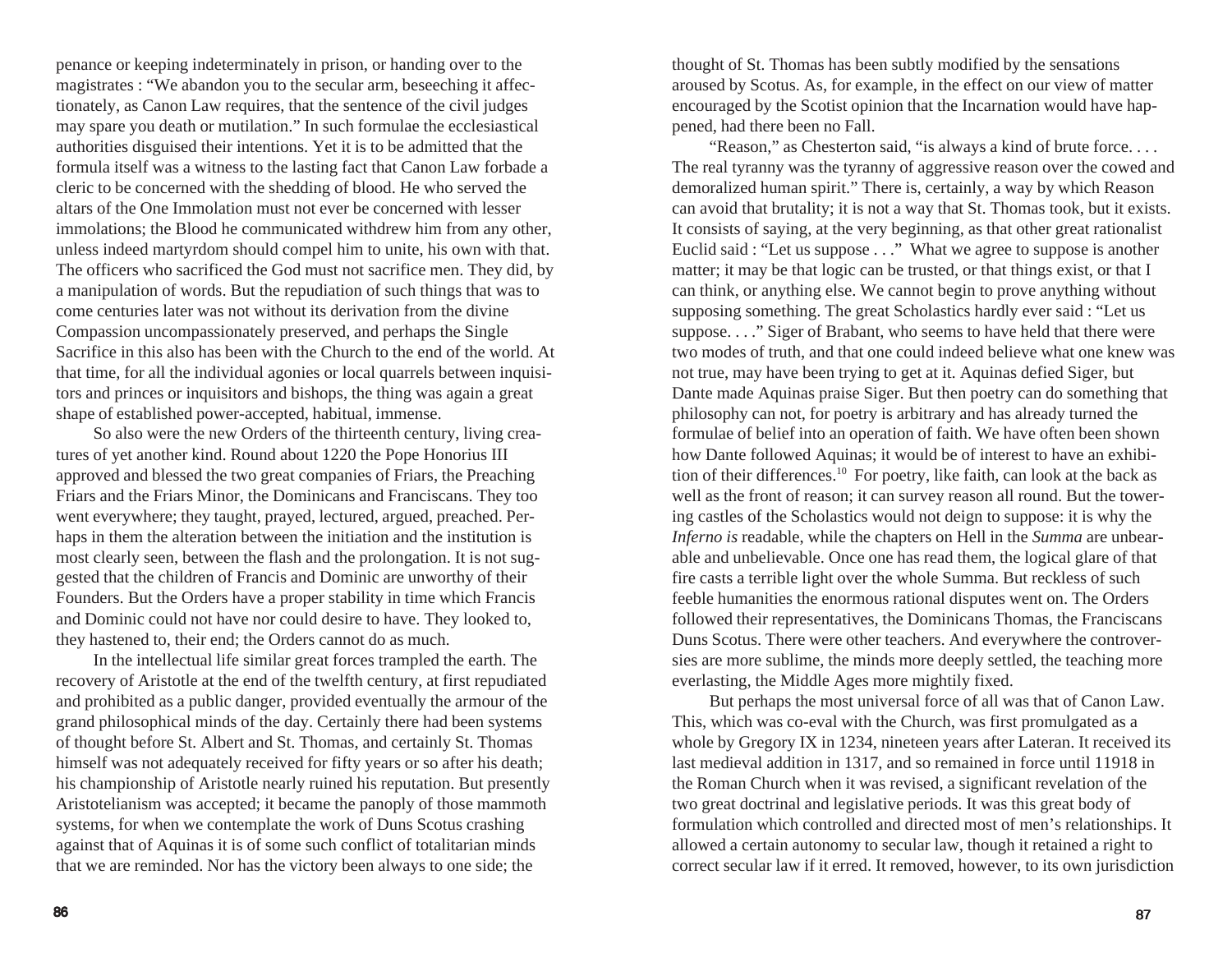The effort in Christendom of the polarizing of sex-relationships towards God had been officially disapproved since the Councils of Elvira and Nicaea except in marriage, nor on the whole had much been done to encourage the great experiment even within the limits of marriage. In the general effort of establishing and maintaining a settled civilization marriage had become rather a fixity of social life than a dynamic of divine things. It is extremely doubtful whether monogamy can be defended on the grounds of its being a cultural success; and to do the Church justice she never has tried to defend it primarily on any such unsatisfactory grounds. She has based her defence on the supernatural, and the supernatural and the cultural do not, always and habitually, agree. But for long, affected by her early passion of devotion and her later passion for Reason, she deprecated sexual passion altogether. "The medieval theory finds room for innocent sexuality; what it does not find room for is passion, whether romantic or otherwise. . . . In its Thomist form the theory acquits the carnal desire and the carnal pleasure, and finds the evil in the *ligamentum rationis,* the suspension of intellectual activity."1

From this point of view passion towards a man's wife was as bad as passion towards somebody else's wife. The unlimited remark of Messias that a man who desired a woman – nor did he exclude wives – committed adultery with her was taken literally, and indeed any modification *is* arbitrary. Marriage therefore might easily become an occasion of only redeemable by a strong devotion towards "justice." Justice was, in everything, the pattern-word of the Middle Ages. Marriage was, in its kind, the justice of the City; partners had to be "fair " towards each other; they had to exchange permitted, but only natural, satisfactions.

There arose through the centuries-as a parody, as a rival, as a complement, as an inspiration – another idea. "The general impression left on the medieval mind by its official teachers was that all love – at least all such passionate and exalted devotion as a courtly poet thought worthy of the name – was more or less wicked. This impression, combining with the nature of feudal marriage . . . produced in the poets a certain wilfulness, a readiness to emphasize rather than to conceal the antagonism between their amatory and religious ideals."22

This wilfulness underwent changes. But among its results was a tendency to contradict the official tendency towards Reason. The poets said, with Wordsworth, that passion itself was "highest reason "; they did not always add "in a soul sublime." It began to be asserted that "passion" precisely excited and illuminated the intellect, that it delivered from

grass and running water. Beyond that opening into landscape and fresh air they pass to different things, to the garden of courtly love, to the fieldfair of the populace, to the other river-bank of heavenly souls. Their sound varies with their concern. But the places of their beginnings are similar, are almost identical, and the song of birds. The song of St. Thomas was immensely valuable to Europe, but it indicated a change; the processions – secular and religious – began to occupy the grass plot. They suited better with the wood of the opening of the *Divine Comedy;* the birds, like the children, easily perished.

A century later a great capitalist institution, which had once had the same purpose as the children, became the centre of the attention of Europe. In 1307 all the Templars in France were arrested by the orders of the King of France. The organisms were turning upon each other; the Inquisition was used against the Templars. It is impossible to know how much of the evidence and confessions can be trusted or not : whether the strange idol, the obscene kisses, the spitting on the Cross, the renunciation of Christ, or the invalid Masses. An English servitor of the Temple, Thomas Tocci de Thoroldeby, deposed that he "for many years past had never seen the Host without thinking of the devil, but that very morning he had heard Mass with great devotion and without any such thought." 12 But in England the examinations do not seem to have been pushed to the extreme; the Pope even suggested that the English Templars should be sent over to France, In France the thing seems to have turned eventually round the rather mysterious figure of the Grand Master Jacques de Molay. "There is an under-current of hostility displayed by the Order itself against Jacques de Molay and against some of the higher officials. . . . Long before the arrest English boys had learned to say 'Beware of the kiss of the Templars.' "13 What is clear is that, within or without the Order, a kind of darkening of the imagination had taken place. It was easier to think of blasphemy and sacrilege. A kind of luxuriance of diabolic thoughts begins to spread; whether accusers or accused were justified-which we cannot know – it remains true that a certain high corruption of the idea was present. The cats said to be worshipped by witches, by the Templars, by heretics, seem like the wild nightmares of the devout, and so does the human head "very pale and discoloured," "from the neck to the shoulders covered with gold, silver, and precious stones" which was carried by a priest to the altar among processional lights, on the Feast of St. Peter and St. Paul, at the General Chapter of the Order in Paris .14 The deposition, made in 1308, was, no doubt, false. But someone thought of it, and many liked to think of it. The anxious guard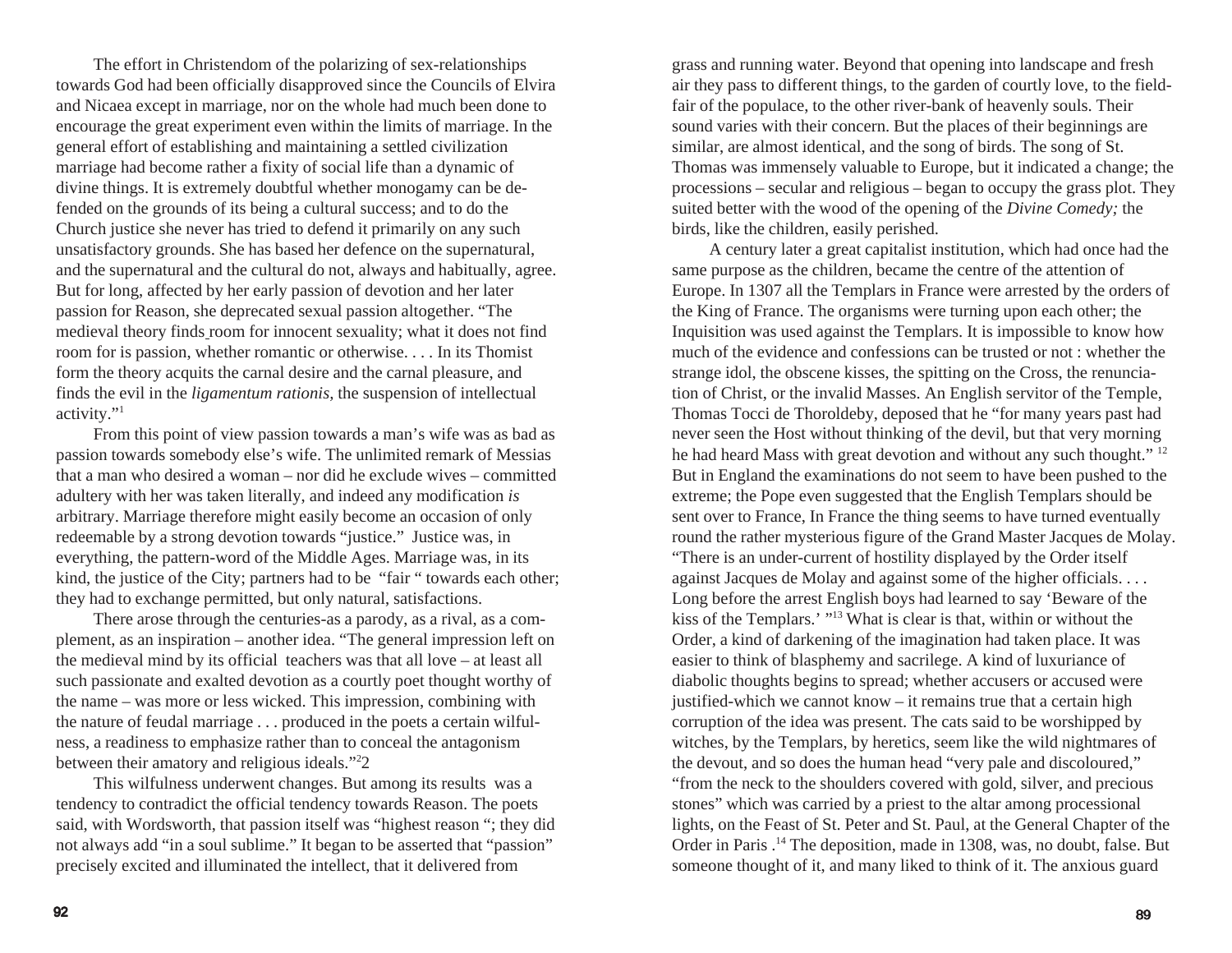kept against the Devil was doing its ancient work; it was bringing the devil back with power. All through the fifteenth century the speed of his return quickened. The witch-hunts began to open; the *Malleus Maleficarum* was published in 1486; the imposition of belief grew more wild and more ingenious and more cruel. As if in a procession of lights, among fires and screams, the pale and discoloured. head-as of a more awful Victim-is carried by the priesthood to the altar.

Note s for chapter 5

1 .*Plotinus,* W. R. Inge*.*

2 .*Legacy of the Middle Ages,* G. C. Crump and E. F. Jacob; *Philosophy,* C. R. S. Harris.

3.Ibid.

4 .*Inquisition and Liberty,* G. C. Coulton.

5 .*The Council of Trent and Anglican Formularies,* H. Edward Symonds.

6 .*History of the Doctrine of the Eucharist,* Darwell Stone.

7.Professor Vinaver in his *Malory* quotes Mme Lot-Borodine as saying: *" La filiation mystique de Lancelot et de Galaad nous parait certaine, el c'est an sens le plus profond du mot que le premier engendre le second."* M. Vinaver points out that this is not "borne out" either by the facts of the story or by the principles of the Cistercian doctrine." It seems likely, however, that this is the next movement in the development of the Cycle. since the rest has been done, and Mme Lot-Borodine only wrote in the past tense when she should have written in the future.

8 .*The Allegory of Love,* C. S. Lewis.

9 .*Christian-Latin Poetry,* F. J. C. Raby.

10.Thus for instance, St. Thomas (Part 1, Q. 92, Art. i) says that woman was created as a helper to man " in the work of generation," for in all other works man "can be more efficiently helped by another man." This is hardly the doctrine of the *Comedy.*

11.*Legacy of the Middle Ages,* G. C. Crump and E. F. Jacob *(Canon Law:* Gabriel le Bras).

12.*The Trial of the Templars, E. J.* Martin.  $13$ . Ibid.  $14$ . Ibid.

# *CHAPTER V1*

# *CONSUMMATION AND SCHISM*

The end of the Middle Ages can be variously regarded as a breakdown, a break-up, or a break-through. The last is the least probable; the Middle Ages were not so precluded from intelligence that the discovery of a number of new facts or even of other methods of enjoyment need have much destroyed their balance. They were not, as we now realize, enclosed in narrow dogmas; the dogmas in which they were enclosed were as broad as creation, as high as the topmost movement of the soul, as deep as the genesis of the blood, and as remote as Adam and the Day of judgment. Such, whether considered macrocosmically or microcosmically, the principles of Christendom must always be; whether they are seen through all times and all places, or in a single human shape. It is true that there were certain things the Middle Ages did not stress, and perhaps the lack of those things contributed to their wreck; as, for instance, they did not habitually encourage the principle of disbelief. The faith of the Middle Ages accepted Reason as implicitly as it accepted Christ; a later age was to be led by the Holy Spirit into the realization that faith can take pleasure in the defeat of rational support while taking advantage from rational support. All this, however, hardly supports sufficiently the image of the Middle Ages "breaking through" into a happier intellectual state. Nor do we normally now believe that they did.

They broke up Certainly, into the nations and the classes and the churches. They broke down, through the Black Death and the Great Schism and natural sin. But before the most intense exhibition of that break and means to a break is discussed, something perhaps may be said of two booksor rather of one book, and one collection of books-in which the imagination of Christendom at that time expressed itself. The first is the *Cloud of Unknowing;* the second is the works of Dante. The Way of the Rejection of Images and the Way of Affirmation of Images had hardly been better expressed before, nor perhaps since. Patmore was almost right when he said of religious poets that there had been

from David unto Dante none, And none since him.

What there has been since him is a vast number of comments; one additional cannot do much harm.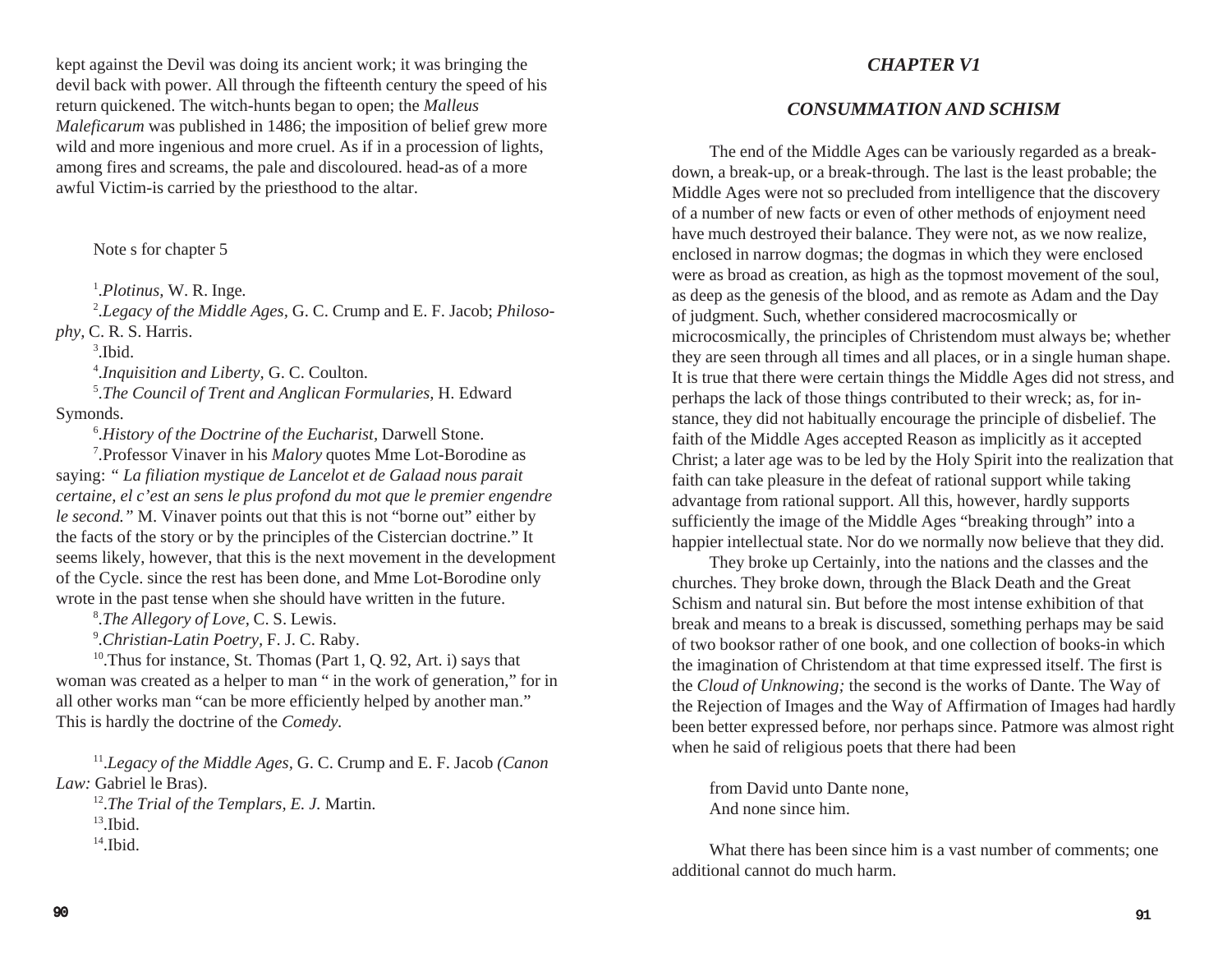This Return proceeds by three stages. In a sense they may be taken, as they often have been, as the equivalents of the three stages of the formal mystical road. But they are not a record but a poem: they are Dante's vision, not his personal experience (or we do not know that), and they are a great deal beside the Way of Romantic Love. We may observe, however, that each part begins with a single moment of "love," and each moment is related to the equivalent of Beatrice, though they vary. The first is just within Hell; the image is that of Paolo and Francesca, and that moment is so tender and heart-rending in its beauty and horror that Dante cannot bear it. In fact it is most easily credible if it is taken in relation to all that follows. It is the lovers sinking into themselves and refusing everything beyond themselves, and it is this process which is followed up in the descent of the Pit. For from hearing of that thrilling indulgence of a mutual concentration the two visiting spirits inevitably descend to the sight of the indulgence of single and separated concentrations. The greed of love (too exquisite, too lovely, too unselfish, for the word " greed " could the word be avoided) sinks into the greed of gluttony; and then beyond that it develops into the hatred of all who have other and different desires, so that the spendthrifts and the misers butt at each other with great stones. But as the mournful everlastingness of its indulgence and its greed and its hate increases it finds itself in the swamp and the mire of *accidia,* of the state which follows too often after greed and hate; and away in the midst of the black lake are the burning mosques of a more dreadful hell. In that City are the heretics, and what here are the heretics? those who have followed their own mental choice against known authority; therefore those who have petrified their minds into themselves and their desires. The first moment of rash and unrecollected love here, unrepentant and unredeemed, fixes itself on its own fall-at best, like Farinata, it holds its pain in scorn-and what is that but a so second-best? and therefore no best at all -and the circles narrow into darker mysteries, until (after that terrible moment when Dante finds himself *enjoying* hell) the last distance opens across the ice, and everything is reversed, and courtesy itself has to be put off, and far in the midst the traitors to "lords and benefactors," to the City, to the common thing, are champed by what they wished under the monotonously beating wings of the last slavering imbecile, and he is completely alone.

But the other moment of love which opens the Purgatorio? It is when Casella, Dante's friend, sings Dante's own song back to him, and as the spirits linger to be enthralled by the sound of that lovely, and intellectual, exchange of gifts – a descant on the nature of Love – they are

*accidia*, excited to *caritas*, and even (strangest reversal of all) that such a passion could exist as or in marriage. The idea of marriage as a way of the soul became a possibility. Passion was no longer to be only a morally dubious because unintellectual quality of marriage, which was itself but a degree of justice working itself out in the world. The discovery of a supernatural justice between two lovers was passi on's justification, and yet not only justification, but its very cause. There was vision (or conversion) and there was co-inherence and there was faith and hope and the Christian diagram of universal good-will. In the early days of Christendom, the betrothed couple had been supposed to let the bishop know of their intention. "The church played the part of the customary *conciliator* or *conciliatrix*, the agent by whom the parties were introduced and commended to each other." This is referred primarily to the Rite of marriage; it is still the formal limit of the Rite. But there has been more to it than this. In certain states of romantic love the Holy Spirit has deigned to reveal, as it were, the Christ-hood of two individuals each to other. He is himself the *conciliator* and it is there that the " conciliation " – and the Reconciliation – begins. But this is possible only because of the Incarnation, because "matter is capable of salvation," because the *anthropos* is united with the *theos*, and because the natural and the supernatural are one Christ.

"As many," it was said at the beginning of the Middle Ages, "as are the souls of the faithful, so many are the theophanies"3 This is a phrase of which the other side is contained in a phrase of Dante's : "the essence is created for the sake of the function and not the function for the essence." The soul, that is, exists to know God, but not God to be known by the soul, and so throughout. The whole world of Dante is an exhibition of a process – the process of the preparation of the essence for its function (the particular essence in question throughout that work, namely, Dante, having been ruined, it is understood, by its co-inherence in whatever is meant by the Fall). It is a process according to the Affirmative Way. It begins when a boy and a girl meet in the streets of Florence; it ends when the whole web of interchanging creation pour themselves towards the *Deivirilis* (to borrow a word from the Areopagite) within the point of Godhead. In this process, which is gradually exhibited in the process of the books, in this point, which is at once the whole content and the whole container of all the books, all the principles of action exist.

The analysis of the early meetings of the boy and the girl is in the *New Life* – a perfectly ordinary boy and girl, except for his single capacity to make great poetry, and except for the fact that there is this particular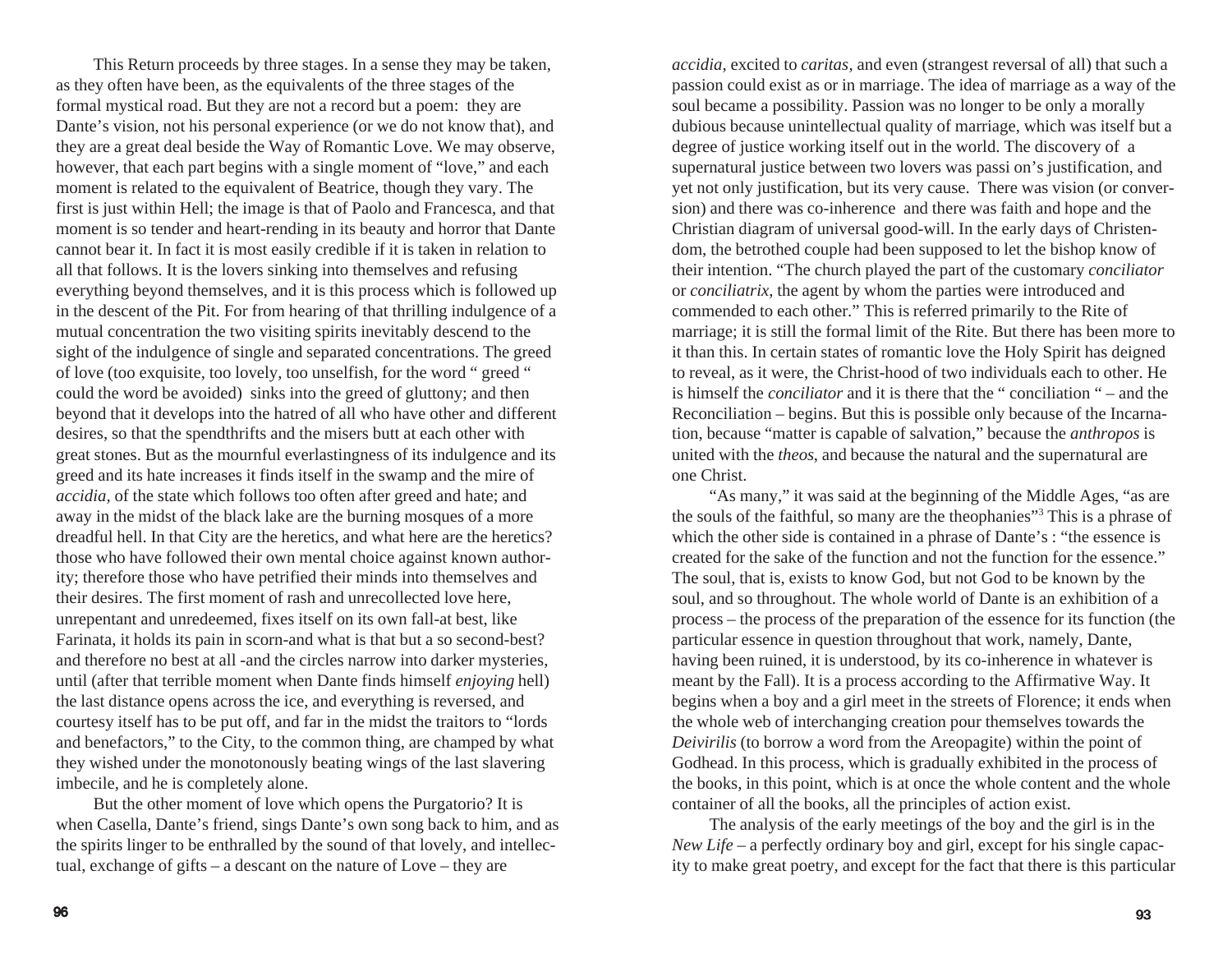kind of romantic moment. The boy, Dante, is very conscious of the three movements aroused in him – the physical, the spiritual, and the intellectual. His brain, as he looks at the girl, tells him in a flash: "Now your beatitude has appeared to you." All the rest of his work contained and examined that fact, however wide its scope. But he did not say: "Beatrice apart from God is your beatitude."

The figure of Love in this book develops along the affirmation of images – of Beatrice, of other women, of Florence, of the Empire, of the Church, of Christ, of events. It is profoundly concerned to communicate virtues such as humility and goodwill, and at last it becomes almost in itself a tbeophany. But then Beatrice dies. This removal of an image is not at all the same thing as the rejection of images; in fact it does but allow the arrival of a greater image. In the *New Life,* possibly for contemporary reasons, Beatrice had not been shown as active. The *New Life* exhibits the passion of Dante for Beatrice. But the *Comedy* exhibits the passion of Beatrice for Dante.

Between the two are the other books. They are the exposition of principles of art, of ethics, of politics. The activities of body, mind, and spirit are to be concerned not only with the lady but with the City. Dante is a Ghibelline; that is, he attributes as much authority as possible to secular rule, as he attributes as much theophany as possible to individual vision. Neither, however, is allowed to derogate from the business of the official organization of Christendom. He attributes to the clergy their function, and he demands that they shall exist for their function, as the Emperor for his, and he himself for his, and all lovers for theirs. All things exist by each other, and each thrives according only to its fulfilment of its function.

The betrayal of the function by the commanded essence, which is sin, has one chief spectacular example: it is himself. In the *New Life* he had began the Way. He contemplates the "noble beauty"; he receives, temporarily, communicated virtues; he increases in vision, faith, and power. But Beatrice – disappears. Two things then seem to happen (i) he contemplates the original beauty in another theophany called " the Lady at the Window," (ii) he does, at times, ignore and forget – almost apostatize from – his particular function. He writes about the "Lady of the Window" almost as if she were Beatrice. But one can hardly imagine that this is what Beatrice so passionately denounces in the *Comedy.* He should have been faithful, she said, to "*mia carne sepulta,"* my buried flesh. But to make this cover the "Lady of the Window " would be to demand a fidelity from which even the Church – since its very early days – had

blenched. Something of the irritation of a living woman may have gone into the indignation of the redeemed Beatrice as something of the subtlety of a living woman certainly went into Milton's unfallen Eve. But to make the Repentance of Dante depend – at that moment – on an unparticularized suggestion of lechery is hardly convincing; he has abandoned something greater – what? the Idea itself, perhaps; the very thing for which he was given those graces and gifts – the Dantean function of Dante. He has gone *per via non vera,* by a false way; whereas, at the first sense of change or transition, he should have followed the first virtue away from such concerns. The death of Beatrice is the removal of vision; there is the test of intelligence; there is the work of the quality of " faith." It is not anything less than itself which should attract the mind that has known what is greater than all Nature and all art; and Dante sees, at the moment of her rebuke, the image of Beatrice turning to the Gryphon who is " sola una persona in due nature"; with such a dramatic moment of common human experience of sex were the high dogmas there united. Christ was *anthropos* and *theos;* so, after its kind, is human and romantic love.

But Dante has turned aside; he has, as in a coma, wandered. He comes again to himself; he re-finds himself suddenly – middle-aged, alone, bewildered, in a savage and obscure wood, wild things terrifying and defeating him, and beyond them the unapproachable Mountain of his divined joy. At that moment the world of beatitude, the whole glory of things as they are, aware of his peril rushes to his aid. The Theotokos (individual, but also the universal image of a universal fact) startles Lucy, and Lucy Beatrice, and Beatrice plunges from her place into the resigned peace where those powers dwell who are not Religion though they subserve Religion, and cries to the courtesy of Virgil for help. It is thus the passionate and directed love of Beatrice which begins and sustains the *Comedy*; she of whom we know nothing except that she could be believed to do so, nothing but that she is the great archetype in poetry of all the *shes,* and yet they are themselves and not she, nothing but that there was a girl who was *that* as she walked and chattered and laughed in Florence the chief of those few girls who out of all the millions have been caught up by holy Luck into the fame of verse and the everlasting glory of spirit. It is so that she laughs and teases and chatters and explains in heaven, only with a greatness about her, the greatness of heavenly fate, and the customs and metaphysics of the redeemed City. It is through her that energy comes, and as by her the *New Life* had once been written and the poetry of Dante had begun, so now in the newer life it is she who moves Virgil and poetry to initiate the Return.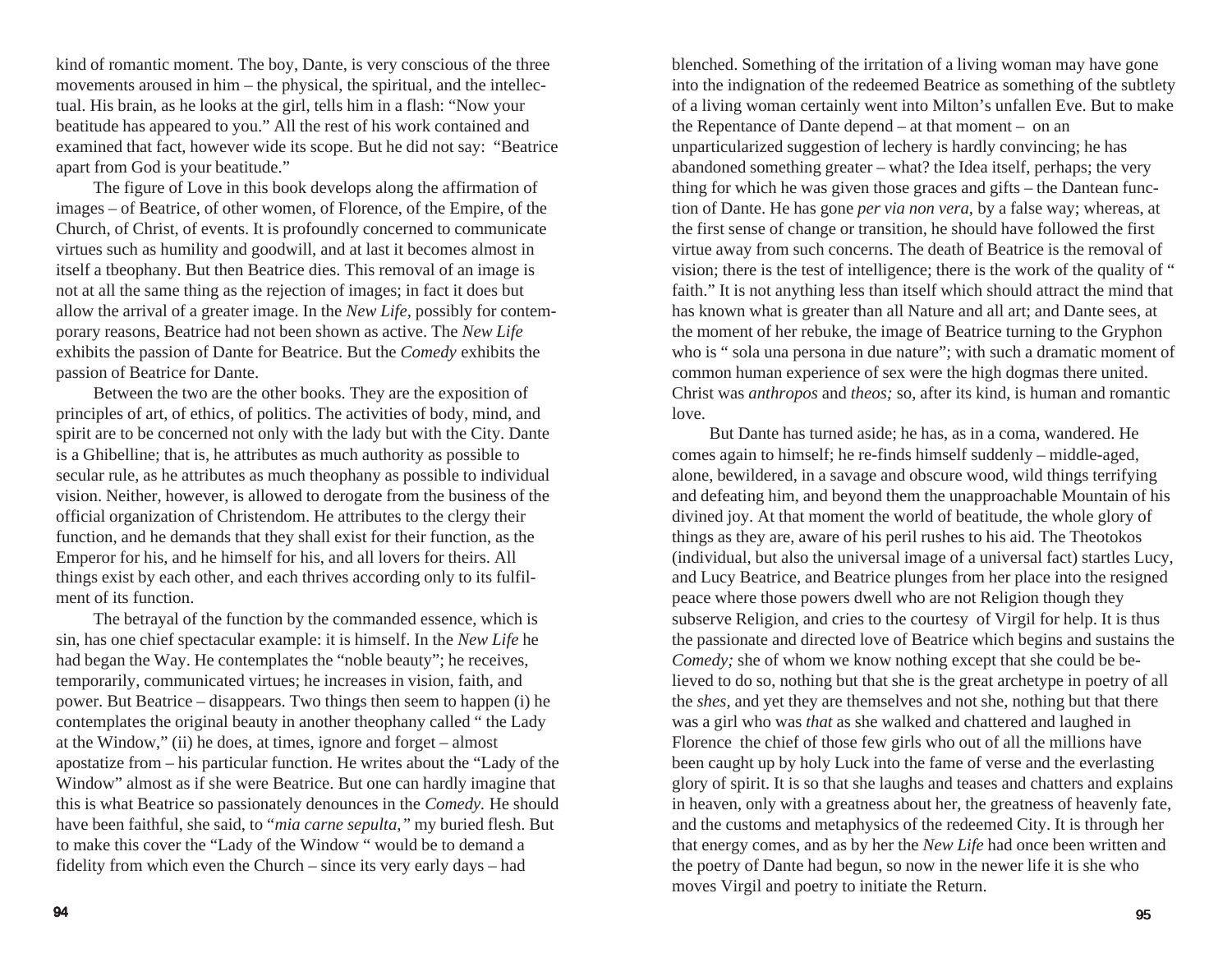and Beatrice would not have become the sentimentalized hackneys of our ancient idealistic cab. But at least the images of the Way of Affirmation correspond to something, whereas not sanctity, not piety, but the mere decency of human courtesy removes the other path from any such book as this present. The charge and challenge of that most blessedly unknown cartographer of heaven cannot easily be overcome. It must be sufficient to note that he set himself against – not so much the body as – "a proud, curious, and imaginative wit." He held indeed, like so many Christian saints, that the body was of high use and companionship to the soul, and that God would "reward man his meed in bliss both in body and soul." But the forsaking of the world, the "cloud of forgetting," the finding of humility (which is but to know things as they are), the refusal – in the time of this work "to know any familiar or private affection, for in that working - shall all be equally dear to him; for he shall feel then no other cause but only God" – all this and much else is the contradiction of "the proud curious wit" such as, it was said, had in the beginning received the fair gracious co-inherence of all mankind and had as a result raised up enmity and division and perverse desire. The two ways are described in the book itself, with the emphasis on its own:

Yea – and if it be courteously and seemly to say – in this work it profiteth little or nought to think of the kindness or the worthiness of God, nor on our Lady, nor on the saints or angels in heaven, nor yet on the joys of heaven; that is to say, with a special beholding to them, as though thou wouldst by that beholding feed and increase thy purpose. . . . For although it be good to think upon the kindness of God, and to love him and praise him for it; yet it is far better to think upon the naked being of him, and to love him and praise him for himself.

Yes? yes. Yet even that blessed creature could not define all the ways. It was on the very verge of utmost blessedness, at the consummation of the motion through which she had brought him, exercising a million images on their way, that Dante flung out the great opposite cry to the Florentine girl: " O lady, in whom my hope lives, and who hast set thy feet in hell for my safety, in all the things I have seen I recognize the grace and virtue of thy worth and of thy goodness; thou hast brought me from slavery to freedom along every path and in every manner of which thou hadst the power; guard thine own magnificence in me, so that my spirit, which thou hast healed, may be pleasing to thee when it leaves the body!" And in the very last canto, a hundred lines from the end, all the images appear at Bernard's call: "See," he cries to the Mother of the Son, "see where Beatrice with how many of the blest entreat thee with clasped startled by the shout of Cato, the guardian of the ascent; and because it was indeed that kind of song they heard they skirr onwards; they have not intentionally delayed, nor have they meant to forget the laws; now from that lovely interchange of love (so near to the Francescan interchange, differing only perhaps in that the one has intellect and examination, which the other had not) they skirr up the Mountain which is the cause and occasion of all joy, and is found to be the Mount of Repentance and Purgation-that is, of freedom, for the declaration of Christendom is that Repentance is Freedom, not only in the present and future but also in the very past of which the soul repents. Two voices, at least, have said that-Dante himself and the Lady Julian of Norwich (who in many of her thoughts was not so unlike Dante). It is in the tenth Canto of the *Paradiso* that one of the spirits declares that her conscience "gladly allows to her the cause of her lot," her station which is what it is because of her fault; and the Lady Tulian says that sin itself is the cause of joy in heaven. But all this is for those who are adult in love, and few, even in Christendom, are those, and fewer those who have left images of that maturity. All up that Mountain the principle of exchange is invoked-intercession, intermediation, the prolongation of that first Casellan moment of substituted song. All the progress is the spiral of this, and all the maxims. It is at the end that the great recognition of the transmuted first love takes place: "look well; we are, we are indeed Beatrice."

"Look well" is the maxim of the Paradises, which also open with a moment of love. Here the spirit Piccarda in the lowest heaven is asked if she does not begrudge others their greater beatitude, and she answers that love contents all wills, that there love is *necesse,* is fate, that in fact if you love anyone you do not envy them – the whole question is nonsense. And it is seen to be nonsense in phrase after phrase : perhaps the greatest from this point of view is the high intensity of celestial interchange when Dante cries to Folco of Marseilles in the third heaven, of Venus : "did I in-thee myself as thou dost in-me thyself." The recurrent image of this inmeing and in-theeing is the eyes of the Florentine girl, which had reflected the two-natured Gryphon - and all the Paradises are the anatomy of the Gryphon - and now laugh at the man she loves so that his mind is at one point drawn away from the union with God (for which he is not yet ready) and splintered into an awareness of the great intellectual doctors of the Church who then surround him. This is an example of the Way of Affirmation; it is the substantial body of Beatrice which is the measure and the link of all that knowledge –"*la carne gloriosa e santa,"* and again, " the organs of the body shall be strong for all that means delight."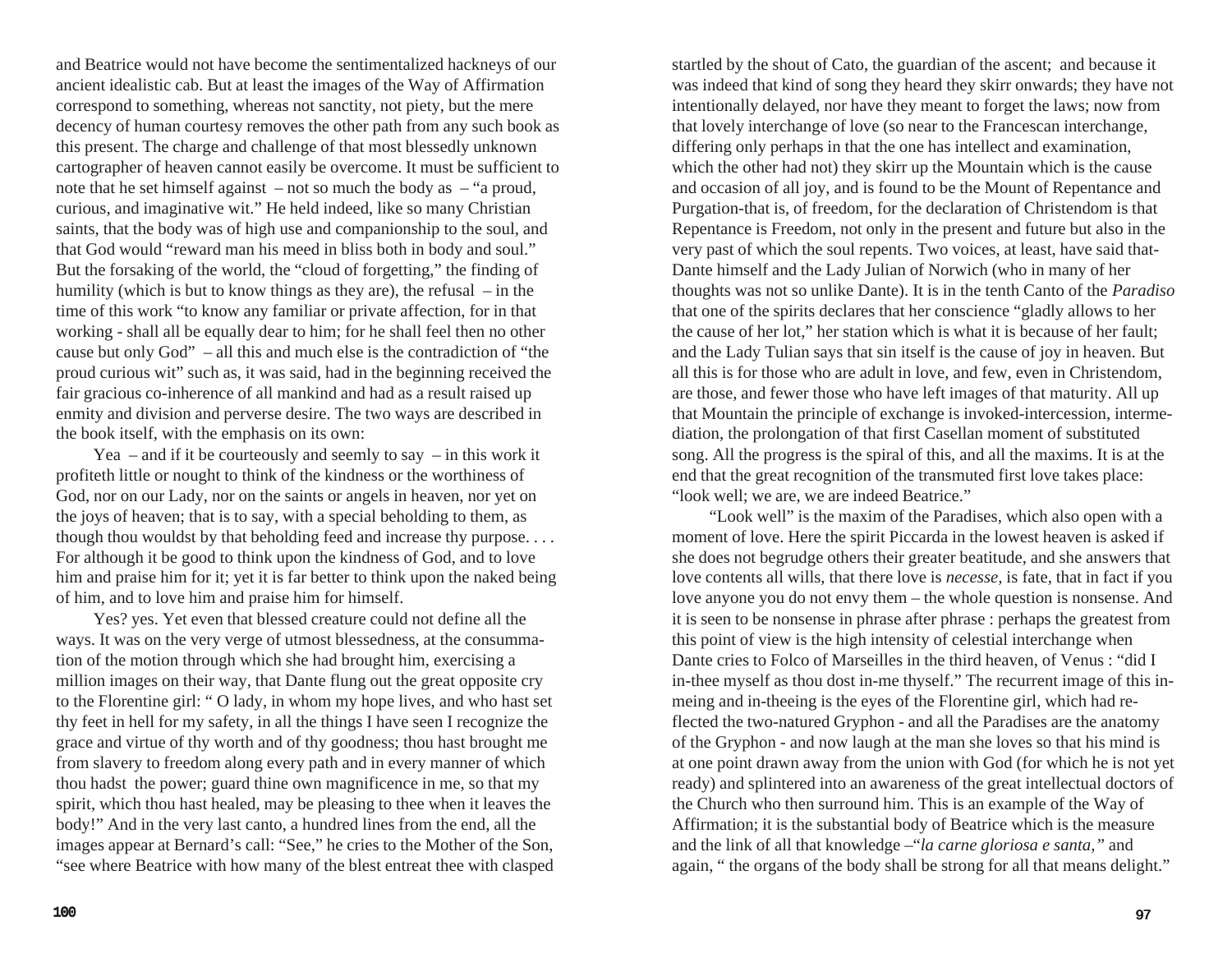And when Beatrice leaves Dante's side, St. Bernard who takes her place has no other doctrine; without the body the soul cannot be consummated in God. It is these great doctrines of matter, of exchange, of perfect love, which are made apparent in the paradox of the line "V*ergine Madre, figlia del tuo Figlio."* This is the secret of the universe, the mortal maternity of Godhead; beyond is but the ray of Godhead which contains all. Dante gazes still; " look intently; look." But it was the face of the girl in Florence which first startled him into looking.

It is not without some relevance to the history of Christendom to notice that when the little book which recounted that original start, when the *New Life,* was at last printed – in 1576 – the ecclesiastical authorities censored it. There had been some difficulty over Dante altogether; which is not surprising so far as the political *De Monarchia is* concerned. That had been taken up by some of the Reformers, and one edition (it is said) had even been seen through the press by Foxe of the Protestant martyrology. But the *New Life* was not noticeably Calvinistic, nor do the eyes of Beatrice in the *Comedy* flash with Lutheran, though they do with reforming, fire. No; but the language of the *New Life* was extreme and dangerous. The officials got to work on it. They cut all references to Beatrice as " *beatitudo " and* substituted *felicita ";* they cut "*salute "* and substituted re *quiete* or " *dolcezza ";* they cut the " Osanna " with which the angels received the soul of Beatrice; they cut the profound allusion to the girl Giovanna going before Beatrice, as John the Baptist went before the True Light. In short, they took immense care to alter the whole point of Beatrice; they laboured to explain that this was merely an ordinary loveaffair, and that no love-affair could be more than an unilluminated loveaffair. In a positive terror of the flesh they abolished everything but the flesh. It was their bad luck, though by 1576 they might have known they were dealing with Dante, and by 1576 they might have known that most lovers feel as Dante felt. It is one of the drawbacks of a celibate priesthood that they are bound to the personal rejection of that particular image.

They had, it must be admitted, their own doctors against the work of Dante; against the *Comedy,* the *Cloud* of *Unknowing* aspires translucently, and no colours of earth shade it It is supposed to have been written in the middle of the fourteenth century, some score of years after Dante died The author of it (so its last editor suggests) was a "master" of Oxford or Cambridge who became the rector of some country parish, and there lived that life of contemplation to which his books testify.<sup>4</sup> He is unknown; nothing could be more right. His book was not written merely for

readers; indeed it is all but impossible to read it. For it begins :

In the name of the Father, and of the Son, and of the Holy Ghost.

I charge thee and I beseech thee, with as much power and virtue as the bond of charity is sufficient to suffer, whatsoever thou be that this book shalt have in possession, whether by property, or by keeping, or by bearing as a messenger, or else by borrowing, that inasmuch as in thee is by will and advisement, thou neither read it, write it, nor speak it, nor yet suffer it to be read, written, or spoken, by any other or to any other, unless it be by such a one or to such a one as hath (in thy supposing) in a true will and by a whole intent purposed him to be a perfect follower of Christ. And that not only in active living, but also in the sovereignest point of contemplative living the which is possible by grace to be come to in this present life by a perfect soul yet abiding in this deadly body.

Dante had written for, as it were, all the world, and all the world has neglected seriously to study him. The Oxford master (or whoever) protested against the world, and the world is aware of him. He is a text, an example, a type. It has been said of him: "That the name and reputation of this successful spiritual guide-undoubtedly one of the most interesting personalities in the long line of English mystics – should have faded into complete obscurity is one of the minor tragedies of history." He was "one of the most interesting personalities" when he wrote: – not what thou art, nor what thou hast been, doth God regard with his merciful eyes, but what thou wouldst be". And that a man may never "by the work of his understanding come to the knowing of an unmade ghostly thing: the which is nought but God. But by the failing he may. Because that thing that he faileth in is nothing else but only God." He was God in heaven! – "a man of strong individuality"; he was "a lovable man." It is " a tragedy " that he has " faded into complete obscurity "-he who wrote his whole book for nothing but that, who forbade anyone to touch it unless he desired that, who made that his title, his prologue, and his ending. "Travail busily," he said, "in that nought." In a very different sense we do precisely so.

It is, in fact, as that divine student knew, of the essence of the Negative Way that only such students can properly write of it. It may be added that probably the same thing is true of the Affirmative, or Dante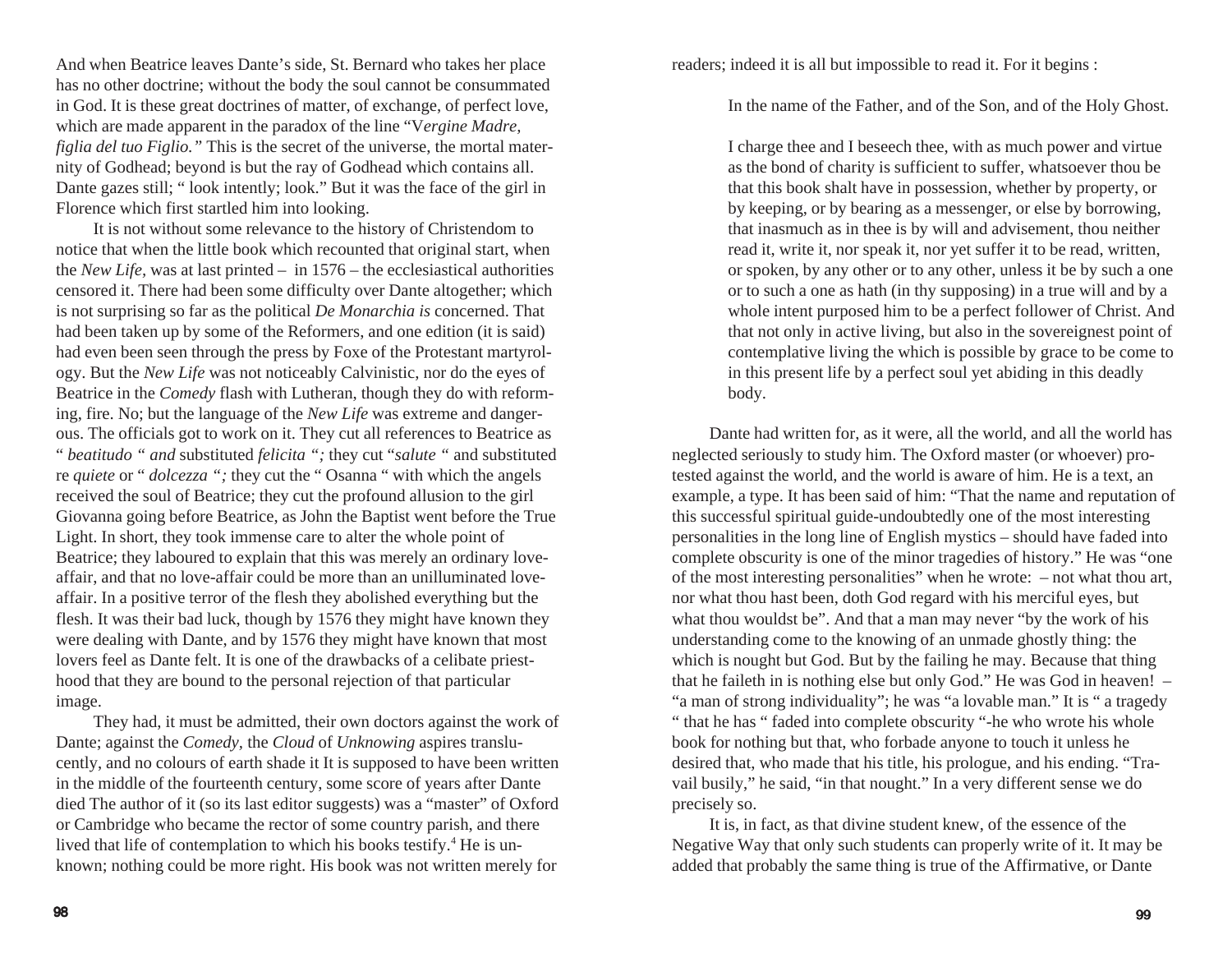tance to Christendom-not as much certainly as it was to be after Constance or Trent or Vatican, but still of urgent importance. The difficulty, as it were, of deciding who was what was enhanced by the fact that the only witnesses to the problem contradicted themselves flatly. If what the Cardinals said in April were true, then what they said in September was not true; if what they said in September, then they had been inaccurate in April. It was left to the Universities, to the Kings, to the Bishops and Dukes, to chapters and councils, in fact to everyone, to decide. There was the Vicar of Christ and his Ape. But which was the Ape?

France had gone with Clement; Italy with Urban. The Empire went with Urban; so did England. Scotland went with Clement. But in each country minorities existed, and minorities within those minorities. Tumults and riots broke out. Property was destroyed and minor crusades initiated, till in 1381 the University of Paris made a move. The Schism had lasted three years, which was wholly unexpected. The obvious way of healing it was by a General Council, extreme step though that might be. But difficulties immediately arose. Only the Pope could call a General Council; and only the Pope could ratify the decisions of a General Council. The duplicated Headship would not coalesce to call a General Council, and any single gathering would leave the other Obedience where it was-unless there should be two General Councils, a thing incredible. The University got as far as to hold a disputation on whether it would be heretical to declare that neither Claimant was Pope. But Canon Law was too much for it; the situation relapsed and went from bad to worse till 1394.

In that year feeling in France was so high that the University proceeded to consider other means. The Schism had lasted now for sixteen years, and Western Christendom was no nearer peace at its centre. It was formally proposed that the Way of Cession be adopted; that is, that both Claimants should be persuaded to renounce their holdings. Neither showed any likelihood of doing so. In 1395 a National Council of France sent ambassadors to Avignon, and in 1396 the Imperial Diet, attended by the King of England, sent ambassadors to Rome. A Benedict had succeeded Clement and a Boniface had succeeded Urban. But the new persons clung to Dante's maxim though it was unquoted. All good is dangerous, and so was that. They said they were there to serve their functions. Ambassadors and Cardinals on their knees implored the Pontiffs to concede. They refused; they insisted on functioning.

In 1398 the French authorities were growing desperate. Another National Council proposed a still more drastic step-the Withdrawal of hands." The eyes of the Theotokos smile back; it is the last and greatest image, but an image it is.

There were many others of that age  $-$ -in that century and the next, as in all – who pursued the End. There were others, such as the wellmeaning Marjory Kempe, who seems to have been stirred by a real convulsion of the soul, but who was certainly an example of the difficulty the officials of the Church had in controlling the wilder enthusiasms. She lived in that same century, and she had "married beneath her." Before her conversion she was difficult with her husband owing to her worldly rank; afterwards she was still more difficult owing to her heavenly vocation. She wanted them both to live chaste, and would have nothing to do with him maritally, thus ruining the very "justice" of marriage. She had a way of bursting at any moment into tears and sobs, interrupting sermons or whatever, and rather taking the confusion she created as a work of the Holy Spirit. She also had communication with our Lord, who encouraged her by expressing severe displeasure with anyone she thought hostile. It had not been his habit on earth with the sons of thunder. She paid a call on the Lady Julian at Norwich, to whom apparently she told a long tale of God's grace to her: "compunction, contrition, sweetness and devotion, compassion with holy meditation and high contemplation, and full many holy speeches and dalliance that Our Lord spake to her soul; and many wonderful revelations, which she showed to the anchoress to find out if there were any deceit in them, for the anchoress was expert in such things, and good counsel could give."5

The Lady Julian listened and praised God. But she alsodelivered a short monologue on the nature of charity, and it seems likely that she was more expert than Marjory Kempe quite understood. "The Holy Ghost moveth ne'er a thing against charity, for if He did He would be contrary to His own self, for He is all charity." She encouraged Marjory, however, to have patience, and sent her happily on her way – to rebuke bishops, to be a general nuisance, but to be always, perhaps foolishly but certainly sincerely, concerned with her Lord.

This, however, was after 1400, and by then other and wider convulsions had taken place. Dante had died in 1321. The century was not ended before two great blows fell respectively on the body and the mind of Western Christendom and by the end of the century the last fortress of Eastern Christendom was all but lost. The two blows were the Black Death and the Great Schism. The vast poetic consummation of medieval (the word is perhaps desirable) Christendom had gone almost beyond itself in an effort to present the perfect union, and indeed it was immedi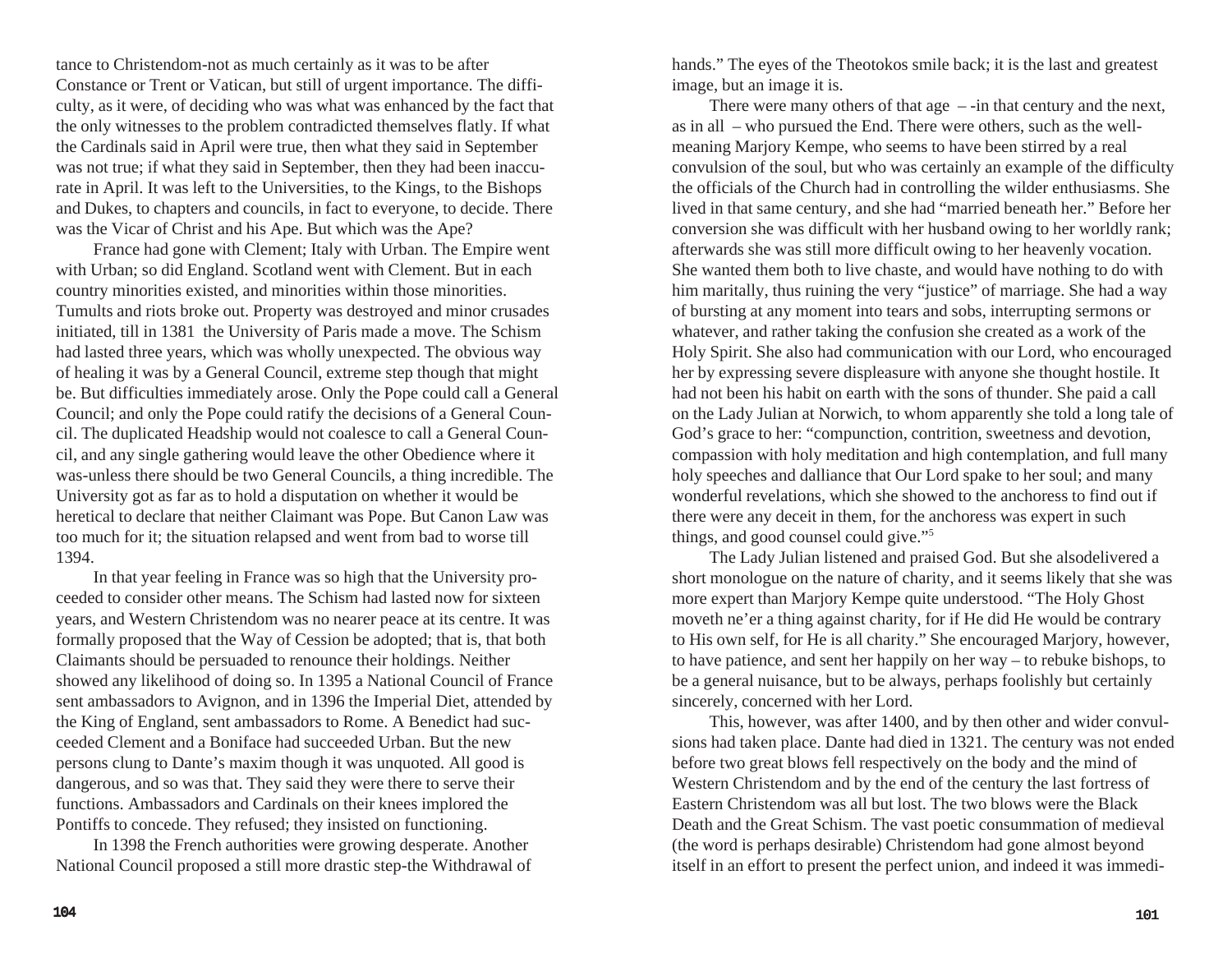ately read and studied. The great mystics of that century were speaking or keeping silence in their separate places. But as if the consummation was to be prevented, the body and intelligence of Christendom were twice attacked, and though Christendom recovered, it recovered to find itself beginning to live a different kind of life from that to which it had been, for some three centuries, accustomed.

The Black Death appeared first in the Crimea in 1346, in Sicily in 1347, at Venice and Genoa in January 1348. It had passed through Europe and was at the edge of the Narrow Seas by the end of June; in the beginning of July it appeared in England. In that six months it had slain, it would seem, wherever it touched, as many as or perhaps more than it left alive. Cities were desolated; great buildings were left for ever unfinished; monasteries and chapters were reduced to a few or in some instances to one survivor. The fabric of the Middle Ages endured, for those two or three years, a quaking of the earth. Not only labourers but lords were swept away; not only lord but labourers. The depopulation which struck the mass has been again one of those things from which we have hardly recovered. It was the beginning, in England, and to some extent elsewhere, of those social troubles which were soon to be exacerbated by the wealth of the Renascence. The Middle Ages had authoritatively declared that social justice was a necessary thing, it was accepted as "a terrestrial and carnal projection of the Communion of Saints."6 It is true that this was too often regarded more as a matter of caritas than of justitia. But it was caritas rather than justitia which the Church supposed herself to be primarily encouraging: justitia was but the measurement of something that had not achieved caritas. It had to be there; it was the extension of caritas into the lesser dimensions. It was preached much more than it was followed. But the corruption of the Death struck at more than individuals, and the Middle Ages faltered under it.

But if the Death shook the medieval fabric from below, a thing as bad and perhaps worse broke on it like a storm from above. It is to be remembered that all this time Christendom in the East was becoming more and more hemmed in by the military operations of Islam, and that, whatever Christendom might be, Islam was still very much Islam. Neither Islam nor Christendom ever regarded each other as anything else than a false idea of God. There were, of course, all kinds of treaties, of friendships, of admirations; there were communications and influences. But the undoubted historic fact that it was the Papacy which, in the West, was always crying for a Crusade was due to that philosophical distinction. All through the fourteenth century the line of the Byzantine Empire

was pressed further back, and its only permanent ally in the West, with whatever doctrinal reservations, was the Pope.

For some seventy years since 1305 the Popes had been living not in Rome but in Avignon, very much under the direction of the Kings of France. In 1376 Saint Catherine of Siena persuaded or compelled Gregory XI to return to Rome, where he died. The Cardinals proceeded to Conclave, on 7 April, *1378,* and on *18* April, Easter Sunday, the new Pope, Urban VI, was crowned; all the Cardinals were present. It was nearly sixty years since the death of Dante, and thirty since the coming of the Black Death. The projects of Europe, public and private, proceeded in their normal way. The great accepted institutions functioned. Certainly it was known that in May the Cardinals had left Rome for Anagni, on account of the heat, and it was reported that the new Pope had displayed a new temper, quite different from that he had shown before the election. "Rarely," it was said afterwards, "do the habits of the lords elected change for the better." St. Catherine did what she could: "Holy Father," she begged, "moderate yourself; check your temper." 7 In August the Cardinals suddenly informed all Europe, the Kings and the Universities, that the people of Rome had compelled the Election, that it was invalid, and that there was an Apostate in the See of Peter. On *18* September the Apostate replied by creating practically a new College of twenty-eight Cardinals. The original Cardinals moved to Fondi and there solemnly elected a new Pope, who took the name of Clement VII. They communicated this fact also to the various civil and ecclesiastical Powers. It was a blow, but it had happened before when discontented Cardinals went wandering. Much depended on what happened next. Urban VI took refuge in St. Angelo and tortured half a dozen of his unfortunate new creatures. Clement VII moved about Italy and eventually took ship for France and Avignon. But before he did so, the great University of Paris had made a decision. They had examined, so far as they could, the facts; they recognized the Pontificate of the Lord Clement. The King of France acceded to their decision and in the person of Clement welcomed the true Pope. "He changed the Schism from an event into a movement."

Such breaches had occurred before. This was, as they had been, a breach between two sets of facts and not between two sets of dogmas. Both before and after this Schism there were to be pious and holy souls who rejected the claims of the Roman See. But now no one was rejecting any such claims, except, as one might say, the Roman See itself. It was engaged both in promulgating and rejecting its own Pontiff. And the proper identity of that Pontiff was a matter of some considerable impor-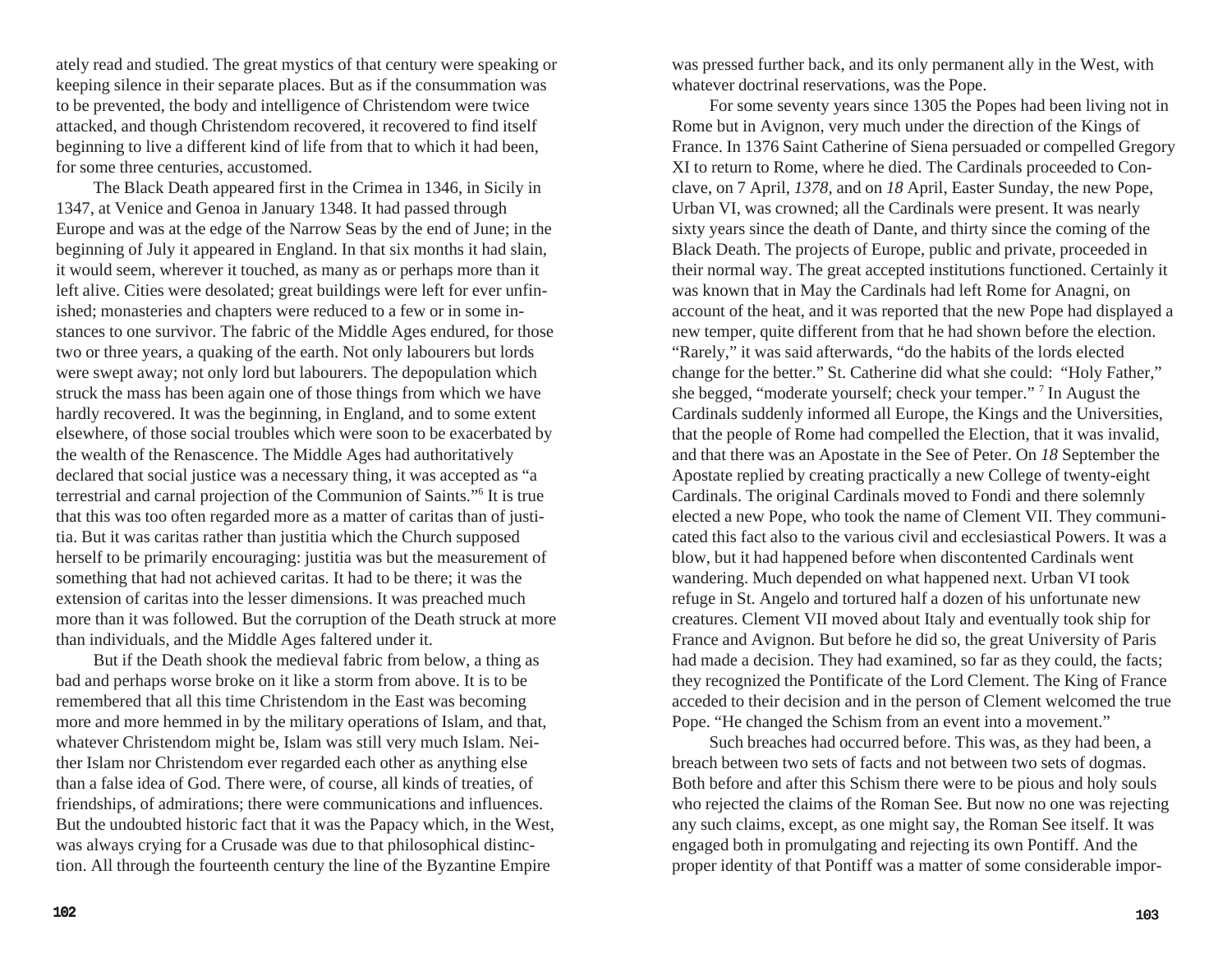the Hierarchy, of the Papacy. Belief admitted its principles, but their visuality wavered; reason had to find a way round itself. Necessity triumphed; it was denied, but it could not be forgotten. Since its beginnings the Western Church had known no such contradiction-not of theory-but of practice. An ambiguity of apparent fact troubled the whole organization; actuality and reflection were confused. It is inconceivable that the generation-and much more than a generation-which received the shock and the continuity of disunion should not have eased men's minds towards dispute and hostility. The split of the Reformation was already prepared.

Byzantium fell; there opened in all the West the new wealth of the Renascence.

Note s for chapter 6

1 .*The Allegory of Love*, C. S. Lewis.

2.Ibid.

3 .*John Scotus Erigema,* Alice Gardner.

4 .*The Cloud of Unknowing,* Dom Justin McCann.

5 .*The Book of Marjory Kempe,* edited by W. Butler-Bowdon.

6 .*The Poor and Ourselves,* Daniel-Rops

7 .*Inner History of the Great Schism,* G. J. Jordan, from which the quotations are taken.

8 .*Popular History of the Church,* Fr. Philip Hughes.

Obedience. The more militant Withdrawers sent an army against Benedict in Avignon and besieged him there. But this action shocked the more moderate party; Benedict, after all, on their view was the true Pope. It was one thing to beg for Cession and another to revolt in war. The University of Toulouse wrote to the King of France, protesting against Withdrawal. Their view was that it had made everything even worse and encouraged all kinds of disorder. When Benedict heard of this he slipped away from Avignon and sent Cardinals to negotiate with the King. The King gave way. The other side had done nothing to enforce Withdrawal on Boniface, and France was tired of being under irresponsible ecclesiastical government. Restitution of Obedience was determined, and carried out in 1403, with appropriate tears and *Te Deums,* the Lord Benedict having first been put on his good behaviour by a treaty. It was in France understood that the Pope, and proclaimed that everyone else, had repented.

The repentance was but moderate. Within three years, the Schism continuing and Benedict displaying anything but a spirit of peace and reconciliation towards the Church in France, the French authorities took a new line. By 1404 tempers were rising and in 1406 there was a Solemn Disputation, in the course of which the Way of a General Council was again mooted. It was asserted and known to be uncanonical- But reply was made that it was not always a necessity to keep the order of law, for while law was kept, Christians were perishing; "the Pope can err and can sin, but the Church is so full of love that it cannot wander nor err nor commit sin." The aim was to be " Cession by force," and the means were to be Withdrawal of Temporalities. The Church in France pronounced the word " Necessity."

In England the effect of the Schism had been twofold. A Parliament held at Oxford had originally determined to support the King in following the Obedience of Urban. But that did not end the violence of the quarrels, as is seen in the case of John Wycliffe. He at the beginning had approved of Urban. But his chaotically academic mind, his sincere piety, and his violent vocabulary all led him into extremes. He came nearer and nearer to denouncing the Papal theory, and presently he was doing so. He feltperhaps he exaggeratedly felt-the harm of the Schism; he talked about the Italian as others of the English in our day have talked about another Italian. " The Pope," he said, was " the head vicar of the fiend," " a member of Lucifer." It became more and more dear to him that the Pope was not in a state of grace, and that a state of grace was a condition of all lordship, dominion, and property. Lordship and dominion belong only to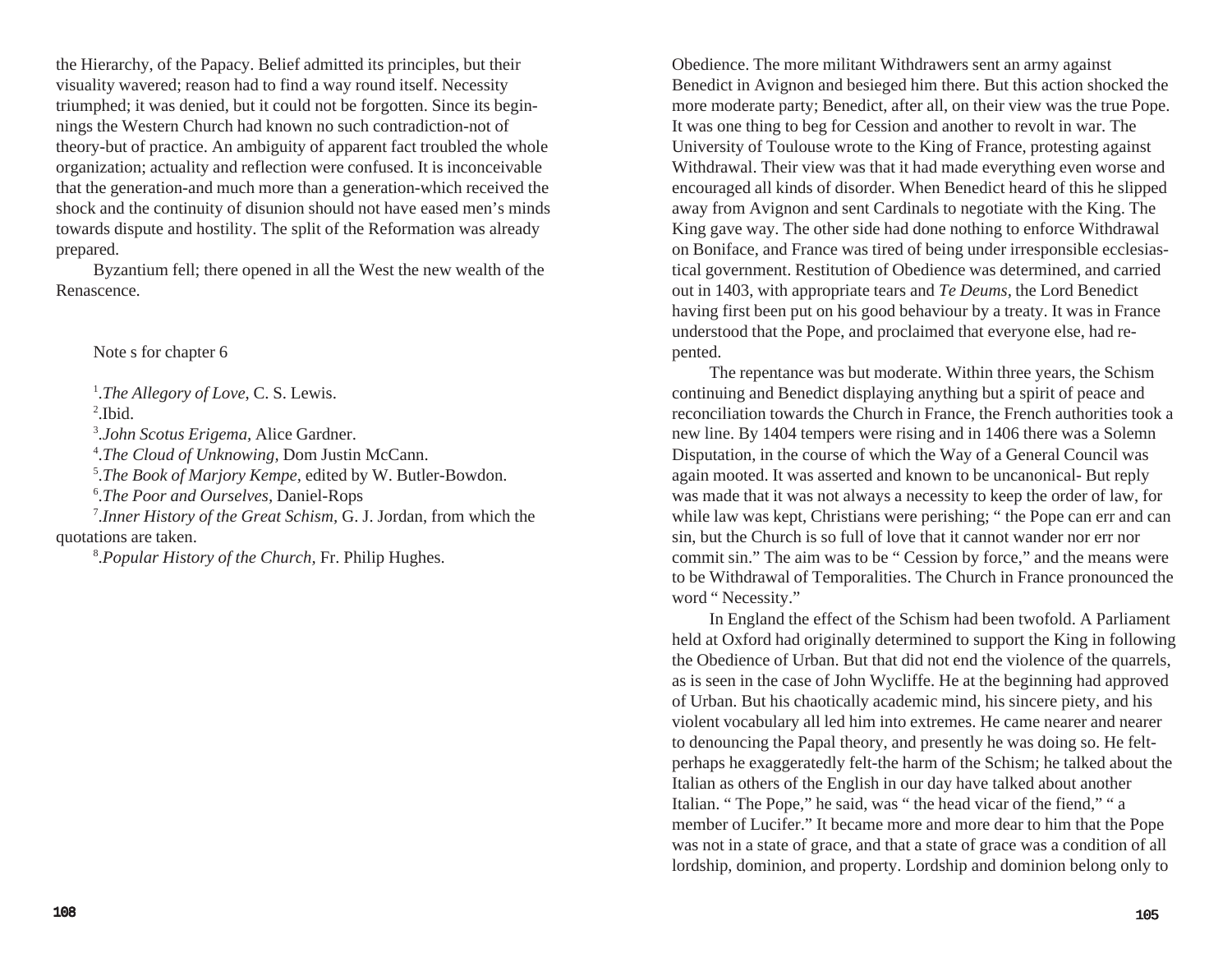those in a state of grace. And who is in grace? Those who follow righteousness and the will of God. And who ... ? alas, the old danger follows-" those who do what I think they ought to do." Dominion and the right to obedience were to depend on character. It is to be admitted that the character of Urban seems to excuse, if any could, the refusal of obedience. Yet if obedience is to depend on characterit was but a variation on the old Gnostic theme: there is a superior set of people in the Kingdom of God. It looks as if Wycliffe thought there were.

In London and later at Constance it was decreed that whoever preached that a bishop or priest, being in mortal sin, cannot ordain or baptize, "let him be anathema." The great Gerson declared that those were anathema who laid it down that all *dominium* and *dignitas* were founded *in justitia Caritatis.* The Church could not bring itself to assert that a lack of *caritas* in the lord freed his subordinates from obedience. At the same time it was clear that a lack of *caritas* in the Two Claimants was highly embarrassing to the Church, and that an effort was being made to force upon them the Cession that should have been due to *caritas.* What was the justification? any principle? necessity? In effect, necessity : " pia quaedam necessitas."

Extreme individualists, like Wycliffe who announced that God had mercifully cloven the head of Antichrist, in order that the two parts might destroy each other, remained practically negligible, except in as far as they expressed in that day the continuous subterranean evangelical Revolt. The *communis sensus* of Christendom rejected them. On the other hand the same " common sense " began at last to have its effect on the Claimants. They were reluctantly forced towards each other. Boniface at Rome had been succeeded by Gregory XIII and both he and Benedict were committed by oaths to cede, if the other did, or if the other died. It was agreed that the Two should meet at Savona Circling nearer and nearer, they approached, but they never met. A secret communion of reluctance prolonged discussion; date after date was fixed, and date after date went by. " One is a land animal that fears the sea, one a sea animal that fears the land," it was said. Gregory tried to create Cardinals; Benedict to excommunicate afresh all who opposed him. England and France both denounded the "Concurrents." The Cardinals deserted their respective Heads, and sent representatives to Leghorn. By the authority of the Cardinals and the King a Council was called at Pisa. Could it be done? No; except – in *casu tam necessario."* Could the Colleges unite (since by definition one must be schismatic)? Necessity. Could obedience be rightfully rendered them? Necessity. Could the Council elect a

new Pope? Necessity. And so on. But the whole of Christendom meant action. The Emperor Rudolf presented twentythree objections, but the Council desperately overruled them. On grounds of schism, perjury, and suspicion of heresy, it deposed both the Concurrents, and elected another, Alexander V. The Concurrents refused to submit, and each called a Council of his own, though their supporters dwindled daily. Of the three " it was the third Pope, the one of the three who was most certainly not Pope, whom practically the whole of Christendom obeyed."<sup>8</sup> Unfortunately in less than a year Alexander died, and the harassed Council elected John XXIII, an unfortunate of debased character and feeble statesmanship. The Emperor Sigismund at last compelled him to do what was there to do – convoke a Council. It was by Canon Law, no more legitimate than Pisa.. But it met at Constance, and Necessity (under the shape of the Emperor) controlled it. It burnt John Huss who was full of similar anarchical ideas to Wycliffe. It deposed John XXIII on the usual superb medieval string of charges. And at last, over- awed or repentant or weary, Gregory XII sent letters to the Emperor convoking a Council at Constance and then abdicating. He was eighty-nine, and by that act of an old man's surrender he saved the Papacy (as men say about such things). The Council deposed Benedict, who had fled to Spain and stayed there cursing both the Cardinals and the kings; it proceeded to a new election, and the Lord Cardinal Odo Colonna became Matin V. Necessity had done its work. It was promptly denied. The Conciliar effort to control the Papacy continued for some twenty years, and failed. The Popes reestablished the autocratic government of Rome as of divine providence. The Council of Pisa was denied to be a Council; the Council of Constance was admitted only from the letters of Gregory. But it remains true that the new Papal success was precisely due to contra-Papal action.

A man who, at the age of 12, had entered the University of Paris and heard the first news of the Second Election in 1378, would have been forty-eight when the Council met at Constance. But a man born in 1378 would have been thirty-six. A whole generation had grown up to manhood and to theological thought in the presence of the Schism, the Two Concurrents, the efforts of the National meetings and of the Kings. He had been used to denunciations and excommunications; he had been used to regarding halfChristendom (his own or the other) as out of regular communion, and in a state of revolt. He had been used to Withdrawals and Restorations of Obedience. He had been used to hearing from, say, Paris or Oxford, that he was to do this or the other ecclesiastically. He had been used to arguments and sermons on the Nature of the Church, of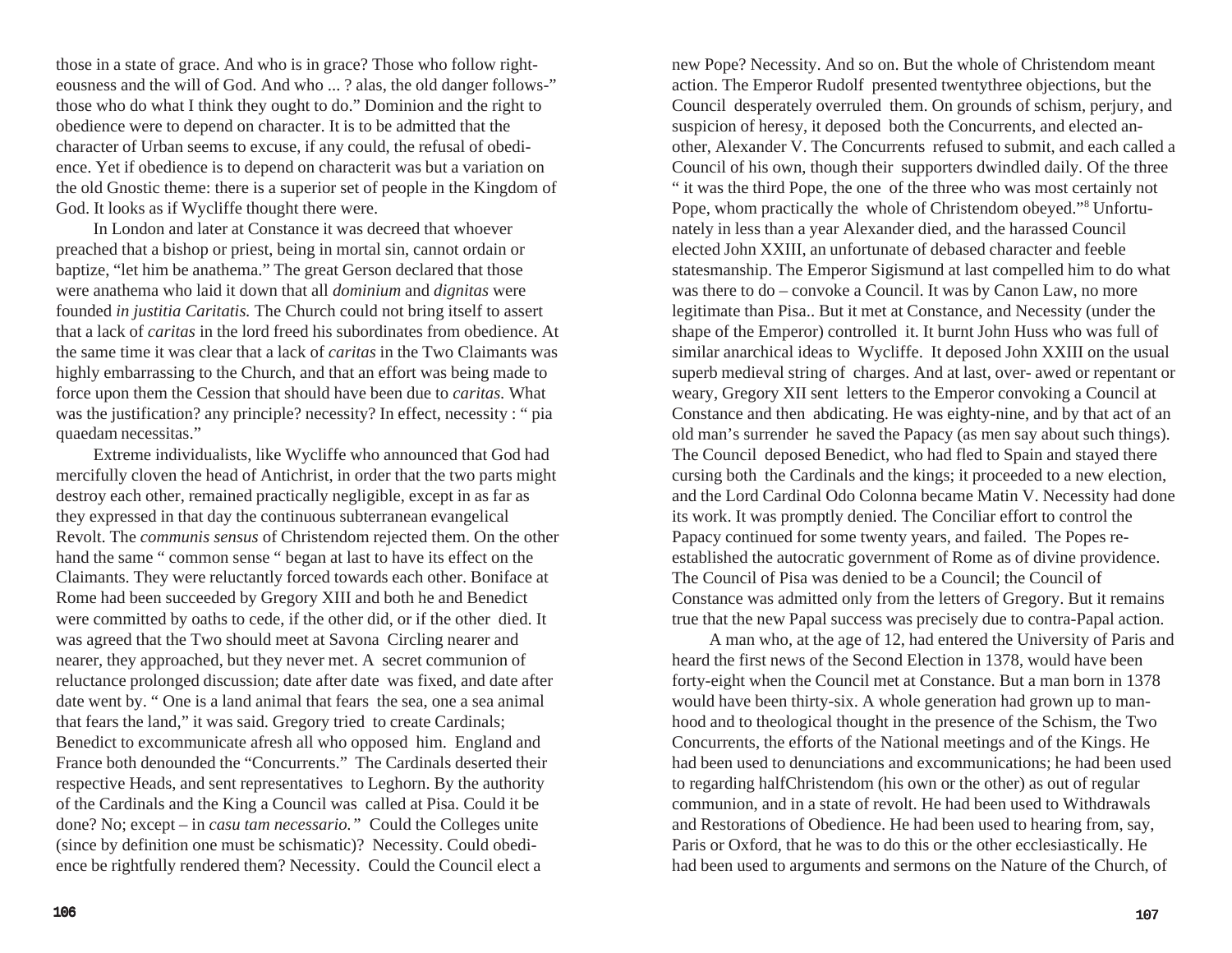### *CHAPTER V11*

but still gold. The Middle Ages had desired greatness and glory and gold as much as their children; virtue after them was not so very much impaired. But the metaphysical vision which had illuminated those otherwise base things was passing; they were no longer mythological beyond themselves. Man was left to take glory in, and to glorify, himself and his works. Had chances been different, there might then have been a revival of the old wisdom of Christ as *anthropos;* the secrets of Christendom might have enriched with new significance the material world. It was not to be; the *anthropos* had been forgotten for the *theos,* and now the other *anthropos,* the Adam of Augustine, the *homo sapiens* of science, preoccupied European attention.

But the *Homo* was, at points, compacted and solidified. The Prince arose, and the separate Princes. The rise of the nations had exalted those figures of surrounding kingship to more and m9re of a formal equality with their centre the Emperor. The Empire had been lost to Islam in the East; it was lost to Europe in the West. It was to linger there uncertainly till 1805, as in the East it was to be half-revived in Muscovy until 1917. The Great Schism had encouraged the Thrones, for the decision between Pontiff and pseudo-Pontiff-the decision which of them was which, the decision which of them was canonically and righteously which, and where grace lay-had depended largely on the Thrones. A hundred years had nearly passed, but the vibration lingered as the vibration of Napoleon lingers to-day. It lasted the longer because, by a natural impulse, the Throne of Peter became one also among the Thrones. The Lord Alexander VI claimed, formally, to be sovereign over sovereigns; but his alliances and his armies and his treaties compelled him to be regarded as a Prince by the Princes. "The Lord Alexander VI was a very great man"2 – so ; but his manhood preoccupied the world more than his Vicariate, and by an inevitable process both he and his allies and his opponents tended to regard Christ – in his Church – as the Vicar of the Roman See rather than the Roman See as the Vicar of Christ. Messias was a province of the hierarchy and of the Head of the hierarchy. It was but a part of the general change. Louis XI was even more superstitious than Louis IX but he was less supernatural. The Emperor Maximilian had some thoughts of making himself Pontiff, thoughts which would hardly have occurred to St. Louis. The sacerdotal was a. rank in the aristocracy, but the saintly had lost its appeal. It had ceased to be fashionable, and even when only fashionable sanctity has about it an energy in which the very fashions tremble. But now for awhile it was not much more than one of its own relics.

*Homo*, that is, had entered religion also. The cry of "Another is in me " had faded, and the Renascence glory was not attributed to the Acts

# *THE RENEWAL OF CONTRITION*

In that new and grand outbreak of wealth and diverted energy, it can be seen that the effort to impose upon the halfconverted masses the great complex of exchange rooted in redemption had failed. The effort had been made by means of the continual effort towards conversion, through generation after generation, and by the imposition of authoritative command. From the Pope to the acolyte, from the king to the serf, from the scholastic doctor to the least actor in the Mysteries, the effort of converting disobedience through obedience to a love of Reconciliation in obedience had failed, and the' effort of compelling obedience by the force of the mere organized means of Reconciliation had failed. It was not, of course, surprising; it was what had always been foreseen. Christendom had betrayed itself again, as, since St. Peter, it was always doing. There was to be, as there always has been, a sharp and violent recall. It was not for nothing that Messias had uttered one of his most appalling and ambiguous sayings: "Behold, I am with you always."

The particular state of things which we call medieval drew to its end in an outbreak of energy, and sometimes a rather feverish energy. The Middle Ages did not know that they were ending but they did know that they were changing. They knew that the East had fallen and that the Turk, that Islam and its Unincarnate Deity, were in Constantinople, and threatening the West. They knew also that Antiquity had returned-in manuscripts, in statues, in prestige. They knew that navigation was expanding. They knew, in fact, that their own Victorian age was past and that a whole new mode of living was at their disposal; they were the heirs of everything. Over all Europe went up a kind of scream of colour. The Middle Ages had had both screams and colour; they had had enough worldliness. But formally they had always, at a certain point, intended to dissociate themselves from worldliness. The admiration there paid to the glory of Man, of Homo, had been checked by an awareness of the need of the New Birth. The Renascence tended to forget the need for any other Birth but its own.

The traditional figure of the Renascence used to be Alexander VI. It is impossible not a little to regret the rehabilitation of the Borgias. To remember that the family produced saints is one thing; to make their other members nothing more than respectable worldly princes is quite another. The magnificent and magical figure of Alexander had once, for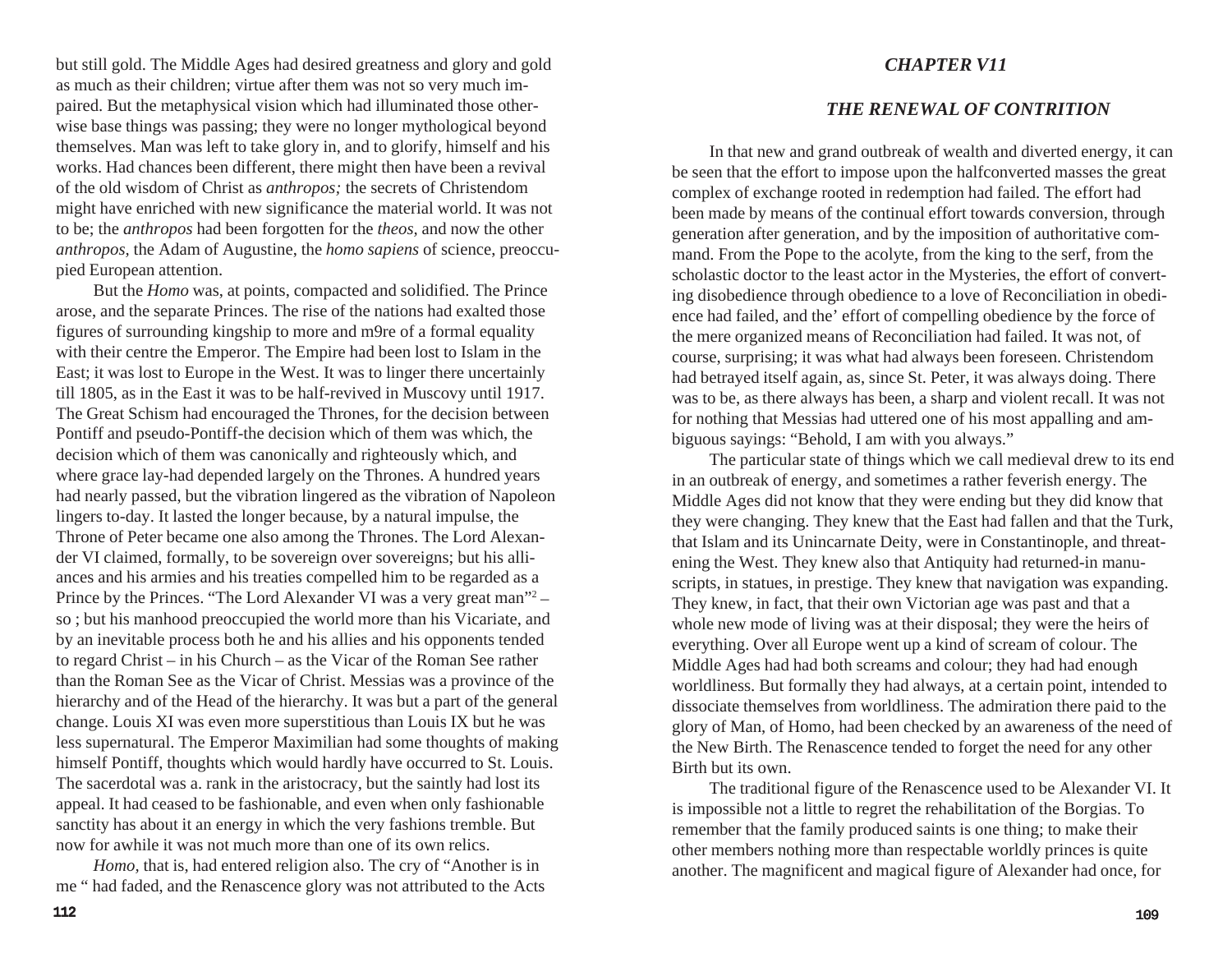those who could accept it, a particular attraction. And only morons were repelled by it from the theory of the Papacy. Romantics who were not morons were drawn to it precisely because of the theory of the Papacy. Wicked bishops and wicked kings were common enough. But that the concentration of wickedness-avarice, pride, murder, incest-should exist in the See; that the infallible Vicar should possess the venom and be in love with his own uncanonical daughter; that that daughter should be throned in the Chair itself over adoring Cardinals, and that the younger of her two brothers should assassinate the elder, and the awful three-the Pontiff and the two children-should wind the world into their own skein of lust and cunning ... this was the kind of thing that demanded the implicit presence of the whole future Roman development. The incarnation of Antichrist (romantically speaking) must be in the See of Christ. The Scandal of the Church had to be a scandal of the True Church, or it lost half its lurid glory.

It seems it was not so. Lucrezia was less lovely and more moral than had been supposed, and Caesar, if as brilliant, was almost always excusable, and Alexander himself is no more than a great Renascence statesman, and it was most unlikely that he poisoned cardinals or even died of the venom himself; alas, only Christian rites took place in the Pontifical chapels, even if the tapestries were a little pagan. The myth, however, had this to be said for it-it was contemporary. It was no more a late Protestant invention than the other legend of the Lady Joanna, Pontifex Maxima in the Dark Ages. It was accepted by pious and credulous chroniclers of the day. It was the kind of fable the Renascence liked, and it was enjoyed as a myth of that new discovery of the Renascence-Homo, Man.

It can hardly be said that the Middle Ages had neglected Man. But then everything that the Renascence carried on was begun in the Middle Ages – science, art, scholarship, exploration. The Middle Ages paid their normal attention to the ordinary affairs of men, as all normal attention must be paid, *semper, ubique, ab omnibus.* When, however, they thought about those affairs, they imagined them in terms of God and grace. And eventually their energy could not live up to the dazzling circle of dogma within which it operated. God was everywhere the circumstance of all lives. Men had been over-nourished on such metaphysics, and the Renascence abandoned the idea of that universal Circumstance to attend to lesser circumstances. Change, sin, and intelligent delight in the creation had all been at work, and now they did not so much break bounds as withdraw from the bounds. The thought of the Middle Ages was not limited, but perhaps its philosophical vocabulary was. Persistently and

universally the stress changed. The Lord Alexander VI was no worse than some of the medieval Popes but he was – ever so little – different. He and Julius II and Leo X all accepted the Mass. But it is difficult to think of any of them as being primarily and profoundly concerned with the Mass. They were probably – even Julius-more humane than Urban VI but they were also more human. Urban was said to have read in his Breviary while he listened to the moans and shrieks of the tortured Cardinals; it would have been more characteristic of Alexander to have read pasquinades or love-songs while he caused to be poisoned – if he had done – his prisoner the Lord Giambattista Orsini, Cardinal-Deacon of Santa Maria Nuova. Erasmus was as Christian as-and much less anti-Papal (so to call it) than-Dante. But the monks, the heavy and certainly stupid monks, who denounced Erasmus were, in a sense, right. There was a great deal to be said for their point of view, though (as so often happens) they themselves were precisely the wrong people to say it. Erasmus can be studied and admired as a devout scholar. He can hardly be ranked as a scholarly devotee. Leonardo was probably a pious, if sceptical, scientist. But he could hardly be said, except in a highly mathematical manner, to exalt piety by science. The opponents of either were no more pious or devout than scholarly or scientific. The habitual and rather worn religious intelligence of the time was not so high that it could afford to abuse Leonardo or Erasmus, as those periods might have done, with a better chance, to which grace was still a dreadful reality. "It is painful," wrote a later bishop1, " to sit and see and hear men arguing on the exigencies of the human race, and plainly ignorant of all that is passing in the head and heart, of that human race, beyond their own little fragment of it." Meanwhile Machiavelli was writing about men. "We owe thanks," said Francis Bacon later, "to Machiavelli and to writers of his kind who openly and without dissimulation show what men are and not what they ought to be." Certainly Chaucer and Boccaccio had done much the same, but they had remembered what men ought to be. Machiavelli was a one-sided Augustinian; he laid open the secrets of man's natural corruption. It did not prevent his own large-minded honesty from being a simple Christian; it did allow him himself to be regarded as a myth of diabolical wickednessonly so far excusable that it was *Homo* and not *Homo-in-Deo* on which his eyes were observantly turned.

What, to such great men, was the vision of the glory of Man in his capacious intellect, was in lesser men the vision of temporal and decorative glory, and in still lesser the vision of nothing much more than gold. Gold still for delight, for ornament, for display, as well as for possession,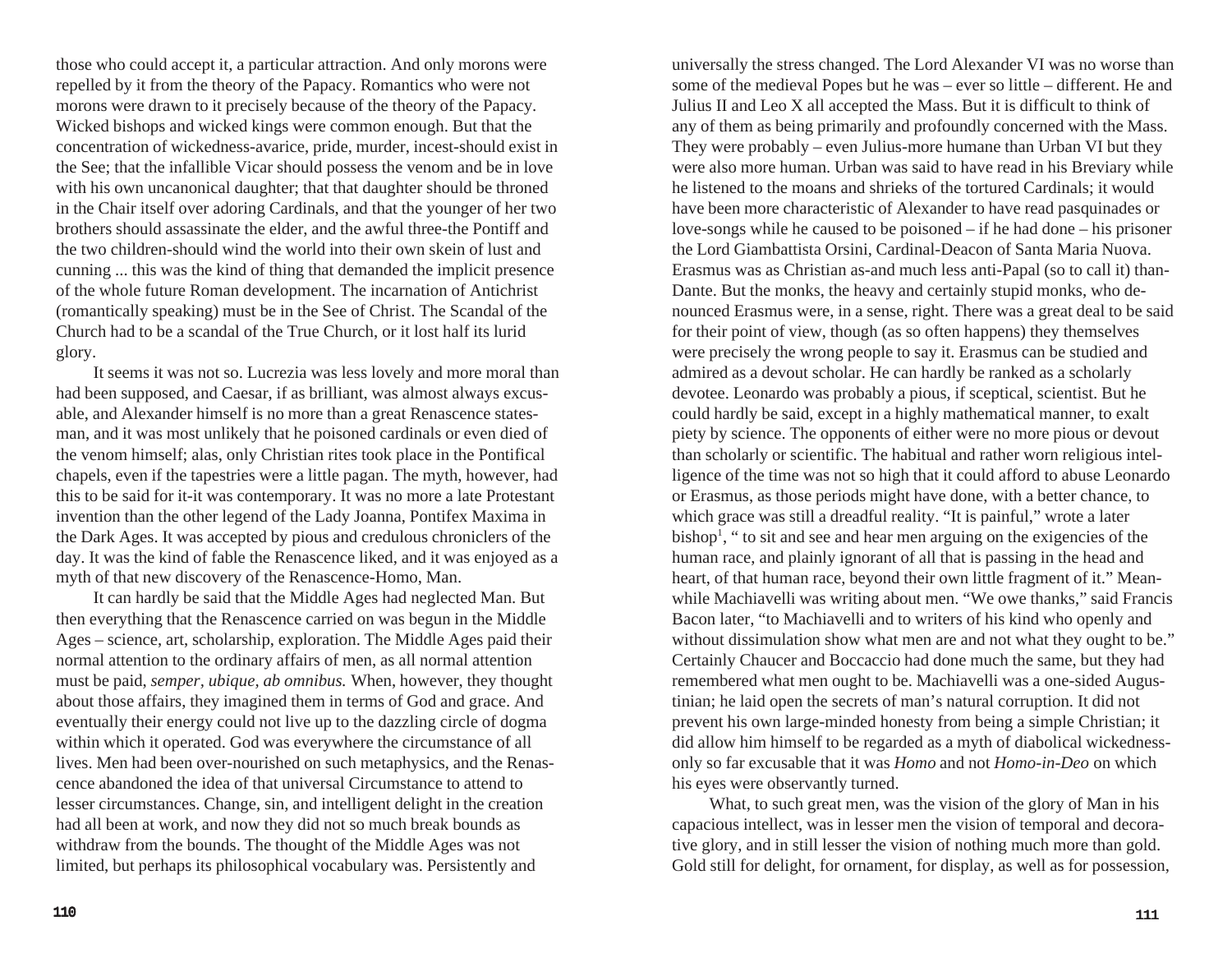was setting him slowly at odds with his world – as for instance with the five thousand relics which the Elector Frederick of Saxony kept in the Castle Church at Wittenburg, and with the theologians who stressed the language of "works."

In 1517 a travelling preacher of Indulgences came near to Wittenburg; the Elector of Saxony had forbidden the sale to take place in his dominions, and the frontier was not crossed. The preacher was a Dominican named Tetzel; his work was assisted by the Archbishop Albert who had announced in a declaration of the benefit of the Indulgences that-at any rate for those applicable to the souls in Purgatory: "Nor is it necessary for those who contribute to the fund for this purpose to be contrite or to confess." Tetzel preached enthusiastically; his hearers bought. In the miracle of coinherence there is no reason to suppose that the Indulgences were not effectual for all the glad and aspiring ghosts to whom they were offered. But of that assistance offered by the Church militant to the Church in purification the earthly scandal was an unfortunate result.

The tales told of Tetzel would be incredible were it not that the thing happening is so often more like a fable than the thing supposed. Luther, writing to the Archbishop, said that people reported Tetzel as having preached that "there was no sin so great that it would not be absolved thereby, even if, as they say, taking an impossible example, a man should violate the mother of God. They believe that in-dulgences free them from all penalty and guilt." It is unlikely that Tetzel meant to commit himself to the heretical belief that an Indulgence could free from *guilt*, as distinguished from the penalty. But it is not impossible that the crowd of German listeners understood him so, nor that his crude phrases may have risen to wild extravagances of rhetoric, carried off precisely by his choice of the impossible image of the *anthropotokos* to particularize. Conceive a Shakespearian clown agitating for piety remote from the quiet studies of theologians, and the situation is credible. Tetzel afterwards denied most of the charges, believe him or not.

Even the broad taste of the times was a little shocked. Tetzel and the Fuggers' agents together were a little too much. The combination of a reckless oratory and a careful calculation were a little too – Shakespearian. Even so nothing might have happened if Luther had not been converted, "in the twinkling of an eye," to faith. He had known the Spirit. It had not entered his head to believe anything but that the organization of the Church was at bottom actuated by the same Spirit. Yet his parishioners were full of the Indulgences and not at all full of contrition. Contrition

of that Other. Christ was encouraged, at need, to act the deeds of *Homo;* hardly his own. At this particular moment in the history of Christendom acts had got largely out of hand. Faith (in St. Paul's sense) was, no doubt, much practised secretly but the most characteristic spectacular acts lacked its validity. The acts of a man without that validity tend to involve his lower nature more and more, and even the imaginative acts of the Renascence did not reach to " the top of speculation," except perhaps in the effort of Leonardo to measure the very angle of creation itself. The *Mona Lisa is* the effort of art to discover and pattern the very first creative movement of a smile; the whole superb labour of its painter discovered in creation the mathematical motion towards a similar ostentation. And even the vision of heart's peace so dear to Erasmus may have demanded for its full affirmation a second series of acts for which perhaps the great scholar knew his own incapacity.

The cry for Reform which is always heard in the Church was no less vocal then. It had always been admitted that a certain magnificence was becoming to the secular ritual of the Church. Ritual and magnificence were now becoming vices, and the austerer minds felt them so; nor was there discoverable, as so often there had been, a compensating energy in the convents and hermitages. Convents had become the subject of anxious consultation everywhere, which is not to say that they deserved it everywhere. But Another was no longer lucidly within their inhabitants; the lives which those inhabitants did not noticeably lay down for their brethren, as Clement of Alexandria had taught, attracted the attention of both better and worse men. The reforming party clamoured, as always, for alteration, and were, as always, right. But because they were always clarnouring and always right, no effective action was taken. They declaimed like the Communist leaders of our own day. They directed their attacks pointedly to the personal lives of the ecclesiastical officers. It is only of recent years that that personal attack has seemed to fail. Few Roman Catholics now denounce the secret vices of the Pope; few Anglicans exhibit the loathsome corruption of their Archbishops; no President of any Free Church Council is accused of sodomy or sloth. Perhaps indeed their lives are more pure, or perhaps vociferousness has merely exhausted itself.

Nevertheless a crisis approached, and the sublime discretion of our Lord the Spirit deigned to assist its production by the means of two characteristics of Christendom--exchange and conversion. As was said earlier, co-inherence had been the very pattern of Christendom; we were not to be merely inheritors but " brethren and fellows and co-inheritors of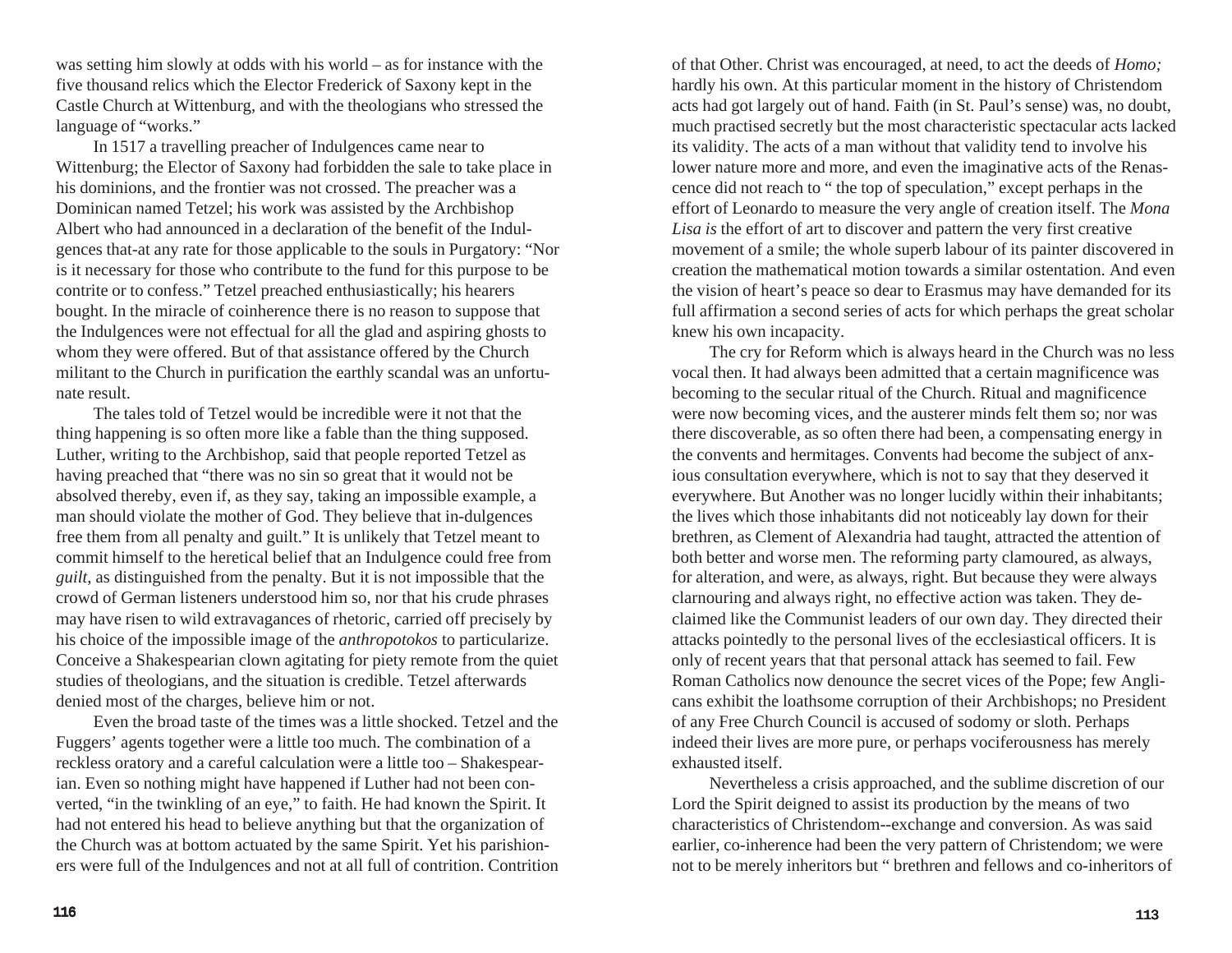the name of salvation." And as Augustine had taught that that co-inherence stretched back to Adam, so Christendom had carried it forward and beyond into all relationships, up to the last point of the active blessed. The invocation of Saints had arisen from it, and the practice of indulgences had defined it in action. The first Indulgences had been declared to the early Crusaders; all temporal penalties of sin were remitted to those who fought. Ibis was but a method, and two steps were still to be taken before the whole superb and dangerous knowledge became defined. In the thirteenth century Alexander of Hales defined the Treasury of Merits, and in 1343 the doctrine was accepted by Clement VI. In 1457 Calixtus III formally declared that the exercise of such powers was applicable beyond this world, so mightily had the organization become conscious of itself. It was indeed rather a new manner of measurement and a ratification which was then proclaimed, since prayer had always been believed to be effective in the Divine Will. But an accurate method of exchange was then presented to the faithful; by doing *this, that* would be achieved. Indulgences were "applicable to the souls in purgatory." Acts of love could be, definitely and locally, offered to the dead; the visible and invisible worlds co-inhered in that grace; the great means of substituted love became as visible on earth as it was in heaven. Money was, on earth, a means of artificial exchange, and could be, now, a means of the art of heavenly exchange – money given in repentance, in faith, in love. As the intention was struck into act – "as the money chinks in the box" – the effect was achieved – "the soul springs from purgatory."

It was, however, the chink of the money that too much deflected attention. The Lord Leo X, acting within his Pontifical rights and (by definition) offering the faithful a new opportunity of concrete and calculated exchange, and no less profitable to all souls concerned for being concrete and calculated, issued a special Indulgence. That he wished to use the money obtained for building St. Peter's was the Lord Leo's own responsibility, and his own business how much piety went to the building. The arrangement made, however, did rather savour of simony. A particularly brilliant financial idea occurred to someone – to Leo, to a Cardinal, to the Archbishop of Mainz, or (since God frequently confounds his own works by the most unlikely instruments) to some clerk in the train of the Archbishop or in the Papal Treasury at Rome who never perhaps lived to see the catastrophic results of his moment of commercial intelligence. The Archbishop of Mainz, Albert of Hohenzollern, had just been elected. He was not yet of canonical age to hold a bishopric, and he already held two others – he was Archbishop of Magdeburg and Admin-

istrator of Halberstadt. He offered the Pontiff ten thousand ducats for concession and confirmation. It was agreed that the money should be advanced by the great banking house of Fugger and paid to the Pope, who should then allocate to Albert, for the Fuggers, the receipts from the Indulgences. The Fuggers took over the management of the sale, arranged for commercial travellers – that is, preachers – sent agents with them to check the takings, and shared the results with the young Archbishop. Such was the idea, such was the arrangement. Unfortunately whoever thought of it dropped a lighted match into that unknown cellar of man's mind which contains the heavily dynamic emotions known as "faith" and "works."

The sale was to begin from 1 April, 1515. Some six or seven years before, the second element in the approaching crisis had been prepared. A young monk of twenty-five or so, older by a year or two than the involved Archbishop of Mainz, had found himself involved in another desire. His name was Luther; he was an Augustinian. Our Lord the Spirit permitted him to follow Augustine in Augustine's primary and continuous desire and to experience conversion. He laboured for it; he suffered austerities, he read, he studied, he prayed, he agonized. He toiled under the teaching of William of Occam that salvation is (after grace) a matter of the will. It is conceivable that it was the later scolastics who were antipathetic to Luther; he liked Athanasius and read Augustine with passion. But all his duties, the sacrament and the solitary studies, brought him no help. The great organization of redemption coiled round him and his soul was in despair. "When I looked for Christ it seemed to me as if I saw the devil." A thousand years earlier the universe for Augustine had shifted its centre in a garden; it did so suddenly now for Luther – it is said, on the *Scala Sancta* at Rome. In a passion of hopeless revolt against the will he had read the *Epistle to the Romans;* he remembered suddenly "The just shall live by faith." He remembered; he stood up; all things swung into order. "The just shall live by faith." Faith.

It was not primarily the scholastics, however, but Aristotle who, he felt, had misled him and more enraged him – "that ridiculous and injurious blasphemer." "My soul longs for nothing so ardently as to expose and publicly shame that Greek buffoon, who like a spectre has befooled the Church." Aristotle had done nothing that he had needed, and brought no Peace. He wrote to another Augustinian "You say with Israel 'Peace, peace,' and there is no peace; say rather with Christ 'Cross, cross,' and there is no cross. For the cross is no more a cross once you say joyously: 'Blessed cross, there is no tree like thee . . .'" It was this experience which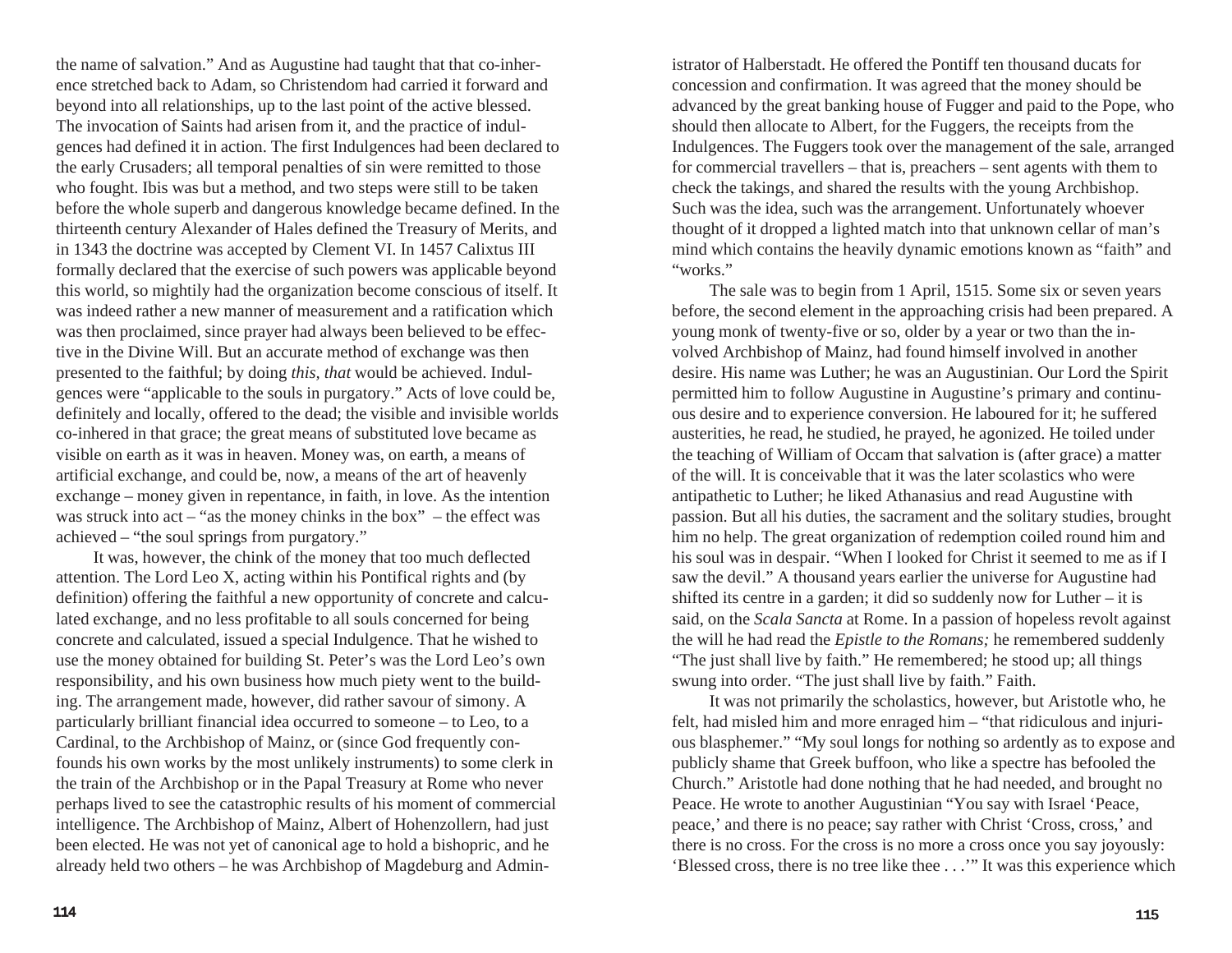companions took the vows. Among the companions was Francis Xavier, once a lecturer on Aristotle, converted and indoctrinated by Ignatius. In the same year another young classical scholar, a Frenchman who had published in 1532, with much applause, a commentary on Seneca's *De Clementia* (strange choice!), and had been living since in seclusion at Angoulême, also after conversion, composed a small treatise on the primal doctrines of Christianity. His name was John Calvin, and the book was the first draft of the *Institutes of the Christian Religion.* The German Bible, the Jesuits, the *Institutes-* all in one year. And Luther, Ignatius, Xavier, Calvin – the dates of their births are important, but those other dates of conversion are much more important. In that great age of Homo, with its magnificences of scholarship, architecture, art, exploration, war, its transient graces and terrene glories, it pleased our Lord the Spirit violently to convulse these souls with himself. Grace seized on those strategic centres for its own campaign. It struck suddenly outward, as its most divine way is – since the wise Pharisee collapsed outside Damascus – and now in a German, a Frenchman, a Spaniard-and many others after them. It had done so, often enough, in the Middle Ages, as since; its business is always to restore contrition to man. But now, when contrition, admitted as a theory, had largely disappeared as a fact, it renewed contrition. The awful conflict opened with those separate vigils of conflict. Contrition had been left, by the Archbishop of Mainz in one set of indulgences, to the souls in purgatory, and he was technically correct. But the result was that, in the other set of indulgences, for those living on earth, the need of contrition could hardly be stressed. The Rites of the Church, however, even in that age of *Homo*, invoked Immanuel. Her governors celebrated them but did not preach their conditions – nor Repentance, the greatest condition (save Faith and Charity) of all. They left it, at best, to be presupposed, and what was presupposed the Spirit gave the Church again – or gave her Lord through her. They had professed contrition for their own purposes; they received contrition for his – "good measure, pressed down and running over." The champions of it and of its assurance – assurance by experience, assurance by belief-sprang into action. That they came as they did – hostile, militant, complete was due precisely to the condition of sin in which Christendom had found itself and to the redemption which everlastingly works within her.

The tumult passed, inevitably, from souls to minds; minds commanded bodies; bodies took to weapons. The Religious Wars opened as formulation began. It centred at first on those old recurrent questions of the will, and the will in relation to grace, and grace in relation to the

was not, in that age, a mark of the Church. But it certainly had been a mark of Luther. He had been delivered into assurance. Neither contrition nor assurance, but an obscene parody of both, seemed to him encouraged by the click-clack of the money and the mechanism of grace. The Machine had got out of control, through the faults of the hierarchy. He protested. He protested in the correct academic fashion. He put up theses for dispute; they were not extreme. He allowed "the apostolic truth of indulgences "; he said that "papal pardons are not to be despised." Nor did he produce any antagonistic theological doctrine. He protested, in fact, on the other side little that the calm thought of Christendom would not have admitted. But he did seem to reflect, if not, as Erasmus said later, on "the crown of the Pope and the bellies of the monks," at least on the prestige of the Pope and the profits of the preachers. The news of the protest spread; it reached the Lord Leo, who was goodnatured, tolerant, amused. "A drunken German monk! he will think differently when he is sober!" Alas, the inebriation was deep; Luther had drunk of the intoxicating Blood.

Even now it seems astonishing that one moment, as against so many others, should have set fire to so much. Luther was neither a great mystic nor a great theologian. He might have found all that he ever found in a thousand orthodox doctors. He denied nothing, at least in the beginning, that a thousand orthodox doctors would not have denied. But two things combined against peace and reconciliation; the first was the immediate alignment of forces, the second was certain particular conversions permitted or encouraged by the Spirit.

The alignment of forces tended to be upon that old frontier of dispute, the argument on faith and works. It has often been regarded as a technicality of theology; in fact, of course, it is a matter like most theology – of everyday life. It is a matter of understanding and approach; it is almost a matter of style. Do we do best to think of achieving what we can by ourselves? or to rely upon something not ourselves? And if either, how far? and with what modifications? In such a matter as the desirability of loving A, do we leave it to X to love A? or do we try and love A directly? which is the best method for developing a pure style of love? We all know the deplorable false styles, the styles which say with intolerable arrogance "Oh well, I do what I can," or with an equally intolerable smirk "Oh well, of course, it isn't I that do it, but Something Else" (and if the Something Else is named the effect is no better). How do we become honest? and what kind of works does "faith " in love involve? Coinherence is not finished with when it is named; how then do we best coinhere?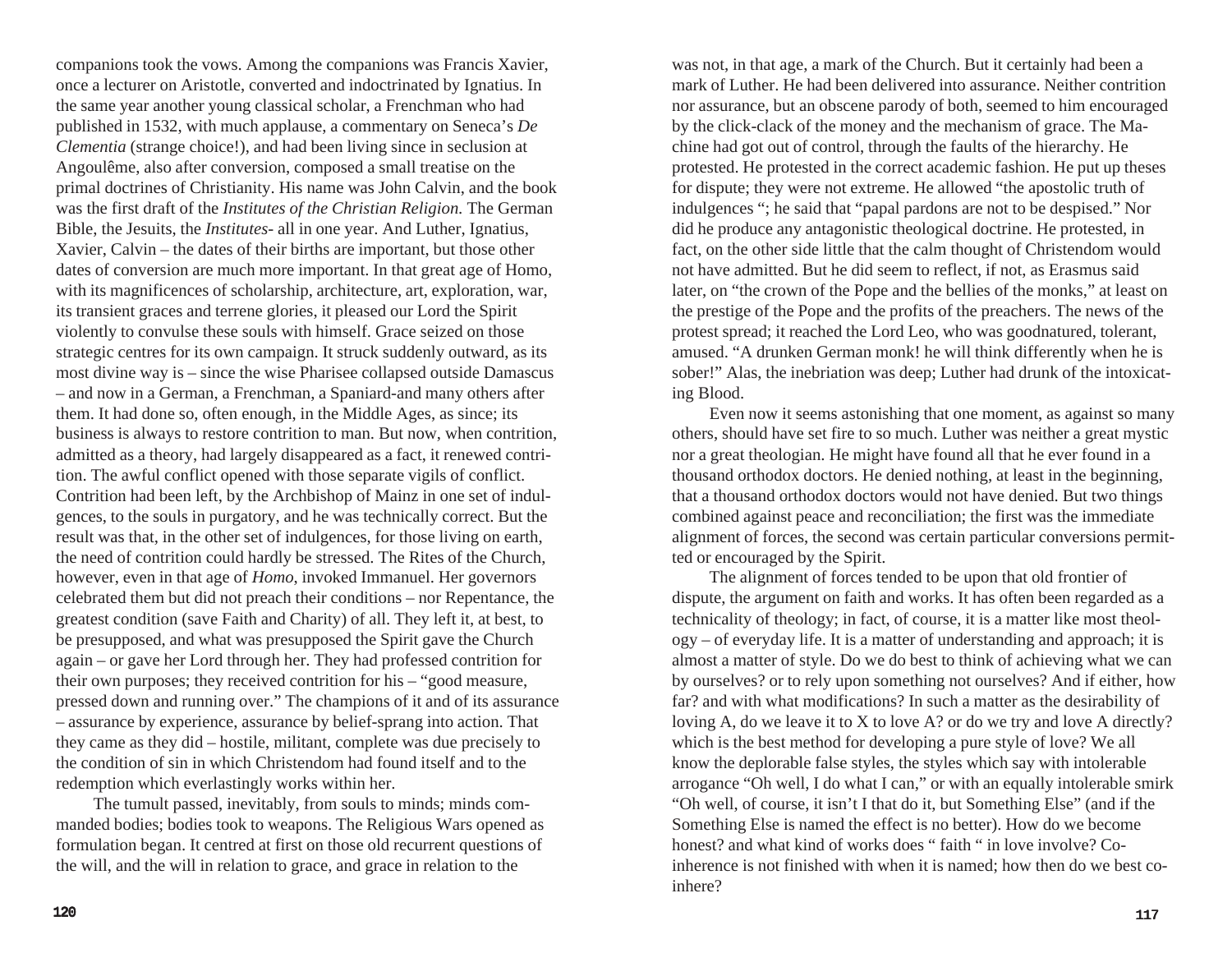High abstractions-upon which every minute of personal life depends! What is the nature of love? Christendom had felt how helpless man was to do anything; Paul and Augustine, to name no others, had become witnesses to that. You are no nearer being love because you have done acts of love. But are acts of love then of no account? Much every way, so long as you do not claim them for yours. But can I then not exist as action in love? Yes; you exist precisely, at fullest, in the acts which, most intensely, are not yours. And apart from them? Oh apart from them you are corrupt, lost, perishing everlastingly. Your acts are only from the fullness of the treasury of the all-meritorious love of God.

So, roughly, the Faith party; the Works took another, and parallel, line. You exist in those acts – yes; it is up to you to produce them. No one and nothing can produce them except you; unless you do, they will be everlastingly and eternally lost. They are of intense value; their value is such that they are not only applicable to the present situation but to all situations. They affect those dead long since and those yet unborn, as you are affected by the deeds of love of thpse not yet born or dead long since. All the sacraments are communications of love to all-through you. They at least are certain where so much is uncertain. Act then; act now; act, you. Work while it is called day. Without you and your acts-so marvellously has he limited himself that you may be co-inheritor with him-the acts of Love himself are not yet full.

The alternating stresses were reconcilable enough – in the hearts of the saints, the rhythms of Dante, or anyone's ordinary experience. Along both those parallel roads the columns of Christendom moved to take the kingdom of heaven by storm. But if the columns paused, quarrelled, turned hostile, faced each other, dug trenches along the ways? "The intellect," said Luther, "is the Devil's whore." She may be, at least, the mistress of a passionate emotion, or she may indulge her own sensuality. But, to be fair to her, it is not only self-indulgence which drives her into controversies. Something has, in this world, to be said. It was all very well for the Incarnate Glory to refrain from defining his gospel, but he left the task to his disciples, and all the infallibilities have not yet succeeded in making it very much plainer. St. Paul, it seems, was right; only the operation of " faith succeeds.At that moment there was, on the one side, a very high intellectual tradition, discovered by first-rate minds but then administered by fifth-rate. On the other side was a firsthand experience, preached largely by second-hand. On both sides were the rag-tag and bobtail of religion, and also the multitudes of the uncomprehending good. Between them were the humanists, the unfortunate intellectuals.

There was an unsatisfactory interview between Luther and the Papal Legate at Augsburg. There was a disputation at Leipzig, where Luther committed himself to the even more extreme (but ancient) view that General Councils could err and had erred. The princes of Germany, a little put about by a tax that Leo proposed to lay on the states, for a Crusade – about which everyone was very doubtful – were either lukewarm or hostile to the Italianate Roman See. In 1518 it became evident that Leo and Luther had each decided that the other was Antichrist. The Bull of Excommunication was issued in June; Luther in August replied with a volume on the Babylonish Captivity of the Church. The mitred splendours and the rituals of glory were beginning to seem to him very much like the pageanted gods of Assyria, and that fatal dream of a simple gospel was rising like a marsh-light over the toosoon-bloody swamp of Europe. Luther wrote to Erasmus, more or less suggesting an alliance. Erasmus replied much as Matthew Arnold might have replied to Wesley. He did not think either crowns or bellies worth war, but if war came he knew he would be found with the Roman See. But some of the younger Humanists went over – notably, the almost equally quiet-loving Philip Melanchthon, who thus prepared for himself (like Newman later) a future of spiritual peace and temporal distress.

By 1520 bonfires – of books, so far – were taking place. The Papalists burnt Luther's and the Lutherans retaliated. Among the fires there appeared a fresh figure-the figure of the new Emperor Charles V. He had no extreme passion for humanism, though he admired it. He had no use at all for mystical conversion. He acknowledged the Papacy, and he had a personal intention to see that the Pope fitted in with his politics. He wished to restore the power of the Holy Roman Empire, and to be himself the Holy Roman Emperor. He was young, remote, practical, orthodox, and firm. He had no intention of assenting to heresy. Yet he was the first European sovereign who was compelled to exclude orthodoxy as a fundamental necessity in his subordinate sovereigns. He began in 1521 with the Diet of Worms. He was driven to compromise – *cuias regio ejus religio.* Luther at Worms said "I can no other"; it was magnificent, but it was not politics. After Worms Luther was secluded for some time in the Wartburg; he was there from May 1521 to March 1522. The dates recall the second condition which prolonged the split through the centuries. For from March 1522 to January 1523 Ignatius Loyola was also living in seclusion and devotion – but he at the cave of Manresa in Spain. In 1534, as a result of his retirement Luther was able to publish the German translation of the Bible. In the same year Ignatius with six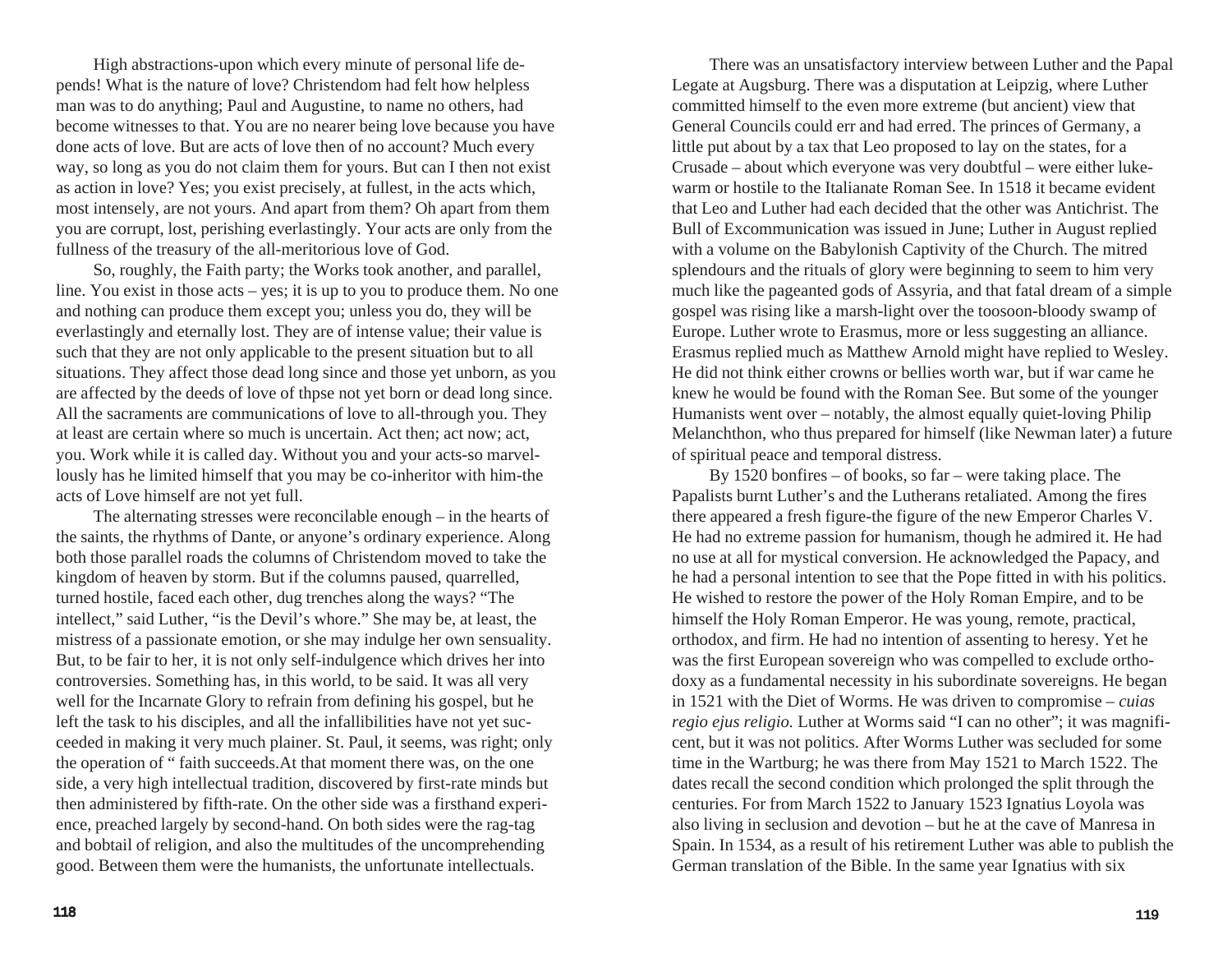### *CHAPTER VIII*

### *THE QUALITY OF DISBELIEF*

There was present, therefore, by half-way through the sixteenth century, in all the nations of Europe, to whatever Profession they adhered, the thing that had been regarded through all the Middle Ages as the worst danger-heresy. The effort to impose, as a preliminary to the great experiment of salvation, the necessary conditions of that experiment had resulted in the conditions, from any point of view, being militantly contradicted. In every country a minority of "heretics" could he and was aided by a majority of "heretics" in another country. From being a threat heresy had become a continuous event-and this was true of the Reformed and Protesting Churches as of the Roman. That the event could finally endure was not supposed. It was not imagined that various formations in Christendom could maintain themselves side by side-in spite of the evidence to the contrary offered by the existence of the Eastern Churches. The Eastern Churches had always been remote, and since the fall of Constantinople had become even more remote; they were sub ordinate under Islam. That the existence of those various Western formations, and their controversies, could become irrelevant to political and social life was even less imaginable. Heresies, however huge, were imagined to be temporary, and therefore all agreements and treaties with them were also imagined to be temporary-as we see they are to-day among the extreme supporters of our different ideologies. A man, it is felt, cannot be expected to keep faith with something which contradicts and destroys the whole nature of faith and of life. "No faith with heretics " is not an ecclesiastical rule; it is a natural and inevitable human emotion. To make a frontier agreement with a nation of cannibals cannot really forbid an intention to interfere with the cannibals as soon or as much as is convenient; we cannot seriously be expected to let the cannibals against all basis of good go on eating their aged parents. It is inhuman, and with the inhuman there can be no treaty. Ibis is the difficulty of toleration; it is also the objection to toleration. So, in the sixteenth century, the religious armies felt. Years were to go by before the secular governments were compelled by their own eventual impotency to recognize that other beliefs existed and would continue to exist. At first, and for a hundred years or so, strong efforts were made to prevent their existence. It is arguable that the one point which decided that those efforts should fail and that a different state of things should come into being was the life –

system. 'ne great fundamental dogmas of the Nature of Christ remained, in general, formally undisturbed. The Renascence had not attacked them; it had not been particularly aware of them. But it had been acutely aware of man's will, and of the glorious manifestations of man's will. In France and in Spain a more ancient experiment was again begun. Calvin and Loyola, cavalry commanders of the Spirit in the new campaign, sought also to discover man's will. But they sought its discovery in its supreme moment of self-destruction; they desired to compel it to say "My Eros is crucified." The same word sprang in both – *exercitus,* exercise, drill. *The Exercises* was the title of Loyola's manual; "this life is an exercise," wrote Calvin. That those two masters should have been opposed was, humanly speaking, tragic. They were both children of Christendom, and of medieval Christendom, and at that a medieval Christendom illuminated by the earlier Fathers. They both maintained passionately the authority of the Church. "We believe the Church," wrote Calvin, "in order to have a certain assurance that we are members of it. For thus our salvation rests on firm and solid foundation, so that it cannot fall into ruin, though the whole fabric of the world should be dissolved," and he went on to quote Augustine. To say that Calvin was influenced by Augustine is a meiosis; Augustine is invoked on almost every page of the great *Institutes.* He says of him, in speaking of the great doctrine of Election, "I need no words but his," and again, "I shall not hesitate to confess with Augustine: 'The Will of God is the necessity of things."3

It was this complete necessity which the genius of Calvin attempted to restore as the only basis of the universal Church. He desired to attribute all initiative to God, and to show that all things existed only according to the will of that initiative. " Calvinism asks, with Lutheranism, that most pregnant of all questions : what shall I do to be saved? and answers it as Lutheranism answers it. But the great question that presses upon it is, How shall God be glorified?" How but by acknowledging that in him alone is all decision? in him alone all necessity? in him alone all destination? He asserts, and we can but consent; we do it of necessity and yet voluntarily. We have chosen necessity, and that necessity elects as it will, some to salvation, some to damnation.

Augustine had said almost as much, and if it were not for Augustine's sweep of style even the "almost" would be exaggerated. But his great phrases soar above the very definitions they carry; Calvin quotes from him "We do not find grace by liberty, but liberty by grace." All the psychological doctors of the Mystical Way had assented. Calvin attempted to formulate that experience. But no such dogma has ever been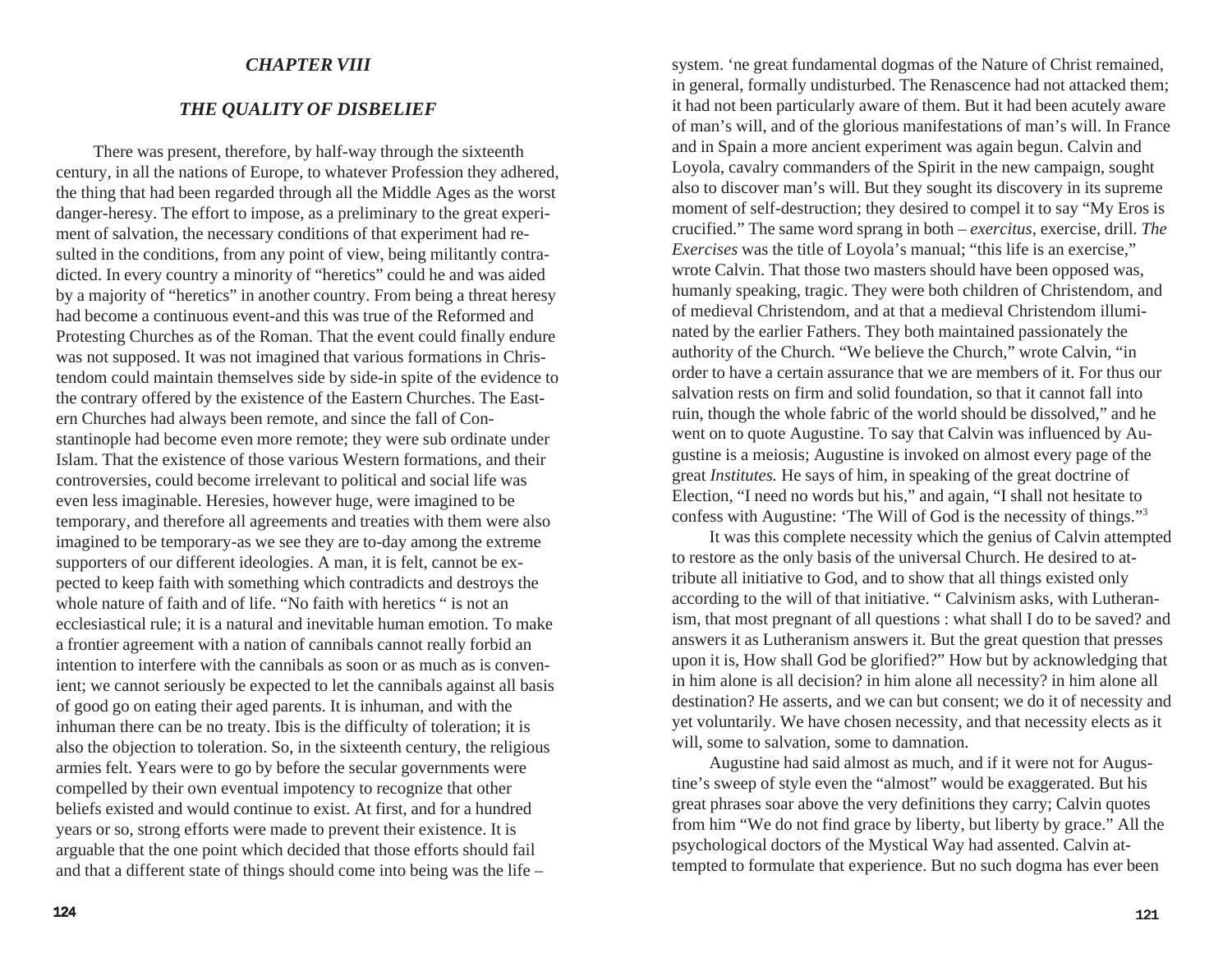satisfactory to the Church that does not involve free lives mutually coinhering, and necessity and freedom (dare one say?) mutually co-inhering. In the Crucifixion of Messias necessity and freedom had mutually crucified each other, and both (as if in an exchanged life) had risen again. Freedom existed then because it must; necessity because it could. But Calvin crucified Adam upon Jesus; "Men are to be taught indeed that the Divine Benignity is free to all who seek it, without any exception." But "none begin to seek it but those who have been inspired by the Divine Grace." All initiative is from God.

Men have not, for the most part, been able to bear the terrible paradox of Calvin, and they have pretended that Calvinism is (intellectually) much easier than it is. They have in fact (though generally from mean motives of ignorance and dislike) brought it under the condemning sentence of Loyola, "We ought not to speak of grace at such length and so vehemently as to give rise to that poisonous teaching which takes away free will." But then Ignatius had a great advantage; he did not conceive himself to be laying down the first principles of the Christian religion, but only founding an Order. He was no Calvin or Aquinas. He only sought to teach the soul to discover the personal will in its moment of destruction; he only immolated on a superhuman individual devotion the glory of the Renascence. He presumed man's personal freewill in heaven but he enlisted his followers to the loss of it on earth; so much so that the ecclesiastical authorities checked and modified the more extreme of his phrases. The Constitution of his Society suggested a subordination to superiors of a more utter kind than Rome was prepared to allow. Even the famous phrase about black and white –"we ought always to believe that what seems to us white is black, if the hierarchical Church so define it" – may allow of some discussion, though it is difficult to see in the end what other conclusion can be formally reached. What is clear is that here also contrition, election, annihilation, were living states. Newman defined the chief characteristic of Ignatius to be "prudence" – intelligence of the spirit. He, more than Calvin, exhibited (if he did not more believe) the doctrine of exchange.

Both those great men renewed the word. The sermon came again into its own, but more extremely under Calvin than under Ignatius. Of all the incomprehensibilities of that difficult time , perhaps the most incomprehensible to us is the passion of the Reformed for sermons. That men and women should wish to sit and *listen,* to do nothing but sit and listen, for hours together, is unbelievable to us, and we explain it by thinking that they were listening for heresies, listening in fear of the power of the

ministers, or listening in terrible delight to hear their enemies denounced to hell, and no doubt all these things sooner or later came in, but not one was the main thing; no, the main thing was simply the spoken word, the energy and accuracy of the spoken word, the salvation communicated in the sacrament of the spoken word. Those congregations returned almost to the "speaking with tongues" of an earlier day, though this speaking did not need interpretation, for the interpretation and the speaking were one. They returned to Pentecost and the Spirit manifesting by tongues. And besides the sermons there were other tongues – tongues of psalms and hymns and spiritual songs, but especially of psalms. Initiative of God, breath of the Spirit of God, words moulded by the fiery Spirit from the burning hearts of his elect. "Praise him upon the loud cymbals; praise him upon the well-tuned cymbals." The cymbals were the voices; their sound went over the earth, and as the wars grew darker the noise grew fiercer. "Let God arise, and let his enemies be scattered." Calvinist and Jesuit alike gave themselves to martyrdom, and the secular authorities laboured to keep up with the intellectual rage that lit the fires, fires round the stake or fires under the gallows, fires of interior contrition catching and spreading, and changed into those other fires which should destroy the ungodly and make their very flesh the burning gate of hell for, their souls, or image in their castrated bodies the sterile miseries of everlasting loss. "Let God arise, and let his enemies be scattered." The single spiritual conflicts of those great souls, those powers taking the Kingdom by violence, and radiating their violence outward through Christendom, opened into a general temporal conflict. Noise and austerity went with them; their high rage of righteousness drew armies after them, and the agony of a wailing continent replied to their silent agonies of attention. The real reformation, of which the Reformation generally so-called is but a small part, advanced. But as it came –"let God arise and let his enemies be scattered" – it too much lost the thoughts of co-inherent love. Contrition indeed was renewed – but not for its own day, only for the day before yesterday.

#### Note s for chapter 7

1.Bishop Ullathorne, 2 July, 1870. *The Vatican Council, Dom* Cuthbert Butler.

2 .*The House of* Borgia, F. Rolfe (called Baron Corvo).

3 .*Calvin and Calvinism*, Benjamin Warfield.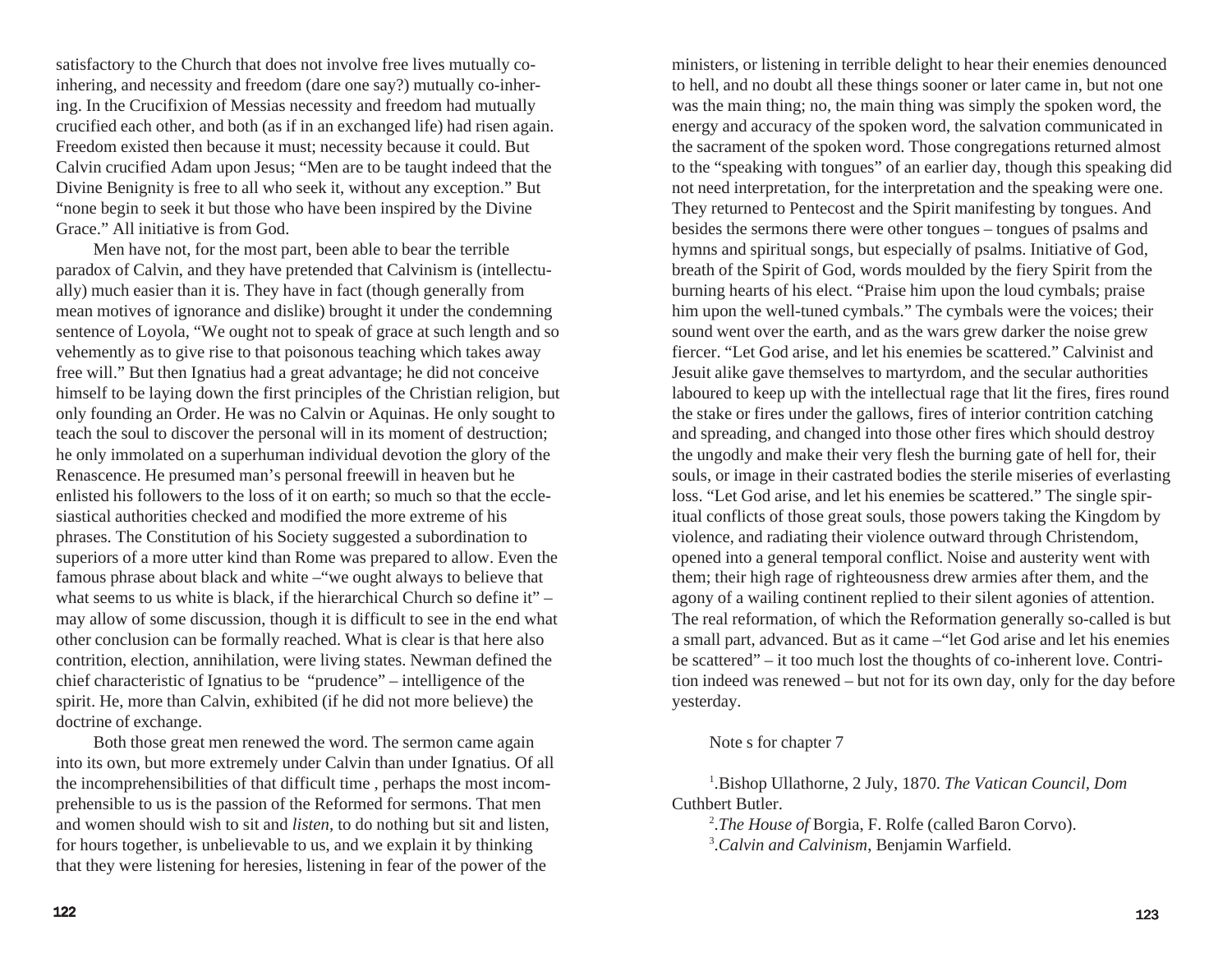immediately and probably sincerely, determined that the marriage had been null and void. The King, perfectly convinced that the behaviour of the Pope exhibited an unheard-of meanness, hypocrisy, and turpitude, pressed his denunciation of the Roman See. Within two years the whole ecclesiastical organization of England – except for a score of martyrs – had explicitly renounced, apparently with surprisingly little sense of doing anything unusual, the primacy and jurisdiction of Rome. But then it was only a century or a little more, as historical time goes, that they had had to decide which of two equal figures, on equal evidence, represented the primacy and jurisdiction of Rome.

The contending doctrines of the Continent played, then and for long thereafter, very little part in the affair. There were Lutherans in England, but they had not a great deal of missionary success. The few orthodox martyrs did not suffer for any great Catholic doctrines – apart from the Primacy. England could not compete with Germany, but neither could she compete with Spain. Sir Thomas More was begged by high ecclesiastics to submit, as was Luther; and the later demand of the Western Rebels that they should not be made to communicate more than once a year would have been almost as repugnant to Loyola as to Luther. The Church in England underwent, in the next thirty years, a number of shocks. She was threatened with Calvinism at one time and reconciled to Rome at another. But she was not overthrown by another Church, old or new. For a long time everything that happened happened within her. She continued to operate formally, and she retained a continual spiritual awareness of herself. The idea that there was at any time any break in the steady outward hierarchical succession or the use of the Rites or the repetition of the Creeds or the attendance in the churches is abandoned. Nor is it tenable that any of the successors of the earlier clergy supposed themselves to be doing anything against the intention of Christ; on the contrary, they all imagined themselves to be passionately restoring the intention of Christ. The denunciation of her depends on the view that this is not sufficient; that they must (to retain power) have intended to do secondarily as well as primarily what Christ intended; and that He withdrew from the Sacraments in which not His presence but a particular mode of His presence was denied. The examinations of Cranmer at Oxford before his martyrdom exhibit the delicacy of the problem. But that it is delicate does not, of course, mean that it is insoluble. The single undoubted fact is that between the "slight column"" of Calvin counterweighing the ocean-mass of Trent, the Church of England pursued her odd (but not, for that, necessarily less sacred) way, still aware of herself as related to all the past, and to the ceremonial presences of Christ.

unexpectedly prolonged – and the beliefs –unexpectedly ambiguous – of Elizabeth of England.

But before that new state of things came into being, and before its rising power can be traced, there is one life which stood, as it were, as deep within the commonalty of holiness as the new movement shifted from the commonalty of doctrine. In 1542 there was born, in that Spain which had produced Loyola and, a few years later, Teresa, a certain Juan de Yepes, called John of the Cross. He died in 1591, and his life seems as if it were the compensation for the glory of the Renascence Popes and the cost of the recovery of the Papacy. Saints enough had sprung up on all sides under the strain of that century, and no greater constellation than surrounded the Roman See. But John of the Cross seems of another nature even than those. The combination of his own interior method and the method by which in the universe God acceded to his desire-these, combined with the high crisis of contrition during which he lived, draw up in him the appearance of a vicarious sacrifice, and set him, or should set him, beyond the reach of any easy admiration. He pursued strongly the Way of the Rejection of Images, the Negative Way. He wrote: "If a man wishes to be sure of the road he travels on, he must close his eyes and walk in the dark" "There is only one method, that which makes empty." He allowed indeed to "beginners" the use of sensitive and tangible apprehensions, but these were later to be repudiated – understanding, memory, and will "in the matter of their operations." The great Dionysian metaphysic became to him a close and most intimate experience, the Nothing became the All; and his sayings have to be interpreted in this sense or they become dangerous. As, for instance, the maxim: "Speak disparagingly of thyself, and contrive that others may do so too" – which avoids delicately an encouragement in others of a lack of intelligence or a lack of charity, since it is hardly to be supposed that John of the Cross himself would have consented to "speak disparagingly" of others. But the word there has itself almost lost its exact meaning; the image of "others" has faded; there is left but a formulated wish to "contrive" the destruction of the image of oneself. The end of the Way has never been put better: "In the awakening of the Bridegroom in the perfect soul, all is perfect because he effects it all himself. . . . In this awakening, as of one aroused from sleep and drawing breath, the soul feels the breathing of God."

It is reported that during his first Mass John had prayed never to commit a mortal sin, and "to suffer, during this life, the penance for all those faults which, in his weakness, he might have committed, if God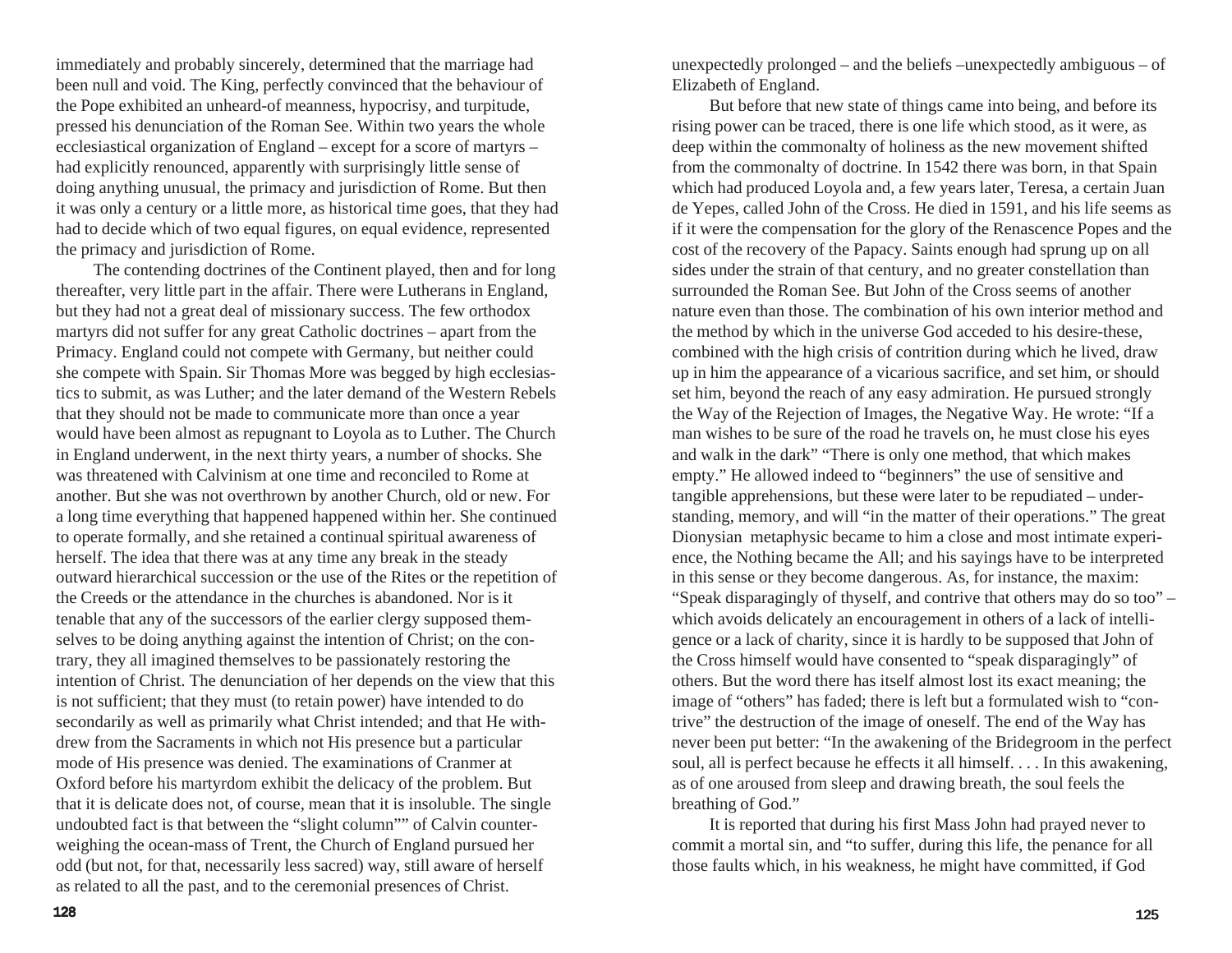were not sustaining him." The rest of his life suggests that God took him at his word, and made his word far more fruitful than even he could then have supposed. For he did not suffer abuse and imprisonment from the world or from Islam but from the priests and Fathers of his own Church. He was persecuted by the Church for the good of the Church; they thought so, and so (in another sense) it was. His body received the effects of corruption; it was full of abscesses and sores; he suffered extreme pain. It is reported also that the pus from the sores gave out a good smell; women said it was as if we had been handling flowers." Out of the mistaken, though well intended, disputes and separations among his superiors, out of his own passion for the loss of all, there came the experience of union and, it seems, some sort of transmutation of the flesh. He was, then and there, an epigram of Christendom. (And even he, towards the end, was encouraged to remember that he liked asparagus; our Lord the Spirit is reluctant to allow either of the two great Ways to flourish without some courtesy to the other.)

But that was solitary; the other movement was communal. In the first opening of the wars –the Wars of Religion in Germany and France, of Revolt in the Netherlands, of the seas between Spain and England, of the Thirty Years War in the Empire, and the lesser but related crises in Scotland, in Scandinavia, in Switzerland, there was everywhere a belief in and hope for ultimate military and metaphysical victory. That hope and belief were soon complicated by other causes, social and economic; and, as in the Netherlands, Catholics and Calvinists sometimes found themselves strange tentfellows and treaty-fellows. Economics confused the process of the Reformation as they had been partly responsible for the beginning of the Reformation. But the general dreams of things to come were still dictated by the subconscious habits of a thousand years and encouraged by the discovery of the energetic habits of our Lord the Spirit at all times. Compromise was unthinkable, and toleration had to be a necessity before it could be a virtue. In fact, as a virtue it does not yet exist, though we once thought it did. For our fathers became bored and miserable and decadent through their incessant killing, and we, the children of that killing, supposed ourselves to be convinced of charity, when, in truth, we only shuddered still at the memory of blood.

In a kingdom of the West, soon after Luther had been shaken by his parishioners' satisfaction with indulgences, a moment of variation had also appeared. But there it took its rise not from the New Birth of the Spirit but from a horror of the flesh. The King of England had married, at the will of his father and somewhat against his own, the widow of his

elder brother. Such a marriage had needed a dispensationfrom the Roman See before it could be effected, and it was well known that serious and prolonged delay had occurred in Rome before it was decided that the dispensation could be granted. England and the King of England very greatly desired that the King should have a male heir, to establish the dynasty and to prevent any recurrence of the recent Civil Wars. It was hoped that God would bless the marriage with a son or sons. The King had intercourse with his wife. She conceived, She conceived five timesthree of the children were born dead; one lived three months; one lived  $$ ill and sickly, but it lived. It was a girl. God seemed to exhibit to the King the visible taunts of his displeasure.

The King had a simple religious feeling, a real but limited theological intelligence, and a strong tendency to superstition – that is, to supposing that the good or bad chances of things signified the immediate pleasure or displeasure of Almighty God. Henry did not believe that all luck was good; nor was he singular in that; the age largely supported him. The recurrent outrage of intimate death destroyed his hopes and unsettled his mind; and indeed the physiological strain of turning again to the bed of Katherine of Aragon, with the five times frustrated (and how frustrated!) hope of an heir might have tried stronger nerves. It was a cruel and a brutal time; Henry was callous enough even in such an age. Had he had a profoundly affectionate or a profoundly moral nature he might have governed himself in another way. He had not. But he did not blame the Queen or himself; he blamed the dispensation. It was obvious that the Roman See had no power to grant it; there had been a mistake. He desired the mistake corrected. He had fallen in love with a lady whom he wished now, legally and canonically, to marry; the more so that she would not yield herself on any other terms. But that was only an additional – if the most sensational – incentive; he also desired, as he always had, a legal and canonical heir. God had sent him only dead babies for heirs and one girl living but likely to die. He could not understand how any man could deny him his desire or refuse him his rights. He opened, seriously and conscientiously, the question of the Nullity of the marriage.

It was discussed and re-discussed. Rome sent a Legate with powers. At the moment when judgment was about to be given in England, his powers were suspended and the whole case was recalled to Rome. The King was in a fury. He felt he had been cheated – which was more or less true. An abyss of treachery opened before him – treachery not merely to himself but to the obvious will of Almighty God. The Pope was false to God and to him. He turned to the English ecclesiastical authorities who,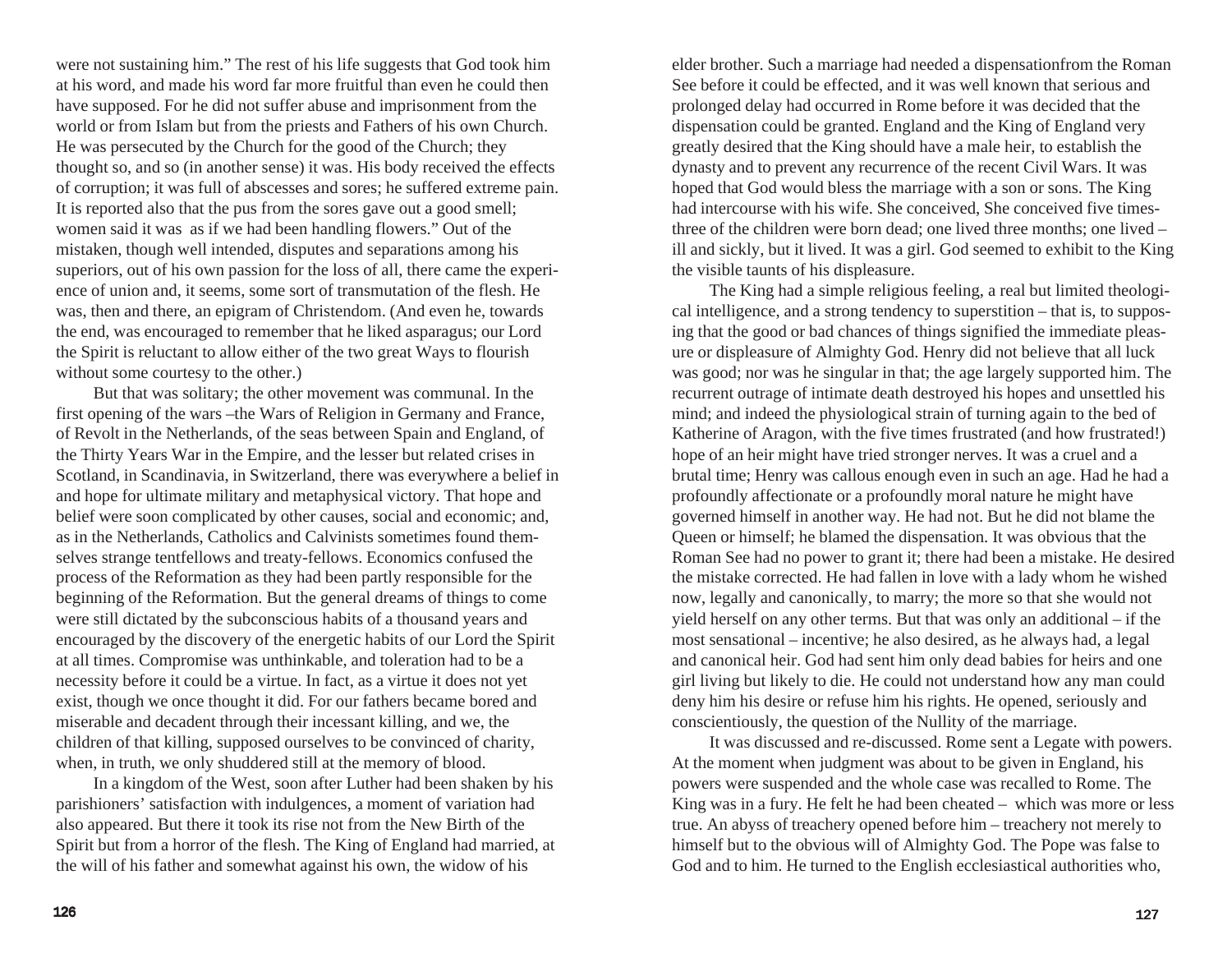to him in effect, like the angels in Jerome's dream a thousand years before: "You are no Christian; you are a Ciceronian" It is an example of the old difficulty that what a wise man may say to himself it is rash for lesser men to say to others. They collected Valla and interrogated him; they invited him to state his views. He answered that he believed all that Holy Church believed. He added, with the accuracy of a scholar, that She did not *know;* She believed, and, with her, he. Messer Lorenzo Valla was then a secretary of the King of Spain, in whose dominions Naples was, and his august master caused the process to be quashed. The Popes approved; one invited Valla to Rome; Calixtus III made him a Pontifical Secretary and (most suitably) a Canon of St. John Lateran upon the Caelian Hill – "the Mother and Mistress of all churches."

The answer is an example of this quality of disbelief. It is entirely accurate; it comes straight from the Creed. It covers all the doctrines. It is entirely consistent with sanctity. Yet undoubtedly it also involves as much disbelief as possible; it allows for, it encourages, the sense of agnosticism and the possibility of error. It hints ambiguity-nicely balancing belief and disbelief, qualifying each by the other, and allowing belief only its necessary right proportion of decisiveness.

Such a method has the same dangers as any other; that is, it is quite sound when a master uses it, cheapens as it becomes popular, and is unendurable when it is merely fashionable. So Augustine's predestination was safe with him, comprehensible in Calvin, tiresome in the English Puritans, and quite horrible in the Scottish presbyteries. There is no way of saving these things; even Francis of Assisi has produced, unintentionally, circles of hopeless bathos. All we can hope is that we may, by grace, recover different modes as and when they are most needed. This particular one was needed in the sixteenth and seventeenth centuries. Our Lord the Spirit, having permitted contrition to exist, permitted sheer intelligence to exist; he inspired – one may say so – Montaigne. Montaigne had been born in 1533 – in the same year as Elizabeth of England, the year before the German Bible and the *Institutes* and the Jesuit vows – in Gascony, the son of a Roman Catholic father and a mother of Jewish blood and Protestant opinions. In middle life he was used as an intermediary between the House of Guise and the Huguenot Henry of Navarre, for whom he seems to have had a high regard. After 1570 he retired into private life and he died in 1592, after the Armada and before Henry's decision that "*Paris vaut bien une messe."* He received communion on his death-bed.

He kept orthodoxy all his life, and it was a deliberate orthodoxy; he knew what he was about. "There is no reason," said one of his English

To attribute the dead children of the princess of Aragon to the decision of the Holy Spirit would be to fall into King Henry's error, and to attribute to secondary causes the intention of the First Cause. But at least it may be said that a kind of fatality hung over the marriage, and a kind of fatality also hangs over the corresponding fact that Henry's daughter by Anne Boleyn was what she was. As if the Spirit rebuked the assumption that our results are His results, the result of Henry's pious conviction of sin, combined with Anne's determination on marriage, was a woman whose temperament was opposed to all assumptions. No one really knows what Elizabeth of England believed. She had kept vigil against secret and public enemies too long, through all her first five-andtwenty years, ever to be able to reveal her heart. She had a vivid sense of this world's goods and this world's spectacles; except when she went hysterical with rage and frustration, she hated blood. When the Pope and King Philip of Spain separately offered to give her back her throne if she would first admit that she had no right to it, she was not holy enough to bring herself to do so. She would have had, in that case, to admit that the woman who had the right was Mary of Scotland, and this she was determined not to do. She was determined to keep Mary out, and she succeeded. But also she kept Mary alive for seventeen years' and the King of France wondered at it. Hardly any other rule in Christendom would have done both; the assassination of Elizabeth herself was discussed at the Spanish counciltables.

The ruler most like Elizabeth was just across the Narrow Seas, Catharine de Medici, Queen-Mother of France. They were dissimilar enough, yet a similarity exists. They were both confronted by nations which tended to disunion, civil wars or threats of civil war. They both wanted quiet times and enjoyments – for themselves and, as far as possible, for their people. They both hated the religious raging of the populace; or, in Elizabeth's phrase to Catharine, ""that metamorphosis where the head is removed to the foot, and the heels hold the highest place." They found the dancing heels more fantastical and fanatical than the heads, certainly than their two heads. They both broke under pressure and in a passion of nerves; they both half-regretted it – Elizabeth when she had Mary Stuart put to death, Catharine when she gave the signal for the Bartholomew. Catharine was inside,and Elizabeth was outside, the now limited Roman system; but both of them would have read with relief and satisfaction the sentence engraved at S. Maria Maggiore at Trent when the Council had finished its sittings: "Here the Holy Spirit spoke for the last time"- " postremum Spiritus Sanctus oracula effudit." <sup>1</sup>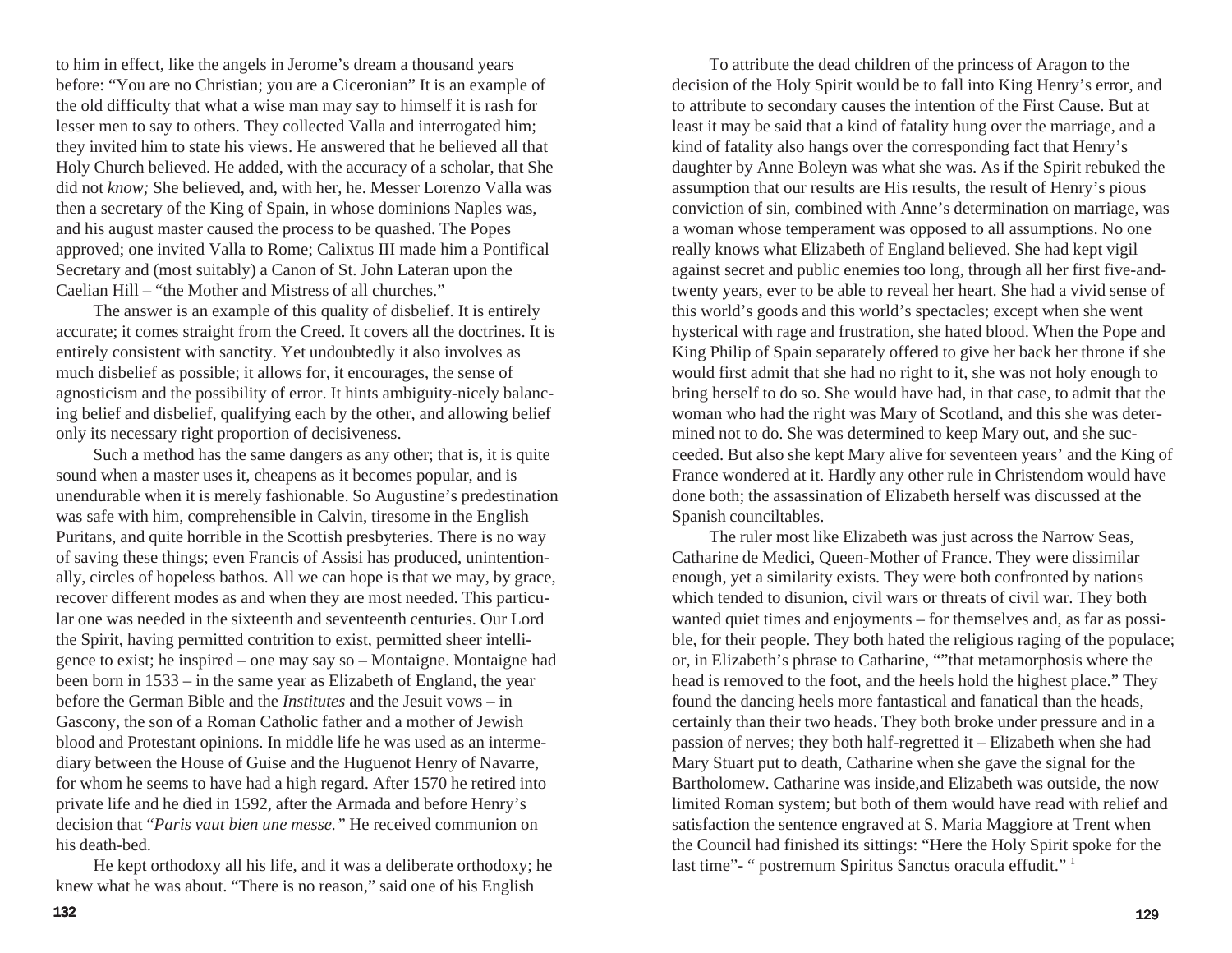The Churches were defined and militant; the States were torn and harassed. By natural processes the States proceeded to eject the trouble from their blood. The breath of a new repugnancy was drawn first by Elizabeth and Catharine. But even before that the contending Religions had been driven to a reluctant compromise in the Confession of Augsburg in 1530, and had concluded on *cujus regio ejus religio.* It was unsatisfactory, for both sides believed that the Holy Spirit had spoken to them, if not finally, at least with a definite finality, since finality was in the nature of His utterances. Nor (obviously) could He make peace with what was opposed to Him. It might almost be said that Elizabeth and Catharine both felt that, at a pinch, He could. Catharine had probably few uncertainties accompanying her accepted central certainty; Elizabeth may have had more-if indeed her hidden centre was not itself uncertain. " Fear God, serve the King, and be a good fellow to the rest," she wrote colloquially to the securely Protestant Burghley in one of his fits of gloom, tears and desperation. She was not herself much of a good fellow to the Jesuits, nor even to the Puritans; yet persistently it was her dream. Under all her diplomacy she felt an injustice in the Catholic opposition. " Your chief pastor pronounced sentence against me while I was in my mother's womb," she said to the Roman priests. It was that unborn child she all her life defended and justified, and there obscurely she believed in God. She died, as she had lived, alone.

The great renewal of Contrition had taken place about 1518-34. It culminated round about 1550-60. The pontificate of Paul IV reformed, with incredible speed and scope, the conventional abuses of the Roman Church; it is almost the supreme example of reform in history. Luther had died in 1546; Loyola in 1556; Calvin in 1564. The Council of Trent formulated the Roman doctrine as against the rest. Elizabeth was excommunicated and formally deposed; the military and naval effort to carry out the sentence to the advantage of the King of Spain, failed. In 1588 the Armada was foiled and the Elizabethan methods were left to work. In 1593 King Henry of Navarre submitted to the Roman Church, became Henry IV of France, and pacified the country by using both Roman Catholic and Huguenot gentlemen in his government: "Paris" – and still more "la paix" – "vaut *bien une messe."* Elizabeth might – and almost did – say that in similar circumstances; just as Henry IV might well have bidden his minister fear God, serve the King, and be a good fellow to the rest. "Every peasant shall have a chicken in his pot on Sunday," he is reported to have said; he left the peasants to go where they would on Sunday otherwise. There were fewer chickens and fewer peasants than

there had been before the wars. A little later Richelieu, minister to King Henry's son, assisted the transformation of the religious conflict into a political. He called in the Protestant "Lion of the North," the Swedish King Gustavus Adolphus, against the Empire. He substituted the Franco-German crisis for the Pelagian-Augustinian crisis. Gustavus was defeated and slain by the Emperor's General Wallenstein. But Wallenstein himself fell out of favour with his devout Imperial master partly because he was inclined to treat creeds a little lightly. The secular governments, even when ecclesiastics like Richelieu dominated them, began to forget metaphysics. The Thirty Years War ended in 1648. Of the concluding treaties a distinguished Roman Catholic historian has written : "The Treaties of 1648 really mark the end of an epoch, or rather they are a definite sign that the age in which the Catholic Church, through its head the Pope, was a recognized force in the public life of Europe, had finally come to an end After more than a thousand years the State was once more to transact its business as though the Church did not exist." 2

It was true also of the States in which the Reformed and Protesting Churches existed. The operation of faith was not a matter of which secular governments proposed to take much cognizance, unless and until it became inconvenient to them. At the same time the organization existed everywhere, and there were exceptions. Ibis result was not surprising. Contrition and the taking of faith seriously had meant untold suffering, had meant fierce and continual horrors, within nations and between nations. Something general and very deep in man awoke to revolt, of which Elizabeth and Catharine and Henry of Navarre were the political signs. It may have been mere exhaustion, or perhaps mere humanitarianism (which at such times is seen to have it beauty all its own), which gave it an opportunity. But it rose. It was a quality of spirit, not clarity (though it may involve clarity), not charity (though it may lead to charity). It is a rare thing, and it may be called the quality of disbelief. It is a manner, a temperament, a nature, which may be encouraged or discouraged; it is most particularly not irony, though irony may be an element in it. It is a qualitative mode of belief rather than a quantitative denial of dogma. No doubt, since it is human, it had existed in the Middle Ages, and indeed all through the history of Christendom. But perhaps the best example earlier than the sixteenth century is in the story told of the Renascence notable, Lorenzo Valla. That very distinguished scholar, who had exposed the forgery of the Decretals, came under suspicion of heresy because he preferred Cicero's Latin to that of the Vulgate and indulged himself in a few other intellectual luxuries. The Inquisition at Naples said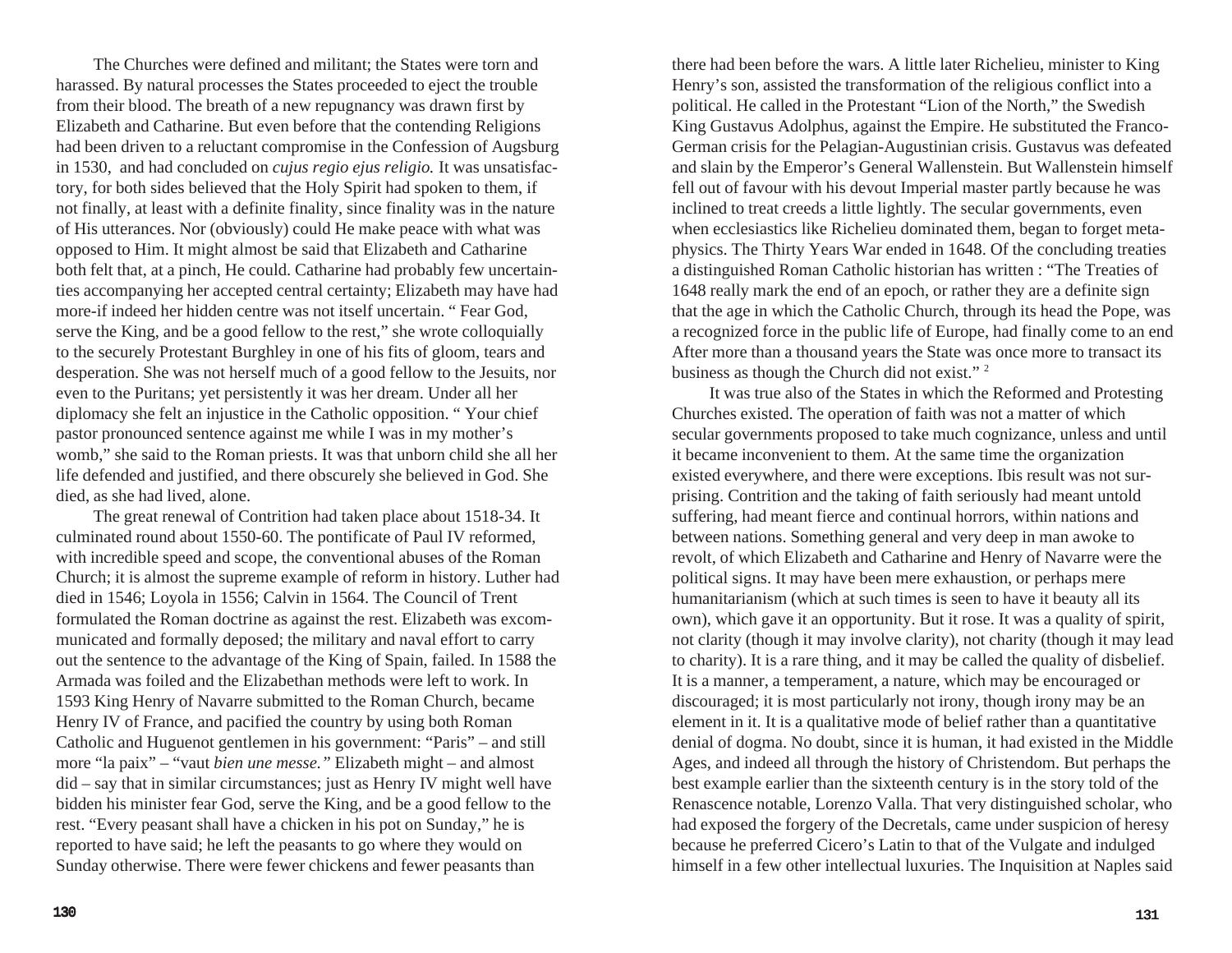entertained a hope that the Whig Government would suppress it by force. But the Government had other things to do; it was, unintentionally, creating the British Empire, and was, intentionally, neglecting philosophy. The quality of disbelief had become a gentlemanly minimum of belief; and the eternal co-inherence of all mankind had been narrowed, at best, into the virtue of benevolence exercised according to the general understanding of the directions of " the absentee landlord " of the universe. The faintest lip-service of irony was still paid, by Hume and Gibbon, to the fainter image of Deity. But practically for the first time since the Roman Government had been troubled by the Church the secular government had ceased – except in the cases of political nuisances-to trouble about religion, or to persecute *proprio Motu.*

On the Continent the state of affairs was not very different, though there were a few notable differences. Of these not the least was the existence, in the century after Montaigne, of one of the great Christian apologists. The "double man " of Montaigne provoked and stirred in Pascal a similar "double man." "It is not in Montaigne but in myself, that I find all that I see in him," but Pascal did not perhaps see all that there was in him, and he could not consent to the Gascon's ambiguity. He saw around him a society already cutting its fashionable coat in Montaigne's manner, but not wearing it at Mass with Montaigne's air. He revolted deeply against it. Something other than this easy reconciliation of man's double nature must be found, but he knew the double nature well enough: "We have an incapacity of proof, insurmountable by all dogmatism; we have an idea of truth, invincible to all scepticism." "All the principles of stoics, sceptics, atheists, etc., are true. But their conclusions are false, because the opposite principles are also true." "Our soul is cast into a body where it finds number, time, dimension. Thereupon it reasons, and calls this nature necessity, and can believe nothing else." Thiis indeed, as one might say, "is talking." Reason is driven to call this communicated nature necessity, upon which necessity she erects her instruments. It is the old trouble which the wise Greek had seen so long ago: "Giveme an inch of earth to stand on and I will move the world." But there is no inch of earth; there never has been; there never – though " the heart has its reasons that the head does not know" – can be. And so what?

The passionate propagandists of Christendom had never before been in such a situation – or not, at least, since Constantine. Private conversations might have doubted, but they had been really private conversations; whereas now the conversations were becoming as public as the Rites at which they delicately but deliberately shrugged. Never before since

admirers, "for disbelieving Montaigne's sincere and conscious orthodoxy in the ecclesiastical sense."3 On the other hand, another has written that in him "all forms of dogmatism are alike discredited as phases of the same folly of certitude in matters essentially uncertain."4 Montaigne himself carried on Valla's phrase: "This idea (the Pyrrhonian view) is more surely understood by interrogation : What do I know? which I bear as my motto with the emblem of a pair of scales." He found two sources of the world's distresses : "Most of the grounds of the world's troubles are matters of grammar," and "The conviction of wisdom is the plague of man. That is why ignorance is so much recommended by our religion, as a fitting element of faith and obedience." Is that ironical? to call it so and not to call it so are alike false. Gibbon in England, two centuries later, touches the note again sometimes in the *Decline,* but then from other sentences we know that, at bottom, he means only to sneer, and so the grand value of the ambiguity is lost. "It is not possible," said Montaigne, "for a man to rise above himself and his humanity;" and again: "We are, I know not how, double in ourselves, so that what we believe we disbelieve, and cannot rid ourselves of what we condemn."

The " double man " of Montaigne is not the same as the double man " of the unknown Egyptian monk, though at that they are not necessarily opposed. His spirit was not the formula of the substantial spiritual coinherence, but then Christendom had not been able to get very far with substantial co-inherence, and in 1580 it seemed farther off than ever. Montaigne proposed another kind of co-inherence. He recalled men to the recollection that they began with a hypothesis; that faith – the kind of faith he beheld active round him, which had (it was estimated) killed 800,000 human beings and wrecked nine towns and two hundred and fifty villages – *that* faith had first been a hypothesis and had been generally translated into the realms of certitude by anger and obstinacy and egotism. Even of profound spiritual experience the sentence that he put up in his library was true: "Men are tormented by their opinions of things, not by the things themselves." Thomas à Kempis had said it in another idiom: "The Holy Ghost has delivered me from a multitude of opinions." Man has always to proceed by hypotheses, But to accept a hypothesis as a hypothesis is precisely to admit that some other possibility may exist. Are we to comment on our own hypothesis in the light of other possibilities? and do not other people exist, holding other hypotheses? and must we not regard their convictions as some kind of "compensation" for our own? must we not be, in that sense at least, a "double man"?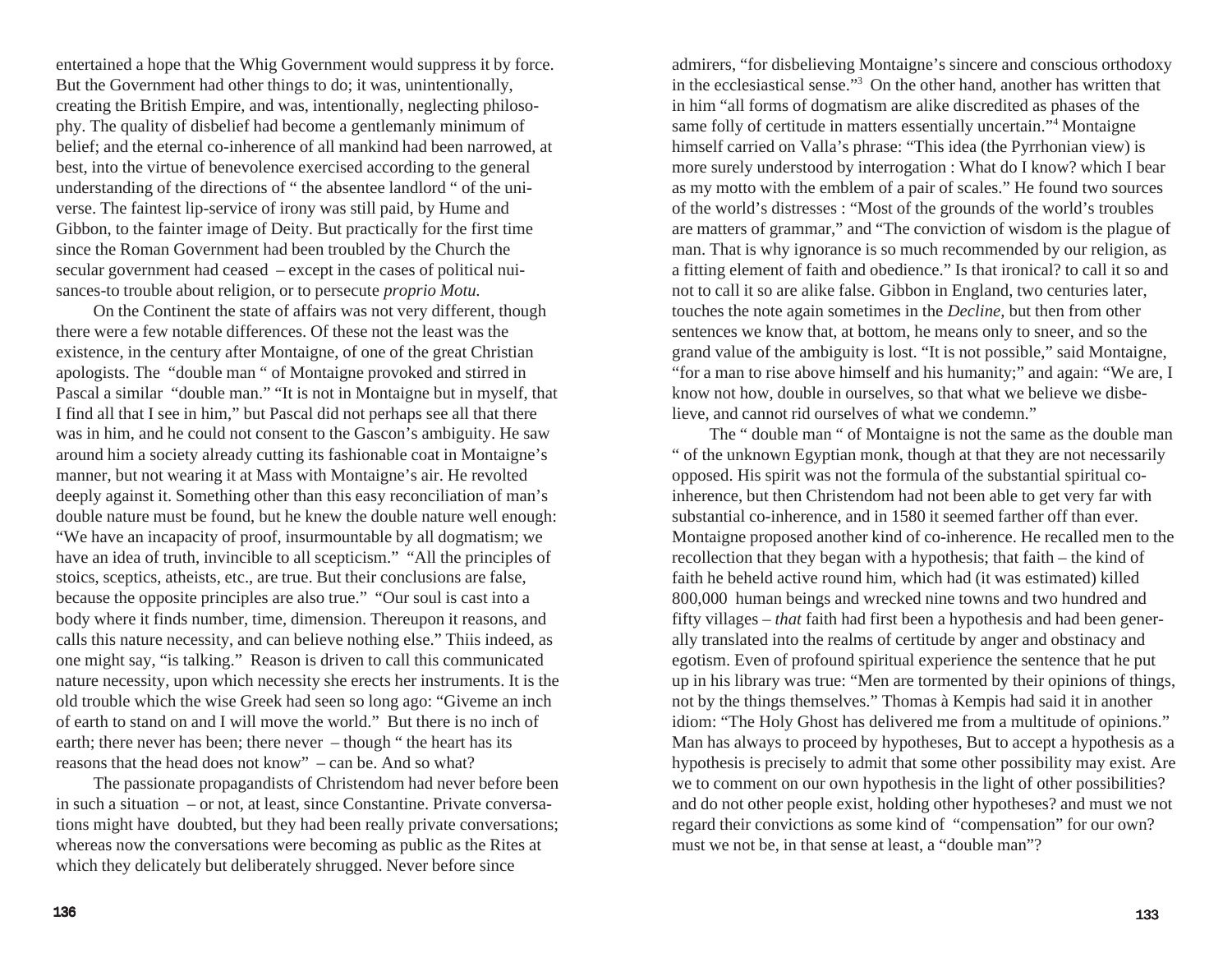But to defend or to explain that belief-in-disbelief is to weaken it. It was natural – nay, it was supernatural – in Montaigne. He believed in the old human *pietas* of religion, the religion of custom, of good tradition, " of my king and my nurse." But he made a point of *believing* in it; he grew into some state of mind through it; he seems to have disarmed the soldiers who once raided his house through a serenity and courtesy not unlike St. Francis, though without the quality of shining ecstasy. Anything is possible – even that all things are possible or that nothing is possible. And "when we are angry we defend our proposition the more hotly; we impress it on ourselves and espouse it with greater vehemence and approval than in our cool and calm moments." The history of Christendom itself would have been far happier could we all have remembered *that* rule of intelligence – not to believe a thing more strongly at the end of a bitter argument than at the beginning, not to believe it with the energy of the opposition rather than with one's own. "I can maintain an opinion; I cannot choose one." But if God has revealed one? He Himself can maintain it then; we need not be disturbed. There also "we are, I know not how, double in ourselves."

Montaigne was a gentleman and a man of letters; he was not a theologian or a saint, and to observe him is to run the danger of becoming, or of being accused of becoming, "literary." But Letters have always played a part in Christendom, and though Letters are not and never can be Religion, yet style has had an immense influence on Religion; so much so that it has been held that an increased attention to style would at times have done Religion all the good in the world – this world; the good of any other she already had from heaven. It was chiefly Montaigne's style, as it had been the style of Erasmus and of St. Thomas, which made his writings fashionable in the generations after his own, and made the mind of his "double man" into an influence in France. Unfortunately, as so often happens, the minds of his readers were not the equal of his own, and could not maintain his poise. His duplicity was split; his ambiguity was reduced to irony; and the quality of unbelief with which he believed was extracted and congealed. What Richelieu did politically, the readers of Montaigne did intellectually. National interests and mental relaxations combined to exclude metaphysics from culture. Ritual became nothing much more than ritual, and the *pietas* of the Gascon gentleman was mechanized into official custom. The soul," wrote Thomas Hobbes," has no motions in itself." It became a popular view. But Hobbes had professed Christianity after a different style from Montaigne.

The ambiguous beliefs of Elizabeth of England, the ambiguous submission of Henry of Navarre – these and other things (including the strained relations between the Popes and the Kings, Catholic or other) had confused the Reformation. The Western half of Christendom settled into an uneasy division. But the division between the Roman Catholic and the Reformed Churches left both sides to suffer from the split within the "double man." Belief and disbelief became rather quantitative than qualitative. In England this was most noticeable in the conflict between orthodoxy and Deism. Deism is said first to have appeared in the writings of Lord Herbert of Cherbury, the brother of that brilliant young star, the Public Orator of Cambridge, Mr. George Herbert, who (in a sedate Anglican manner) renounced the world for God. And indeed there were plenty of his kind as well as his brother's about everywhere during all that changing epoch. Metaphysics took refuge in strange places, as for instance (to mention only England) in George Fox when he felt "the whole creation give forth a new smell to him" or when Mr. William Law, in a London bookseller's shop, was put into a dreadful sweat by casually opening a volume of Jacob Boehme, the Lutheran cobbler of High Germany whose close friends and disciples were two young Roman Catholic gentlemen, and whose disciple in England was the same Mr. Law. Mr. Law lived even more sedately than George Herbert; he lived, with two middle-aged ladies, in a manor in Northamptonshire at the beginning of the eighteenth century as Cowper lived with Mary Unwin at Olney towards the end. But the spiritual familiars of the one were the alchemical glories of Boehme, and of the other the horrid imps of a debased Calvinism. Law wrote in that retirement a few books which (allowing for a certain distrust of the reason provoked by the Deists and a certain ignorance of sensible communications, high though he rated matter) form perhaps one of the best statements of the pure Christian religion that have ever been issued. He defined in a sentence or two, in his *Christian Regeneration,* the great danger of the official Church: "when religion is in the hands of the mere natural man, he is always the worse for it; it adds a bad heat to his own dark fire and helps to inflame his four elements of selfishness, envy, pride, and wrath. . . . Their religion was according to the workings of their whole nature, and the old man was as busy and as much delighted in it as the new."

Deism, with its Pelagian man (soon to be turned into the Noble Savage - plus *ça change, plus c'est la même chose),* its judicious reason, its social morals, spread widely in England, and was with some difficulty argued down in the eighteenth century by the orthodox, who at one time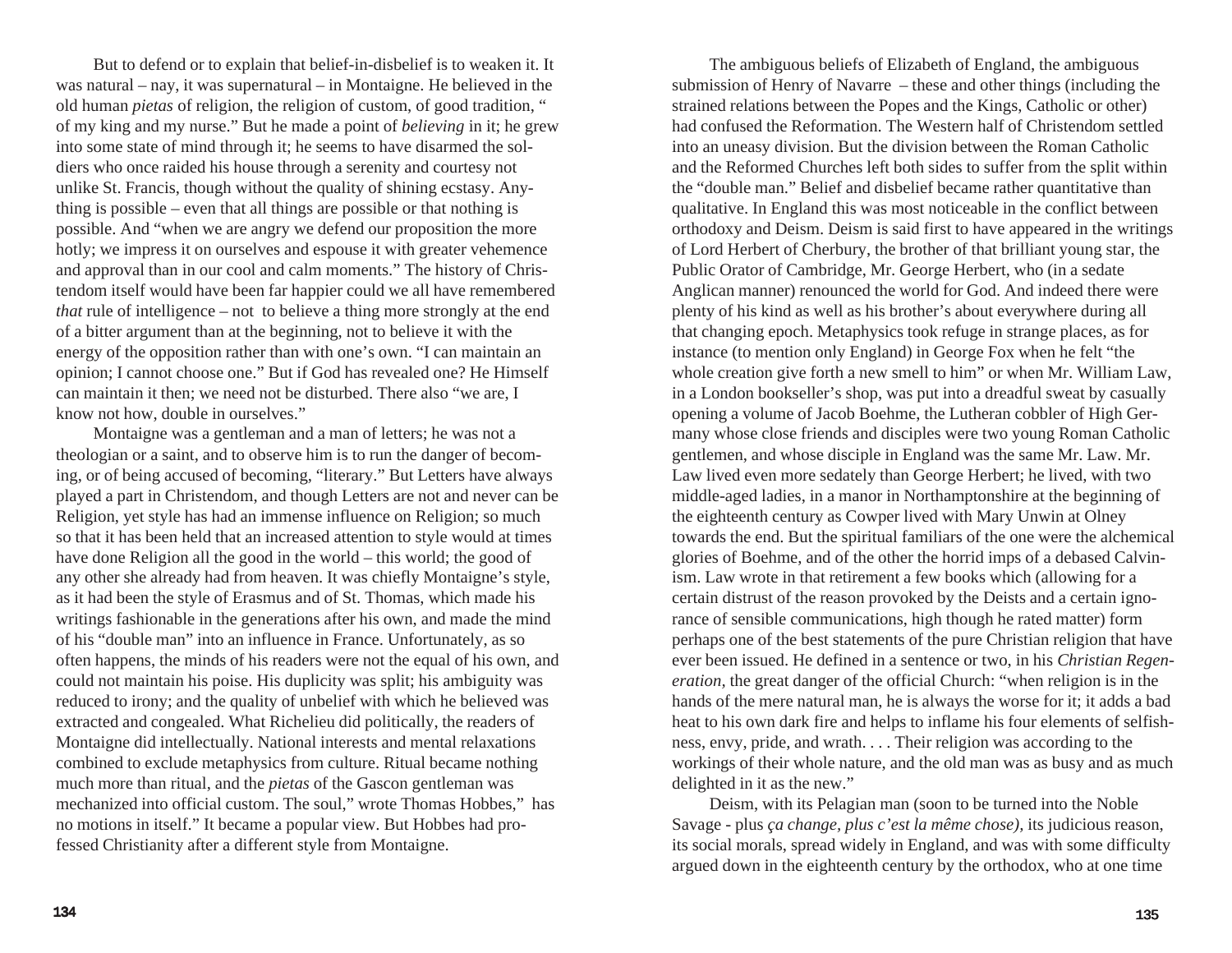incredible energy of the old man at Ferney. The Calas case at Toulouse had been an exhibition of offensive and habitual – how habitual! – bestiality. That a Huguenot family had suffered at the hands of a Catholic magistracy was an accident of the country; in France things had that particular colour. The important thing was that an ordinary family had suffered under the solemn manias of officialdomand unjustly even by officialdom's own regulations. In this and in other cases Voltaire attacked in force and with a passion of sincerity: " I will not laugh while such things are done." He wrote across the brain of all future Christendom: *"Ecrasez l'Infame."* Christendom will be unwise if ever she forgets that cry, for she will have lost touch with contrition once more. She had forgotten - or at least her rulers had forgotten-Man; the candles burned to the incarnate, but the co-inherence of all men was being lost. It was supposed outside her that Christendom was changing, that the Catholic Church was dead, and that the name of Christ was soon to be as forgotten as that of any of the dukes of Edom or the princes of Gomorrah.

The claims and cries of men were left to those of the Enlightened who were willing to listen – as Voltaire was. When on his last visit to Paris he was received with a fury of triumph by all classes, the Academicians praised him for his writing and the sceptics for his wit. But it is said that in the roaring crowd outside the theatre, as he was got to his carriage, someone said to a woman: " Who is it?" and she answered in her passion: " It is Voltaire who has saved the family of Calas."When he died, he was buried, by hasty arrangements, in consecrated ground; there was certainly no reason why he should be, and the priest responsible suffered. The ecclesiastical authorities would have preferred him to be tossed dead in a ditch, since he could not, alive, be broken like Calas on the wheel. During the Revolution his body was brought to the Pantheon in procession, with the writing: "He made us ready to be free." The myth of supernatural justice and the fact of earthly justice were, in that age, too much opposed, and their reconciliation yet delays.

There was, nevertheless, beyond the realms of the Enlightenment, and touched by it in its monarchical society only to a limited extent, a new organization of the Idea. In the year 1472 the Grand Prince of Moscow had married Zoe, the niece of the last Emperor of the East, who had been brought up in Rome. The Prince had added the eagle with two heads to his arms, to signify that he was the heir to Byzantium, and in fact he so far carried on the tradition that in his lifetime the Mongol domination over Muscovy was lost. But it was not till a century later in 1591 that a new Patriarchate was established by the general consent of the Patriarchs

Rome fell had it been so widely felt, so freely admitted, so only halfformally denied, that there was nowhere an inch of earth; in the France of the seventeenth century the acknowledgment was only opening, but it was opening. The voice of Bossuet, the piety of Fenelon, the devotion of Mme de Maintenon and the old King Louis still rallied the ranks of the believers. The Revocation in 1685 of the Edict of Nantes which had granted toleration to the Huguenots was almost the last gain of the older system, the last great dramatic declaration that what a man believed was of importance. The motto " Que *sçais-je?"* had indeed escaped from the Gascon's library to run about the world. But the gay flutterings of the society which welcomed it treated it as of little more value than the *Credo* which it replaced. Morals fluttered with them. The eyes of the austerer students of religion found little to comfort them in the doctors and confessors of that society. These were largely drawn from that other society of Jesus, and they desired (or so it seemed) no more of an inch of moral earth than of metaphysical. The science of casuistry ruled all, and to the precisians casuistry looked, like the Indulgences of an earlier day, very much as if it were a "permission to sin." " Probabilism" had come in: the doctrine that if you were in doubt about the moral propriety of an act, and if you found a reasonable weight of opinion in favour of it among the casuists, that was good enough; even if an equal – some said, even if a greater – weight of opinion were against it. It does not seem a very perilous doctrine, except that it allowed for two opinions upon the details of right and wrong – a thing abhorrent to devout "Puritan" minds. The Dutchman Jansen and his followers saw and trembled; they invoked truth; they invoked sanctity; they invoked – inevitable and fatal error! – Augustine. The usual controversy broke out, and was settled at last in the usual manner; the Jansenist movement was crushed. Not even the royal effort to establish a Gallican Church in more or less independence of Rome saved them. One claim of their rigid purity will serve for an example: they declared that Grace did not exist outside the Church. But this was denied by the highest authorities in the Church.

Pascal was a friend and intimate of Jansenists. He was a mathematician, and knew the doctrines of chances and of infinity. He had known the workings of something like mystical experience. He turned all three elements in his nature on to a plan to convert the world around him; he proposed to write an Apology for the whole thing; he began to make notes for the volume. He proposed to controvert Montaigne; say rather, "subvert." He could undercut and undermine the Essays. He put down his jottings, the *Thoughts.* He disliked Montaigne's levity as much as his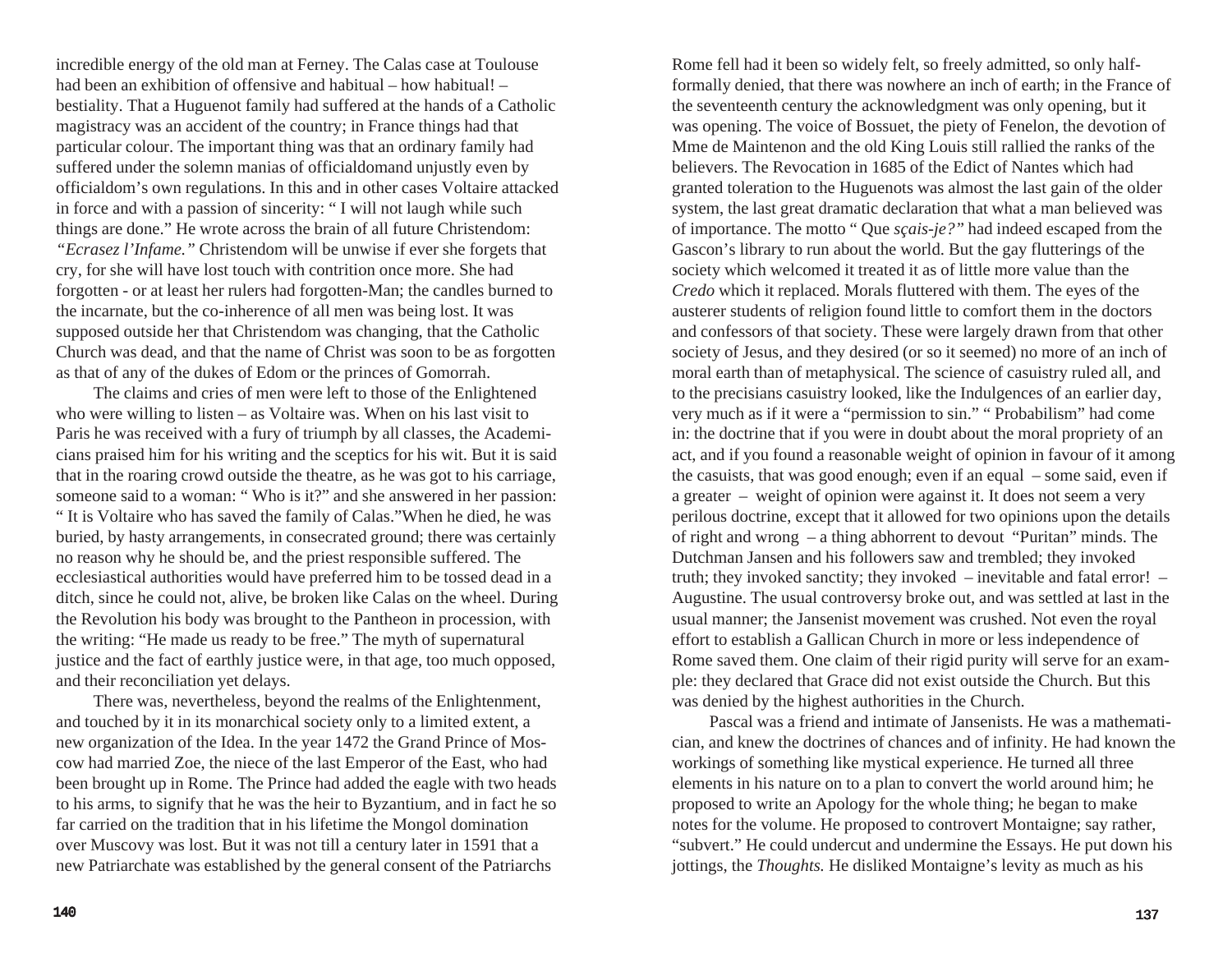thought. He demanded that all men should *choose.* Mathematician that he was, he knew infinity; Jansenist that he was, he felt the dangers of infinity – felt and feared them for others. " The finite to stake *...* the infinite to gain." Could anyone consent to doubt? He conceded his imagined opponent a feeble if intelligent murmur: "The true course is not to wager at all," and crushed himself with the awful answer: " Yes, but you must wager. It is not optional."

He was, of course, right; it is no more optional than death. He was right; in the last analysis Christendom must choose belief and not any quality of belief, however fine. It is the more necessary therefore whenever possible to colour belief with the finest qualities, and not only with itself; the divine co-inherence allows and encourages all the shooting lights of human wisdom, human folly, human courtesy. Pascal, like all believers, was a public danger. But he was a danger of that kind by virtue of which only Christendom has managed to exist at all.

Something of the same sort was true of his famous *Provincial* Letters. He attacked the casuistry of the Jesuits with, it seems, some justification. But there again he put everything on one throw. As he said to Montaigne: "No; you must wager; abandon ambiguity; believe – and only believe," so he said, if not to the Jesuits at least to their penitents : " No, you must wager; abandon casuistry; be completely pure – and only pure. " It is wholly admirable; only – he gibed at the Fathers of the Society for having said that a servant did not sin if he made his wages up to the marketvalue of his services by stealing from his master. It is indeed a scandalous doctrine; it seems to permit theft. Only by chance does it occur to one that Pascal is coming near to damning, on his own showing, any underpaid servantgirl who pockets a penny her mistress has left about. Perhaps he did not intend it, but here at least one can follow him to a single rule: if the servant-girl is excusable, then the Jesuits were technically right; if Pascal is right, then she is (except by repentance) damned. The Apostolic Church, by and large, and despite the saints, has always known better.

Pascal died; Jansenism was denounced; the Gallican movement broke down. But the steady movement of retrogression went on everywhere. The Society of Jesus was accused of this and the other; it was denounced as immoral by an immoral society; and what Pascal had supposed to be inexcusable was repudiated by those who treated Pascal only as a master of French prose. M. de Saint-Simon, that marvel of malice, worldliness, and cleverness, wrote his *Memoirs.* Frederick – afterwards the Great – ascended the Throne of Prussia, and annexed all

the Enlightenment he could get. He established a Throne, which, alone of all in Europe, made no pretence to depend upon the Grace of God. Everywhere society became more and more enlightened. By whichwas largely meant that whereas in the Middle Ages the questions that could not be answered theologically were held as negligible, in this century the answers that could not be given scientifically were more and more held to be worthless.

Intellectual enlightenment is apt to leave morals – especially public morals – where they were. The heavy mass of the ruling classes might be, within, witty and cultured, but on those without it lay with a heavy weight of self-indulged cruelty, luxury, and tyranny. " Wit, good verse, sincere enthusiasm, a lucid exposition of whatever in the human mind perpetually rebels against transcendental affirmations, were allowed every latitude and provoked no effective reply. But overt acts of disrespect to ecclesiastical authority were punished with rigour."5 A dim horror begins to cover the ruling classes of Europe, a horror to which the later industrialists were heirs. The horror is of a body powerful, stupid, conservative, and cruel. In the eighteenth century the most famous man in all Europe found a name for it; he cried in a voice we cannot and must not forget: "*Ecrasez l'Infame* ": "destroy the Infamy."

He did not altogether mean the Church alone by that, or if so, he meant the Church precisely when it had become an evil parody of itself. He was, however we take it, the first pure antagonist; he attacked the Church-and not in the name of Christ. He struck his blows so that the very memory of them has recalled her to her better self-that is, to the Holy Ghost. For thirteen hundred years she had not been in a position to be attacked from outside; there had, in fact, been no outside. She had been denounced only by her members, even if they were heretical members, except where the alien cymbals of Islam had challenged her. But the clash of these new cymbals refused membership – in favour of a God not so unlike the God of Islam. Intellectually the cymbals were a little brassy. Voltaire seems actually to have thought on a low level; he did suppose that the fact that there were a thousand reputed Saviours of the world proved that there was no Saviour of the world, and that the different circumstances and natures of many mothers of many gods disproved the Virginity of the Mother of God. We know that neither affirmation nor denial are as simple as that. But in matters of public morals Voltaire shocked and justly shook the Church. The mechanical operation of cruelty which proceeded under the automatic rigour of the still officially Christian governments was halted, for a few brief moments, by the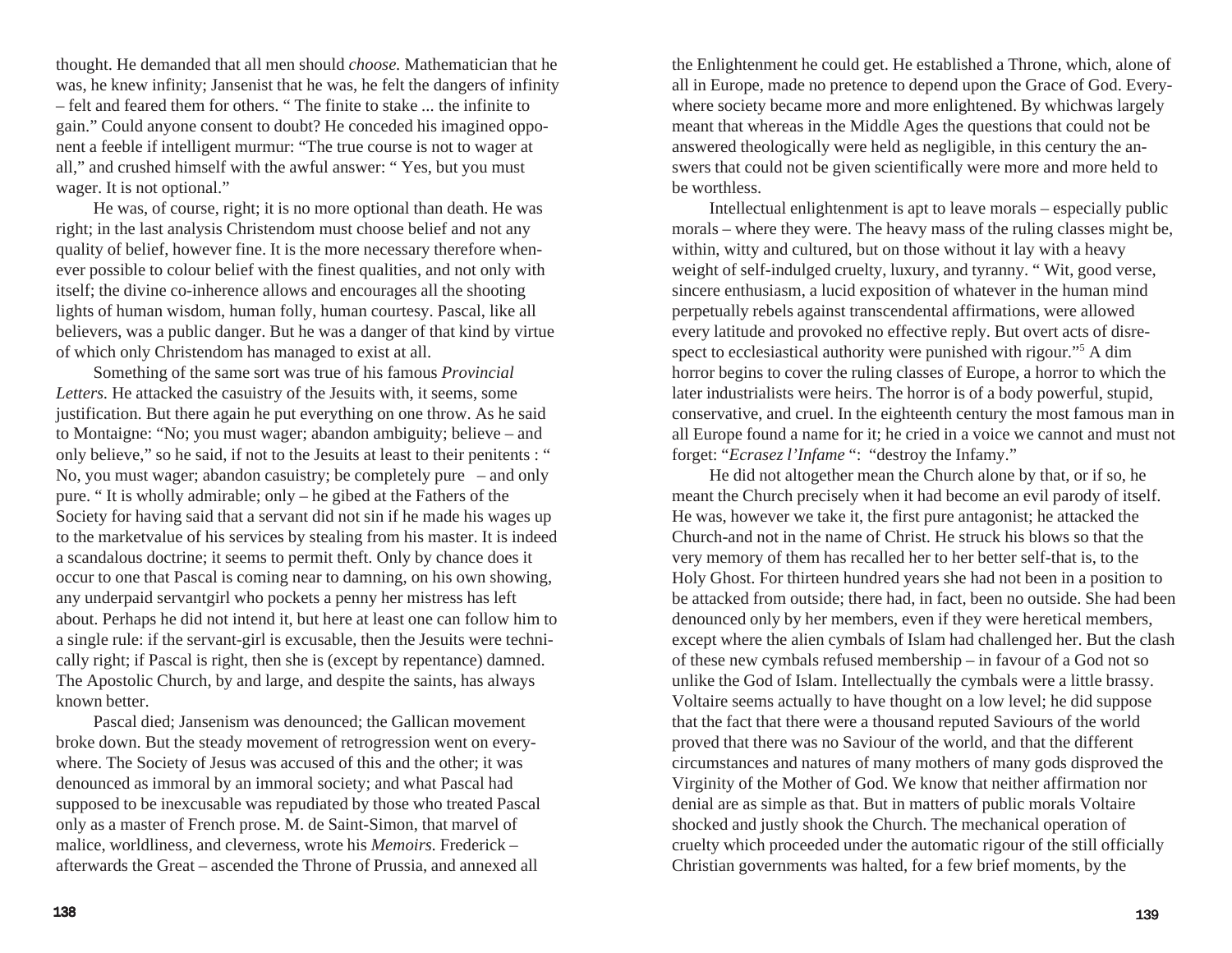ardent Quaker from Yorkshire. The coming of the Jesuits brought a new army to the support of doctrine and charity without as well as within Europe. Francis Xavier appeared in Japan and within fifty years there were hundreds of thousands of Christians, who were eventually destroyed by persecution. In the West the activity of the Jesuits is one of the more famous histories of the world; they reciprocated in word and action what had been always the purpose of Christendom – defence of natural human rights, assertion of free supernatural grace, the peculiar relation of every soul – Indian as much as European – to Almighty God. It was, some fifty years ago, the fashion in England to denigrate the Jesuits and their missions; it is now become more fashionable to denigrate the missions of the Reformed Churches, and in fact they were a little late. But they came; and while the Jesuits were suffering at the hands of the Indians in tortures such as even Europe had hardly rivalled, John Eliot was teaching and translating among the tribes. From Rome the Congregation of Propaganda directed everywhere their great assault; from the Protestant countries the various societies raided the continents and seas. The nature of man as well as the Name of God was declared to the whole world.

As in Europe, however, so abroad. The creed of Christ and the greed of men ran side by side. In spite of all protests and all denunciations slavery, which had slowly disappeared from Europe, was re-established by Europe in the further lands, and showed signs of returning to Europe. The Protestant Churches and the Roman Church alike made conveniences for it, the Protestants informally, the Romans more formally.4 It may be conceded that slavery is not, formally, anti-Christian, so long as the slave's natural and supernatural rights are preserved. But the proper preservation of those rights is apt to make nonsense of slavery.

It has always seemed impossible to prevent the English becoming more moral about distresses in Lagos than about distresses in London, and so it was at the end of the eighteenth century. William Wilberforce, the protagonist of the reform, showed no signs of knowing the horrible evils at home. He never seemed to be acutely aware of the sufferings of children in cotton mills, though he did certainly agree that children of twelve ought not to work more than eleven hours a day. He helped to found the Church Missionary Society and also the Society for the Suppression of Vice, and he had no idea of allowing mental liberty to the English poor. Still in fact, however much pity and justice he lacked, he and his friends did fight for the pity and justice they understood. They left too much of horror alone, but they did interfere with horror; pain was a little less prevalent when they had finished. Sincerely or insincerely they

of Constantinople, Alexandria, Antioch, and Jerusalem. The myth of the City was maintained; it was solemnly professed that Moscow was the Third Rome, and from another centre the Orthodoxy of the East denounced the heretical schism of Old Rome and the Popes. But the high tradition was not allowed to last in that form. In the eighteenth century another City rose on the Baltic, and another Peter established there the most effective power of the Orthodox. The theology of the Golden Horn appeared on the banks of the Neva. The Tsar abolished the Patriarchate and substituted the Holy Governing Synod. But also he established all that we mean by Russia, and over the thousands of miles of that new Empire the peasants settled to the peace of the half-priestly monarch. Nevertheless the sacerdotalism of the Emperor was rather asplendour than an activity; there also the Head was Christ.

In the year 1773 the Orthodox Tsarina of Russia, the Catholic Emperor of Austria, and the ... the King of Prussia finally partitioned Poland. It was the great political exhibition of the Enlightenment.

Note s for chapter 8

1 .*The Inner History of the Great Schism,* G. J. Jordan.

2 .*A Popular History of The Church*, Fr. Philip Hughes.

3 .*History of French Literature,* George Saintsbury. It is true Dr. Saintsbury was himself orthodox.

4 . *Introduction1niroduction to Montaigne,* J. G. Robertson. It is true Mr. Robertson was himself agnostic.

5 .*The French Revolution,* Hilaire Belloc.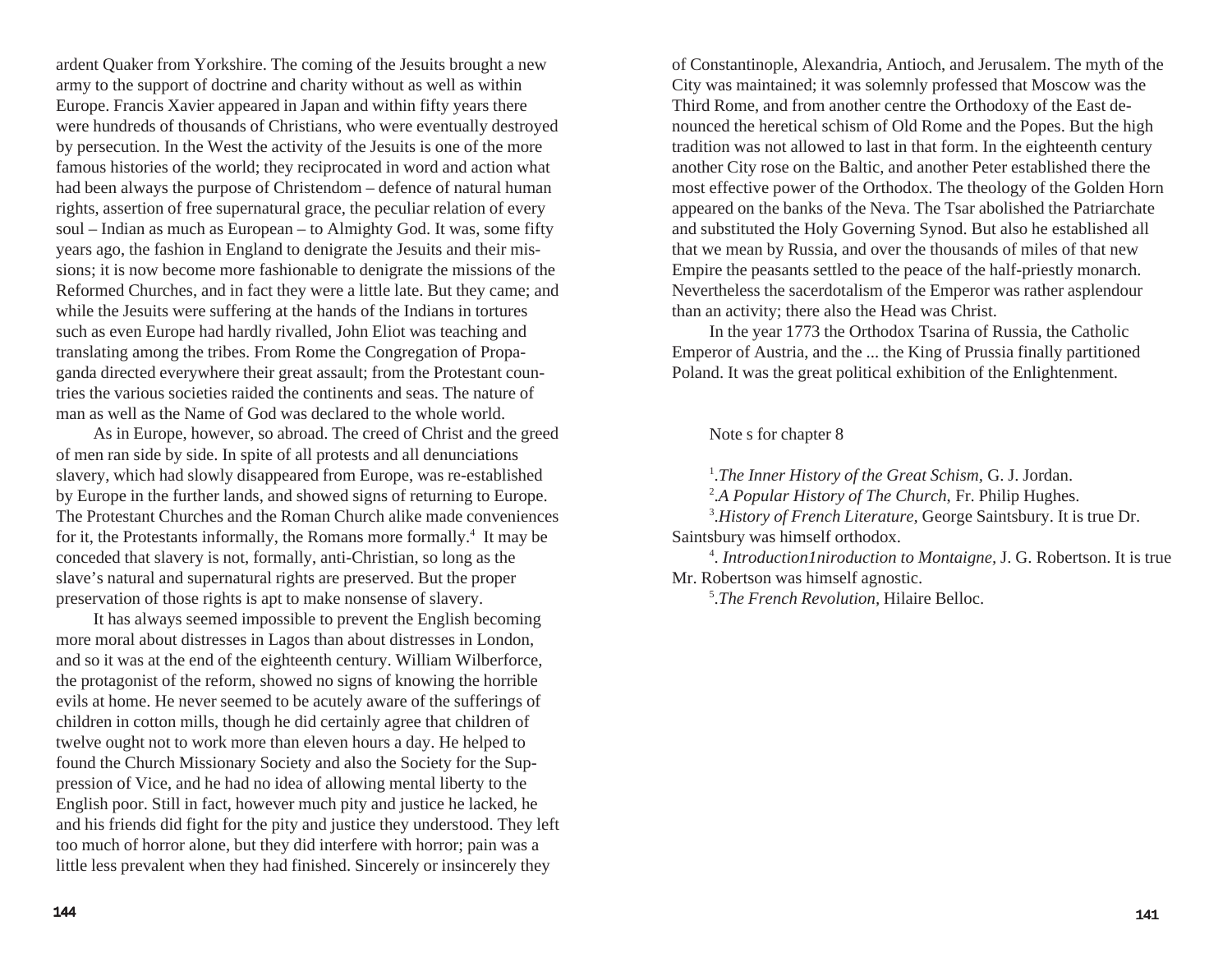## *CHAPTER IX*

#### *THE RETURN OF THE MANHOOD*

Voltaire had denounced the Infamy. But not Voltaire, nor a France of Voltaires, could do more than shake and anger the Infamy. They could not destroy or redeem it. For that something else was required, some movement more within Christendom than ever Voltaire could be, however he derived from Christendom, some stir in the mass of Christendom. That mass remained – the innumerable honest priests and pious laity labouring, "all and every of these in their several calling," to the glory of God and the service of the Coinherence. Mutually guilty, mutually redeemed, they toiled and adored-stupid perhaps, but patient and believing, from the Russian peasant beyond Nijni-Novgorod to the servantgirl in a Scottish presbytery. Even among that mass the tide of Christendom was receding. In its "last and lowest ebb" it sank away into the solitary and devoted lives which were, are, and always must be, the fountains of her deeps; her spectacles and her geniuses are marvellous, but her unknown saints are her power.

Even while Voltaire, in the name of Humanity, fought for men, two of the geniuses began to unloose the fountains and call out the power. In England John Wesley, in South Italy Alphonsus Liguori, pronounced with passion to the lowest classes of that eighteenth-century world the Name of Salvation. Had they ever met-say on the deck of some small sailing-ship in Lisbon Harbour-they would not have approved of each other. Yet they had a thing in common-at least some of the common people heard them gladly. Wesley against his will (the will of a High Church Anglican of Oxford) was to found one of the greatest of the Free Churches, one of the last and sincerest efforts to base religion on actual experience and not on formal belief. Alphonsus, against *his* will (so certain is sanctity), was to be canonized with peculiar honours by Pope Pius VII and declared a doctor of the Roman Church by Pius IX. It was certainly he who, of the two, exercised the greater influence on Christendom through his papal admirers, and the promulgation of the doctrines of the Immaculate Conception and the Infallibility derive partly from him. He was instrumental also in establishing, though he did not originate, the devotions to "the sacred human Heart of Jesus " and to the Heart of Mary. There is about such devotions a peculiar subtlety of intention and of idea which this is not the place to discuss. It seems that there had been in the seventeenth century a devotion " to the Heart of Jesus and Mary." " The

extraordinary use of the singular rather than the plural suggests that *heart* was regarded primarily as a metaphorical word for love."1 The violence of some of the pictorial representations of the Sacred Heart is not to blind us to the fact that it was in fact the human Heart of Messias, the love between himself and his mortal Mother, which was markedly to beat both in the Church and the world during the next century, when the blood of men pulsated more passionately in their own veins .<sup>2</sup>

Wesley would have cared little for the Devotion of the Sacred Heart, and even less for the moral Probabilism of St. Alphonsus. Even Newman hesitated; but then Newman all his life retained something of the English gentleman. His notorious quarrel with Kingsley was on that score, and he won it because Kingsley was less of a writer and even more of a gentleman. But Wesley stirred the Evangelicals of his own land, and the result was that while Liguori began to affect, as it were, the capital of Christendom, so those renewed souls in England began to affect its provinces. The world of Voltaire, of Frederick of Prussia, of Leopold of Austria ("my brother the sacristan," as Frederick called him) was entirely ignorant of what was happening. The Deists were still arguing and the altar candles were burning. The *Theos* of the Divine Ambiguity was formally, if dubiously, adored. But the Spirit did not allow the *anthropos* to be neglected. Within and without the Church He allowed humanity to return.

In England, apart from the Methodist conversions, the revolution began at the ends of the earth. It has not been within the scope of this book to describe the missionary efforts of the Church beyond Europe. The Church in China, in India, in Africa, in the further West, has not hitherto deeply affected the central ideas and movement of Christendom; that may very well be to happen in the future. But a false limitation is set up if one does not realize that the energy of Christendom had been, through all those centuries, pushing itself continually abroad. In the earlier centuries some of the views denounced by authority in the West had spread eastward, as, for example, the Nestorian heresy. " A chain of (Nestorian) bishops and churches spread from Jerusalem to Pekin."3 They had by no means failed when the first Franciscans and Dominicans appeared there in the thirteenth and fourteenth century, and the legend of Prester John reflects the dim European knowledge of the Christendom on the other side of the world. In India the same testifying, even if mistaken, body was found by Portuguese missions in the sixteenth century, and by the end of the century was re-integrated into the Roman Church. The court of the Khalif of Islam was recurrently attacked, by St. Francis, by Raymond Lull a little later, and (in 1658) by Mary Fisher, a sedate and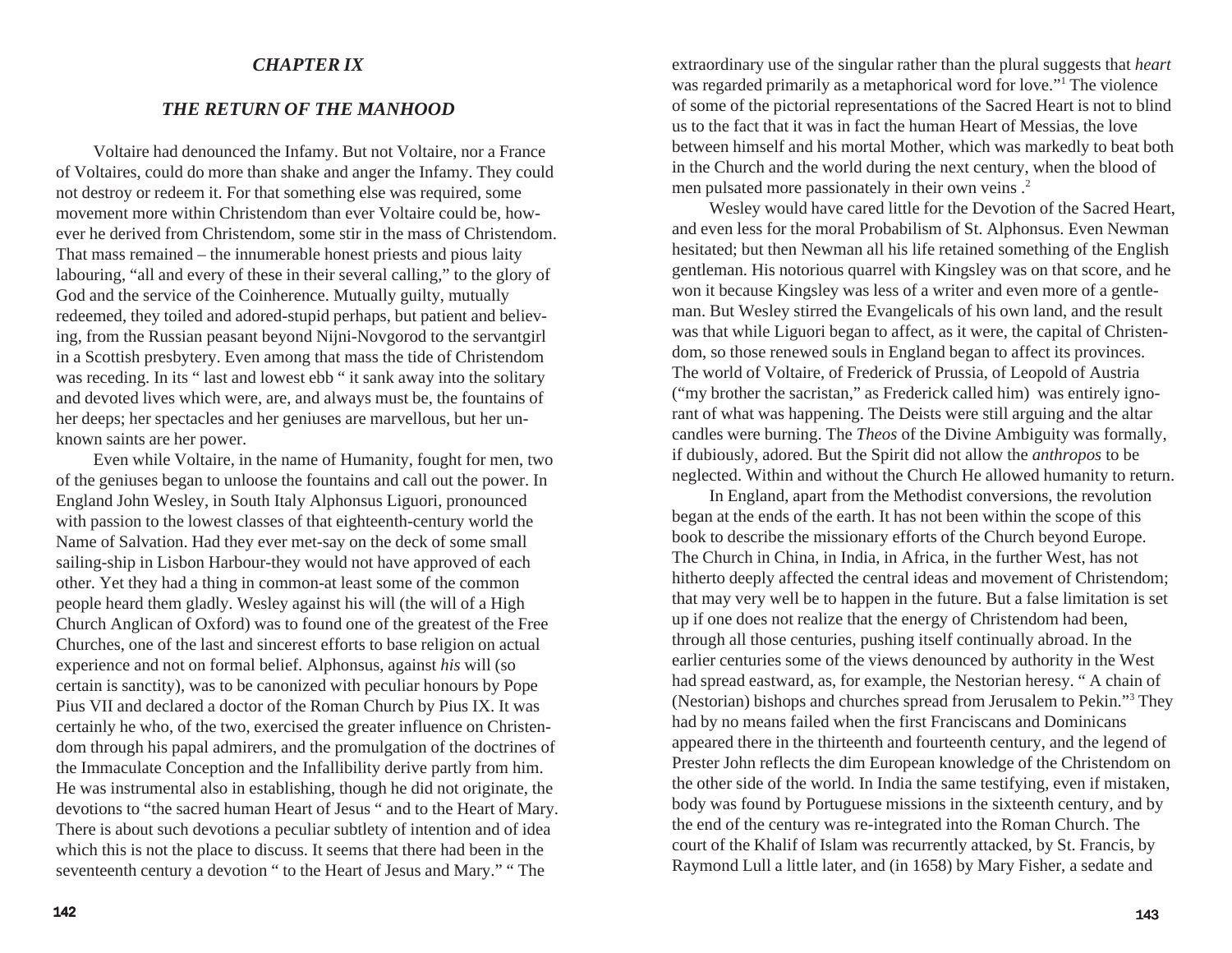been called in the funeral sermon " a witness to the truth." Kierkegaard attacked : " Was Mynster a witness to the truth?" The answer was probably yes, but that Mynster himself thought so, and the more the hierarchy (except under persecution) think they axe witnessing to the truth, the more official, the more untrue, becomes their witness to that certitude.

But Kierkegaard was not alone in his attack. All over Europe some kind of shrill call of doctrine and of dogma was rising. An awareness was springing up, sometimes in one form, sometimes in another. In England the Oxford Movement was already in action; Newman's Tract go had appeared in 1840, and Newman himself was received into the Roman Church in 1848. It was supposed he would be followed by his followers, but they were not his followers as much as they were followers of religion, and religion did not lead them with him. Neither of those two great schismatics, Wesley nor Newman, shook the centre of the Church of England, nor could; what they did was to direct attention to some sin, some negligence, some chill. Fervour awoke again, and doctrine, or perhaps not so much doctrine as the assertion of doctrine. And as in England, so elsewhere. In 1840 there was a dispute over marriage-laws in Prussia; bishops were imprisoned, and again Christendom awoke to a militant consciousness. In France Lamennais and Montalembert called the Roman Church to come to the aid of the Revolution and the poor; they desired to separate the Church from its bourgeois friends, and when Lamennais' theories were refused he abandoned the Church. But, like the rest, remained acutely aware of it, and Christendom remained aware of the poor.

The Way of the Affirmation of Images had returned. Kierkegaard perhaps, of them all, most resembled the other, the Negative Way. " God is that which demands absolute love." But he did not deny the Affirmations any more than the rest of them denied the Negation. The whole period was in fact, full of the combination of those two great Ways. The Negation grew alive with difference; the Affirmation maintained doctrine and charity. In 1854 Pius IX, as if in a most proper image of both, decreed of his own authority to all the world the dogma of the Immaculate Conception of the *anthropotokos, of* the Virgin-Mother of the Deivirilis. Christendom was not agreed on it; neither the Eastern Churches nor the Protestant Churches approved, nor perhaps understood . But certainly the Manhood had returned; within and without Christendom the millions stirred, and Karl Marx wrote of a classless society on earth.

The enemy in those years was supposed to be not so much Karl Marx, of whom few had heard, as Liberalism. The number of meanings did maintain that barbarians must not be made slaves. And they did it with a conviction that this was their Christian duty.

Wilberforce himself had passed through a period of worldliness – he went to the theatre, dined with the Prime Minister, and enjoyed society. But he was taken by heart-searchings "a strong conviction of my guilt," <sup>5</sup> and by misery. He was recovered (by a coincidence, one would think, of the Holy Ghost) from this state by the Reverend John Newton, once a slave-trader, then an Evangelical clergyman, Rector of St. Mary Woolnoth, and a friend of Cowper's. Whatever effect Newton had had upon Cowper, his effect on Wilberforce was wholly good; he brought him out into "serenity, tranquillity, composure which is not to be destroyed." And it seems probable that it was by Newton he must have been encouraged to his mission, or at least that it was from Newton that he learnt enough to turn him to his mission. He had had predecessors – Roman, Anglican, Dissenting. The American Colonies had protested against the Slave Trade. Lord Mansfield in 1772 had laid it down that the power to own slaves "never was in use here or acknowledged by the law." On 12 May, 1789 Wilberforce in the House of Commons moved twelve resolutions for the suppression of the Slave Trade. The high humanitarian gentlemen of the eighteenth century drew up behind him, when " by divine grace " (as he wrote in his diary) he made his motions. " The House, the nation, and Europe, are under great and serious obligations to the honourable gentleman," said Burke. Pitt, on a later night, closed an all-night debate by quoting Latin verses of liberty and hope under the growing sunlight in the House. "Go on," the dying Wesley wrote to Wilberforce, "in the name of God and the power of his might." But the opposition was strong. The Earl of Westmoreland, like a less reputable pagan of the second century, declared : "Though I should see the Presbyterian and the prelate, the methodist and the field-preacher, the Jacobin and the murderer, unite in support of it [the motion against the Trade], yet in this House I will raise my voice against it." Indeed he foresaw something not far from the truth; a movement not unlike the union of the prelate, the Methodist, and the Jacobin was to distinguish the next century. On 25 March (the Feast of the Annunciation) in 1807 the Abolitionist Bill was passed: " all manner of dealing and trading " in slaves was " utterly abolished, prohibited, and declared to be unlawful." The result was referred by Wilberforce to the "goodness and glory " of Almighty God. He pressed on to abolish it universally. He urged on Castlereagh; he was received by the Tsar Alexander. At last he succeeded; Europe forbade the Trade. He succeeded further; he destroyed the institution. On 31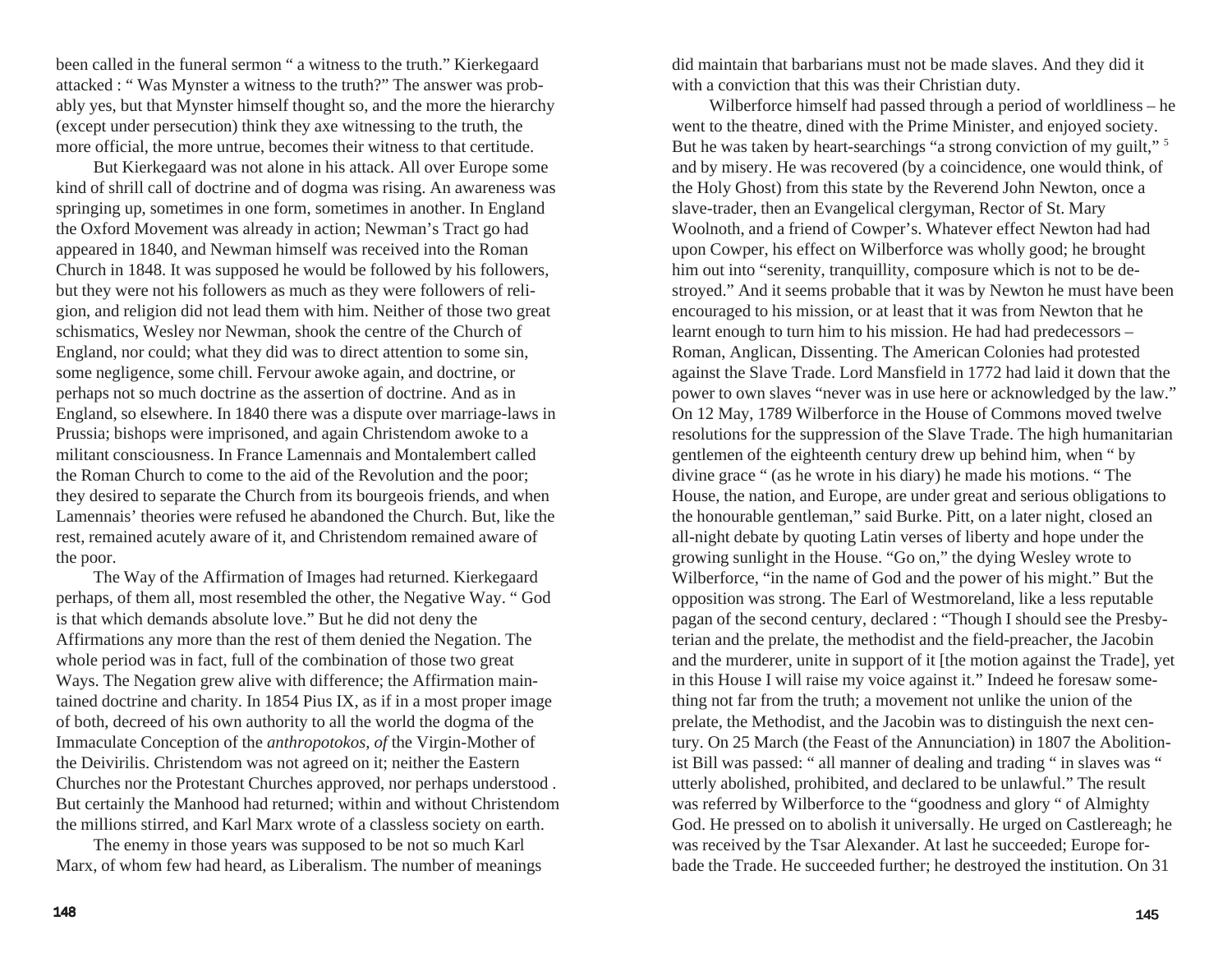July, 1834, eight hundred thousand slaves were, by the process of British law, declared free.

Meanwhile in France the mass itself had moved; the Revolution had come, and all Europe was altered. On 17 June 1789, a month after Wilberforce had moved his resolutions, the Commons of France, the third House of the States-General, joined by a few of the clergy, declared themselves the National Assembly of France and swore not to separate without giving the nation a Constitution. The history of the Revolution is no part of the present business. What is remarkable is that, just as it was Christendom which had led the attack on the Slave Trade and defeated it, at a time when it was supposed that Christendom was all but dead, so in France, at a time of the same hypothesis, it was found that Christendom was already reviving. The Revolution in 1790 decreed the Civil Constitution of the Clergy; it was denounced by the Roman See. The prim genius of Robespierre devoted the militant crowds of Paris and the provinces to the Goddess of Reason, and the sky-blue coat he wore on the occasion flashes before us like the last gleam of a Deistic and rational heaven. The massacres of the priests showed the darker colour of Christian martyrdom.

In the last fifty years of the eighteenth century the Church had faded; in the first fifty years of the nineteenth it returned everywhere with astonishing vitality; and it returned not as morals or as humanitarianism, but as doctrine. Doctrine might or might not lead to humanitarianism, to social revolution, and it more and more tended to do so; but within the Church those things came from strengthening and not from weakening doctrine. The power of dogma returned and, on the whole, returned without individual leaders. Such leaders there were, but if they were lost the movement did not cease. There were no Calvins or Dominics or Augustines. The manwho was most like those great ones was a Dane, a contemporary of Hans Andersen, but though Hans Andersen achieved world-wide repute at once, Soren Kierkegaard had to wait for his through some seventy years. It has taken Christendom that long to catch him up; it took it fifty to catch up St. Thomas, and it has not caught up Dante yet. He co-ordinated experiences in a new manner; say, using the old word, that he caused alien and opposite experiences to coinhere. He was the type of the new state of things in which Christendom had to exist, and of the new mind with which Christendom knew them. He lived under a sense of judgment, of contrition, of asceticism; but also (and equally) of revolt, of refusal, of unbelief. Almost always before his days one of these two things had triumphed over the other; or if not, if there had been

others like him, then their words had been so lightly read that it was supposed that one had triumphed. No doubt, as soon as Kierkegaard becomes fashionable, which is already beginning to happen, that fate will fall upon him. He will be explained; the other half of him (whichever that may be) will be excused. His imagination will be made to depend on his personal history, and his sayings will be so moderated in our minds that they will soon become not his sayings but ours. It is a very terrible thing to consider how often this has happened with the great, and how often we are contented to understand what we have neatly supposed that they have said. "There is," wrote Kierkegaard," no temple-robber, toiling in shackles of iron, so vicious as those who pillage among sacred things; and even Judas, who sold his Master for thirty pieces of silver, is not more despicable than those who traffic in great deeds." That we traffic from good motives, to ease a friend or soothe a death-bed or encourage a conscience, does not alter the despicable fact of the traffic.

He forbade us resignation; he denied tragedy; he was a realist and' unbeliever-both in this world and in the other; and his life of scepticism was rooted in God. " God is that which demands absolute love." His father, as a boy, had stood in the dunes of Jutland and cursed God, but it is false to explain and excuse him by that, for his other-worldliness has accepted that, and his reconciliation is from beyond it. In that he is like Adam. His imagination is born of his father's act, and has brought his father's act back into the economy of fear and trembling and of the divine Salvation. In that he is like St. John. He has turned Catholics into agnostics, for they have not been able to bear that synthesis of reconciliation which cannot be defined except in his own books. He has turned agnostics into Catholics, for they have felt in him an answer of the same kind as the question, an answer as great as the question. Most Christian answers to agnosticism seem not to begin to understand the agnosticism; they seem to invoke the compassion of God. In Kierkegaard one feels that God does not understand that kind of compassion.

It was in 1853, in the last year of his life, that he opened an attack upon the Danish Church. He attacked it because it was the Church of his country, the Church he knew, not because it was less Christian or more guilty than others, for to his mind all the instituted Churches were guilty – so guilty as to be unaware of their guilt. 'Me attack, though he did not perhaps fully realize it, was in the best tradition of Christendom; it blew the old prophetic trumpet. It was, in fact, part of the revival of Christendom; it was the cry of, the demand for, contrition now, always now. An old and venerable leader of the Church, Bishop Mynster, had died; he had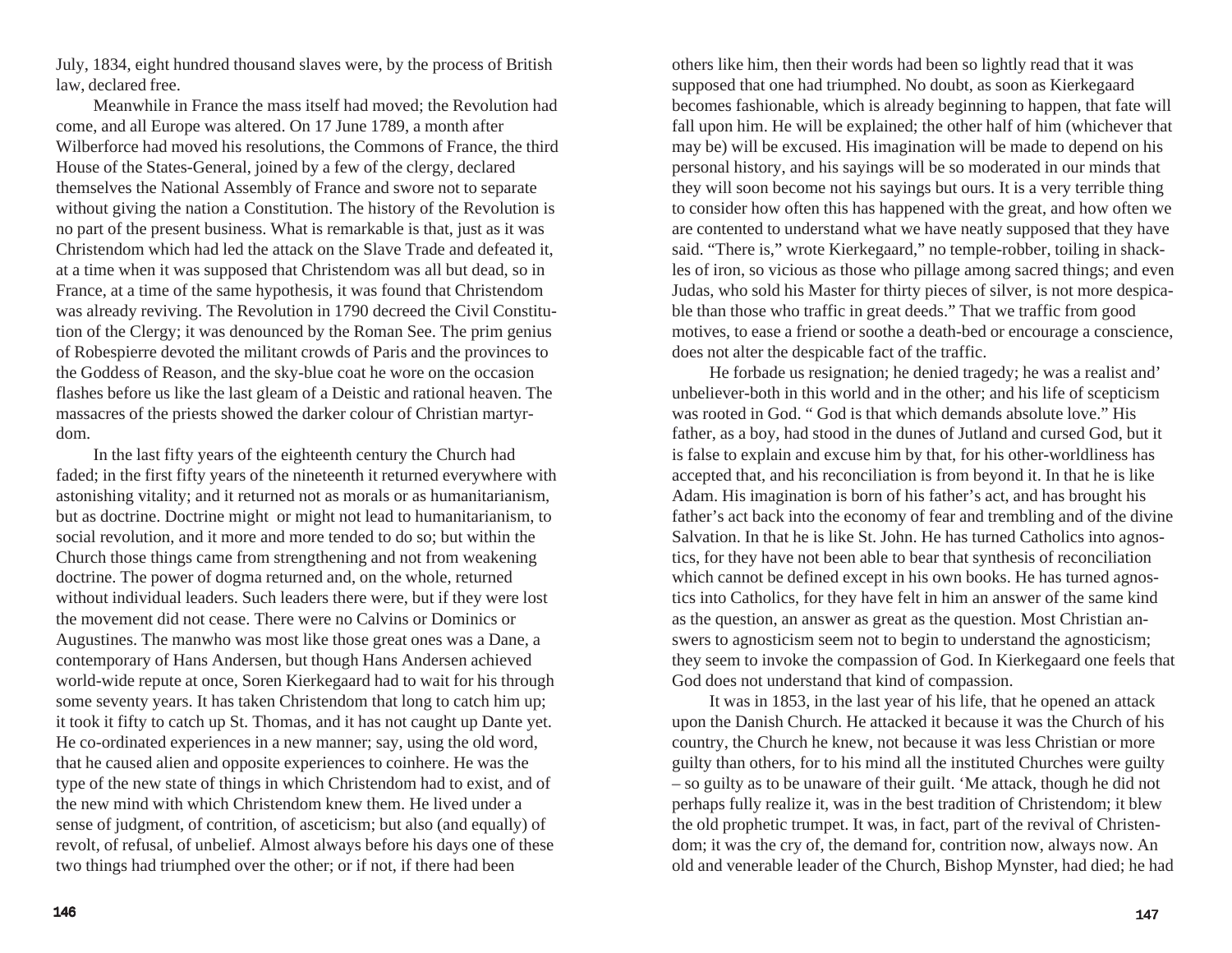like face of St. Paul looking over his shoulder, and hypnotizing the simple credulity of the early Church into accepting Oriental mysteries. Presently indeed there was nothing left but St. Paul, for the historic Jesus vanished altogether, and St. John was resolved into Plato. Yet the one thing that grew more and more certain on all sides was that the Church had begun in the midst of rites and dogmas. The fair and faint dream of a simple Gospel became more and more of a dream.

On the other hand the attack on miracles took on a new energy. Lecky and Huxley, in England, defined with the most admirably lucid moderation their case against miracles and made it clear that the only final case against miracles was the dogma that they did not happen. So it became clear also that the only final case against Incarnation was the dogma that the Nature of God could not or would not incarnate. All else was evidence, dispute, judgment. The great arguments continued, and continue to-day; it is much to be hoped that they will not stop. Never before had the serious critical and historical arguments against Christianity had a chance to be properly put forward; never before had they had a chance to be – not answered, for what arguments of the kind can ever be answered? but – understood and enjoyed. Scholarship opened on all sides, and all sides discovered its limitations.

For all sides took advantage of it. Doctrine advanced on the lines of scholarship as well as its opponents. Learning assisted and developed belief. Respectable English clergymen went to prison – possibly a not too uncomfortable prison, but still prison – for technical points of theology and ritual. The judicial Committee of the Privy Council fought a losing battle against ideas which had been, in the Church of England, not so much forgotten as comatose. Nor was learning left to fight alone. The Bible Christians and the Plymouth Brethren sprang into being. The Wesleyan body split and re-split, and each body multiplied its members; and from one of the smaller of those bodies emerged the figure of William Booth, General in the Army of Salvation, and the drums and the red flags went into horrible places, and men were set on and knocked about for their testimony, but the Precious Blood beat in the march of the Army towards God, while in France It had fructified in the silence and sweetness of the Cure d'Ars, and at Lourdes the waters sprang for healing under the direction of the *Anthropotokos,* and everywhere also the practice of more frequent communion began to return; the age of confirmation began to be lowered; the mystical Oblation urged itself upon all. But the greatest union of the claims of learning and of the supernatural was not in England nor in France-nor even in Germany where priests were impris-

which the word may have in English has made it difficult to use simply. For generally those who have wanted liberty have not apprehended dogma, and those who have apprehended dogma have not wanted liberty. Liberalism in religion and liberalism in politics are not the same thing, however often they are confused, by the friends and the enemies of either. But the spread *of* doctrine had been accompanied, both within and without the Church, by the spread of that other desire which may roughly be described by the word Liberty. It would not be true to say that Liberty as an idea had not been considered in itself since the early Roman Empire, but it would not be so very untrue. All through the Middle Ages and through the Reformation Augustine's phrase that liberty comes by grace and not grace by liberty had been at the bottom of the organization and imposition of belief. To be properly free man must be in a state of salvation, and there had been through those centuries less enthusiasm for the idea of his being improperly free – free in a merely temporal sense. It was approved, it was even encouraged, but it was conditioned by the very much more important necessity of offering him the supernatural freedom. What mattered was not that he should be able to speculate as he chose but that he should be able to act as he chose. Only the service of God supplied that perfect freedom, and men, as far as possible, were to be compelled to come in to that service. Messias and his Apostles had not spent a great deal of time talking about freedom and personal independence and individualism and a man's right to his own opinions. Nor, when the quality of disbelief was rediscovered and the upper classes went all Deist or infidel, was that freedom supposed to relate to the lower classes. Lord Chesterfield did not think one ought to discuss religion before the servants, any more than he thought his servants ought to help govern the country. But what with one thing and another, the idea that everyone ought to be as free as possible had spread widely during the nineteenth century. Even then (and even now) that farther development of liberty which has been nobly defined to be "the protection and not the persecution of the Opposition"6 had not spread far. It was not easy for it to spread in Christendom, for, by definition, Christendom cannot fundamentally admit the right of an Opposition (to its dogmas) to exist; to refuse the Co-inherence is to separate oneself from the nature of things. Add to that abstract difficulty the more concrete difficulty of any hierarchy refraining from interference with things beyond its scope, and the tendency of the friends of freedom to deny that dogma can ever be justified, and the quarrel between the claims of liberty and the claims of grace was well set, quite apart from those distracting new ideas of science and of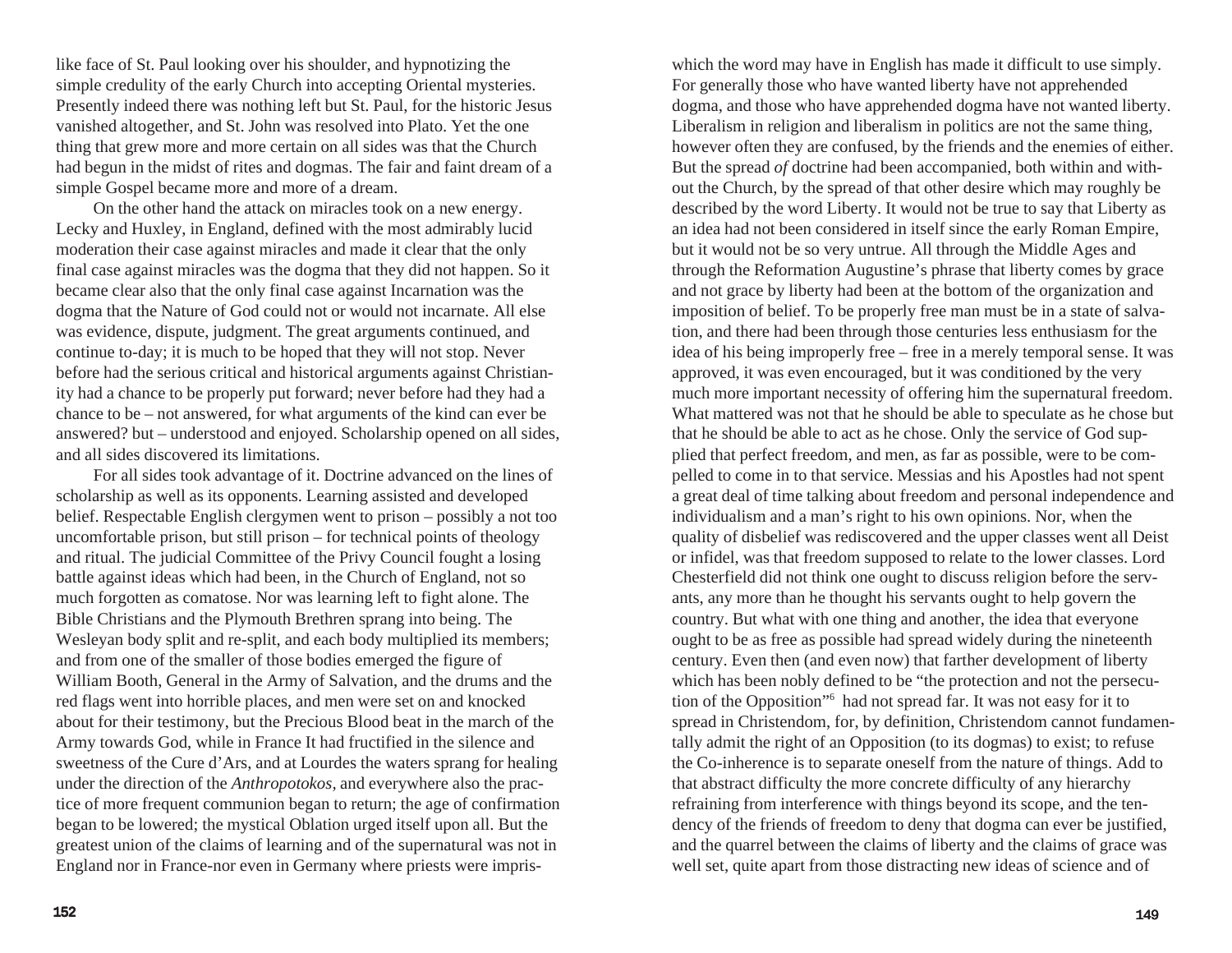scholarship which were to encourage it.

In 1850 Kierkegaard had defined, from his own particular point of view, the movement of the world about him. He had already mocked at the easy kind of modern " doubt " which he saw, in that world, praised and admired. It was not the doubt which Pascal had combated and Montaigne had encouraged; it was something of which men were proud, and therefore it was not real experience, for it is impossible to be proud of experience: that happens. One can never be anything but humble about that. So that it seemed to him, that the opposition to Christianity was as futile as was much of contemporary Christianity. He saw it – he saw his own times – as an effort to be without "the unconditional." "Let the race, let each individual, make the experiment of doing without the unconditional – it is a whirlpool and remains such. In the meanwhile, for a longer or shorter period, it may seem otherwise, it may seem like stability and security. But at bottom, it is and remains a whirlpool. . . . To live in the unconditional, inhaling only the unconditional, is impossible to man; he perishes, like the fish forced to live in the air. But on the other hand, without relating himself to the unconditional, man cannot, in the deepest sense, be said to 'live.' " In fact, of course, the better opposition did not see itself so; rather, like Lucretius, it conceived itself to be freeing mankind from a condition which hampered its proper movement, and which it had supposed was on the point of expiring. It seems likely that that great effort of the Middle Ages towards the imposition of belief had printed itself so deeply on the mind of Europe that, wherever the Church still lived and moved, it was regarded (however falsely) as still dominant. But also the Church both demanded and promised not the liberty of time and place but the unconditional liberty of the co-inherent Kingdom which was precisely free from time and place. But if she does not promise the lesser liberty she does not reject it; it is a matter of comparative indifference to her.

"Never," Kierkegaard had written, " have 'opinions' (the most heterogeneous, in the most various fields) felt themselves under ' Liberty, Equality, Fraternity,' so free, so unhampered, so fortunate, with the rules of go as you please which is expressed in the motto 'up to a certain point.' " "The liberty of each limited by the like liberty of all," wrote John Stuart Mill, and defined, in that relation, " the certain point." Liberty meant to have a right to have your own opinions, to propagate your own opinions, and to behave according to your own opinions-subject to a similar freedom inherent in each member of the community, and the whole organized by the whole community, or as much of the community

as possible. Reviving and militant Christendom denied the "right" to hold false opinions. Unfortunately a dying andstagnant Christendom was always saying the same thing. That the heart of the Church, feeling (to quote Kierkegaard again) that - before God man is always in the wrong," should abandon all claims and all rights was not surprising. But the alternative phrase, that " before God man is always justifiable," which was alien to the working Church, was a kind of watchword of the opposition, and its rejection by a vocal hierarchy was quite different from its rejection by the working Church. Unfortunately the Church is not the hierarchy; much less any odd member of the hierarchy. The Church knew (in spite of Lorenzo Valla) all of importance that there was to know, and what it did not know – if not exactly "not knowledge" – was unimportant to man in his present condition. But on the other hand the populace of Christendom (the mental populace) were apt to be shocked and horrified at any change in that (by definition) unimportant knowledge. The great scientific discoveries of that age (or what then purported to be scientific discoveries) threw both Christendom and non-Christendom very much out of control. The pious feared that they might, and the impious thought they undoubtedly had, upset Christendom. This was excusable in the impious, but inexcusable in the pious, The pious, however, then as always, were in a state of high anxiety to defend and protect, and generally stand up for, Almighty God. The expansion of time and space caused both the scientific and religious leaders to talk as if the Omnipotence could not possibly devote as much attention to a minor star as to a central – as if that which underlies all proportion was bound to be dominated by size. There still faintly lingers in places the image of the Godhead abandoning the earth to its own affairs because it is "such a little one." And in those days the dispute was much more vivid. But "the unconditional " was not, in fact, involved.

The great advance of scholarship was more acceptable. The many new opportunities offered it, the fact that (for practically the first time) scholarship was free to pronounce its own judgment on certain complicated points, the intense moral integrity involved both for orthodox and unorthodox scholars, the infinite multiplication of what one might call "the conditional " in all that research, all this gave to the new schools, of whatever colour, a true and honourable value. Biblical criticism, history, archaeology, anthropology, all revelled in the gladsome light; the light of the mind that read hieroglyphics, the light of the sun that shone again on houses, fortifications, streets and temples buried for two or three thousand years. The humanitarian Jesus appeared, with the fearful and fiend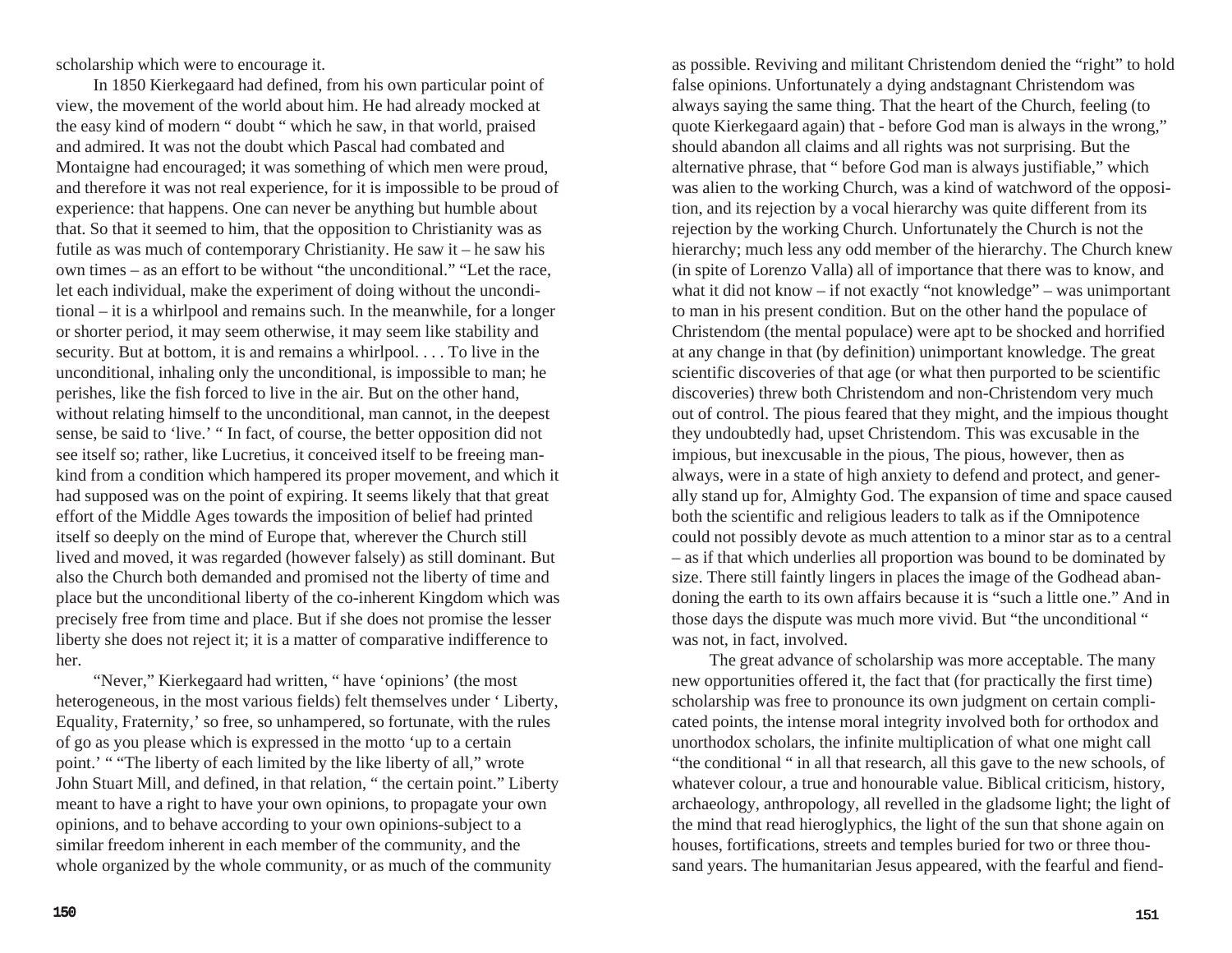rich bore rule by their means. " *Le bon sansculotte Jésus* " still seemed to some the prince of revolutionaries, but to more his name was the password of the black parasites of financial tyranny. The dogmas, prophecies, and fantasies of Marx sang to men as the Apocalypse had sung to them of old. The very name *Das Kapital* passed from mouth to mouth like a verse of some new and surprising love. The awakening was not confined to the Marxists. Pius XI, for example, put the matter more strongly than Leo. The population, he said, was divided into two classes. "The first, small in number, enjoyed practically all the advantages . . . the second . . . was made up of those who, oppressed by dire poverty, struggled in vain to escape from the difficulties which encompassed them. This state of things was quite satisfactory to the wealthy who looked upon it as the consequence of inevitable economic laws, and who therefore were content to leave to charity alone the full care of helping the unfortunate; as though it were the task of charity to make amends for the open violation of justice." The quotation is from the *Encyclical* of 1931. But by 1931 other things had happened, and the Church, visible and militant, was once more discovering her own message in the faces of her formal enemies.

In the east of Europe, in the dominions of that great Power which was the heir to Byzantium, a new operation and a new image had been born. Marx had done much; he had composed by one means and another a system of history, morals, and metaphysics. But he could not create the myth of Marx any more than St. Thomas could create the schools of St. Thomas. It happened. Seven centuries earlier it had been the multitudinous voices chanting the great philosophical poetry of the *Pange, lingua* which had carried the doctrine of Corpus Christi over Europe. But that Body had been too much neglected for its own praises. Now Dialectical Materialism came with something of the same fervour, and the Materialist Conception of History struck like the iron Of St. Thomas's definitions. The chance (to call it that) of Lenin at the moment of the fall of the Russian throne gave the new image scope.

It was not, at first, clear. After the Revolution, while the "bourgeois " Governments were in operation, the bishop of the Russian Church met at Moscow. The Enlightenment in Russia, even more than in the West, had been confine to the upper classes in the eighteenth century, and had not been allowed to spread to the lower even in the nineteenth. There was certainly no House of Commons in Russia, but if there had been there was even less chance of a middleclass Bradlaugh forcing his way into it. Nor had the successor to the Sacred Emperors any intention of securalizing his state as the French Governments had done. As august as

oned (more seriously than in England), and even certain members of the hierarchy, in the struggle called the *Kulturkampf*. The most spectacular, and incomparably the most important, declaration of doctrine took place at Rome when, on 18 June, 1870, amid the most famous thunderstorm in all history, the Infallibility of the Roman Pontiff was decreed in the Basilica of St. Peter, and the declaration of the Council of Vatican reasserted the supernatural scheme of all things. Voltaire had not been dead a hundred years, and everywhere "the unconditional " was again a common thought – like it or not, believe it or not.

The close of the nineteenth century therefore saw the position of Christendom in Europe much like it had been after the conversion of Constantine. There was the mass of doctrinally active Christendom, and there was the other mass of opposition, also based fundamentally on dogma. There were, however, two great differences. The first was that, on the whole, the movement of the intellectual fashion of the day had set against Christendom, as in that earlier period it had set for Christendom. Social importance, in 1870 and onwards, remained for a little on the Christian side, as it had done in the eighteenth century. The middle-class in England, for example, did not wholly lose the habit of going to church until they acquired motor-cars (so negligible in the end is intellect itself). But science and scholarship were already accidentally providing them with colloquial conveniences for its rejection. The "conditional " (soon to be widely and warmly welcomed as Relativity – the popular, not the scientific, Relativity) was acquired even more easily than the motorcar. Such a great work as the *Golden Bough* for example, was too easily supposed to have proved what it had never meant – or should never have meant – to prove. Its hinted thesis that all religion arose from a desire to encourage the annual harvest was generally thought to have explained satisfactorily how the harvest came into existence at all, and its multitudes of gods conditioned by magic were identified with a Godhead unconditioned except by Its own Will. In the perpetual struggle about the old question of which came first – the hen or the egg, the hen-fanciers had developed new schools and new energy. But the egg became more and more the social favourite, and the incubationists rashly supposed themselves, in the words of a leading French atheist,to have put out in heaven the lights that no man should relume.

But the second difference between that period and the years of Constantine was of very much greater importance. The movement of the dispossessed had proceeded all through the century. The consciousness of the primal physical needs of the oppressed multitudes spread and became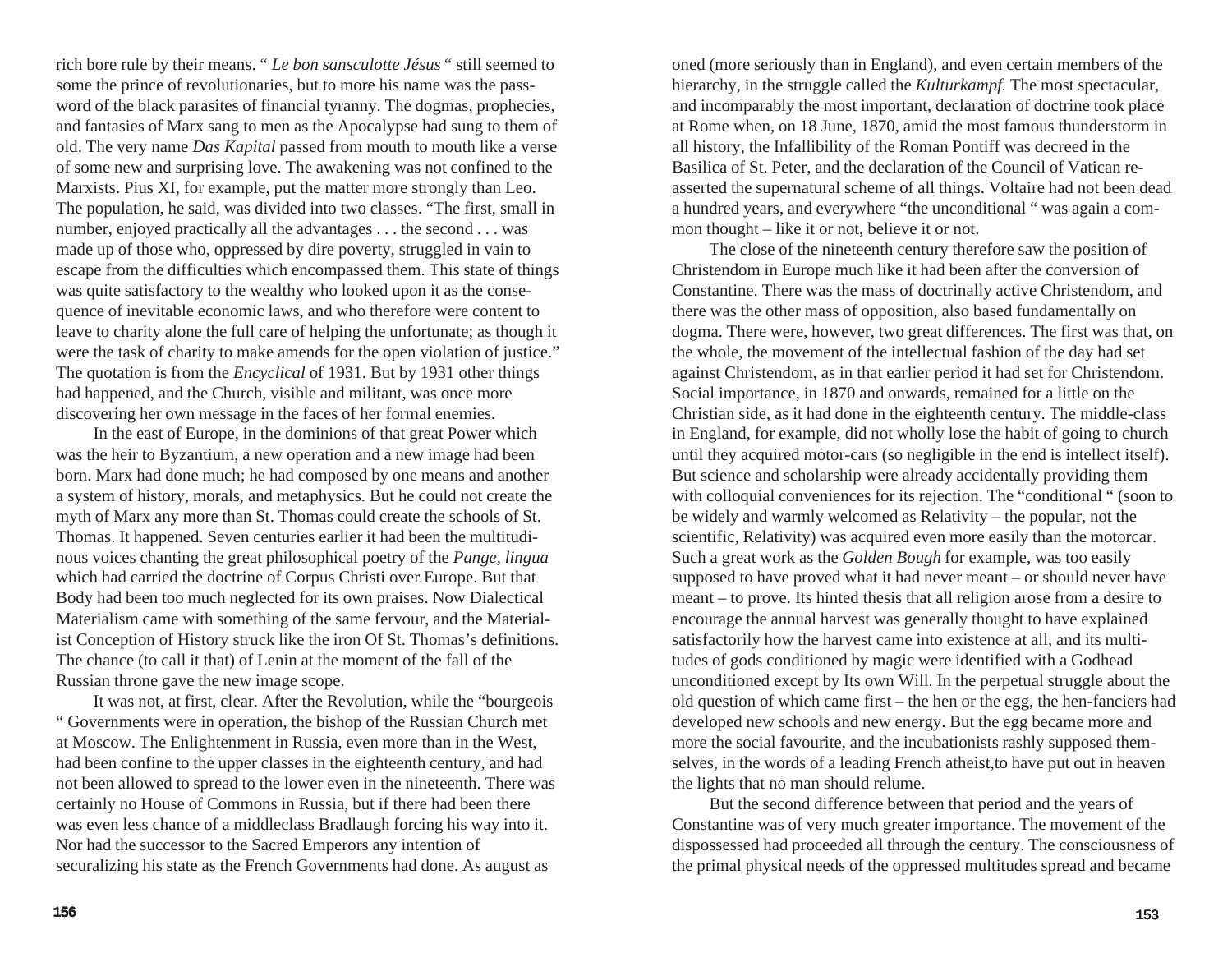militant. In the thirteenth century the presence of the Sacred Body and Blood had been formally defined to exist in the Eucharist. But now, both without and within Christendom, the natural body and blood of common men asserted their rights. Within Christendom this certainly had been implicit from the beginning-implicit in the life and acts of Messias, implicit in the belief that matter was capable of salvation, implicit in that insistence on justice which had been declared almost as much as it had been neglected. It had been often enough explicit, in the Apocalypse, in many medieval sermons, in the definitions of the schoolmen, in the orations of Latimer and Bossuet, in the sympathy of many priests with the Revolution, in the labours of Wilberforce and Shaftesbury. It could never be the chief concern of Christendom; that must always be the " substance " as against the "sensuality" – to use the Lady Julian's words. But neither the Lady Julian nor the Church ever separated the two. "Both for the body and the soul," said the Rituals; and the Lady Julian : " In the self point that our Soul is made sensual, in the self point is the City of God ordained to him from without beginning." The communicated Eucharist held the double co-inherence. Natural justice was a necessary preliminary to all charity. This, which had always been a principle, stirred like other doctrine in the nineteenth century – especially, but not only, in the Christendom of America. But it stirred even more violently outside Christendom.

The many problems of social justice tended to concentrate on onethe question of property. Is there in man a natural and inalienable right to own? Christendom had asserted that there was; those who had rejected the principle had in the past been dealt with as heretics, and those who had refused property had generally been professed as Religious. Nor would Christendom now deny that decision. But it was true also that never before the nineteenth century had there been so much property to be owned or (proportionately) so few allowed to own it. Millions instead of thousands were dispossessed, and wholly dispossessed. The Roman people had of old been appeased with bread and circuses. But in this later age both had vanished. The poor were allowed neither corn nor carnival. Magnificence had ceased to be a virtue, and meals had ceased to be supplied. Mere hunger pre-occupied the lowest classes, and insecurity crept more and more among the lives of the middle-classes. The lower ranks of the bourgeois slipped steadily into the abyss; the higher crowded and clung together and desperately fought among themselves.

Christendom was largely identified by the revolutionaries with the owners of property, as well as with the abstract defence of property. This view was not so incorrect as it ought to have been. The theologians might accurately define, and the saints might labour on behalf of the poor, but all this was hampered by three things. The first was the undoubted fact that the co-inherence of sensuality in substance, however true, however just, was of no great interest to those whose sensuality was only a continual despair. An anguish of need and more need can only be used as the Way by those already advanced in sanctity; the authorities of the Church were never intended to impose (or even too much to seem to impose) such a terrible Rejection of Images upon their co-inheritors of glory. No doubt there were some few who followed that Way even so, but of those to whom it was a mockery and an obscene parody of grace there were millions. The second difficulty was that the mass of professing Christians were definitely not in want of food, nor did they show any signs of selling much of what they had and giving it to the poor. Morally perhaps they were not required to do so, but their retention of their possessions under the patronage of the Cross made the Cross too much a sign of their possessions. "Having nothing," wrote St. Paul, "and yet possessing all things." The second clause was obvious; the first was hidden with God. A few priests, a few laymen, surrendered their lives to the needs of the destitute; the rest consoled them only with ritual prayers. The third difficulty was (briefly) philanthropy, using the word in its less bearable sense. Even those who wished to help wished also to direct. They professed a kind of paternal guardianship. Leo XIII in the very noble Encyclical *Rerum Novarum* of 1891 demanded that the capitalist should deal justly by his workers. But he also demanded that the capitalist should see that the worker "be not exposed to corrupting influences and dangerous occasions, and that he be not led away to neglect his home and family or to squander his earnings." Workers do not usually look with gratitude on employers who take care that they do not squander their earnings, or who attempt to shield them from corrupting influences. In days not then forgotten the industrial capitalist had done so by means of the tollysystem, and Disraeli's terrible and accurate pages had recorded what that meant. The receipt of a fair wage was to take with it the liberty to do as one chose with a fair wage, or it was meaningless. The Pope, no doubt, meant nothing but good. But the Pope was not a factory worker.

For all these reasons the organization of the Christian Churches, except for such bodies as the Salvation Army or such Orders as the Poor Clares, remained in the eyes of masses of men the great support of the dominant social order. " The prophets prophesied falsely and the priests bore rule by their means "; or rather the priests preached falsely and the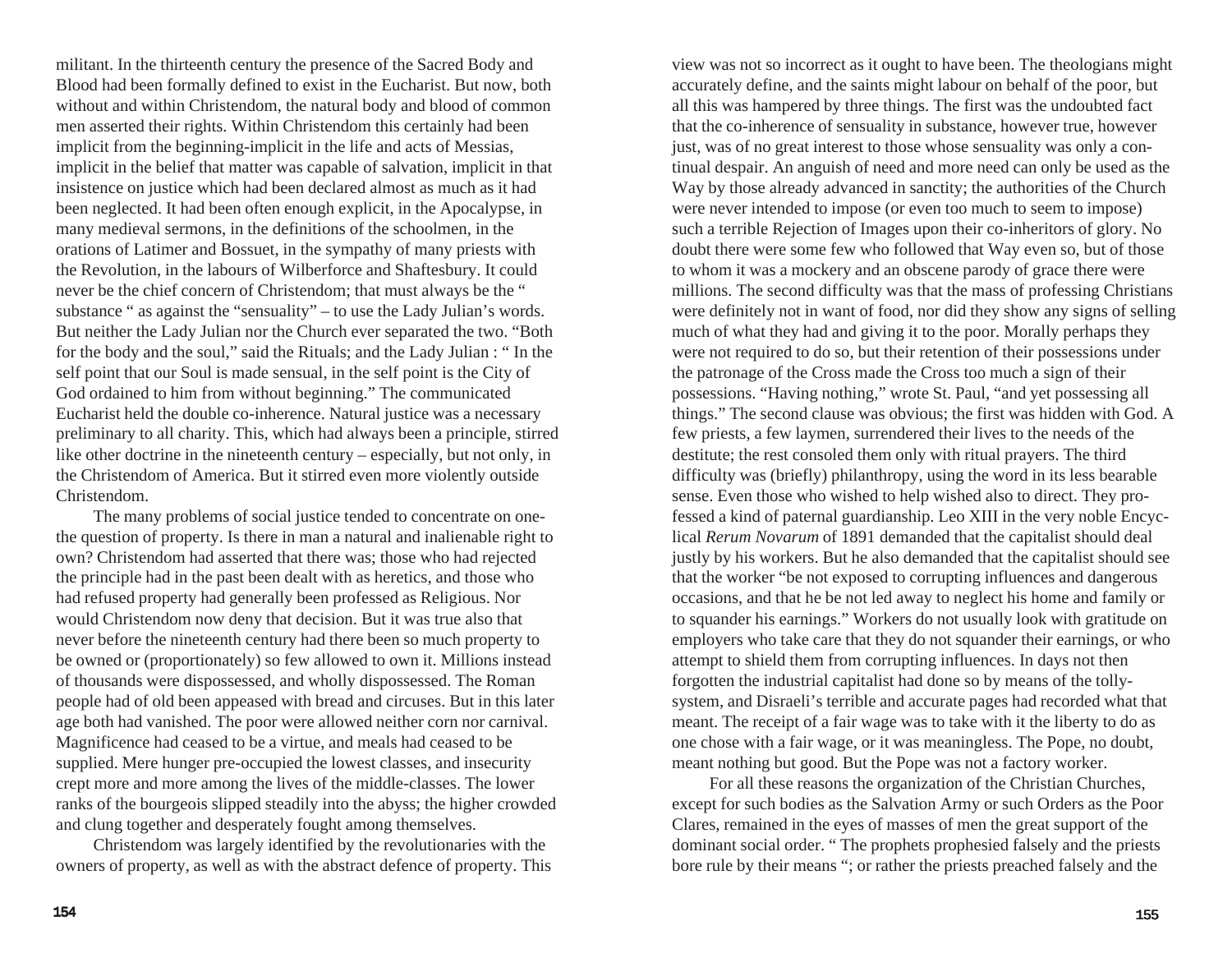for the first time a "great and sacred synod," formally convoked, formally speaking, admitted its own spiritual guilt. "It has seemed good," they said, in almost those words, "to the Holy Ghost and to us " that we should confess that we have sinned. If Christendom indeed feels intensely within itself the three strange energies which we call contrition and humility and doctrine, it will be again close, not only to the wars of the Frontiers, not only to Constantine, but to the Descent of the Dove. Its only difficulty will be to know and endure him when he comes, and that, whether it likes or not, Messias has sworn that it shall certainly do.

Rome and far more aloof than Rome, the Orthodox Church of Russia suppressed infidelity and heresy alike. A few doubtful and oppressed sects maintained a difficult life. Tolstoy might be too great in reputation to be touched, but lesser Tolstoys of the steppes were not encouraged. And in fact one had only to read Tolstoy to see with what unfortunate and sterile bitterness the Gospel of Christendom had been presented to him. So intense a genius had desired to understand the meaning of the Church, and he has told us what was offered.

The bishops met – a little disturbed but not apparently realizing the kind of danger. The Government, in accord with them, had abolished the office of Procurator of the Holy Synod, and the bishops in November 1917 reconstituted the Patriarchate of Moscow, " the third Rome." They elected a Patriarch, Tikhon. But even before then, in October, the Kerensky Government had fallen and the Bolshevik Government took their place. The Patriarch issued something like a counter-revolutionary call. The Government declared complete freedom of conscience, secularized the State and seized all the revenue-producing property of the Church. It also threw the whole of its official and unofficial influence against the Church – rather as Constantine had done on its side when he too had proclaimed complete freedom of conscience. The history of Christendom, like the personal history of Christians, is full of the remarkable fulfilments of Christ's promise to give back the full measure of what it has given. The suppressed storm of unbelief, encouraged by the new enthusiastic (and largely foreign) rejection of belief, burst upon Christendom in Russia. Images asserted to have been used to work false miracles were exhibited; priests were arrested for counter-revolutionary activities; and when in 1921, in a time of famine, the Patriarch denounced the seizure of the precious vessels used in the Rites, there existed a full persecution. God was denied with as passionate a sense of re-birth as ever he had been asserted. All over Europe men and women heard with delight that there the two-thousand years terror, the spiritual weapon of the rich, had been broken-and more, for it was not only Christianity but Religion that was being destroyed. But, locally, it was Christianity; the hideous clutch of the preachers of the crucified Jew had been torn from human life. It is not perhaps unfair to so high a sincerity, or too easy in the recollection of such great suffering, to say that in England we had heard a great deal of it before – those that read Swinburne when they were young and still remembered with pleasure those fervent romantic strains.

The dictatorship of the proletariat was declared-and liberty, to come after the usual period of transition. The " conditional " was established-on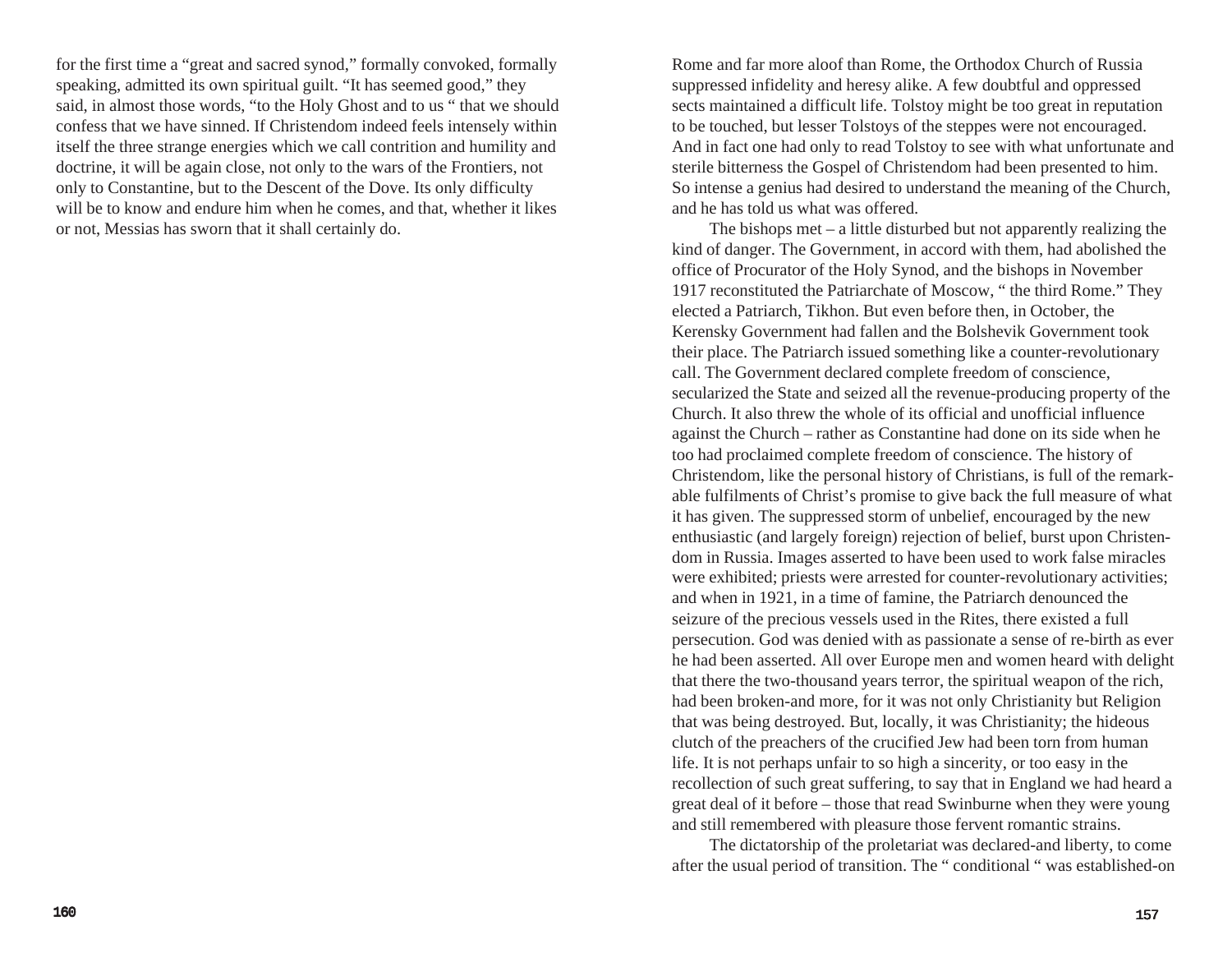the single condition that it unconditionally denied the unconditional. The co-inherence of Communism was established. It was, as it were, the response of the opposition to the exaltation of the human Mother of God. The intended material salvation of sensuality had, inevitably, one temporal limitation; it could not redeem the past. That co-inherence could not reach the millions who had died in their misery; the Republic of the future was to be raised on their bones. That could not be helped. But the City of Christendom had declared that all must be capable of inclusion – unless indeed they deliberately preferred a perpetual exile.

The troubles settled into an uneasy and uncertain peace. The Church in Russia was partly scattered, partly suppressed, and partly in contempt allowed to return to its far fewer buildings. A disturbed and anxious Christendom was stiff surveying the image of the new society which had so shockingly emerged when it was distracted by the apparition of another and darker myth. The Russian persecution, however evil, had at least partly arisen from the intention of saving the poor. Its crimes, its treacheries, its tyrannies, its crusades, had come from that universal idea. If it had abolished Christianity, it was, in a general sense, as willing to abolish Russia except as the headquarters of the World Revolution. Its atheist societies and its anti-God demonstrations were honestly meant to break the chains of all men, even if they broke the limbs in doing so; it would be an unfortunate result of the period of transition. But the new movement which now arose in middle Europe was not distinguished, even theoretically, by any image of a universal humanity. The Body and Blood of Christendom had been declared to be divine, human, and common; the body and blood of Communism were thought to be human and common; the body and blood of the new myth were merely German. It set itself against the very idea of the City; it raised against the world the fatalistic cry of Race. There was, no doubt, every kind of excuse; Europe had not behaved well to the Germans, nor the City to the barbarian. But whatever the cause, all Christendom in Germany felt the result. The new racial image went beyond even the Jewish exclusiveness, for it admitted no fault and it looked for no Messias; it left freedom of conscience on one point only-whether God had created the Nordic Race of whether it grew. The Race and the greatness of the Race and the Leader of the Race were its dogmas, and for those it rejected both the City of Augustus and the other City of Augustine. "It is evident, now," said one of its preachers, " that the domination of Christendom over Germanic regions was but an episode of a thousand years, a period which now belongs to the past." "The foundation of the Jewish-Christian teaching is the dogma of Original Sin," said a High School instruction. " The foundation of our heathen feeling for life is a belief in the value of healthy Blood."7A thousand years before had been the Wars of the Frontiers and the mass-conversions. Those times had and have returned. The masses are still being reconverted to this or that principle or god. The doctrinal advance of Christendom has been checked by doctrine. The actual frontiers, even the geographical frontiers, upon which the new wars are to be fought are not yet entirely clear, as has been recently shown in Spain. There the natural co-inherence of dogmatic Communism and the supernatural co-inherence of dogmatic Catholicism fought each other with the most intense bitterness. The one side was already murdering and destroying in the name of liberty; the other called in the Moors of Islam and the German technicians of the Healthy Blood to support the crucifixes of the Blood shed to redeem the unhealthy. So extreme, so dreadful, is the inevitable delirium of fallen man. All that is certain is that, from the point of view of Christendom, whatever comes can be but a war of frontiers. The Centre cannot be touched; all that can possibly be done has been done, outside Jerusalem, under Tiberius.

Nor has the knowledge of contrition failed. The separations in Christendom remain, nor will they be soon or easily ended. But the vocal disputes are a little suspended, and courtesies between the clamant bodies are easier; as when the Roman Catholic Paul Claudel wrote in honour of the Lutheran Niemoller –"*ce courageux confesseur de Christ*." It might be possible now to praise the confessors of other obediences without supposing that we compromised our own; as, for example, both Donne and Dryden are acknowledged to be sincere when the one submitted to the Church of England and the other to the Church of Rome. It might be possible to "exchange " our ignorance, even if our decisions and certitudes must remain absolute. Those definitions apart, what is there anywhere but ignorance, grace, and moral effort? Of our moral effort the less said the better; grace is always itself alone, and demands only our adoration; and therefore it is between our ignorances that our courteous Lord might cause exchange to lie, till the exchange itself became an invocation of the adorable Spirit who has so often deigned to instruct and correct the Church by voices without as well as within the Church. The last virtue which the organization of Christendom can achieve is humility, for while it is composed of members of the visible Church it always regards itself as an image of the invisible. Yet, even there, there have been moments. In 1920 the Bishops of the Church of England issued from Lambeth an " appeal to all Christian People." It was remarkable for one thing at least :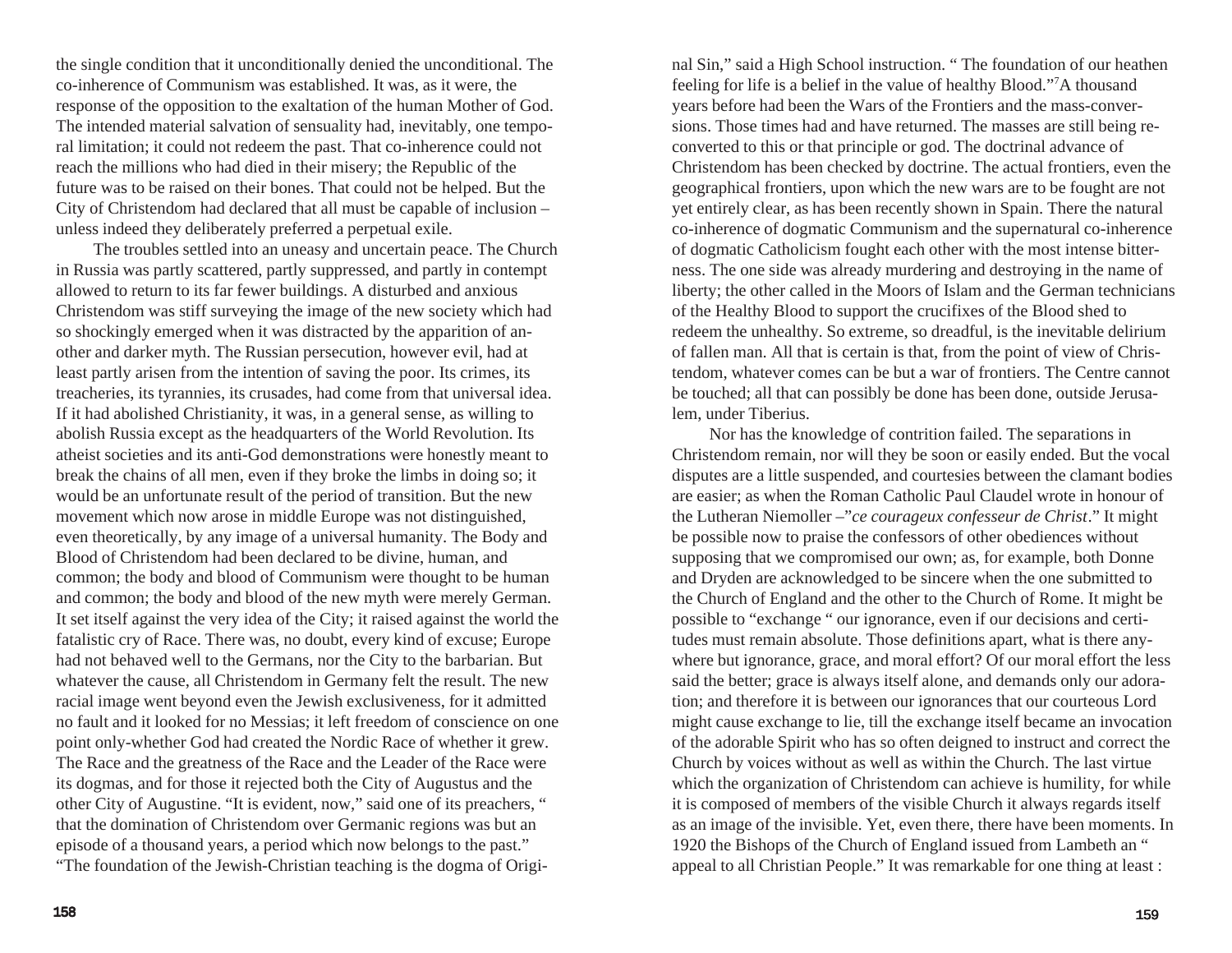## *POSTSCRIPT*

At the beginning of life in the natural order is an act of substitution and co-inherence. A man can have no child unless his seed is received and carried by a woman; a woman can have no child unless she receives and carries the seed of a man-literally beating the burden. It is not only a mutual act; it is a mutual act of substitution. The child itself for nine months literally co-inheres in its mother; there is no human creature that has not sprung from such a period of such an interior growth.

In that natural co-inherence the Christian Church has understood another; the about-to-be-born already co-inheres in an ancestral and contemporary guilt. It is shapen in wickedness, and in sin has its mother conceived it. The fundamental fact of itself is already opposed to the principle of the universe; it knows that good as evil, and therefore it derives and desires its own good disorderly. It has been sown in corruption, and in corruption it emerges into separate life.

It has been the habit of the Church to baptize it, as soon as it has emerged, by the formula of the Trinity-in-Unity. As it passes from the most material co-inherence it is received into the supernatural; and it is received by a deliberate act. The godparents present themselves as its substitutes; by their intentions and their belief (and they are there to present even for "those of riper years ") the new-born is granted " that which by nature he cannot have," he is " incorporated " into the Church, he is made " partaker " of death and resurrection. It is this co-inherence which, at the confirmation, he himself confesses and ratifies.

The Faith into which he is received has declared that principle to be the root and the pattern of the supernatural as of the natural world. And the Faith is the only body to have done so. It has proclaimed that this is due to thedeliberate choice and operation of the Divine Word. Had he willed, he could presumably have raised for his Incarnattion a body in some other way than he chose. But he preferred to shape himself within the womb, to become hereditary, to owe to humanity the flesh he divinitized by the same principle –"not by conversion of the Godhead into flesh, but by taking of the Manhood into God." By an act of substitution he reconciled the natural world with the world of the kingdom of heaven, sensuality with substance. He restored substitution and coinherence everywhere; up and down the ladder of that great substitution all our lesser substitutions run; within that sublime co-inherence all our lesser co-inherences inhere. And when the Christian Church desired to define the nature of the Alone, she found no other term; It mutually co-

400 *Confessions* of Augustine 410 Fall of Rome 428 Nestorius at Byzantium 432 Patrick in Ireland 476 End of the Western Empire 529 Rule of Benedict in the West; Schools of Athens closed by Justinian 557 Dedication of St. Sophia 563 Columcille in Iona 570-632 Mohammed 575 Irish missions to Europe 590 Gregory the Great made Pope 622 Flight of Mohammed from Mecca 680-755 Boniface, Apostle of the Germans 717 Defeat of Islam by the Emperor Leo III 725 Edicts against Images 732 Defeat of Islam by Charles Martel 771 Charles the Great becomes King of the Franks, and begins the conquest of the Saxons 800 Charles crowned Emperor 842 Final Restoration of Images; Feast of Orthodoxy 867 Photius draws up articles against the West 879 Alfred defeats and baptizes the Danes 910 Foundation of Cluny 988 St. Vladimir forcibly establishes Christianity in Russia 994 St. Olaf forcibly establishes Christianity in Norway 1033-1109 Anselm 1054 Formal breach between East and West 1080-1142 Abelard 1097-9 First Crusade 110-1200 Foundation of the Universities 1119 Founding of the Order of the Temple by nine knights 1184 Edict of Verona 1204 Sack of Byzantium 1215 Fourth Council of Lateran 1218 Dominicans established 1225-74 St. Thomas Aquinas 1233 Establishment of the Inquisition 1234 Promulgation of Canon Law 1252 Permission of torture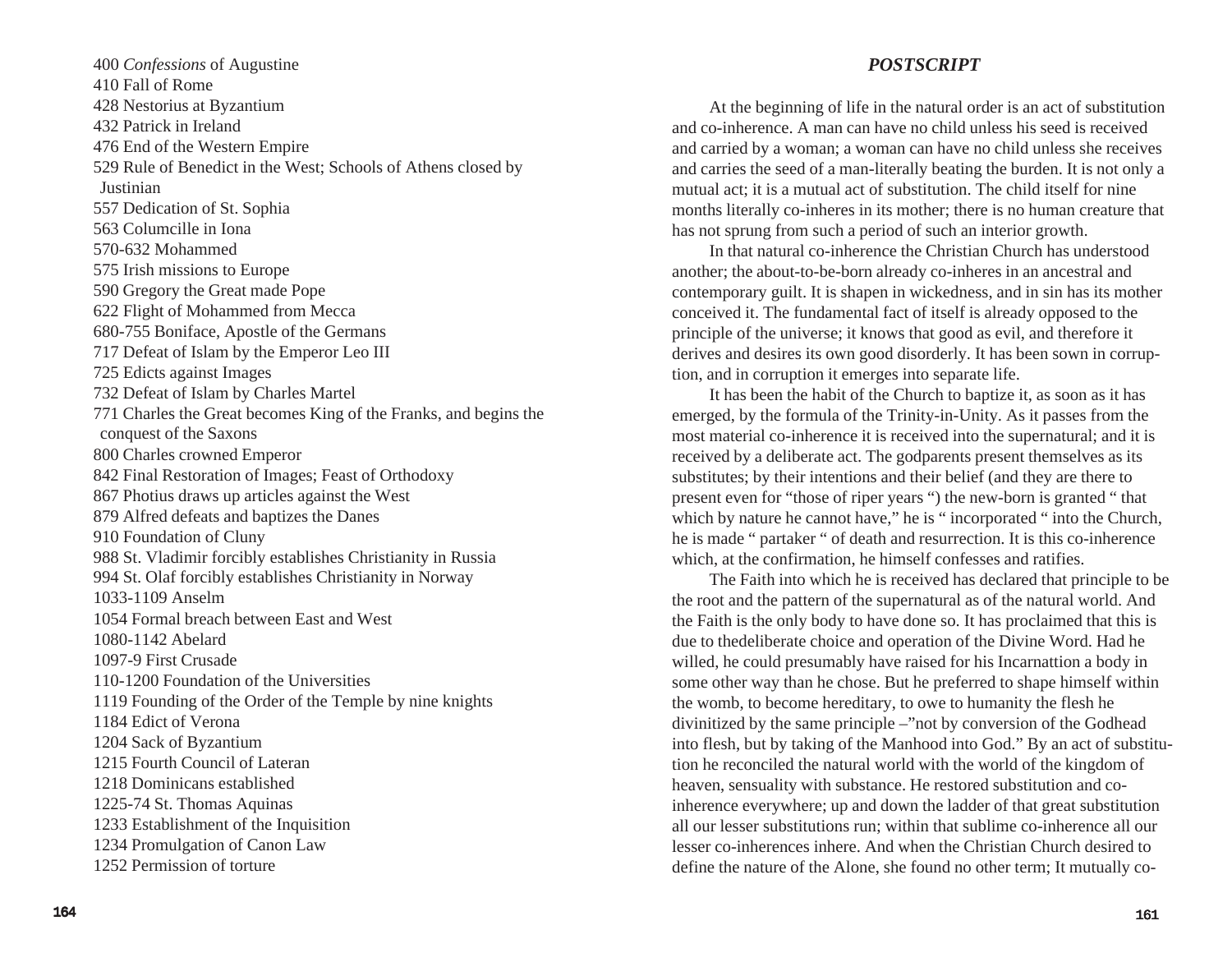inheres by Its own nature. The triune formula by which the child is baptized is precisely the incomprehensible formula of this.

It is supernatural, but also it is natural. The dreams of nationality and communism use no other language. Ile denunciation of individualism means this or it means nothing. The praise of individualism must allow for this or it is mere impossible anarchy. It is experienced, at their best moments of delight, by lovers and friends. It is the manner of childbirth. It is the image everywhere of supernatural charity, and the measure of this or of the refusal of this is the cause of all the images.

The apprehension of this order, in nature and in grace, without and within Christendom, should be, now, one of our chief concerns; it might indeed be worth the foundation of an Order within the Christian Church. Such a foundation would, in one sense, mean nothing, for all that it could do is already exposed and prepared, and the Church has suffered something from its interior organizations. About this there need be little organization; it could do no more than communicate an increased awareness of that duty which is part of the very nature of the Church itself. But in our present distresses, of international and social schism, among the praises of separation here or there, the pattern might be stressed, the image affirmed. The Order of the Co-inherence would exist only for that, to meditate and practise it. The principle is one of the open secrets of the saints; we might draw the smallest step nearer sanctity if we used it. Substitutions in love, exchanges in love, are a part of it; " oneself " and " others " are only the specialized terms of its technique. The technique needs much discovery; the Order would have no easy labour. But, more than can be imagined, it might find that, in this present world, its labour was never more needed, its concentration never more important, its profit never perhaps more great.

## *CHRONOLOGICAL TABLE 1*

30 Ascent of our Lord and Descent of the Holy Ghost 37 Conversion of St. Paul 50 Council of Jerusalem; admission of the Gentiles 64 Fire of Rome, and first Roman persecution 104 Investigation by Pliny under Trajan; Christianity illegal 115 Martyrdom of St. Ignatius 130-200 Spread of the Gnostic heresies 150-215 Clement of Alexandria 160-220 Tertullian 160-240 Spread of Montanism 161 Marcus Aurelius Emperor; persecution 185-254 Origen 200-58 Cyprian of Carthage 202 Persecution under Severus; Felicitas martyred 202 Tertullian's Apology 251 The Confessors and the Lapsed 251-356 Antony the Hermit 270 Death of Plotinus 270 Spread of Manichxanism 298-373 Athanasius 303 Persecution under Diocletian 313 Edict of Milan 318 Dispute at Alexandria concerning the absolute Deity of Christ 323 Constantine sole Emperor 324 Foundation of Constantinople or Byzantium 325 Council of Nicaea 328 Athanasius made Bishop of Alexandria 354-430 Augustine 360-420 Pelagius 361-3 Julian Emperor374 Ambrose made Bishop of Milan 379 Rule of Basil in the East 386 Conversion of Augustine 389-461 Patrick 392 Imperial prohibition of non-Christian rituals 393 Augustine made Bishop of Hippo 400 Spread of the Pension heresy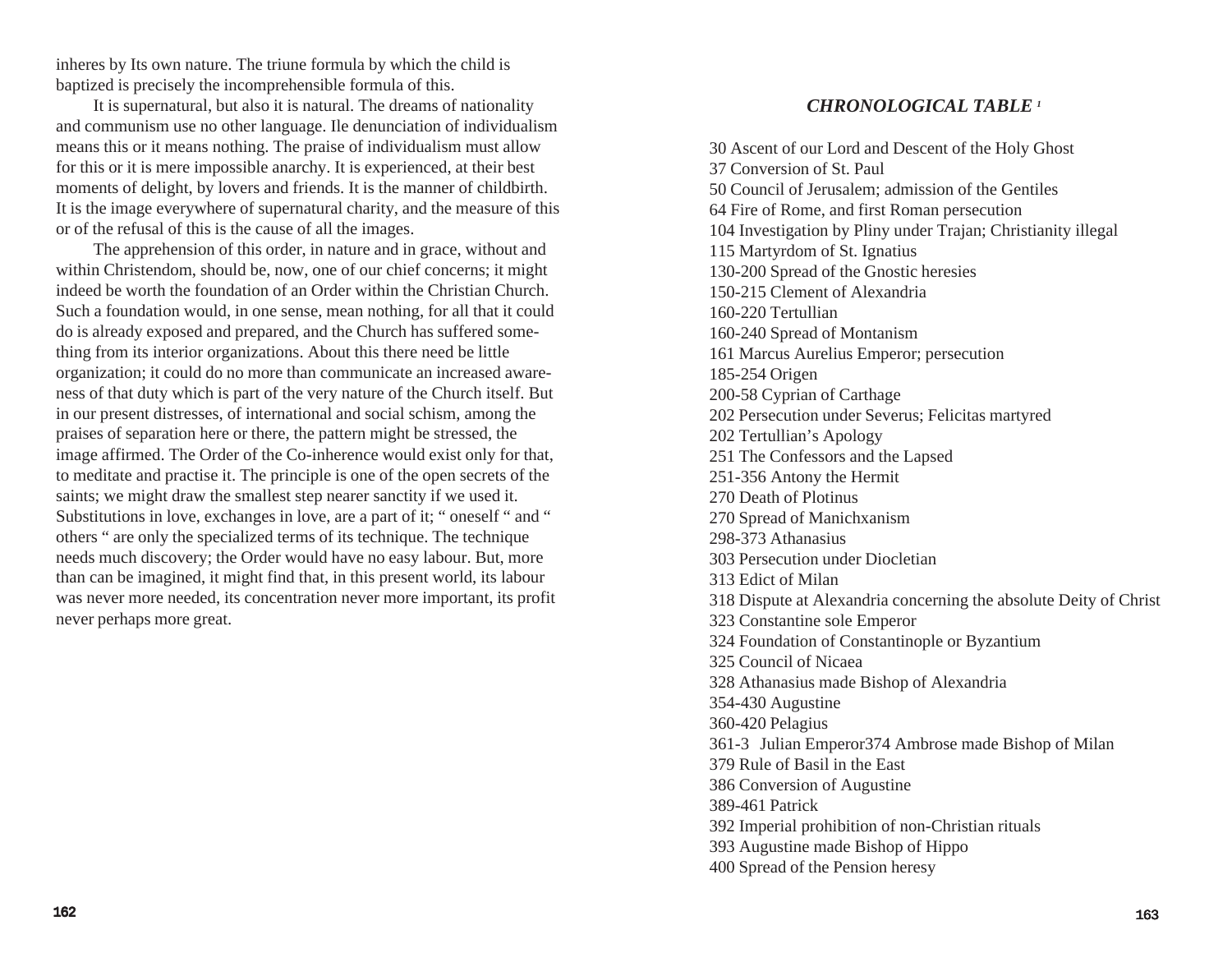1259-74 *Summa Theologica* 1264 Establishment of the Feast of Corpus Christl 1265-1308 Duns Scotus 1265-1321 Dante 1270 Death of St. Louis 1300 Formal vision of the *Divine Comedy* 1302 Bull *Unam Sanctam* 1306-76 Papal residence at Avignon 1307 Arrest of the Templars 1346-8 Black Death 1373 Shewings to the Lady Julian at Norwich 1378-1417 Great Schism of the West 1430 Death of St. Joan of Arc 1440 Death of Gilles de Rais 1463 Fall of Constantinople 1486 *Malleus Maleficarum* 1490-1546 Luther 1492 Alexander VI elected Pope 1496-1556 Loyola 1509-64 Calvin 1513 Leo X elected Pope 1517 Protest against the sale of Indulgences 1521-2 Luther in seclusion 1522-3 Loyola in seclusion 1530 Diet and Confession of Augsburg 1533 Declaration of Nullity in England; birth of Elizabeth; birth of Montaigne 1534 Luther's Bible; Calvin's *Institutes;* foundation of the Society of Jesus 1542-91 St. John of the Cross 1545-63 Council of Trent 1558 Accession of Queen Elizabeth 1575-1624 Boehme 1576 First printed edition of the Vita Nuova 1588 Defeat of the Armada 1591 Establishment of the Patriarchate of Moscow 1592 Death of Montaigne 1593 Conversion of Henry IV of France 1623-62 Pascal 1624 *De Veritate* by Lord Herbert of Cherbury 1624-91 George Fox